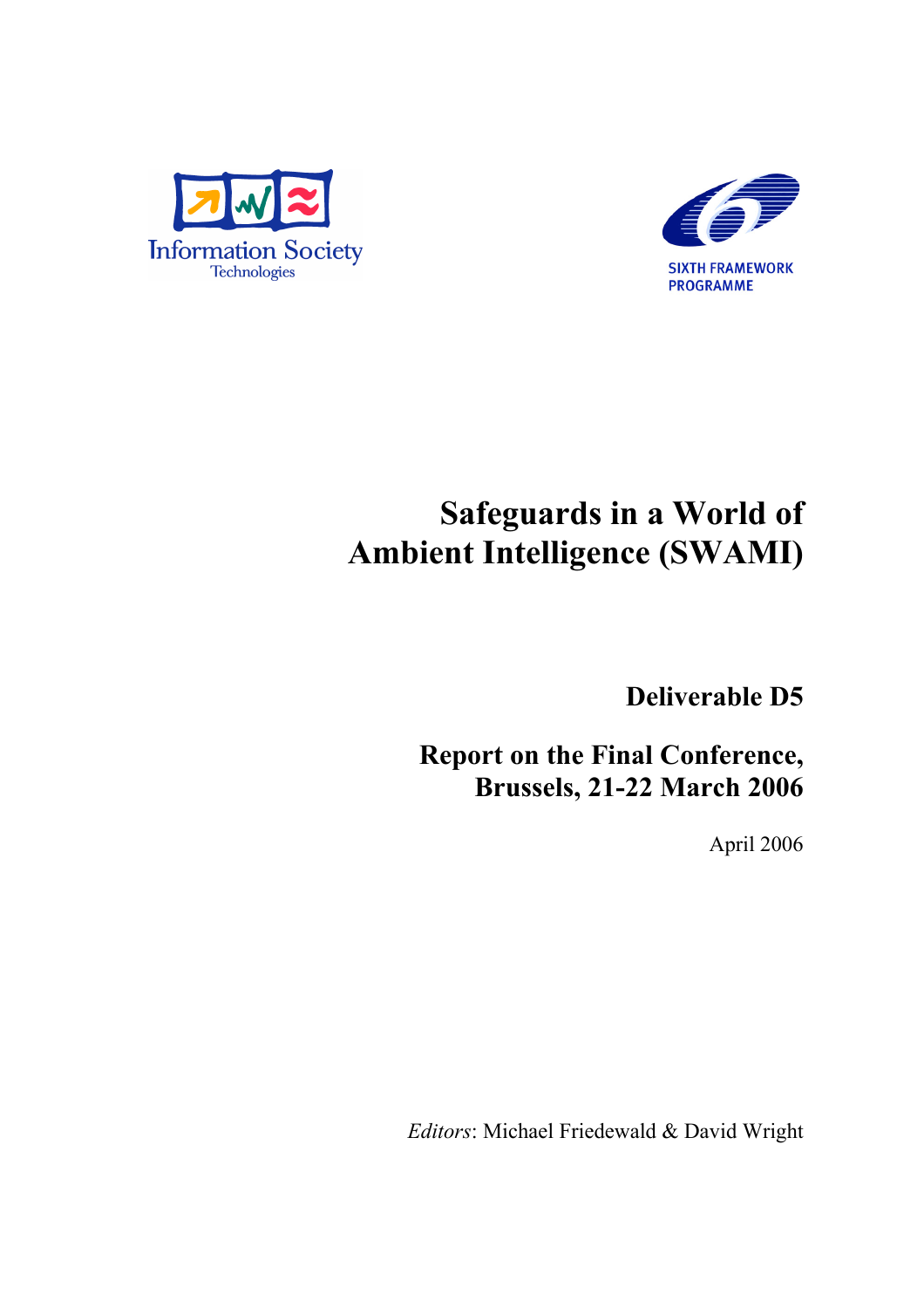| Project<br>Co-ordinator: | Michael Friedewald, Fraunhofer Institute for<br>Systems and Innovation Research, Breslauer<br>Straße, 76139 Karlsruhe, Germany, E-Mail:<br>m.friedewald $(a)$ isi.fraunhofer.de                          |                                                                      |
|--------------------------|----------------------------------------------------------------------------------------------------------------------------------------------------------------------------------------------------------|----------------------------------------------------------------------|
| <b>Partners:</b>         | Fraunhofer Institute for Systems and<br>Innovation Research, Karlsruhe, Germany.<br>Contact: Michael Friedewald.<br>http://www.isi.fraunhofer.de                                                         | Fraunhofer<br>Institute<br>Systems and<br><b>Innovation Research</b> |
|                          | Technical Research Center of Finland, VTT<br>Electronics, Oulu, Finland. Contact: Petteri<br>Alahuhta (Petteri. Alahuhta @ vtt.fi).<br>http://www.vtt.fi/ele/indexe.htm                                  |                                                                      |
|                          | European Commission/Joint Research Center-<br>Institute for Prospective Technological Studies,<br>Seville, Spain. Contact: Ioannis Maghiros<br>(ioannis.maghiros $(a)$ cec.eu.int).<br>http://www.jrc.es |                                                                      |
|                          | Vrije Universiteit Brussel, Center for Law,<br>Science, Technology and Society Studies,<br>Belgium. Contact: Serge Gutwirth<br>(serge.gutwirth $\omega$ vub.ac.be).<br>http://www.vub.ac.be/LSTS/        | VINCERE                                                              |
|                          | Trilateral Research & Consulting, London,<br>United Kingdom. Contact: David Wright<br>(david.wright @ trilateralresearch.com).<br>http://www.trilateralresearch.com/                                     |                                                                      |

Project web site: http://swami.jrc.es

# Legal notice

*Neither the European Commission nor any person acting on behalf of the Commission is responsible for the use that might be made of the following information.*

© SWAMI, 2006. Reproduction is authorised provided the source is acknowledged.

We suggest the following citation format: Friedewald, M. & Wright, D. (eds.) "Report on the Final Conference, Brussels, 21-22 March 2006". SWAMI Deliverable D5. A report of the SWAMI consortium to the European Commission under contract 006507, April 2006. http://swami.jrc.es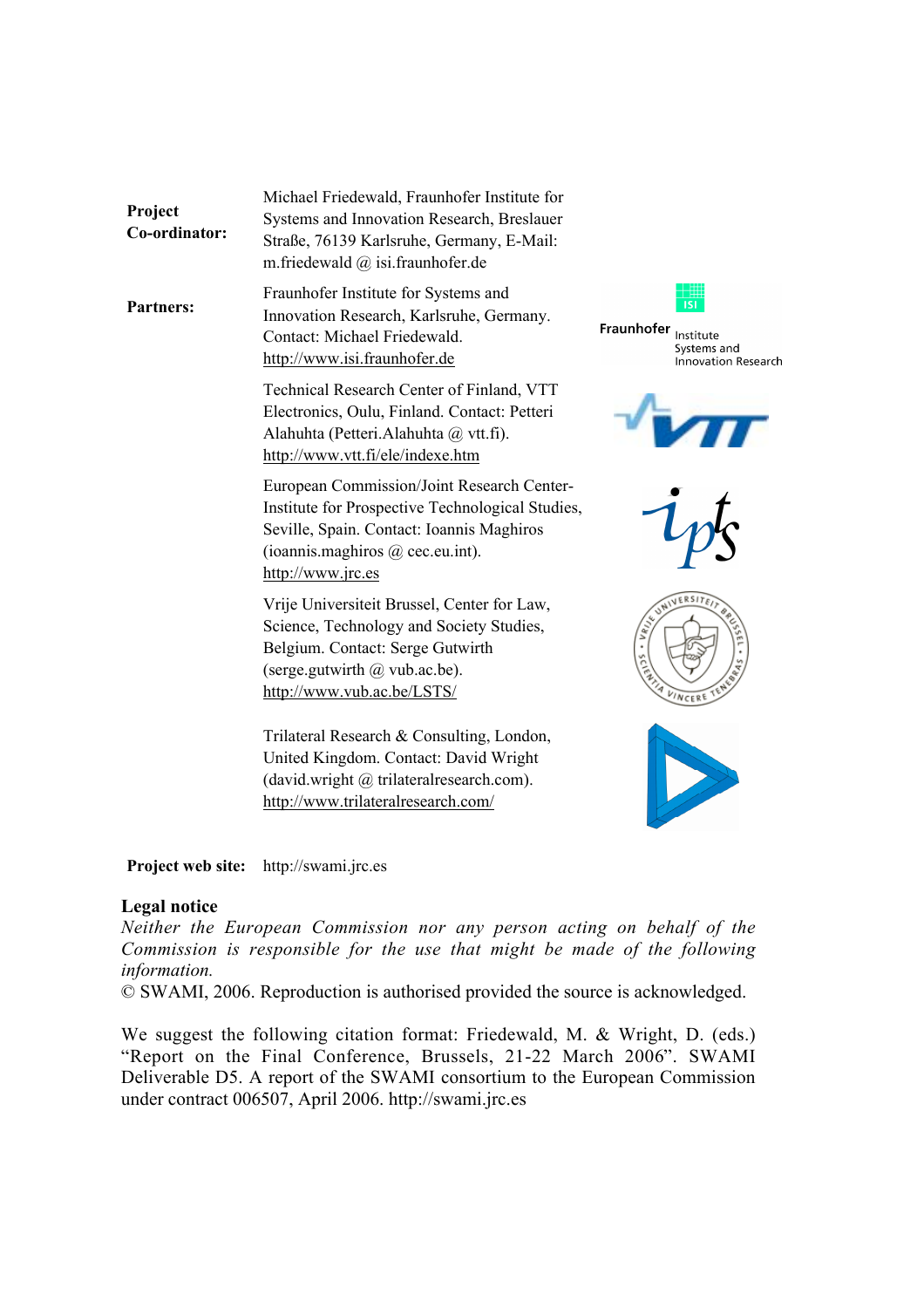# **Contents**

# Preface

|--|--|--|

# Part I The SWAMI project

| <b>Introduction to the SWAMI Project</b>                                                                                                                                                                                                                                                        |  |
|-------------------------------------------------------------------------------------------------------------------------------------------------------------------------------------------------------------------------------------------------------------------------------------------------|--|
| Threats, vulnerabilities & safeguards in a World of Ambient Intelligence                                                                                                                                                                                                                        |  |
| <b>The SWAMI "Dark" Scenarios</b>                                                                                                                                                                                                                                                               |  |
| The legal aspects of the SWAMI project<br>Serge Gutwirth, Paul De Hert, Anna Moscibroda, Wim Schreurs  17                                                                                                                                                                                       |  |
| <b>Policy Options to Counteract Threats and Vulnerabilities — First Results</b><br>Michael Friedewald, David Wright, Ralf Lindner, Elena Vildjiounaite,<br>Pasi Ahonen, Petteri Alahuhta, Sabine Delaitre, Ioannis Maghiros, Serge<br>Gutwirth, Paul De Hert, Wim Schreurs, Anna Moscibroda  19 |  |

# Part II Abstracts of presentations

| <b>Wiring in Humans</b>                          |  |
|--------------------------------------------------|--|
| Mr. Rocky Bottoms Encounters 35 Techno-Fallacies |  |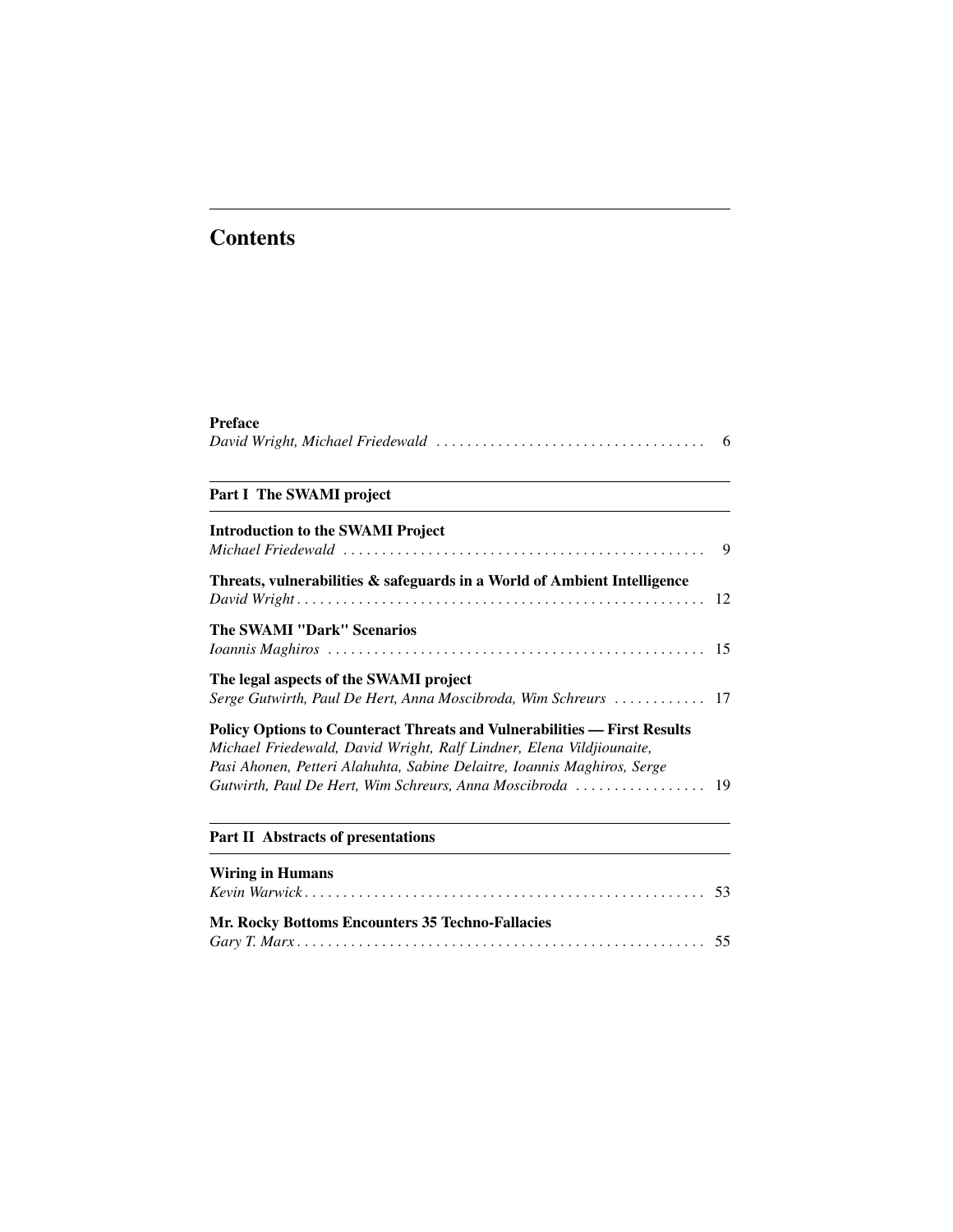| <b>Combating Criminality in a World of Ambient Intelligence</b>                                   | 56 |
|---------------------------------------------------------------------------------------------------|----|
| AmI - The European Perspective on Data Protection Legislation and<br><b>Privacy Policies</b>      | 57 |
| Privacy in pervasive computing environments $-$ A contradiction in<br>terms?                      | 58 |
| <b>Building Privacy-aware AmI Systems</b>                                                         | 59 |
| <b>Privacy Incorporated Software Agents</b>                                                       | 60 |
| <b>Enhancing trust by implementing Identity Assurance</b>                                         | 61 |
| Security concerns as viewed by the Wireless World Research Forum                                  | 63 |
| Anonymity, unobservability, pseudonymity and identity management<br>requirements for an AmI world | 64 |
| <b>Empowerment and Context Security as the route to Growth and Security</b>                       | 65 |
| Security requirements in the context of AmI systems                                               | 67 |
| <b>Regulating Ambient Intelligence</b>                                                            | 68 |
| Security concerns associated with digital territories                                             | 69 |
| Discovery, expression and responsibility                                                          |    |
| Policies for an inclusive European Information Society                                            |    |
| AmI: The Promise, the Price and the Social Disruption                                             |    |
| <b>Ambient Assisted Living - Preparing a European RTD Programme</b>                               | 74 |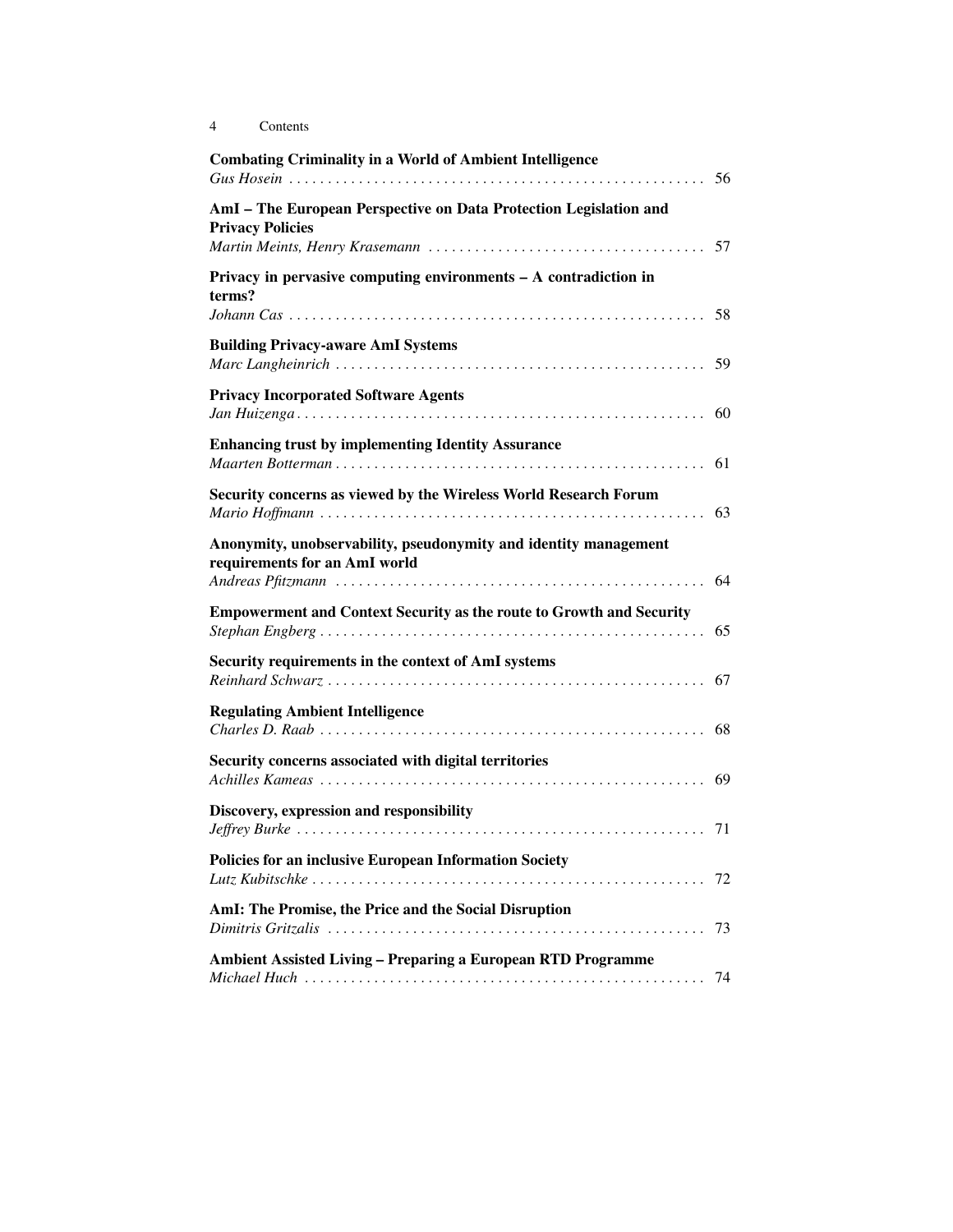| <b>Distributing insecurity</b>                                                                                                                                                               |    |
|----------------------------------------------------------------------------------------------------------------------------------------------------------------------------------------------|----|
| Use of RFID in Ambient Intelligence: critical issues for policy makers                                                                                                                       | 76 |
| Ambient Intelligence: New ways of innovation for Europe                                                                                                                                      |    |
| Part III Conference report                                                                                                                                                                   |    |
| <b>Plenary presentations</b>                                                                                                                                                                 |    |
| Session 1 - Privacy in a world of ambient intelligence                                                                                                                                       |    |
| Session 2 - Security in a world of ambient intelligence<br>Michael Friedewald $\ldots$ $\ldots$ $\ldots$ $\ldots$ $\ldots$ $\ldots$ $\ldots$ $\ldots$ $\ldots$ $\ldots$ $\ldots$ $\ldots$ 86 |    |
| Session 3 - The digital divide in a world of ambient intelligence                                                                                                                            |    |
| <b>Panel discussion: Policy Options</b>                                                                                                                                                      |    |
| Part IV Appendix                                                                                                                                                                             |    |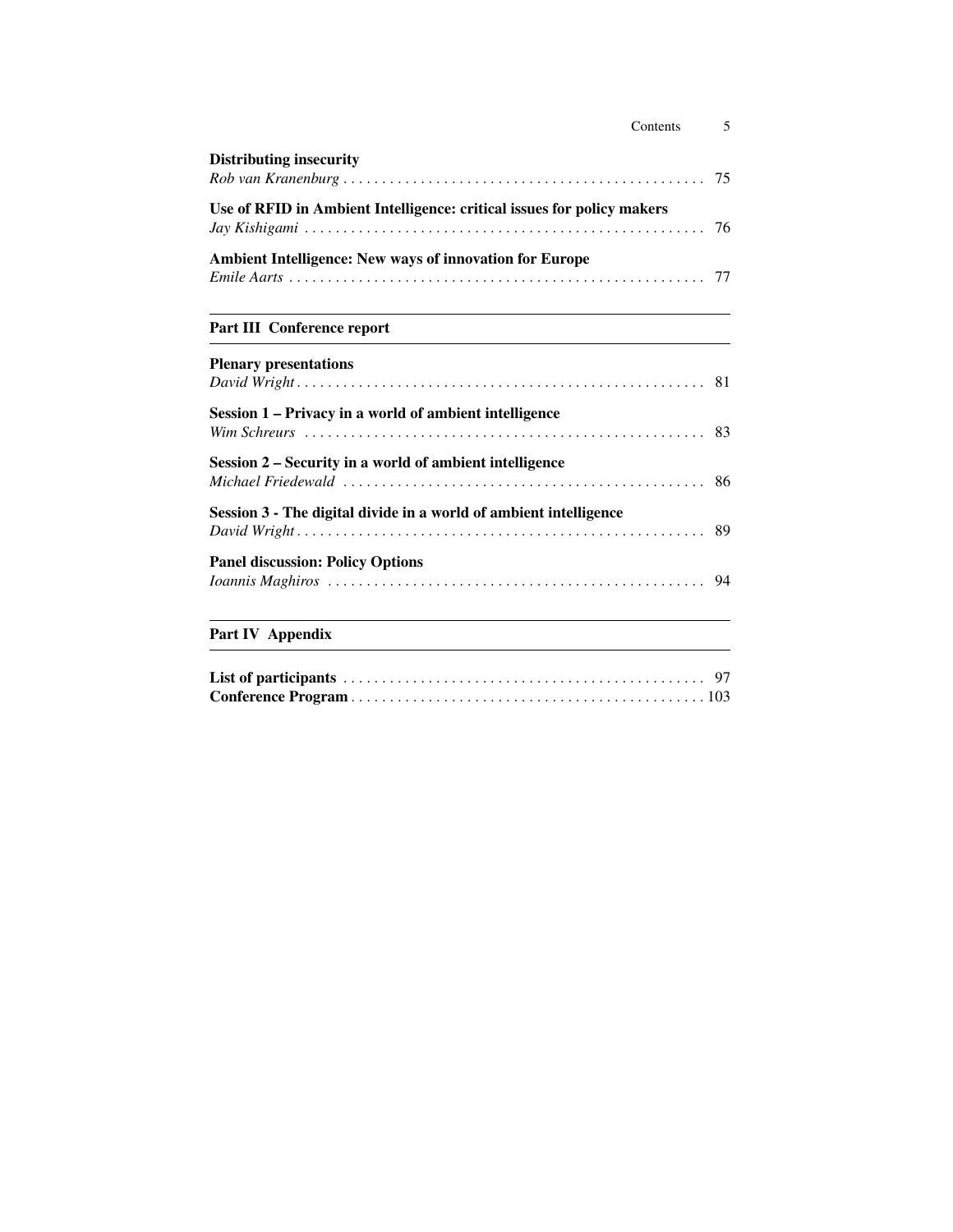# Preface

David Wright<sup>1</sup> and Michael Friedewald<sup>2</sup>

<sup>1</sup> Trilateral Research & Consulting, 12 Tybenham Road, SW 19 3LA London, United Kingdom, david.wright@trilateralresearch.com <sup>2</sup> Fraunhofer Institute Systems and Innovation Research, Breslauer Straße 48, 76139 Karlsruhe, Germany, Michael.Friedewald@isi.fraunhofer.de

This report provides the results of the Final Conference of the SWAMI project. Convened 21-22 March 2006, the conference brought together, not only the SWAMI partners, but also representatives of other AmI-related projects, officials from the European Commission, policy-makers, researchers, regulators and other opinion leaders.

The SWAMI partners were committed to the success of the Conference, because it provided an opportunity to set out, at least in summary form, the key findings of the SWAMI project and, in particular, the threats and vulnerabilities in relation to privacy, identity, trust, security and digital divide issues in the context of a World of Ambient Intelligence. We wanted to obtain the feedback and views of other AmI experts and policy-makers. We wanted to create a forum where representatives from the AmI community could exchange views about how we can ensure the success of AmI in Europe while ensuring equal opportunities and rights of all citizens and user control in the brave new world of AmI.

All SWAMI partners collaborated in putting the Conference together and participating in the proceedings. We held the Conference in Brussels in order to maximise the possibility for participation by Commission officials. In fact, the Conference was even more successful than we had hoped - we had made provision for 60 people to attend but had many more requests than that. While the Conference was attended predominantly by experts from Europe, we had participants from as far away as California and Japan. We were pleased by the informal feedback we obtained from participants, not only about the Conference itself but also about the SWAMI reports and the work which has been accomplished in the project so far. It has also been gratifying to see the interaction and collaboration which has arisen between SWAMI and other EC-supported AmI projects.

Finally, we would like to thank all participants for making the Conference a success and for their active participation in the proceedings. We hope that participants will continue to take an interest in the SWAMI project and, especially, our final report. For those who were unable to attend the Conference, we trust this report provides an adequate summary of what transpired.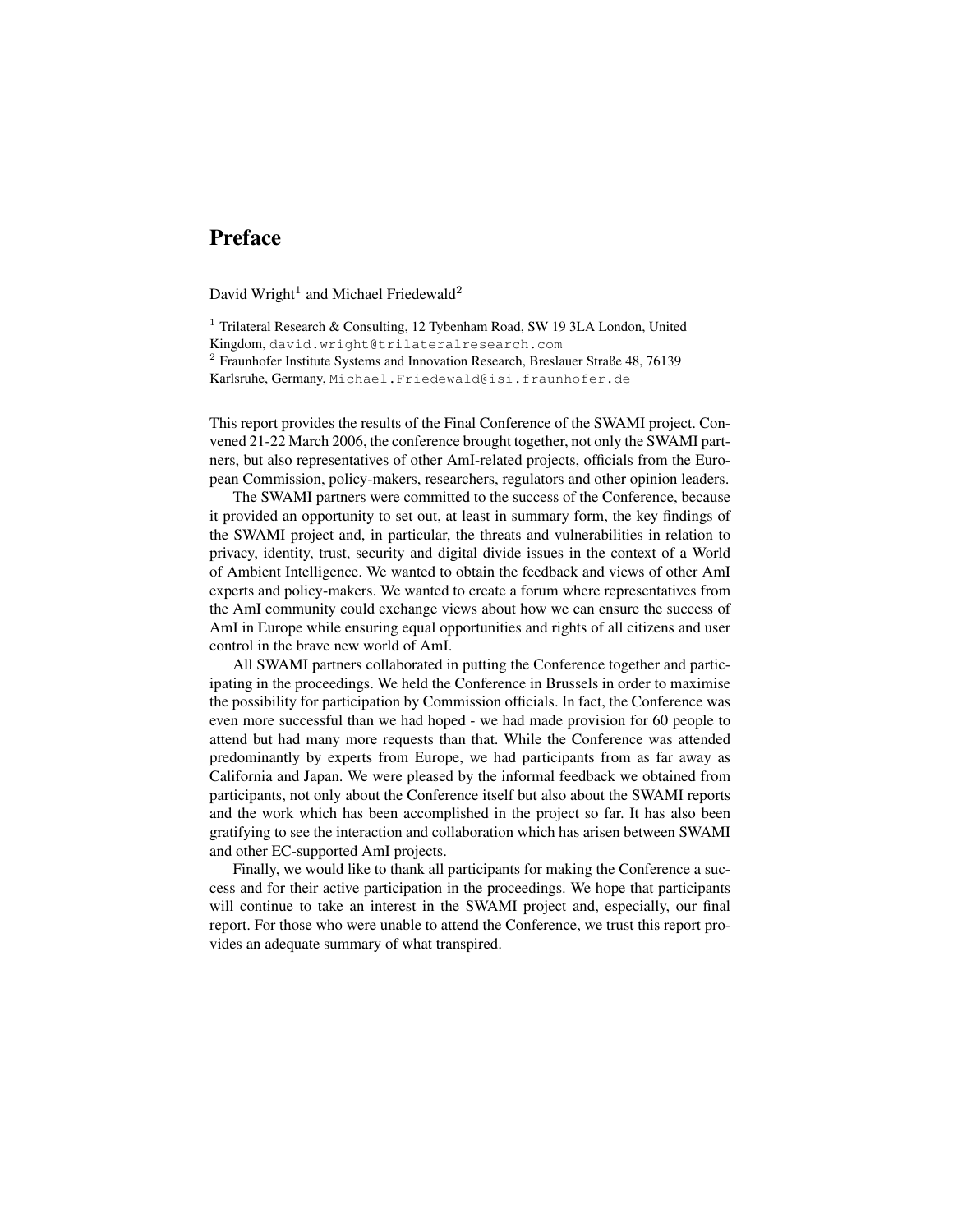The SWAMI project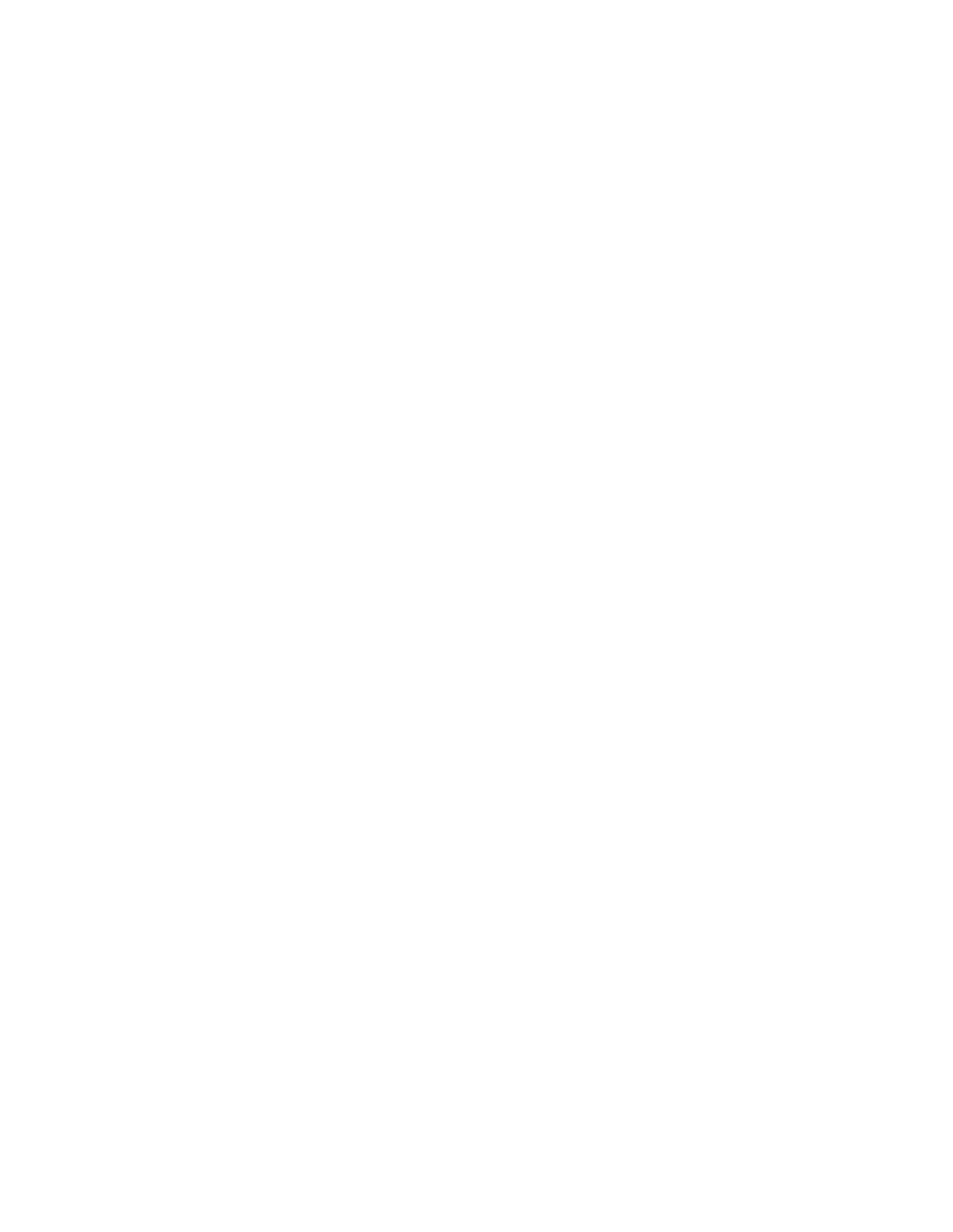# Introduction to the SWAMI Project

#### Michael Friedewald

Fraunhofer Institute Systems and Innovation Research, Breslauer Straße 48, 76139 Karlsruhe, Germany, Michael.Friedewald@isi.fraunhofer.de

Ambient Intelligence (AmI) describes a vision of the future Information Society as the convergence of ubiquitous computing, ubiquitous communication and interfaces adapting to the user. In this vision, the emphasis is on greater user-friendliness, more efficient services support, user empowerment and support for human interactions. People are surrounded by intelligent intuitive interfaces that are embedded in all kinds of objects and an environment that is capable of recognising and responding to the presence of different individuals in a seamless, unobtrusive and often invisible way [2].

While most stakeholders paint the promise of AmI in sunny colours, there is a dark side to AmI as well. In a way, this dark side is inherent in many technologies including AmI, where intelligence is embedded in the environment and accessible anywhere and at any time including by those on the move. In this future, virtually every product and service will be embedded with intelligence. With networking microchips tinier than a pinhead, personalised services can be provided on a scale dwarfing anything hitherto available. Taken together, these developments will create a profoundly different information landscape from the one with which we are familiar today and that will have to cope with the following key characteristics [4]:

- Complexity as hardware capabilities improve and costs reduce, there is continuing pressure to attempt to build systems of ever greater scope and functional sophistication;
- Boundary-less nature of the systems and interconnectedness few systems have a clear-cut boundary. They are subdivided into systems within systems;
- Unpredictability all nodes, connected through a common infrastructure are potentially accessible from anywhere at any time, which may result in unpredictable emergent behaviours;
- Heterogeneity and blurring of the human/device boundary as, for example, wearable and/or implantable devices become more widely available and drop in cost;
- Incremental development and deployment systems are never finished, new features (and sources of system faults and vulnerabilities) are being added at a continuous pace;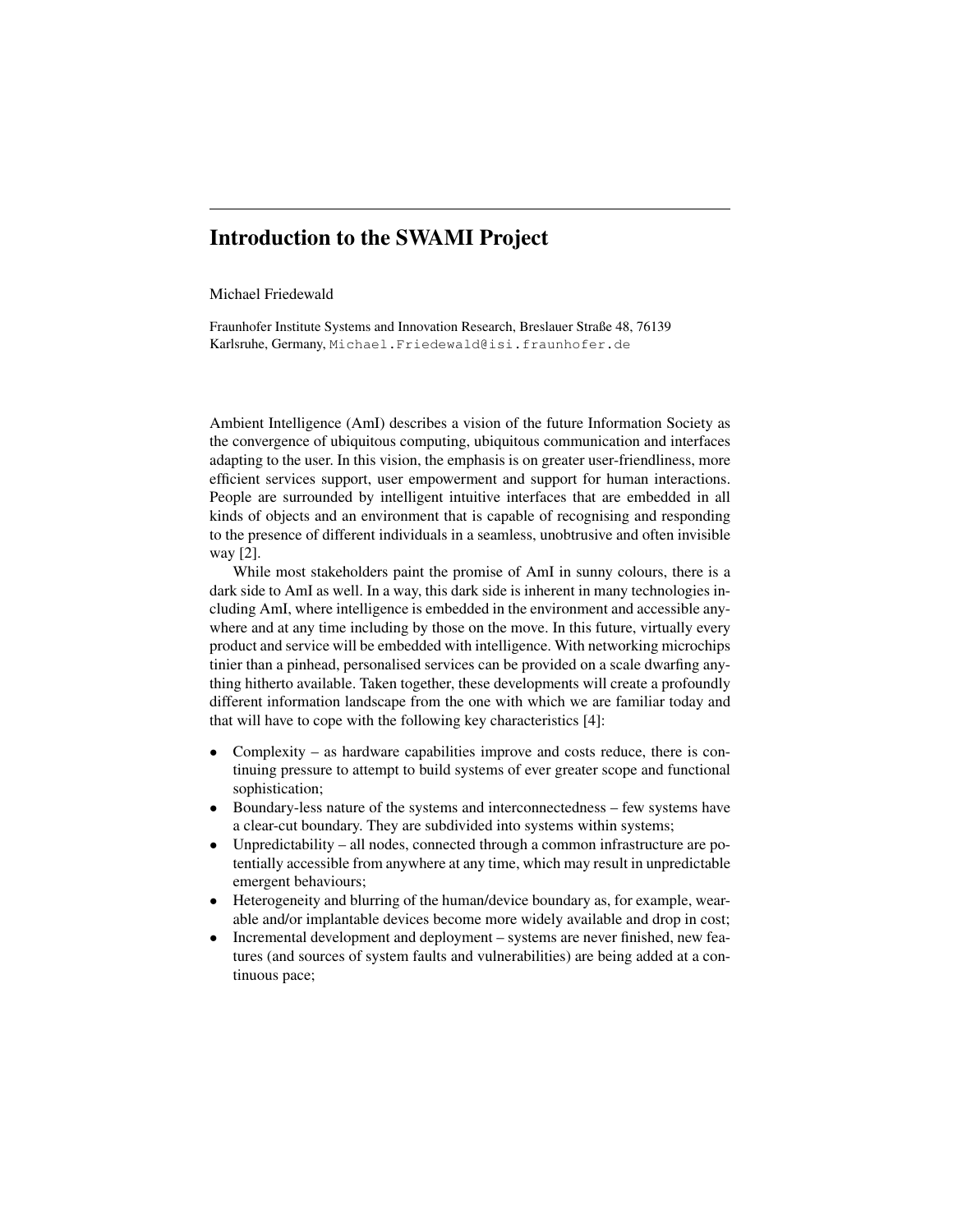#### 10 Michael Friedewald

• Self-configuration and adaptation – systems are expected to be able to respond to the changing circumstances of the ambient where they are embedded.

The scale, complexity and ever-expanding scope of human activity within this new ecosystem present enormous technical challenges for privacy, identity and security – mainly because of the enormous amount of behavioural, personal and even biological data being recorded and disseminated. Moreover, many more activities in daily life, at work and in other environments, will depend on the availability of AmI devices and services. Questions of ownership and governance of infrastructures and services will thus loom large. The growing autonomy and intelligence of devices and applications will have implications for product liability, security and service definition. There will also be new and massive economic activity in the trading of those techniques that make things smart. One can expect vigorous discussions of who has rights over what information and for what purpose. Finally, there will be a constant struggle to defend this world of ambient intelligence against attacks from viruses, spam, fraud, masquerade, cyber terrorism and so forth [5]. These issues lie at heart of the SWAMI project.

SWAMI has three major tasks:

- 1. To identify the social, legal, organisational and ethical implications related to issues such as privacy, anonymity, manipulation and control, and identity in the context of ambient intelligence using current and future information and communications technologies [1].
- 2. To create and analyse four "dark" scenarios about AmI that highlight and detail the key socio-economic, legal, technological and ethical risks related to, in particular, identity, privacy and security. The scenarios are called dark because they present visions of the future that we do *not* want to become reality. Their objective is to expose risks and vulnerabilities as a way to inform policy-makers and planners about the dangers posed by these possibilities [3].
- 3. To identify research and policy options on how to build into Information Society services and systems the safeguards and privacy-enhancing mechanisms needed to ensure user control, user acceptance and enforceability of policy in an accessible manner, with a view to support accessibility and the provision of citizens with real equal rights and opportunities in a world of ambient intelligence.

# References

- [1] Friedewald, M., Vildjiounaite, E., Wright, D., Maghiros, I., Verlinden, M., Alahuhta, P., Delaitre, S., Gutwirth, S., Schreurs, W., and Punie, Y. (2005). Safeguards in a world of ambient intelligence (SWAMI): The brave new world of ambient intelligence  $-A$  stateof-the-art review. SWAMI Deliverable D1. http://swami.jrc.es
- [2] IST Advisory Group, Ducatel, K., Bogdanovicz, M., Scapolo, F., Leijten, J., and Burgelman, J.-C. (2001). Scenarios for ambient intelligence in 2010. Technical report, Institute for Prospective Technological Studies (IPTS), Seville.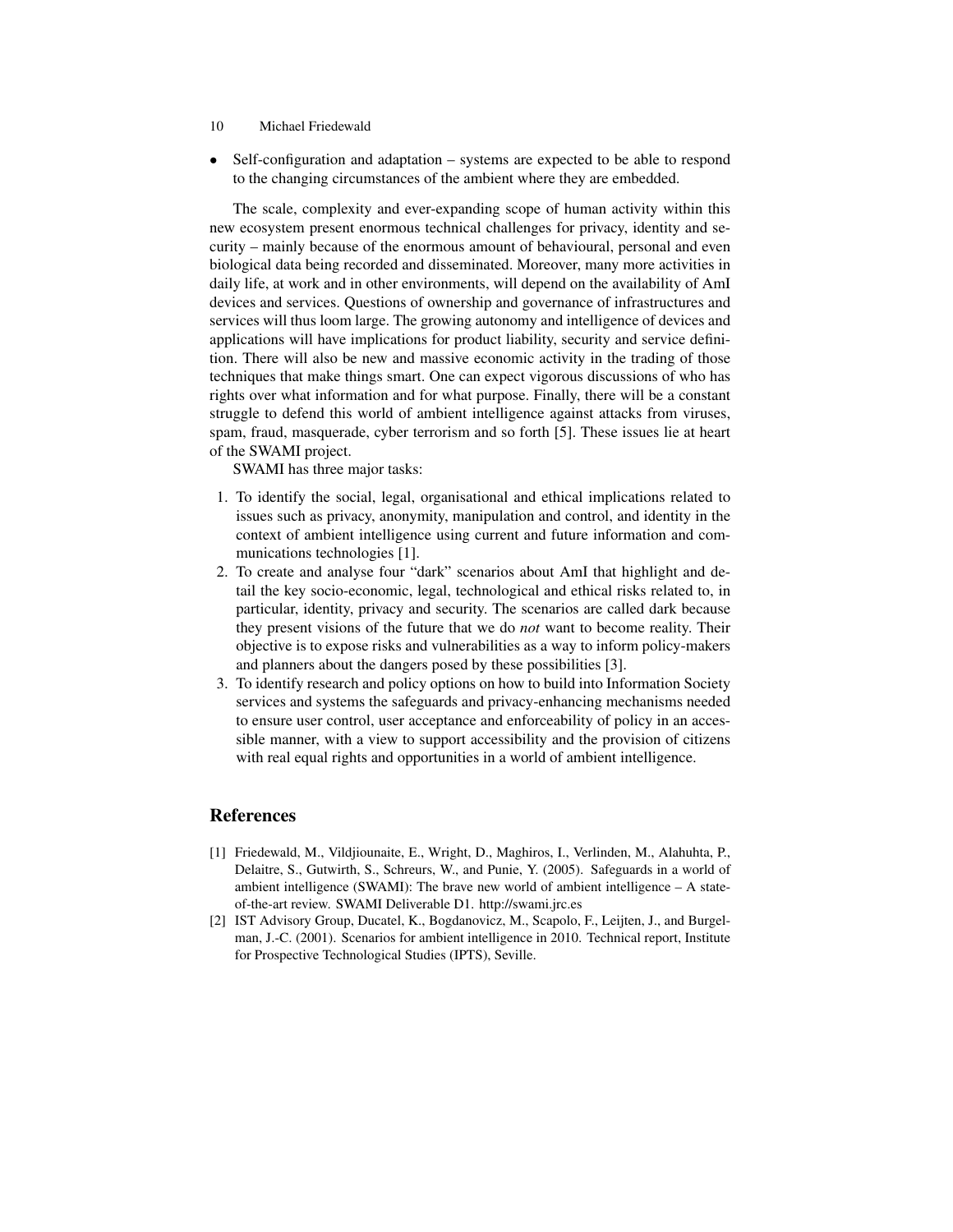- [3] Punie, Y., Delaitre, S., Maghiros, I., Wright, D., Friedewald, M., Alahuhta, P., Gutwirth, S., de Hert, P., Lindner, R., Moscibroda, A., Schreurs, W., Verlinden, M., and Vildjiounaite, E. (2005). Safeguards in a world of ambient intelligence (SWAMI): Dark scenarios on ambient intelligence – Higlighting risks and vulnerabilities. SWAMI Deliverable 2. http://swami.jrc.es
- [4] Riguidel, M. and Martinelli, F. (2006). Beyond the horizon thematic group 3: Security, dependability and trust. Report for public consultation. http://www.beyond-thehorizon.net.
- [5] Sharpe, B., Zaba, S., and Ince, M. (2004). Foresight cyber trust and crime prevention project. technology forward look: User guide. Technical report, Office of Science & Technology.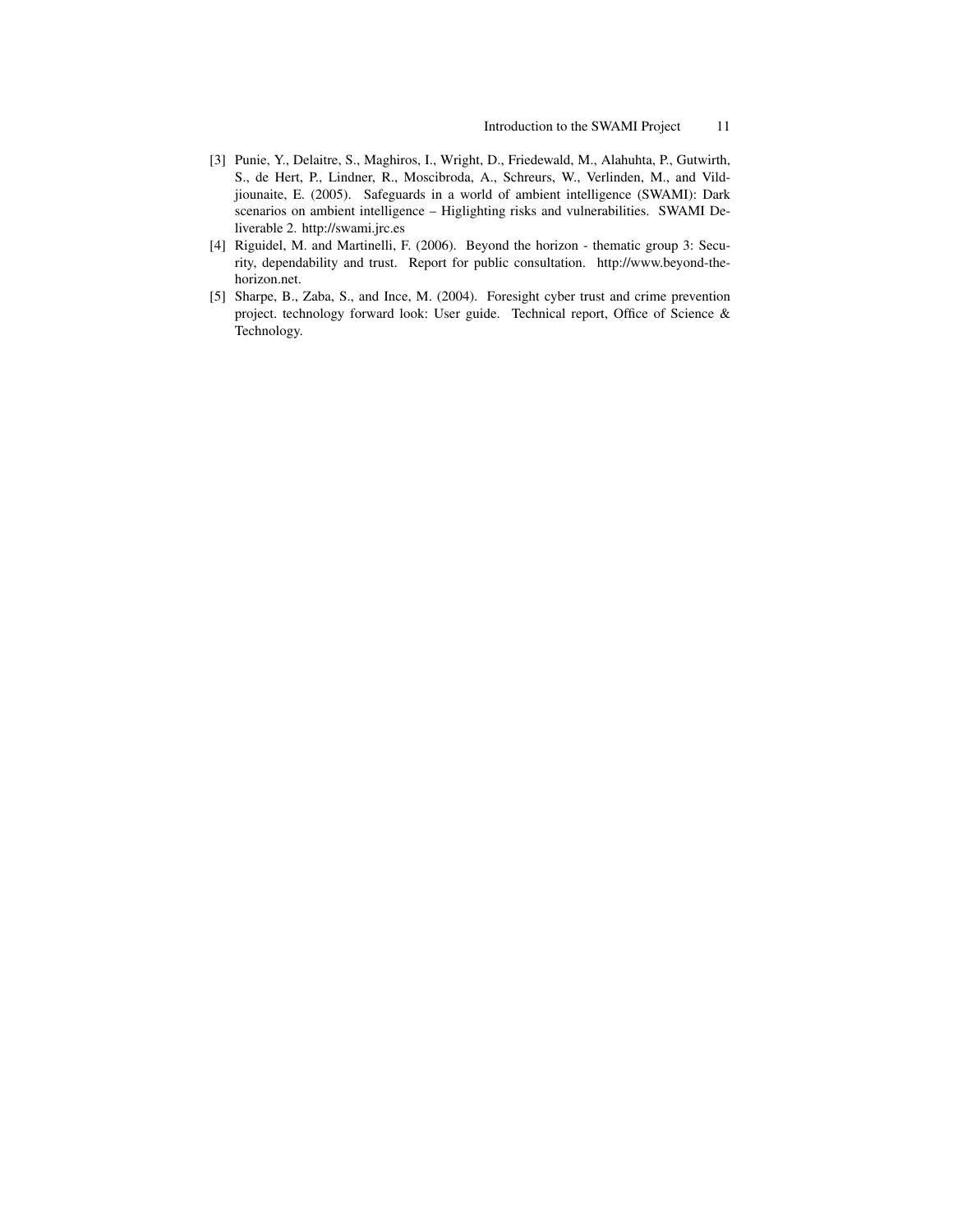# Threats, vulnerabilities & safeguards in a World of Ambient Intelligence

#### David Wright

Trilateral Research & Consulting, 12 Tybenham Road, SW 19 3LA London, United Kingdom, david.wright@trilateralresearch.com

The third SWAMI report addresses the key issues of privacy, identity, security, trust and digital divide in an AmI world and, in particular, identifies various threats and vulnerabilities and safeguards to minimise their impacts.

The report responds to the third SWAMI objective, which is to identify research and policy options regarding safeguards and privacy-enhancing mechanisms needed to ensure user control, acceptance and enforceability of policy with equal rights and opportunities for citizens.

The presentation made by David Wright at the SWAMI conference drew on a summary paper circulated to conference participants. That paper (which is included in this conference report) highlights *privacy* threats and vulnerabilities, including the following:

- hackers & malware
- function creep
- security & surveillance
- profiling
- sharing of data between companies & government
- lack of public awareness about privacy rights
- lack of enforcement & oversight
- erosion of rights & values
- $\bullet$  uncertainties about what to protect  $\&$  costs
- uncertainties about the economic costs of privacy erosion
- lax security
- government and industry being less than forthright.

Among *identity* threats and vulnerabilities signalled by SWAMI are these:

- identity theft
- function creep
- exploitation of linkages by industry & government
- penetration of identity management systems (hacking, spoofing, denial of service, etc)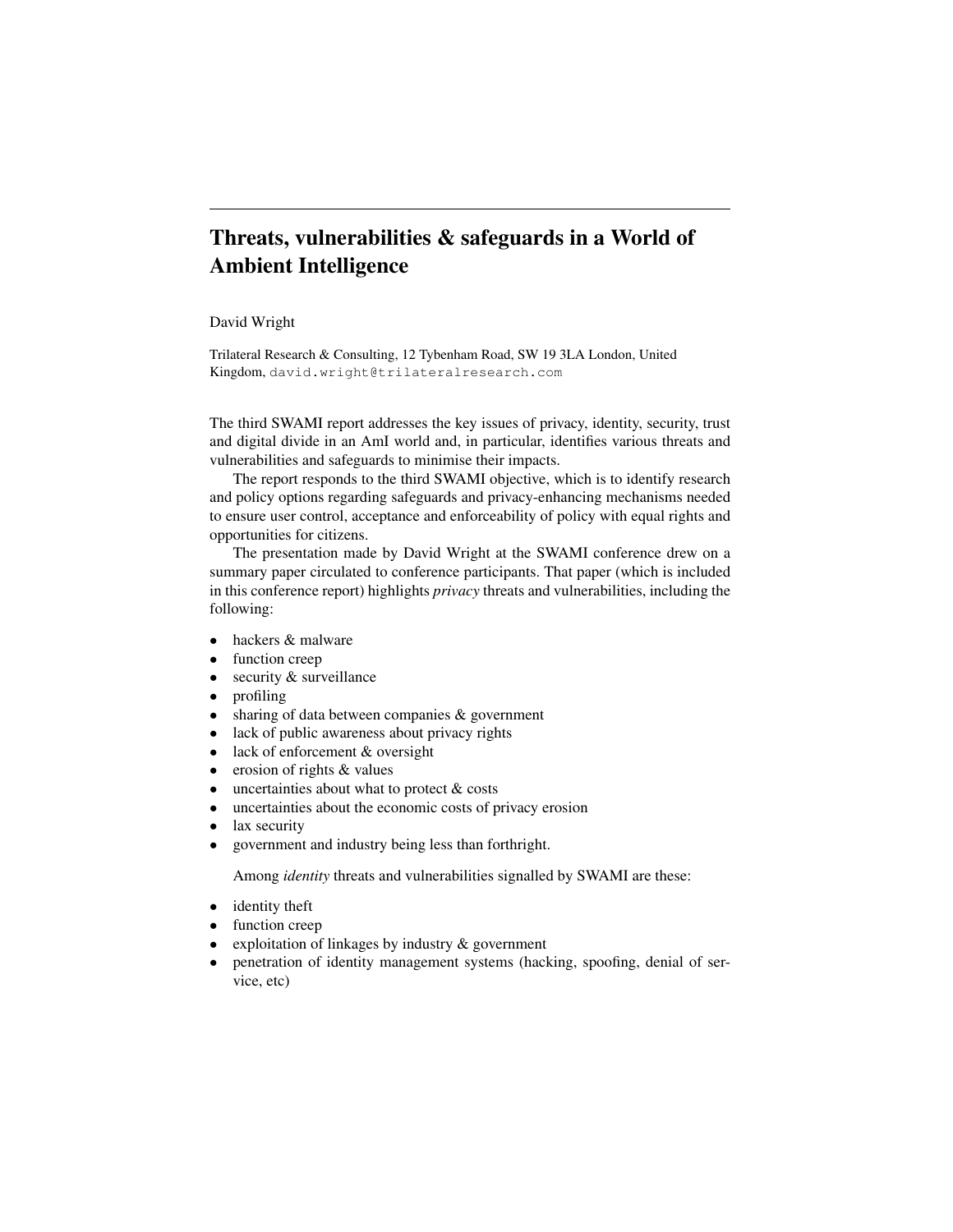- authentication measures that intrude upon privacy
- complexity of identity management systems
- failures in identity management & authentication systems
- inadequate protection of cyber identity
- misplaced trust in security mechanisms.

*Security* threats come from attackers propagating viruses, worms, Trojans, phishing, denial of service attacks and so on, which afflict today's networks and can be expected to afflict AmI networks in the future as well. Attackers can be regarded as criminals and terrorists, but government and industry may also seek to exploit AmI networks (surreptitiously or otherwise) in a way that encroaches upon our civil liberties.

Security vulnerabilities include system complexity, unexpected behaviour, inadequate reliability, the generation of false positives and insider attacks by authorised, but dishonest employees.

Additional vulnerabilities stem from individuals who are careless, lose their mobiles, forget to use security measures and/or are easily tricked. Organisations may not take adequate security measures, don't know what to protect, don't keep software up to date and/or have cost issues.

*Trust* in AmI networks, like trust in existing networks, may be undermined by factors including the following:

- lack of trust in underlying cyber infrastructure and other people
- identity theft
- resourcefulness of hackers & intruders
- inadequate profiling (attribution conflicts  $\&$  misinterpretation of user needs)
- loss of control
- technology paternalism (machines know best)
- unpredictable system behaviour
- hijacking of an AmI system
- service denial  $\&$  discrimination
- victimisation

The SWAMI consortium foresees that the *digital divide* could grow wider because of

- technological  $&$  user dependencies
- insufficient interoperability
- cost
- isolation
- AmI "technosis" (a phobia arising from the prevalence of AmI networks)
- stress
- exclusion and discrimination unequal access  $\&$  stigmatisation.

SWAMI considers that the multiplicity of threats and vulnerabilities will require a multiplicity of safeguards, some of which are technological in nature while others can be characterised as socio-economic, legal or regulatory in nature.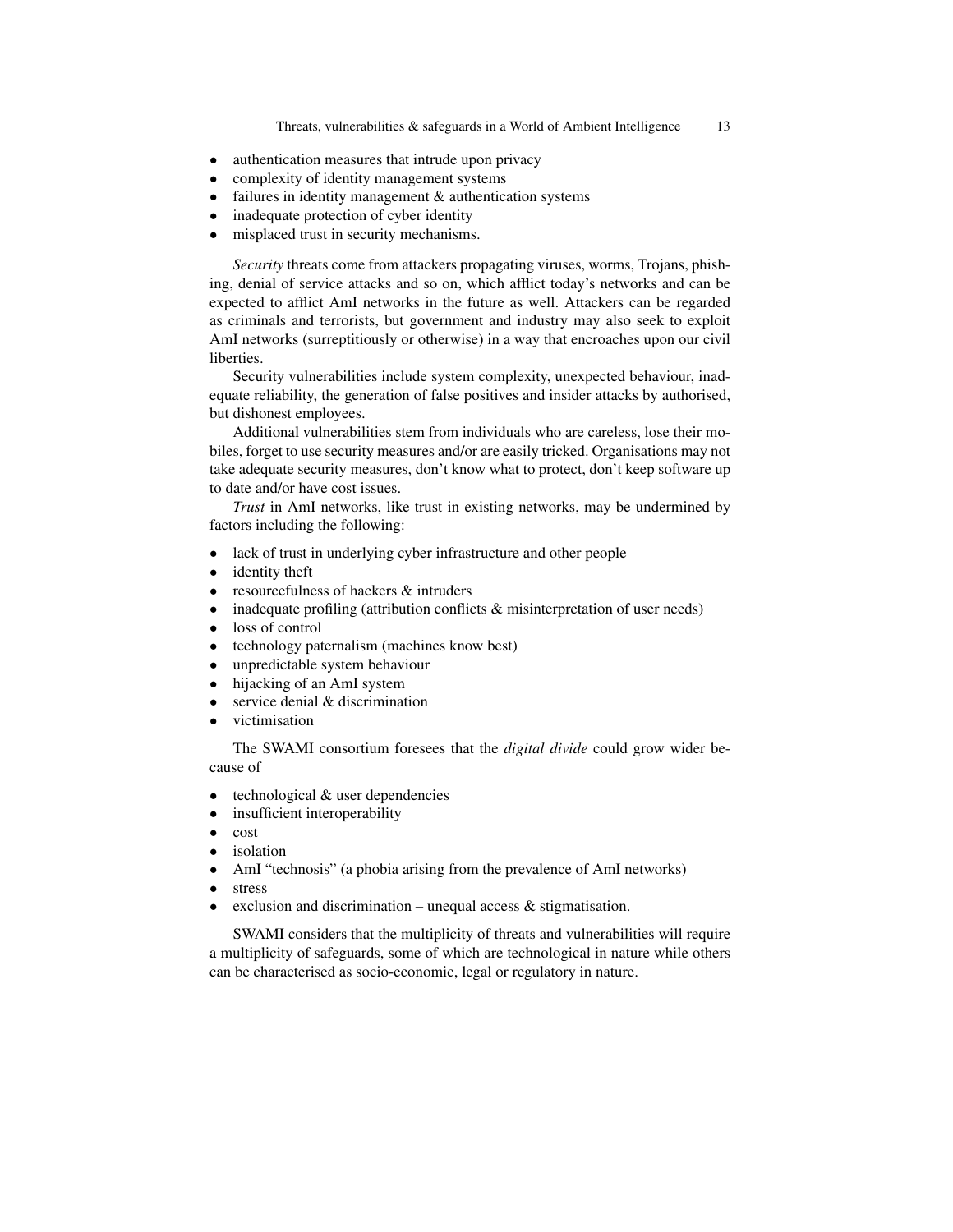Technological safeguards will provide for anonymity, pseudonymity, unlinkability and unobservability. An important safeguard will be access control measures that are unobtrusive, continuous, context-dependent and provide multimodal authentication as well as the embedding of legal requirements and user wishes. They will feature artificial intelligence to catch unusual usage patterns.

Socio-economic safeguards include such features as

- open standards
- codes of practice
- service contracts
- trust marks
- privacy audits
- education
- public awareness & media attention.

SWAMI believes that the European Commission and Member States will need to take a number of actions in order to ensure the success of AmI. Such actions will relate to

- accessibility & inclusion
- accountability, audits, international collaboration, enforcement
- research proposals to identify potential privacy impacts
- guidelines for ICT research
- public procurement
- developing the legal framework to take AmI into account.

More detail on these and related issues can be found in the third SWAMI report and, as mentioned above, in summary form in the paper circulated just before the conference.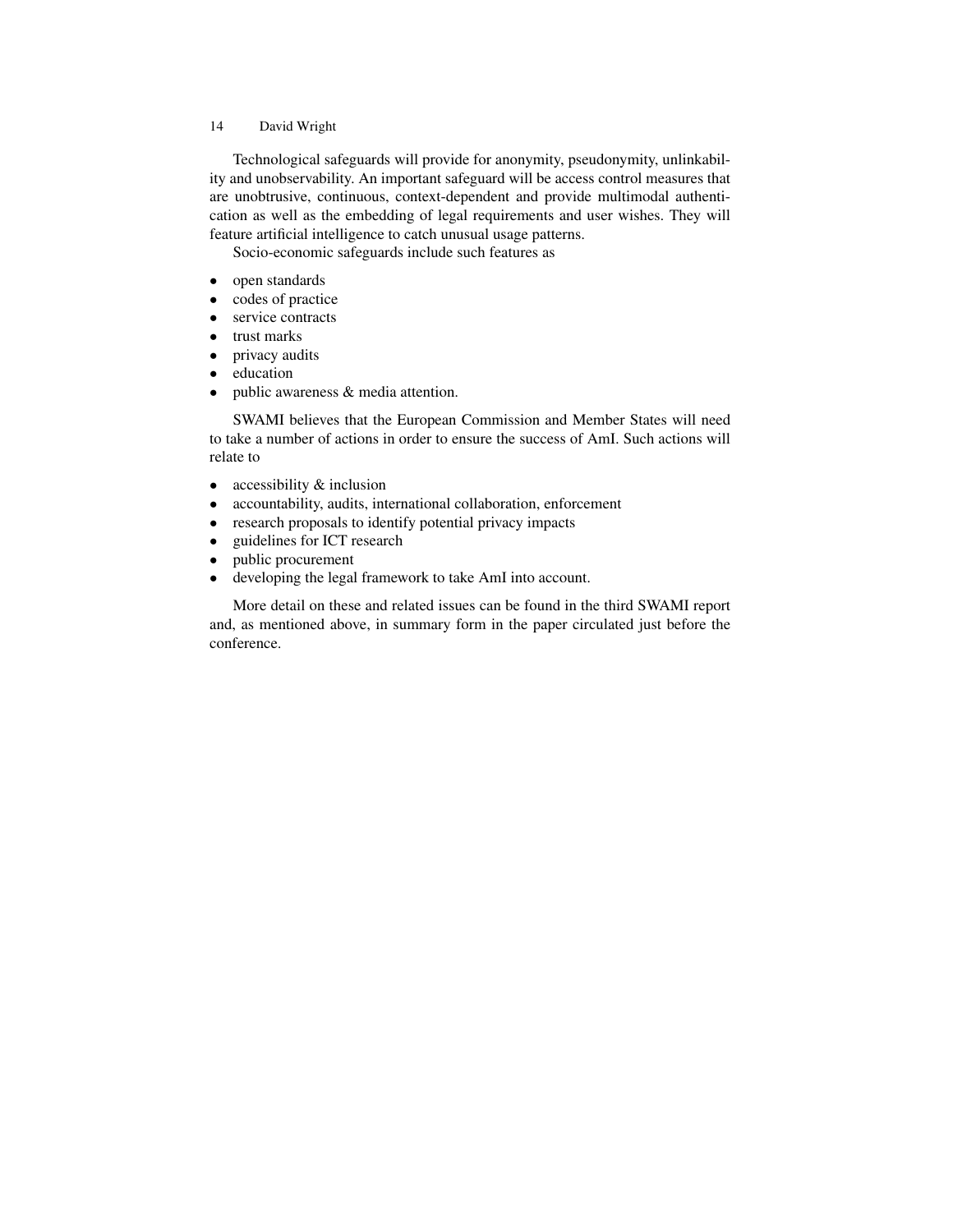# The SWAMI "Dark" Scenarios

#### Ioannis Maghiros

European Commission, DG JRC, Institute for Prospective Technological Studies (IPTS), Edificio Expo, C/ Inca Garcilaso, s/n, 41092 Sevilla, Spain, Ioannis.Maghiros@cec.eu.int

The SWAMI developed 'dark' scenarios are the centre piece of the SWAMI project methodology. The need for such scenarios stems from the fact that while foresight studies require scenarios that include an inherent bias towards presenting mostly optimistic visions of the future, reality is never so rosy and therefore there is need to consider the adverse consequences of emerging technologies. Dark scenarios are realistic although fictional extrapolations of the future highlighting potential vulnerabilities and associated threats. It is a tool to stimulate debate, to structure thinking, to facilitate 'What if' games to aid in the synthesis of realistic future plans as well as to help in raising awareness intuitively.

The SWAMI partners came up with a specific process to develop such scenarios and emphasised the need for a technology and a reality check, as well as the need for thorough legal and social/ethical analysis of the outcome. Thus, suitable scripts were developed and modified accordingly to present issues relating to individual as well as societal level concerns as well as private and public sphere concerns. There are a lot of novelties introduced by the scenario scripts however it is clear that any number of likely alternative scripts could have been used to demonstrate the issues identified or other ones that could even be more important a future challenges. One of the main aims of the SWAMI dark scenarios is to prove the need for such a process to be extended as a methodological tool related to any emerging technology before its introduction in the market place.

The main conclusions from the scenarios are that proposed safeguards ought to be holistic and context-dependent at the same time; these need to address political, economic, social, ethical, legal and technological issues and also consider stakeholder strategy and market rules. Also, it is clear that safeguards thus produced will have to be often revised as risks and vulnerabilities change as society adapts. Finally, methodologically speaking, 'dark' scenarios is a delicate exercise which is oriented not to 'high' risk areas but to everyday life and failures that are important for enhancing adoption and therefore for innovation, jobs and growth [1].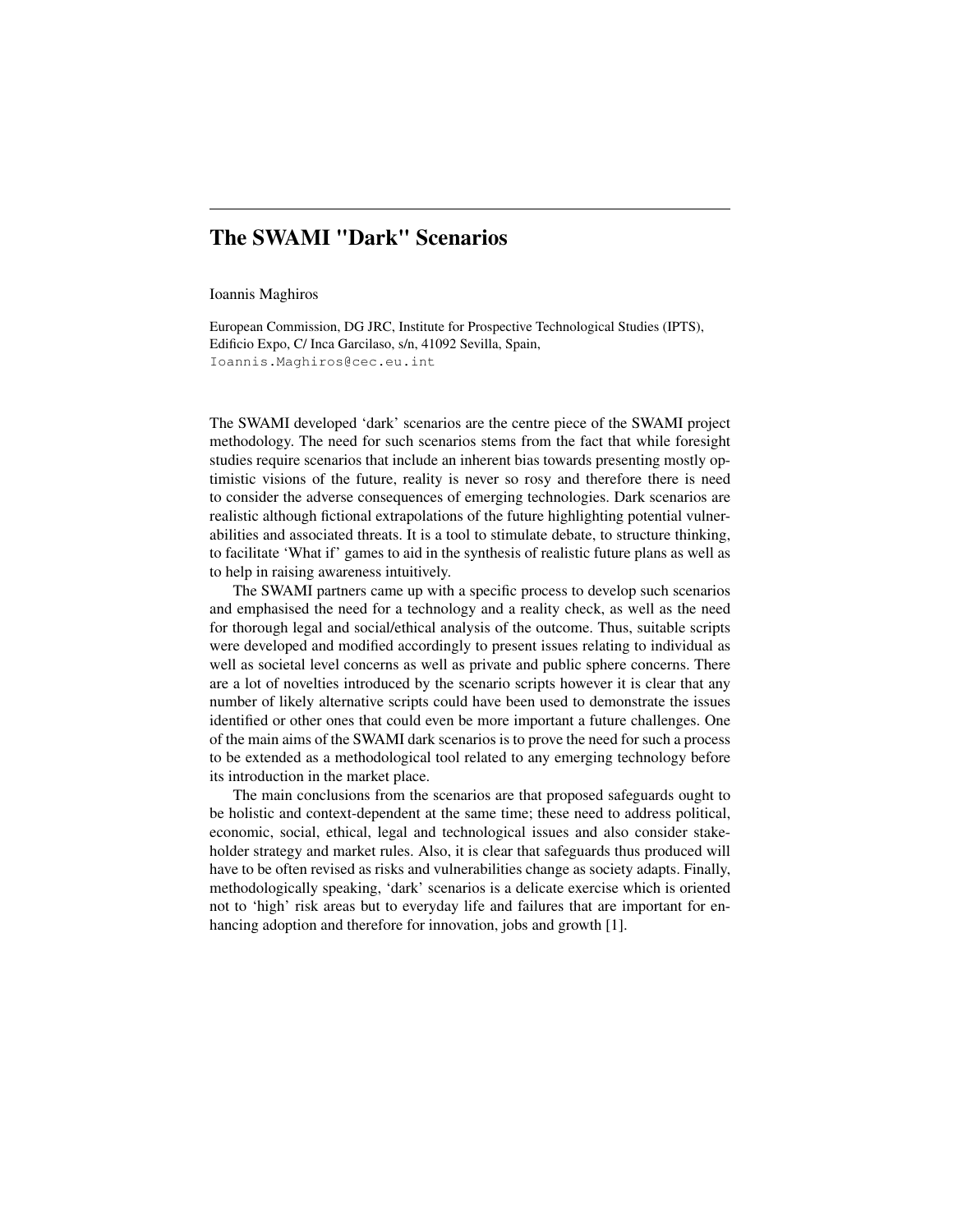# References

[1] Punie, Y., Delaitre, S., Maghiros, I., Wright, D., Friedewald, M., Alahuhta, P., Gutwirth, S., de Hert, P., Lindner, R., Moscibroda, A., Schreurs, W., Verlinden, M., and Vildjiounaite, E. (2005). Safeguards in a world of ambient intelligence (SWAMI): Dark scenarios on ambient intelligence – Higlighting risks and vulnerabilities. SWAMI Deliverable 2. http://swami.jrc.es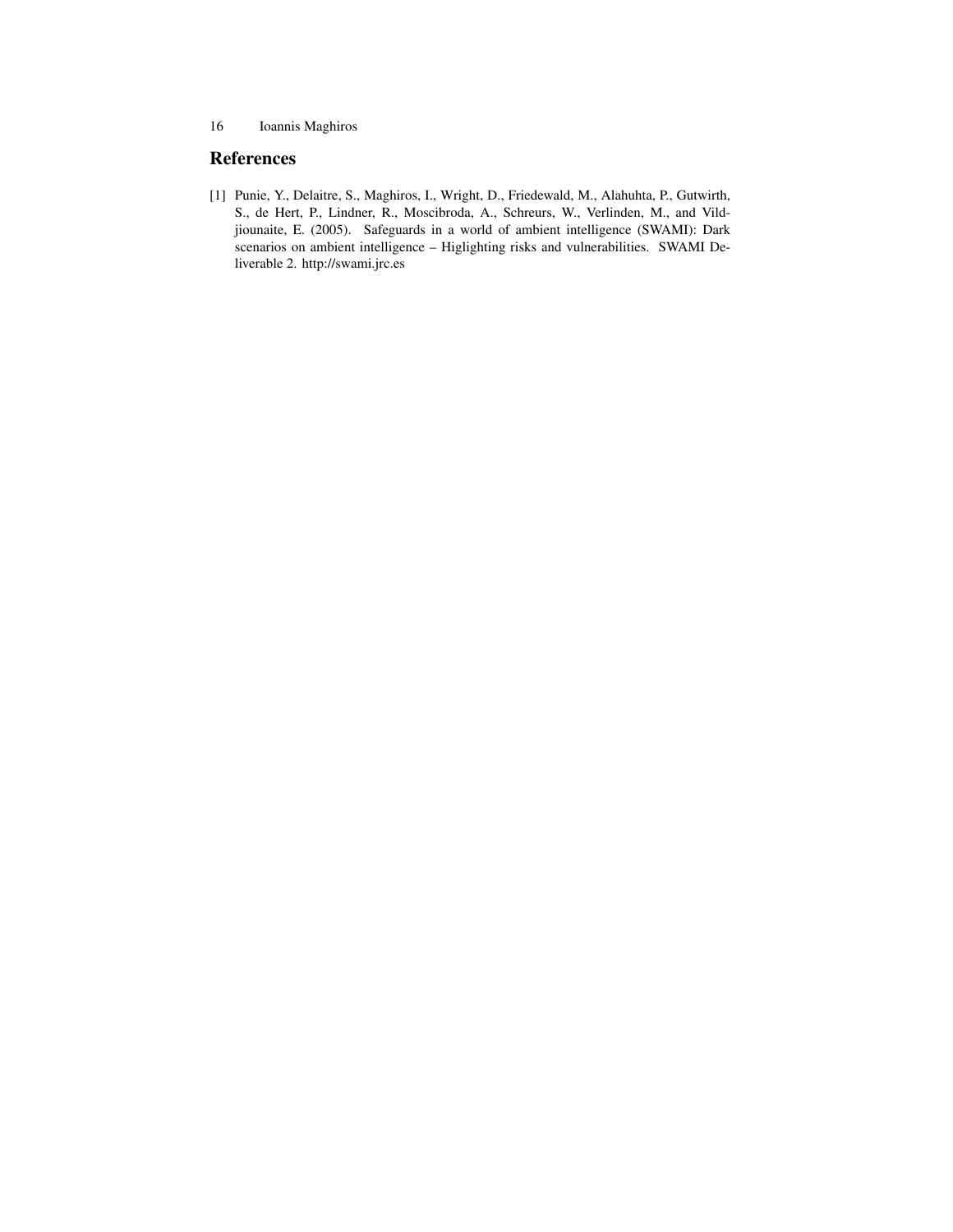# The legal aspects of the SWAMI project

Serge Gutwirth, Paul De Hert, Anna Moscibroda, and Wim Schreurs

Vrije Universiteit Brussel, Faculty of Law, Law Science Technology & Society (LSTS), Pleinlaan 2, 1050 Brussel, Belgium, {firstname.lastname}@vub.ac.be

The analysis of the legal aspects of AmI started by describing the existing relevant European law. In the next step, we applied the identified legal framework to the SWAMI "dark scenarios". This exercise resulted in the identification of lacunae and problems in the existing European Information Society law. Consequently, in a third step, we moved to the development of legal safeguards addressing key pre-identified threats and vulnerabilities and policy options.

However, several particularities of the legal regulation of AmI should be highlighted.

First, the law is only one of the available sets of tools for regulating behaviour; others include social norms, market rules and the architecture of the technology (e.g., cyberspace, ambient intelligence, mobile telephony,  $\dots$  [3, 1]. On the one hand, the architecture of AmI might well make certain legal rules difficult to enforce (for example, data protection obligations, copyrights) and it might cause new problems, particularly for the new environment (spam, dataveillance). On the other hand, the architecture has also the potential to regulate by enabling or disabling certain behaviour, while law regulates via the threat of sanction. But the law can also regulate by influencing the development of the architecture.

In order to tackle the identified problems effectively, it is necessary to consider these approaches simultaneously: Should the law be adapted or modified? Should the architecture (or "code") be changed? Should the socio-economic environment and conditions change?

Second, it is certainly justified to consider the application of the precautionary principle (originally established as a legal principle for ecological problems) to ICT problems and AmI. As the impact and effects of the large-scale introduction of AmI in societies certainly spawn a lot of uncertainties, the careful démarche implied by the precautionary principle, with its information, consultation and participation constraints, might be appropriate. The application of this principle outside the scope of environmental law has been somewhat contentious. Yet, it might inspire us in devising legal policy options when, as regards AmI, fundamental choices between opacity tools and transparency tools must be made [2]. Opacity tools, on the one hand, proscribe the interference of the powerful actors into the individual's autonomy, while,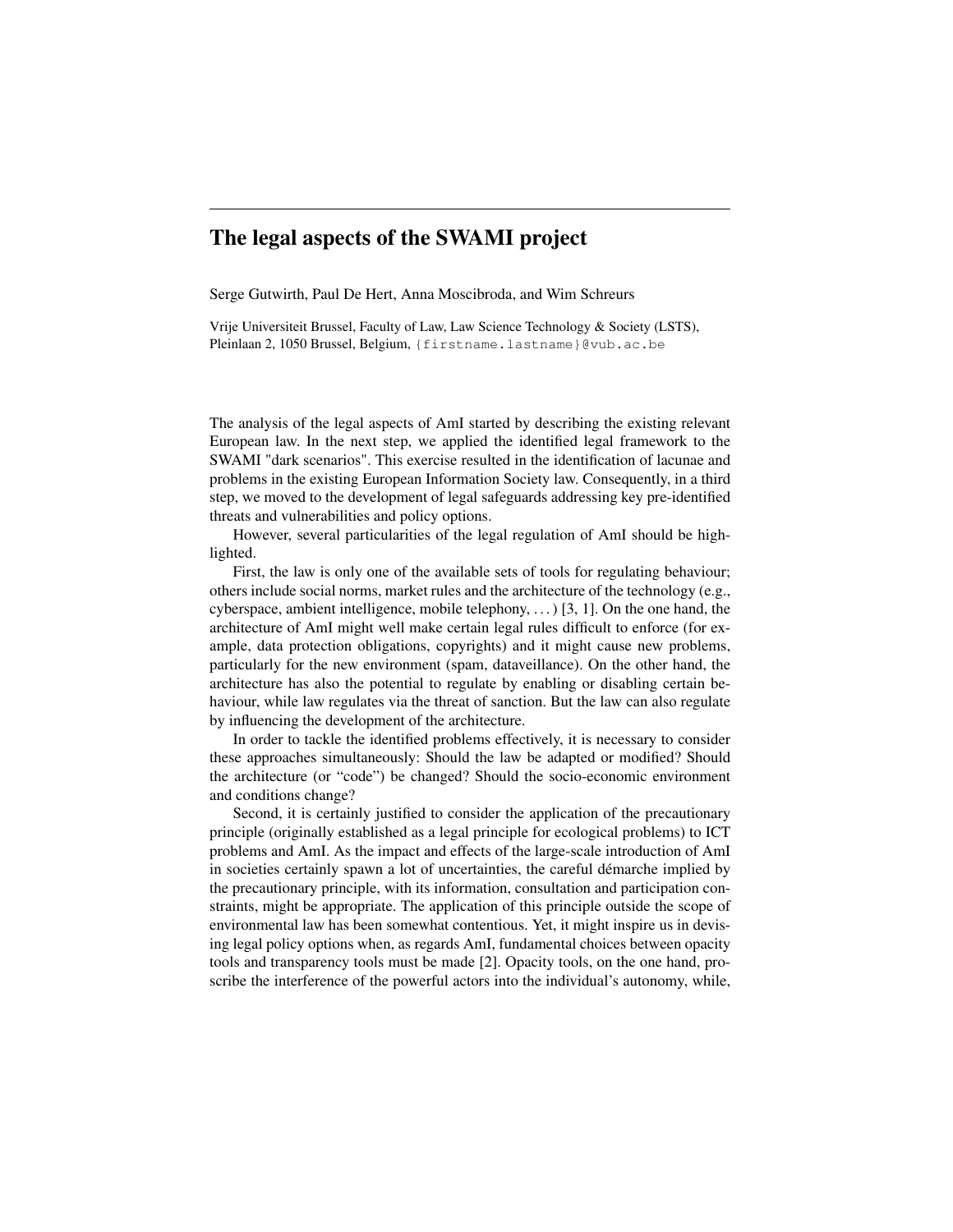on the other hand, transparency tools accept such interfering practices, though under certain conditions which guarantee the control, transparency and accountability of the interfering activity and actors. Like other constitutional systems, Europe uses both tools at the same time. The articulation of the right to privacy (an opacity tool) and data protection law (a transparency tool) should be understood along these lines. In our opinion, most of the challenges arising in the new AmI environment should be addressed by transparency tools (such as data protection and security measures). Transparency should be the default position, although some prohibitions referring to political balances, ethical reasons or core legal concepts should be considered too.

Another particularity of the legal regulation in cyberspace is the absence of a central legislator. In Europe, the legislative powers are exercised by the Member States, though some powers have been transferred to the European Union. But some decision-making competencies have also been delegated to the independent advisory organs (children's rights commissioners, data protection authorities). And, in fact, even the technology producers are regulators of the new environments (e.g., Acrobat Reader). We thus recommend allowing all of these actors to play their respective roles, and to involve them in the policy discussion. Development of jurisprudence should also be observed. The legal profession is far from high-level abstract arguments, and tends to solve problems by focusing on concrete situations. Thus, in developing policy options, one should focus on the concrete technologies, and apply opacity and transparency approaches accordingly.

# References

- [1] Brownsword, R. (2005). Code, control, and choice: Why east is east and west is west. *Legal Studies*, 25(1):1–21.
- [2] De Hert, P. and Gutwirth, S. (2006). Privacy, data protection and law enforcement: Opacity of the individual and transparency of power. In Claes, E., Gutwirth, S., and Duff, A., editors, *Privacy and the criminal law*, pages 61–104. Intersentia, Antwerp, Oxford.
- [3] Lessig, L. (1999). The law of the horse: What cyberlaw might teach. *Harvard Law Review*, 133:501–546.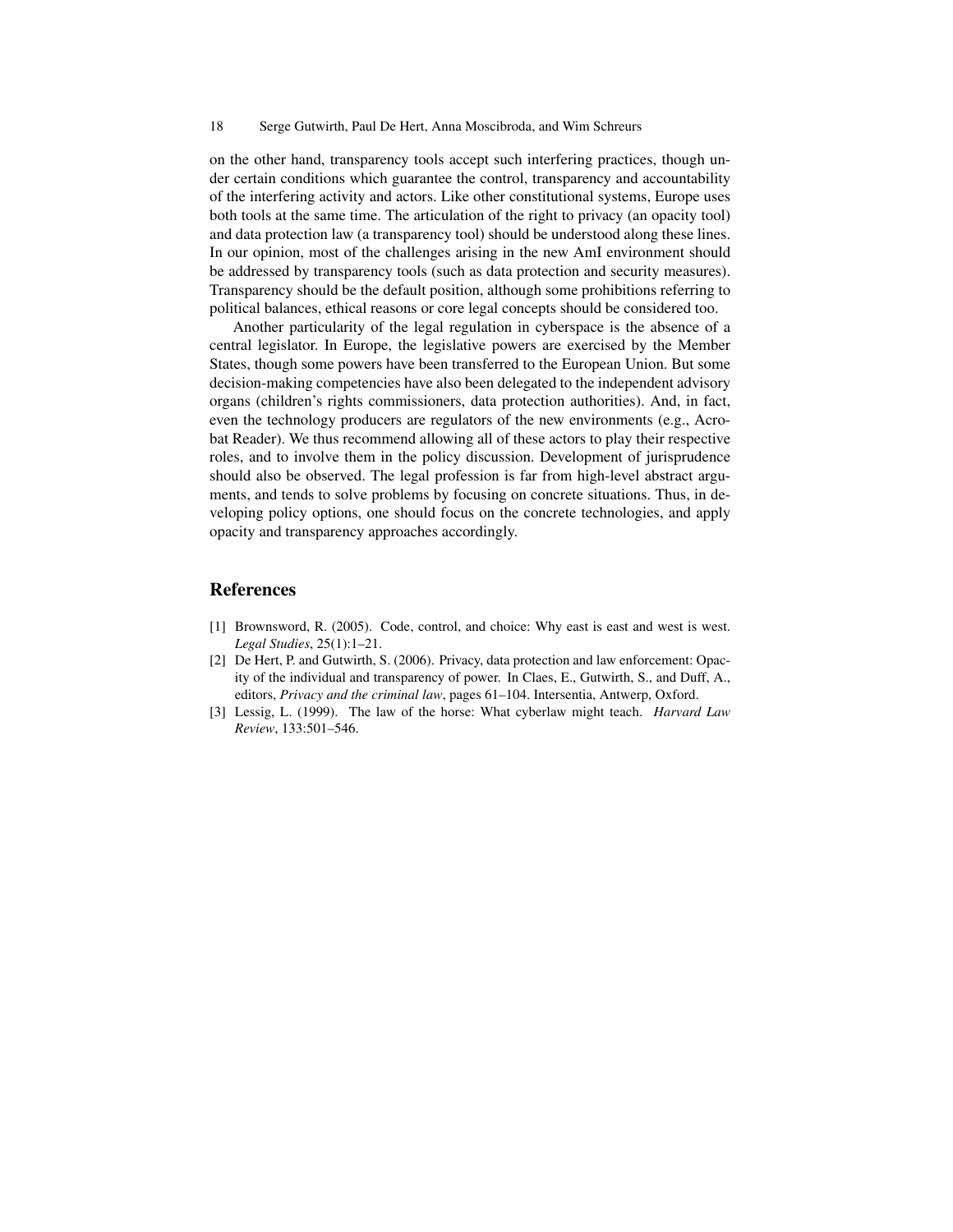# Policy Options to Counteract Threats and Vulnerabilities — First Results Background Paper for the Conference Participants

Michael Friedewald<sup>1</sup>, David Wright<sup>2</sup>, Ralf Lindner<sup>1</sup>, Elena Vildjiounaite<sup>3</sup>, Pasi Ahonen<sup>3</sup>, Petteri Alahuhta<sup>3</sup>, Sabine Delaitre<sup>4</sup>, Ioannis Maghiros<sup>4</sup>, Serge Gutwirth<sup>5</sup>, Paul De Hert<sup>5</sup>, Wim Schreurs<sup>5</sup>, and Anna Moscibroda<sup>5</sup>

<sup>1</sup> Fraunhofer Institute Systems and Innovation Research, Karlsruhe, Germany

<sup>2</sup> Trilateral Research & Consulting, London, United Kingdom

<sup>3</sup> VTT Electronics, Oulu, Finland

<sup>4</sup> EC, DG JRC, Institute for Prospective Technological Studies, Seville, Spain

<sup>5</sup> Vrije Universiteit Brussel, Faculty of Law, Law Science Technology & Society, Belgium

| $\mathbf{1}$                           | 20                               |
|----------------------------------------|----------------------------------|
| 1.1<br>1.2<br>1.3<br>1.4<br>1.5<br>1.6 | 20<br>20<br>21<br>22<br>23<br>23 |
| $\mathbf{2}$                           | 24                               |
| 2.1<br>2.2<br>2.3<br>2.4<br>2.5<br>2.6 | 24<br>24<br>27<br>30<br>32<br>35 |
| 3                                      | 37                               |
| 3.1<br>3.2<br>3.3                      | 37<br>43<br>46                   |
|                                        | 47                               |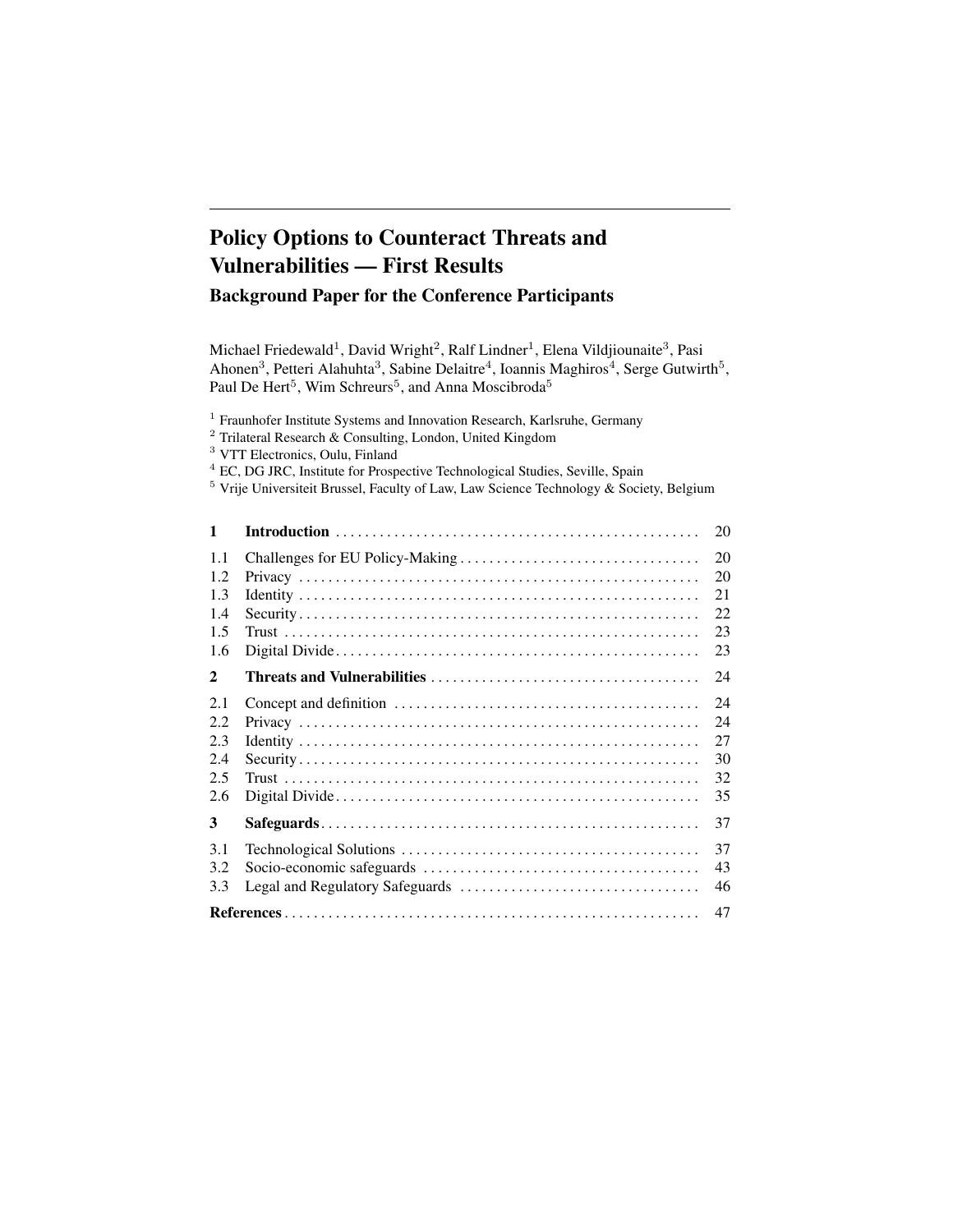# 1 Introduction

#### 1.1 Challenges for EU Policy-Making

The definition of and provision for safeguards can be seen as critical for the rapid deployment and further development of ambient intelligence in Europe. Moreover, they are in line with those of the IST priority and the broader objectives of the Sixth and forthcoming Seventh Framework Programmes as well as related objectives stated by the European Commission, the Council and others. The Framework Programmes emphasise the importance of taking the human dimension into account in ambient intelligence. In doing so, they echo the eEurope 2005 and the i2010 Action Plans that say that Europe should have a secure information infrastructure. To that end, they identify priorities for FP6 and FP7 as including trustworthy network and information infrastructures with an emphasis on emerging technologies such as ambient intelligence. Research activities are expected to take into account the human factor in security [7, 9]. The IST 2003 report puts it even more succinctly: "Instead of making people adapt to technology, we have to design technologies for people" [8, p. 10].

SWAMI aims to formulate and consider how and to what extent it is possible or could be possible in the future to overcome the problematic implications of the dark side of ambient intelligence through the implementation of various safeguards and privacy-enhancing mechanisms, the aim of which is to ensure user control and enforceability of policy in an accessible manner and the protection of rights for all citizens in their roles (private and professional) in the Information Society.

Rather than providing a set of firm recommendations, we aim to offer a set of options as well as the description of the conditions that are at the origin of the proposed options, so that decision-makers, in exercising their political judgement and taking into account other factors, notably cost, may flexibly formulate new policies.

There is an urgent need for realising these objectives. Matters of privacy, identity, trust, security and so on need to be addressed in a multidisciplinary way in order for them to become enablers and not obstacles for realising ambient intelligence in Europe. As often happens, technology is progressing faster than the policy-building process that might otherwise assuage public concerns about the potential for new encroachments on privacy and engender trust in our technological future.

In this paper, we focus on threats and vulnerabilities to privacy, identity, security, trust and digital divide and the safeguards needed in an AmI world to deal with them. The third SWAMI report will deal with these and related matters at greater length.

#### 1.2 Privacy

The notion of privacy is unstable, complex, difficult to fix. People's perception of privacy is context-dependent, in time and space. Our expectations of privacy may be different according to our age, gender, culture, location, family history, income, educational level and many other factors. It is no surprise that scholars understand privacy in different ways, with some arguing that autonomy and liberty are the values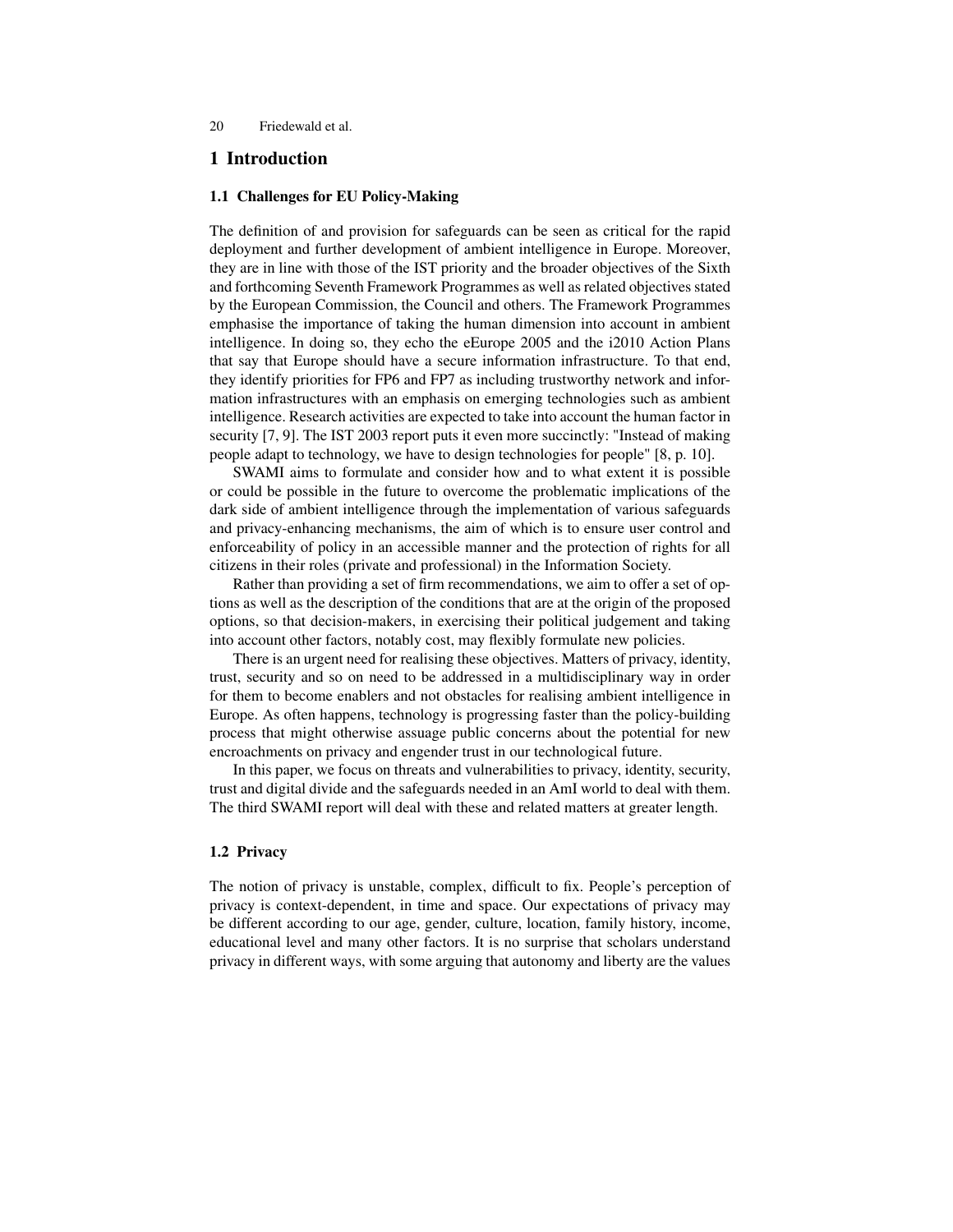behind privacy, while others contend it is intimacy, confidentiality or the control over personal information.

In the Western world, it is often assumed that most people prefer to maintain their privacy rather than giving it away. If they give up some of their privacy, they usually want something in exchange. Many people are willing to forego some of their privacy to live in a surveillance society because they attach a greater value to their security than their privacy, however they define it.

We may or may not know when our privacy has been violated. The threats to our privacy come from many different sources. If we value our privacy, it behoves us to be aware of the threats to it and to make countermeasures.

In a world of ambient intelligence, the threats to our privacy multiply. In an AmI world, we can expect to be under surveillance wherever we go. With machine learning and intelligent software, our behaviour and preferences can be predicted. Networking sensors can monitor what we are doing.

#### 1.3 Identity

In applications ranging from electronic commerce to electronic tax filing, to controlling entry to secured office buildings, to ensuring payment, the need to verify identity and authorise access has driven the development of increasingly advanced authentication systems. These systems vary widely in complexity and scope of use.

While there are many authentication technologies, virtually all of them involve the use of personal information and, in many cases, personally identifiable information, which has raised a number of privacy concerns [19, p. 17].

A variety of identity mechanisms exist. Some of these mechanisms actually identify the person, while others authenticate a person's identity or authorise the person to undertake a transaction or have access to specified data.

As we can be identified in many different ways, so the concept of multiple identities has arisen. We may have multiple identities, which serve different purposes in different contexts – e.g., as a family member, an employee or student, a neighbour, a friend, a business associate and so on. Thus, different sets of information are associated with an individual in different contexts. Multiple identities might be better termed as a collection of partial identities.

To function in the cyber world, people need an identity or multiple identities. In some instances, we can hide behind our cyber identity, that is, to minimise the disclosure of personal information. In other instances, this may not be so possible. For example, some service providers, like the government, may require personally identifiable information, so that if we want the service, we must provide the personal data demanded by the service provider.

Hence, the individual will need to have some means to choose the appropriate partial identity to use. In many cases, she will want to avoid linkages. She will need to be able to access some identity management system that will help her to choose the appropriate identity to use in particular circumstances.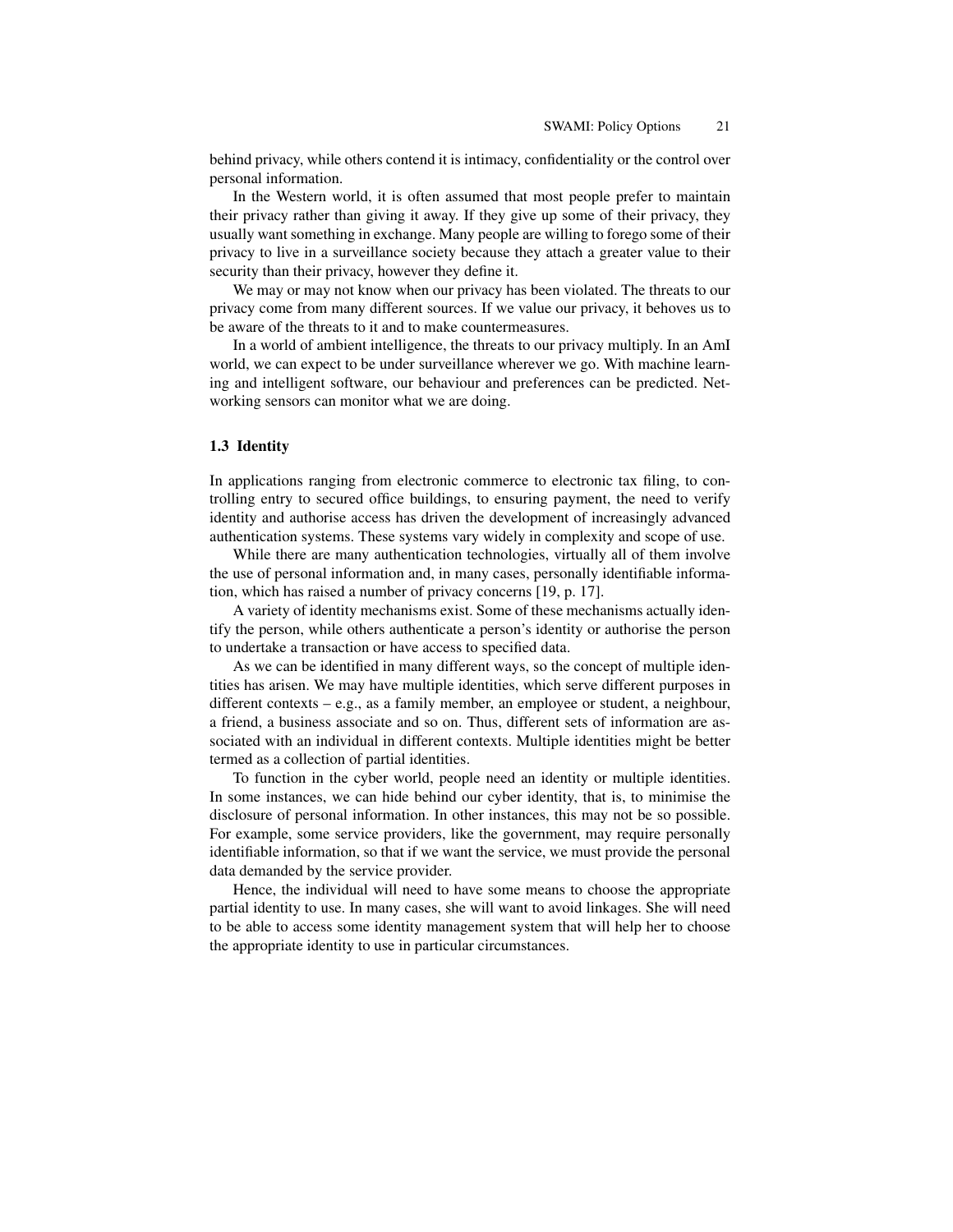Recognising that the digital representation of identity has all sorts of ramifications, the Commission has provided funding for several projects aimed at exploring and finding ways of resolving some of these ramifications.

An AmI world will be an increasingly transactional world, where we need to identify ourselves or to use a partial identity in order to use an AmI service, most probably many times a day. In some instances, the identification or authentication process will be as a result of a conscious, deliberate decision on our part. In other instances, it will happen automatically.

With intelligence embedded everywhere in an AmI world, our identity may mutate from a collection of our attributes or a partial identity which we create to something that is created by our presence in and movement through that world. Our identity could become an accumulation of not just our attributes and identifiers, as it is today, but an accumulation of where we have been, the services we have used, the things we have done, an accretion of our preferences and behavioural characteristics. Future technologies may pinpoint our identity according to biometric combination, like the way we walk plus our facial characteristics plus manner of speaking plus how we respond to certain stimuli. Needless to say, this kind of identification could give rise to a host of security, privacy and trust issues.

### 1.4 Security

With the growing dependency on computer systems, security becomes a more important issue than ever. Threats to security in an AmI world may well be greater in number and ramifications than those posed to today's networks. The main reasons for this are, on the system side, the sheer increase in the number of computers and of network transmissions, the convergence of different networks, the growing complexity of systems and diversity of versions. Second, the growing dependency on computers and blurring of boundaries between professional and personal use of them, on the one hand, and lack of special education of users of these complex systems, on the other hand, present big challenges to security. People who have a low degree of technology literacy are unlikely to configure well the security settings of their personal devices. Third, opportunities for earning money via computers will grow in an AmI world. Some of these opportunities such as e-commerce, selling games or mobile services will be legal; others, such as phishing or data laundering, won't be. With intense competition between service providers, some new software will not be validated properly before being put on the market. Some threats and vulnerabilities will compromise security and trust.

The main drivers of security threats and vulnerabilities are (1) the lack of awareness or attention on the part of some users with regard to security settings and updates, (2) insufficient attention given by software producers to make sure that their security measures are intuitive and user friendly and by their not undertaking sufficiently rigorous testing of their software products (thorough testing of complex systems is a complex and expensive undertaking) and (3) the new opportunities for remote crimes.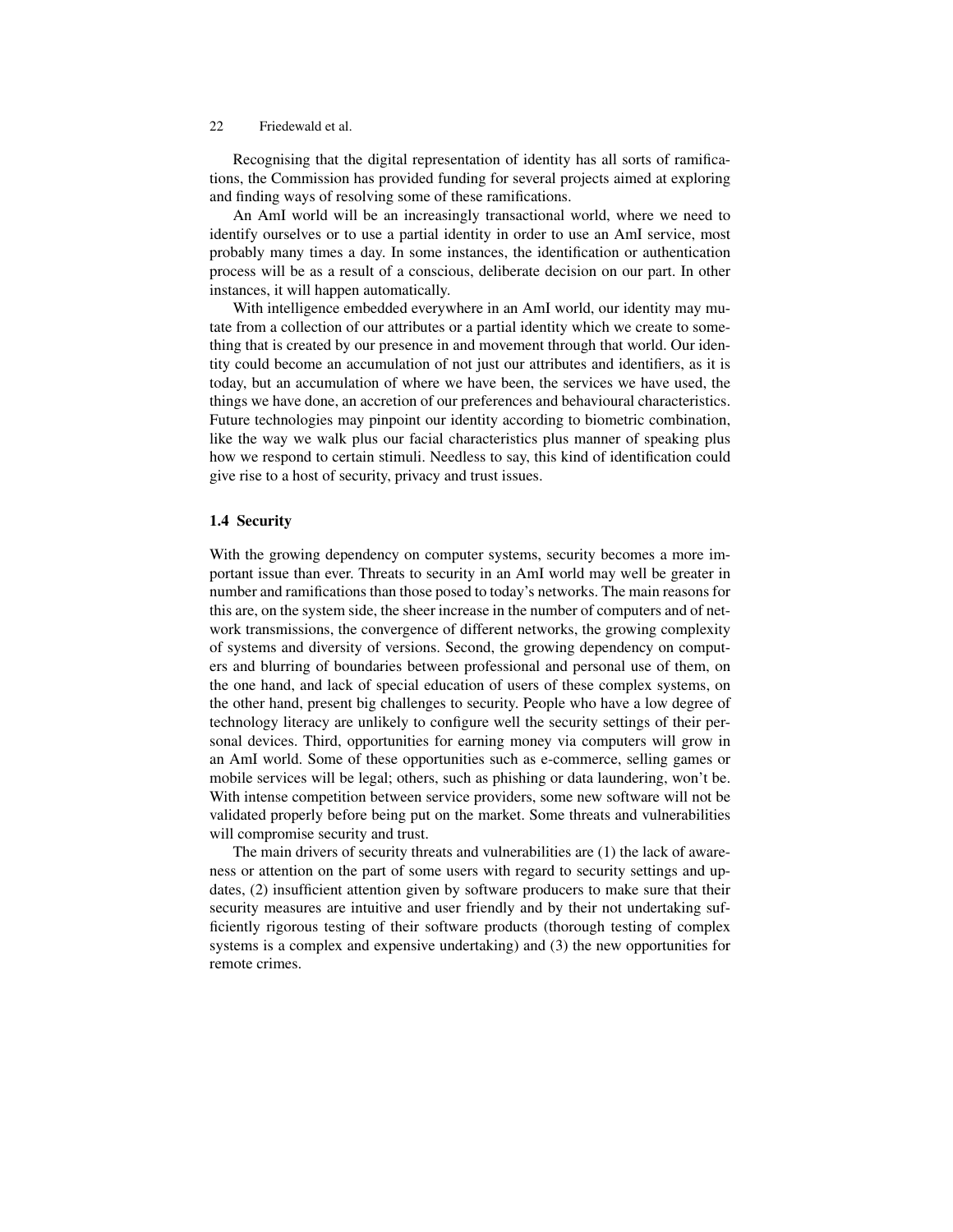#### 1.5 Trust

Digital computing technology increasingly comes to provide mediation between human actors and the world. As such, these technologies structure, constrain and enable our engagement with and experience of the world [16]. Increasingly, our life is intertwined with or related to digital technology. In order to put digital technologies to satisfactory use, and in order to have a convenient and useful interaction with and through technology, trust is a fundamental precondition. The often-reported lack of trust in e-commerce demonstrates that insufficient trust can lead to users staying away from a technology altogether [11, 18].

A precursor of trust is the assumption of risk. Hazards abound in late-modern society, fundamentally changing and deepening our need for trust. Had we not trust in much of the apparatus of late-modern society, we would not be able to act at all; we would be tied to our bed for fear of venturing out into a society permeated by seemingly inescapable danger. Trust can be conceptualised as "a willingness to enter into interaction under the face of uncertainty" [21].

We no longer exist in close-knit communities, allowing for deep knowledge, traditions and the visibility of the geographically co-located other [10]. Trust is a necessary feature of life in contemporary societies, as we are surrounded by various kinds of hazards, and as a time-space distance exists between actors and expert systems that help us to manage the risks.

#### 1.6 Digital Divide

The digital divide basically refers to the gap between those communities or groups that have access to the Internet, ICTs or any emerging digital technologies and those that do not, as well as to the disparities regarding the competencies to use them or their respective learning capabilities. The digital divide is a societal, economic and political issue, all rolled into one. It raises several types of problems and difficulties involving costs, culture, organisation, education, acceptance, adaptation, geography and demographics.

Because of its envisioned user friendliness and intuitive aspects, AmI technology clearly has the potential to bridge some current gaps of the digital divide, but, at the same time, this technology could also broaden the digital divide with regard to unequal access, quantity and quality of use.

In SWAMI's deliverable D2, scenario four "risk society" [26] highlighted this threat in terms of social and organisational aspects. It shows that ambient intelligence services are not automatically becoming public utilities for the benefit of the whole society. In fact, the big investments needed for installation of an AmI infrastructure may result in an economic rationale to mainly offer private – possibly expensive – goods and services, leading to the exclusion of those groups that could actually benefit most from such services. It is by no means self-evident that AmI services will become as widespread as mobile communications are today, especially in less developed regions. Moreover, within the digital divide issue, technological aspects and questions of media competence and technology literacy are closely interrelated.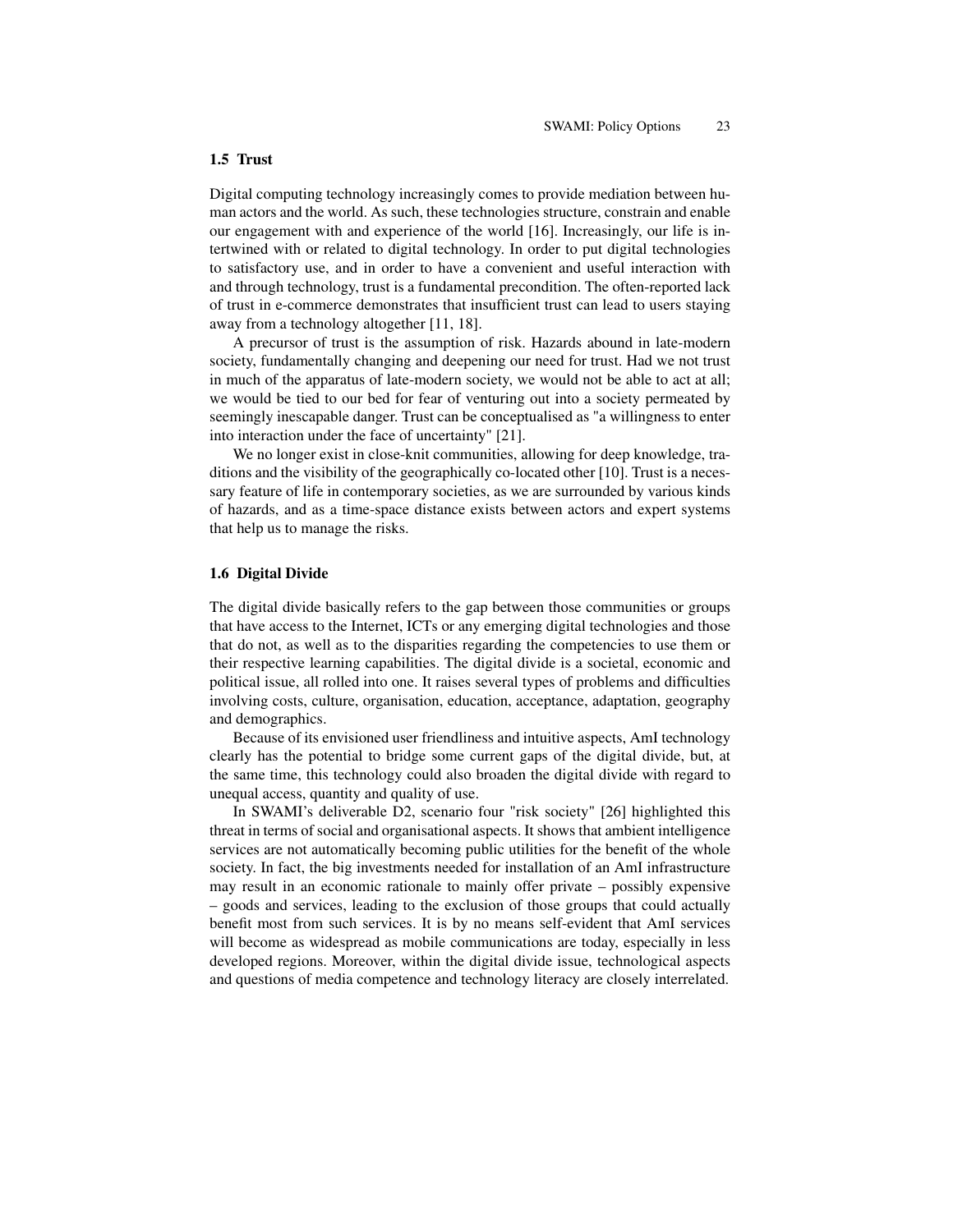# 2 Threats and Vulnerabilities

# 2.1 Concept and definition

Unless adequate safeguards are implemented, the diffusion of AmI applications will entail negative side effects and create risks, which, if not addressed, may jeopardise the potential economic and social benefits of the technology. Prior to the formulation of appropriate safeguards and policy options, a better understanding of AmI's unwanted consequences needs to be developed. Analytically, the potential dangers associated with AmI systems can be differentiated into threats and vulnerabilities.

SWAMI's use of these terms is based on definitions presented by the Special Interest Group 2 "Security and Trust" of the Wireless World Research Forum [15, p. 14]:

- A vulnerability is a flaw or weakness in a system's design, its implementation, or operation and management that could be exploited to violate the system and, consequently, cause a threat.
- A threat is the potential for one or more unwanted consequences caused by a circumstance, capability, action, or event that could be harmful to a system or person. Threats can be caused naturally, accidentally or intentionally.

# 2.2 Privacy

# Hackers and malware

When we progress to an Internet of things and fourth generation mobile networks, with heterogeneous devices able to access interconnecting networks, we should assume that hackers will still persist in trying to break into networks with malicious intent ranging from the nuisance level to serious harm to critical infrastructure.

Malware — spyware, adware, viruses, Trojans, worms, denial of service attacks – have been unfortunate features of daily life on the Internet and, lately, with advanced mobile phones. Often, malware is aimed at uncovering and exploiting personal and confidential data. Can we expect a cleaner future in a world of ambient intelligence? Or will new forms of malware be created in order to exploit an Internet of things and fourth generation mobile phones? Clearly, we should assume that malware will be a part of our embedded future just as it is daily phenomenon today. We should assume that our AmI environment will be under attack not only by criminals, but also by industry and government.

# Function creep

Function creep occurs whenever data are used for a purpose other than that for which they were originally collected. AmI will give great impetus to function creep. An AmI world is distinguished not just by ambient intelligence, but also by the interoperable networking of heterogeneous devices. It's been said that whatever can be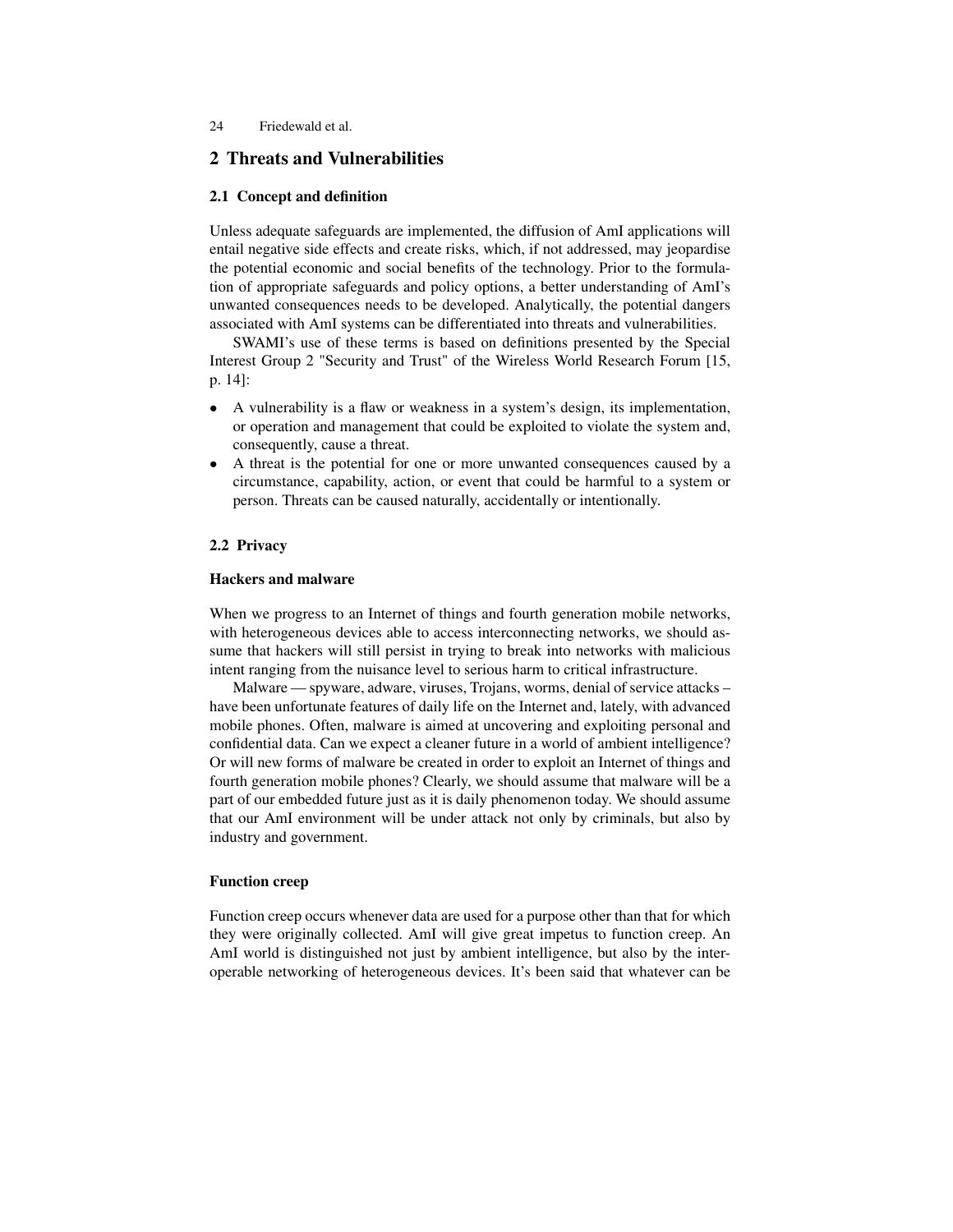linked together will be linked together, and therein lie the opportunities and temptations for function creep. Some have suggested that (precautionary) impact assessments should be made of new technologies before they are developed and deployed in order to build in privacy safeguards. But some technologies may be used for new applications not foreseen until after they are deployed.

#### Security and surveillance

Surveillance is increasing in the streets, buses, underground, shops, workplace, and on the motorways. In some cities, such as London, it is now almost impossible to go outside your home without coming under surveillance. While AmI technologies will offer benefits in terms of enhancing security, they will also present greater threats to our privacy and to our security. AmI devices such as implants or technologies that monitor our physiological condition and behaviour could well make our society more secure, particularly if they enable law enforcement authorities and intelligence agencies to take preventive measures. Preventive actions by the police are featured in the Spielberg film, Minority Report, but is this the kind of society we want? In any event, more control in order to prevent criminal acts, detect offenders and punish them may be counterproductive for society as a whole. In 1968, the philosopher Heinrich Popitz wrote a classic text on the "preventive effects of nescience" [25] in which he argues that too much (precautionary) knowledge destabilises society, leads to a climate of distrust and finally to more instead of less crime.

#### Profiling

Security expert Bruce Schneier has pointed out flaws with profiling schemes. "Profiling has two very dangerous failure modes. The first one is ... the intent of profiling ... to divide people into two categories: people who may be evildoers ... and people who are less likely to be evildoers... But any such system will create a third, and very dangerous, category: evildoers who don't fit the profile... There's another, even more dangerous, failure mode for these systems: honest people who fit the evildoer profile. Because actual evildoers are so rare, almost everyone who fits the profile will turn out to be a false alarm. This not only wastes investigative resources that might be better spent elsewhere, but it causes grave harm to those innocents who fit the profile... profiling harms society because it causes us all to live in fear...not from the evildoers, but from the police...."  $[28]$ <sup>1</sup>

#### Sharing of personal data between companies and government

In an AmI world, it is likely that sharing of personal data will be even more prominent than it is now. This is because many organisations will be involved in building the

<sup>&</sup>lt;sup>1</sup> George Clooney provided us with a recent reminder of this in his recent film, Good Night and Good Luck, about Joe McCarthy, the US senator, who in the early 1950s professed that he was making America more secure by exposing Communists and their sympathisers, when in reality he was instilling fear and paranoia across society.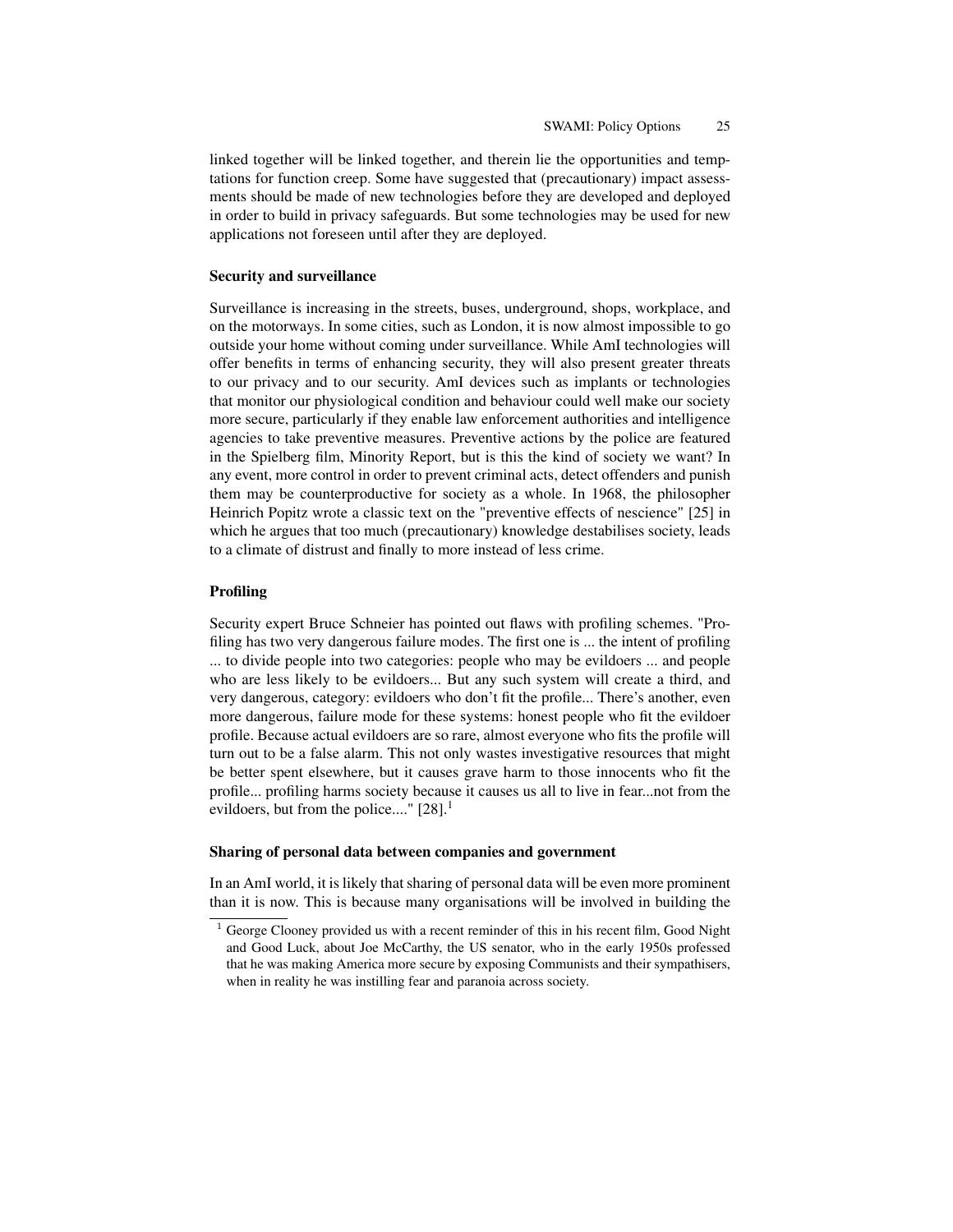integrated networks, products and services distinguishing an AmI world. As many organisations bring their particular expertise and competencies to building these networks, it is likely that many of them will want to share user data. Hence, we can expect that such activity will further diminish the limited privacy we enjoy today.

In addition to the threats highlighted above, privacy today is subject to various vulnerabilities, among which are the following.

# Lack of public awareness about privacy rights

Many people are unaware of their rights and feel unable to know what actually happens to their data. This is not surprising, given the opacity of the processes. This is a serious vulnerability since a vulnerability cannot be fixed or addressed until someone becomes aware of it (and exposes it).

# Lack of enforcement and oversight of privacy rights

Some of our personal data are held by the governments and organisations in our own countries, while some of the data may be held in other countries. Some countries may have legislation or regulation that affords relatively good protection of our privacy, while others may have regimes that offer no protection whatsoever. No matter what the best of the legal regimes say, the complexity of the regulation, incomplete enforcement and sometimes even conscious decisions by businesses and governments not to comply with the rules render legislation ineffective [12].

# Erosion of rights and values

The erosion of the right to privacy in the past century has been subtle, incremental, gradual and as relentless as technological advance. In today's surveillance society, where our personal data are not secure and are mined, monitored and captured, people have surrendered the right to be let alone in the interests of greater security. But there are questions whether it has led to greater security, questions that are unlikely to be adequately answered before the widespread deployment of AmI networks in the near future. We should assume encroachments upon our right to privacy will continue in the AmI-enabled future.

# Uncertainties about what to protect and about the costs of protection

Just as privacy is an unstable notion, so it is almost impossible to know what to protect in all contexts, especially in view of the capabilities of data mining and powerful software that can detect linkages that might not otherwise be apparent. In addition, people's views of privacy keep changing. With the emergence and deployment of AmI networks, the amount of data that can be captured from all sources will expand exponentially by many orders of magnitude. Hence, the cost of providing 100 per cent privacy protection may be prohibitive and unrealistic, even if there were some consensus about exactly what it is we wish to see protected.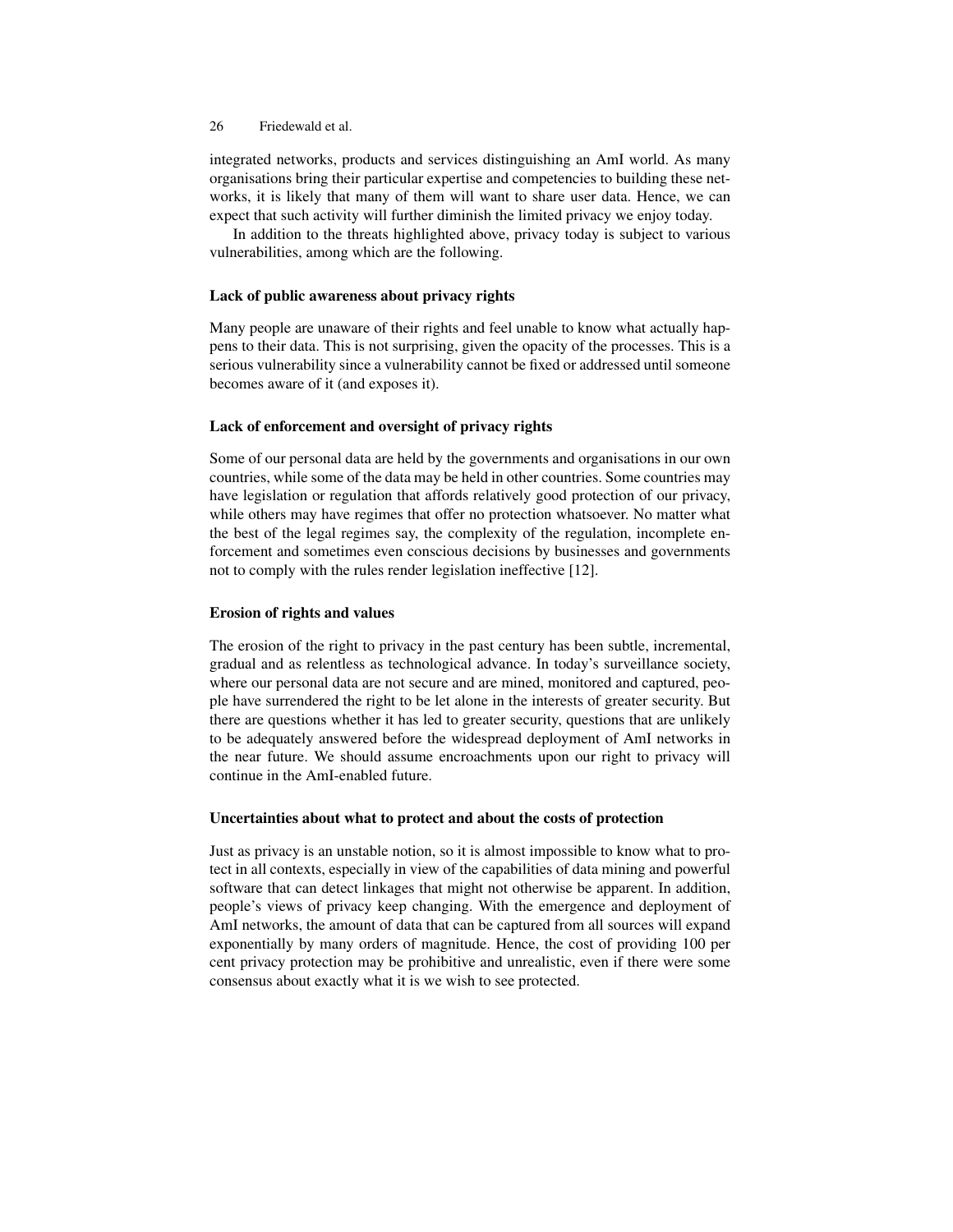#### Uncertainties about the economic costs of privacy erosion

There have been few studies aimed at analysing the value of privacy, either from a corporate point of view or that of the individual.

#### Lax security

One of the most serious vulnerabilities facing those who care about their privacy is the lax security put in place to protect personal data and the privacy of communications.

#### Government and industry are less than forthright

So many people and organisations hold personal data about us, it is virtually impossible to know who they are, let alone to keep track of what they are doing with our data, whether the data they hold are accurate, and how such data may change, be added to, deleted or amended — even though, according to data protection legislation, all these data should be available to the data protection authorities and should be provided to the individuals concerned (at least in Europe). Although these obligations exist, their efficacy has been undermined by the bad faith of some private sector data controllers and because enforcement has not been rigorous.

#### 2.3 Identity

Threats to our identity can come from various sources, among which are the following:

#### Identity theft

Identity theft is one of the fastest-growing white-collar crimes. Despite the prevalence of identity theft, prosecutions are rare. One study has said that an identity thief has about a one in 700 chance of getting caught.

It is an open question whether ambient intelligence will increase or decrease opportunities for identity theft and fraud. With orders of magnitude of more personal information generated in an AmI environment, one might not be too hopeful that the problem will go away. On the other hand, if some privacy-enhancing technologies, like those proposed in the PROGRESS<sup>2</sup> Embedded Systems Roadmap or in the PISA<sup>3</sup> and PRIME<sup>4</sup> projects, become widely available, the consumer might have better defences against at least some forms of identity theft.

<sup>&</sup>lt;sup>2</sup> PROGRESS is the acronym for PROGram for Research in Embedded Systems and Software. The roadmap can be found at http://www.stw.nl/progress/ESroadmap/index.html

<sup>&</sup>lt;sup>3</sup> PISA is the acronym for Privacy Incorporated Software Agent. http://www.petpisa.nl/pisa\_org/pisa/index.html

<sup>&</sup>lt;sup>4</sup> PRIME is the acronym for Privacy and Identity Management for Europe. http://www.prime-project.eu.org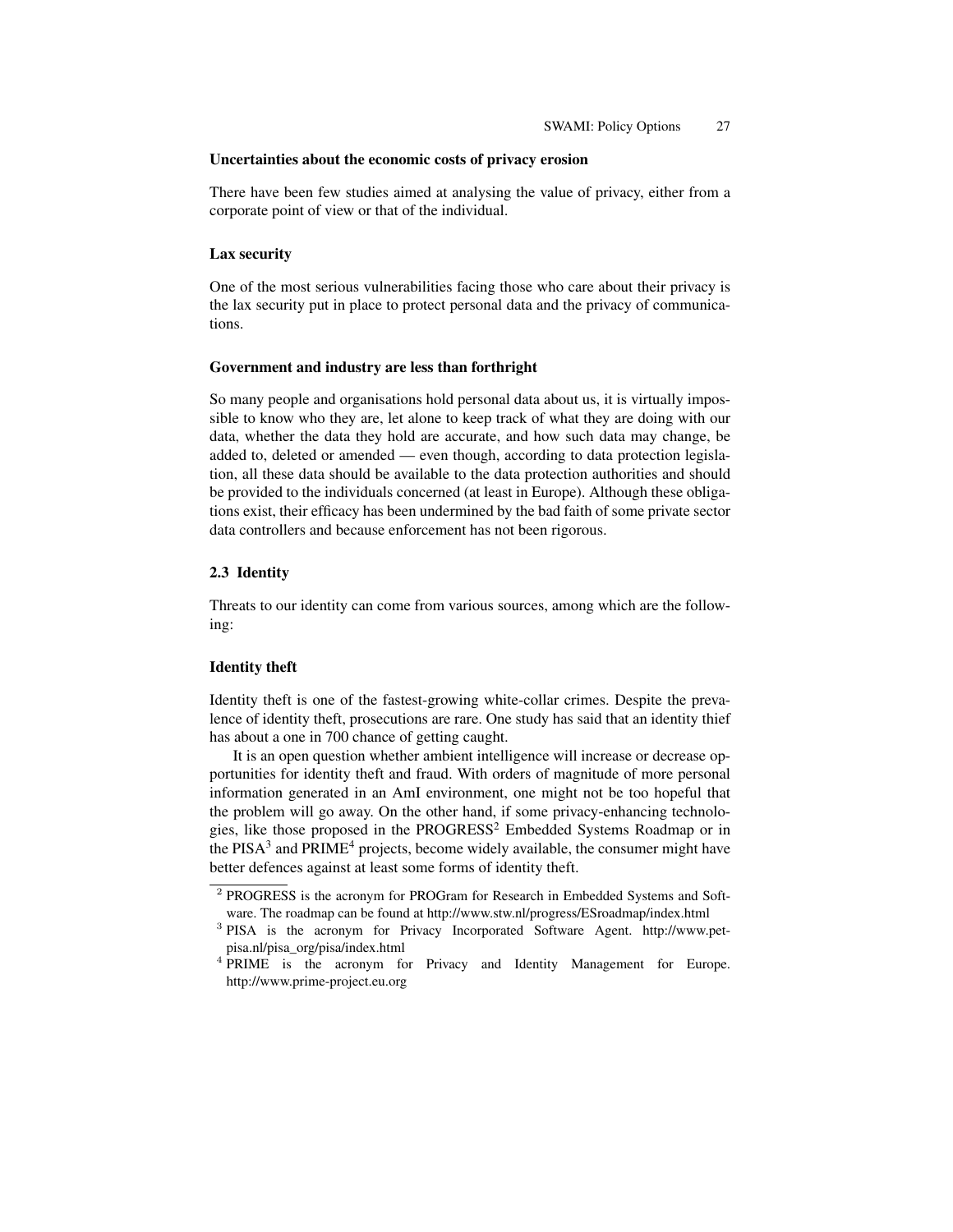# Function creep

The growing awareness of identity theft has prompted many businesses to require customers to provide identification information, especially online and over the telephone. In attempts to minimise the risk of identity theft and fraud, businesses may be increasing risks to our privacy.

The creation of reliable, inexpensive authentication systems will invite function creep. As AmI becomes pervasive, at least in developed countries that can afford such networks, the opportunities for supplementing basic identifier data will surely grow.

# Exploitation of linkages by industry and government

Even among those who understand the benefits of partial identities, it will be miraculous if they can avoid usage of at least one attribute across two or more partial identities. An AmI world will be highly networked with linkages between different networks. Hence, where today it is possible to have multiple partial identities that correspond to our different roles in society — as neighbour, employee, student, etc. — AmI will facilitate linkages between these different partial identities leading to a great increase in their integration.

# Penetration of identity management systems (hacking, spoofing, DOS, etc.)

Identity management systems are subject to many of the attacks common to other Internet or computer-communications-based systems, such as hacking, spoofing, interception and denial of service. There's no reason to think these sorts of attacks that plague us today are likely to go away in an AmI world.

# Authentication may intrude upon privacy

A US National Research Council report has warned that authentication technologies could intrude upon privacy in different ways. Authentication methods may require contact with or close proximity to the body, potentially raising concerns under the "bodily integrity" branch of privacy law. Authentication may introduce new opportunities to collect and reuse personal information, intruding on "information privacy". They may be deployed in a manner that interferes with individuals' "decisional privacy" by creating opportunities for others to monitor and interfere with personal activities. They may raise new opportunities to intercept or monitor an individual's communications, revealing the person's thoughts and the identities of those with whom he or she communicates [19, p. 63].

# Complexity of identity management systems

Governments and industry have been developing a multiplicity of identity management systems with the intent of putting more (or virtually all) of their services online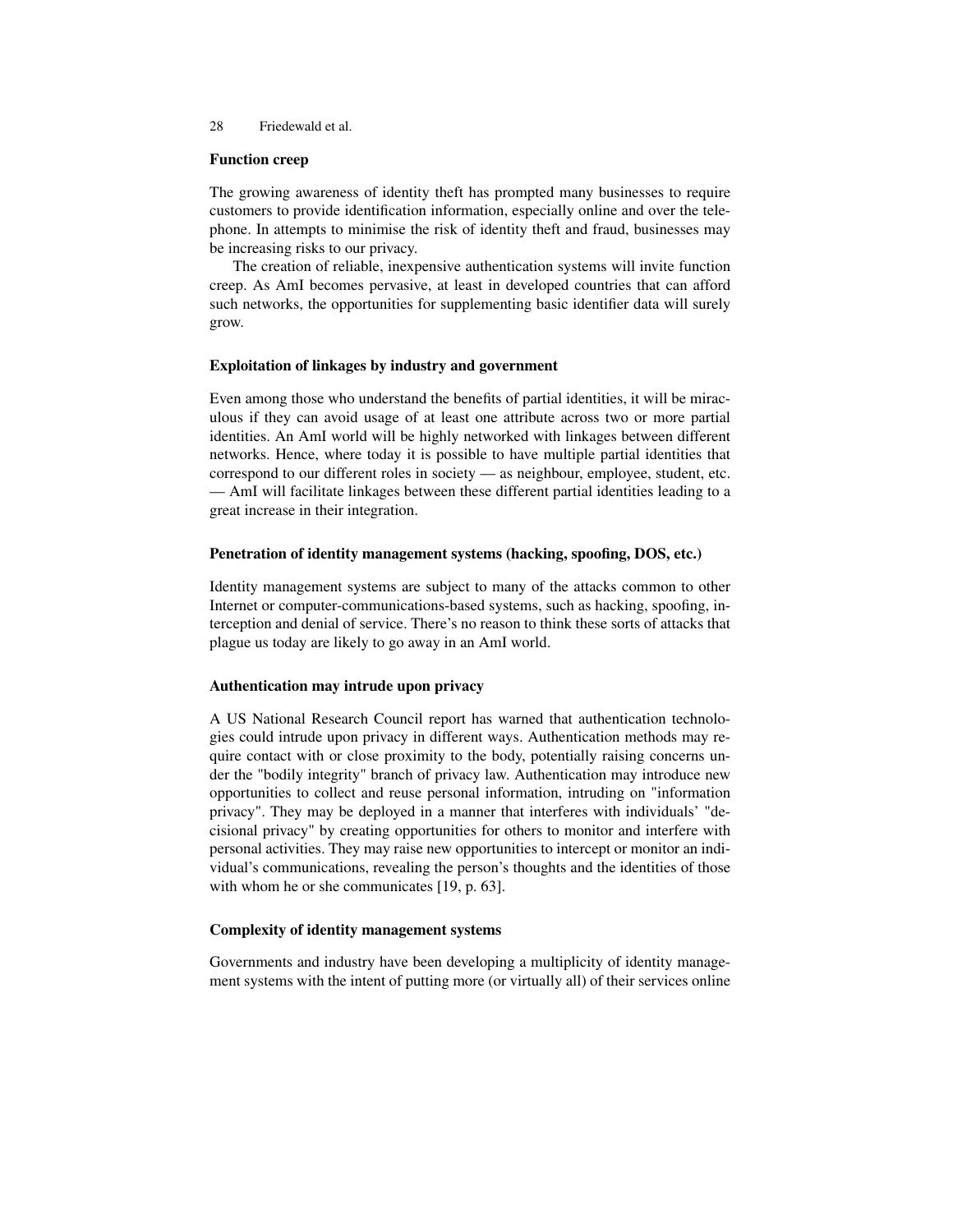or, in the instance of the rationale for national ID cards, for combating fraud and terrorism.

The multiplicity and complexity of such systems offers a possible foretaste of what identity management could become like in an AmI environment, when there will be many more systems, networks and services on offer.

The snag with the growing complexity of computer communications systems, including those that will form the backbone of AmI networks, is that vulnerabilities increase with complexity. Experience has taught that systems — and, in particular, complex systems like networked information systems — can be secure, but only up to a point. There will always be residual vulnerabilities, always a degree of insecurity [27, p. 119].

#### Failures in identity management and authentication systems

If intelligence is embedded everywhere in an AmI world, there will be lots of people, companies, organisations collecting identity data. So questions will arise about their securing of our data. How well will supermarkets, or the corner grocery store, protect our identity data?

Security expert Bruce Schneier has said that it doesn't matter how well a system works, what matters is how it fails. No matter what their merits may be, if identity management, authentication and authorisation systems generate a large number of false positives, they will be regarded as failures.

Problems like this could be reduced in an AmI world if the various AmI networks generate so much data about the individual that the individual is virtually unmistakeable. But if we arrive at that situation, the capture and analysis of so much information reduces the very protection of privacy that identity management systems are supposed to support.

#### Inadequate protection of personal cyber identity/ies

Today cyber citizens often use the same password or ID over different websites and systems. The bits of yellow notes stuck on the side of computer screens with passwords written down undermine the point of having passwords. Unconsciously or not, most cyber citizens today do not take adequate care to protect their identity or partial identities. Some of the privacy-enhancing technology schemes that are being considered for today's cyber world and that of the AmI world may help reduce this problem, but it is unlikely to go away.

#### Misplaced trust in security mechanisms

Any technology, including single sign-on, that requires you to relinquish control of your personal information, should be regarded as a risk. Despite that risk, we may believe or we have been convinced that AmI PETs (privacy-enhancing technologies) will protect us. In doing so, we may be trusting security mechanisms that don't warrant our trust. In some cases, particularly where we are required by law and/or by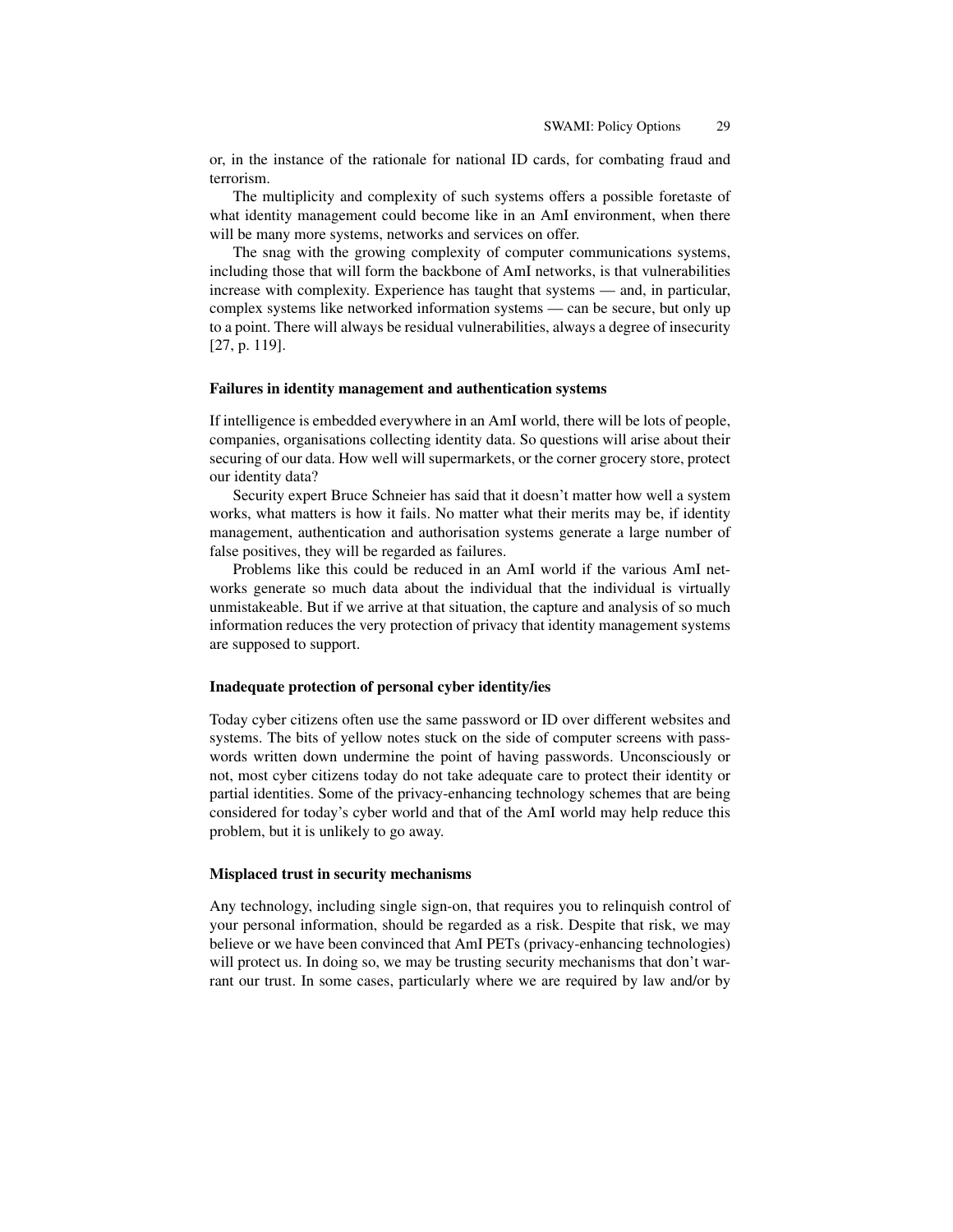law enforcement authorities, we may be forced to rely on (to trust) the adequacy of security mechanisms, of others' privacy policies.

# 2.4 Security

Security threats and vulnerabilities fall into two major groups:

- First, vulnerabilities from unforeseen system behaviour or failure due to internal complexity. Complex systems usually cannot be tested in all possible configurations and situations, thus they might have many internal problems. These system errors may be caused by incompatible system hardware components or software versions after a system upgrade, programming errors, poor performance of chosen communication protocols, too low or too far a range of wireless transmission or insufficient reliability of critical components.
- Second, attackers (who exploit the above-mentioned system weaknesses and flaws) pose threats when they try to intrude upon the system to engage in identity theft, to intercept communications, to change contents or software code for their own benefits, or to find valuable physical objects.

Both groups of threats can be further categorised as follows:

# Threats to the primary operation of a system

A threat to disrupt the primary operation of a technical system or even to destroy it can be realised by exploiting internal system weaknesses. For example, in AmI health care applications, when a patient's personal device is connected to the hospital network in an emergency (in order to acquire the health data history of the patient who has been in an accident or other untoward event), reconfiguration of the system may be required for interoperability, and this reconfiguration can disrupt operation of the personal device. Or the personal device may have viruses, which are transferred to the hospital's AmI system along with the patient's data. Another common problem is that gaming applications often consume a lot of system resources and users are often encouraged to upgrade to newer versions or to install new pieces of hardware. But these upgrades may create compatibility problems and harm other functionalities of a personal device. Similarly, upgrading a factory automation system might decrease its performance dramatically due to incompatibility of different components.

Another security weakness might emerge if a personal device becomes too busy to process a large number of incoming messages (e.g., sorting messages according to the user's preferences) or to manage its other tasks. Proper prioritising of device tasks would help, but setting priorities is an additional burden for the user. Similarly, if too many wireless messages are transmitted, some smart objects with limited resources (like keys with an embedded hardware module which could help their owner to find them) can miss the only important query from the key owner and remain untraceable. Even worse, operation of pacemakers or implants can be hindered by intensive wireless communications between smart devices.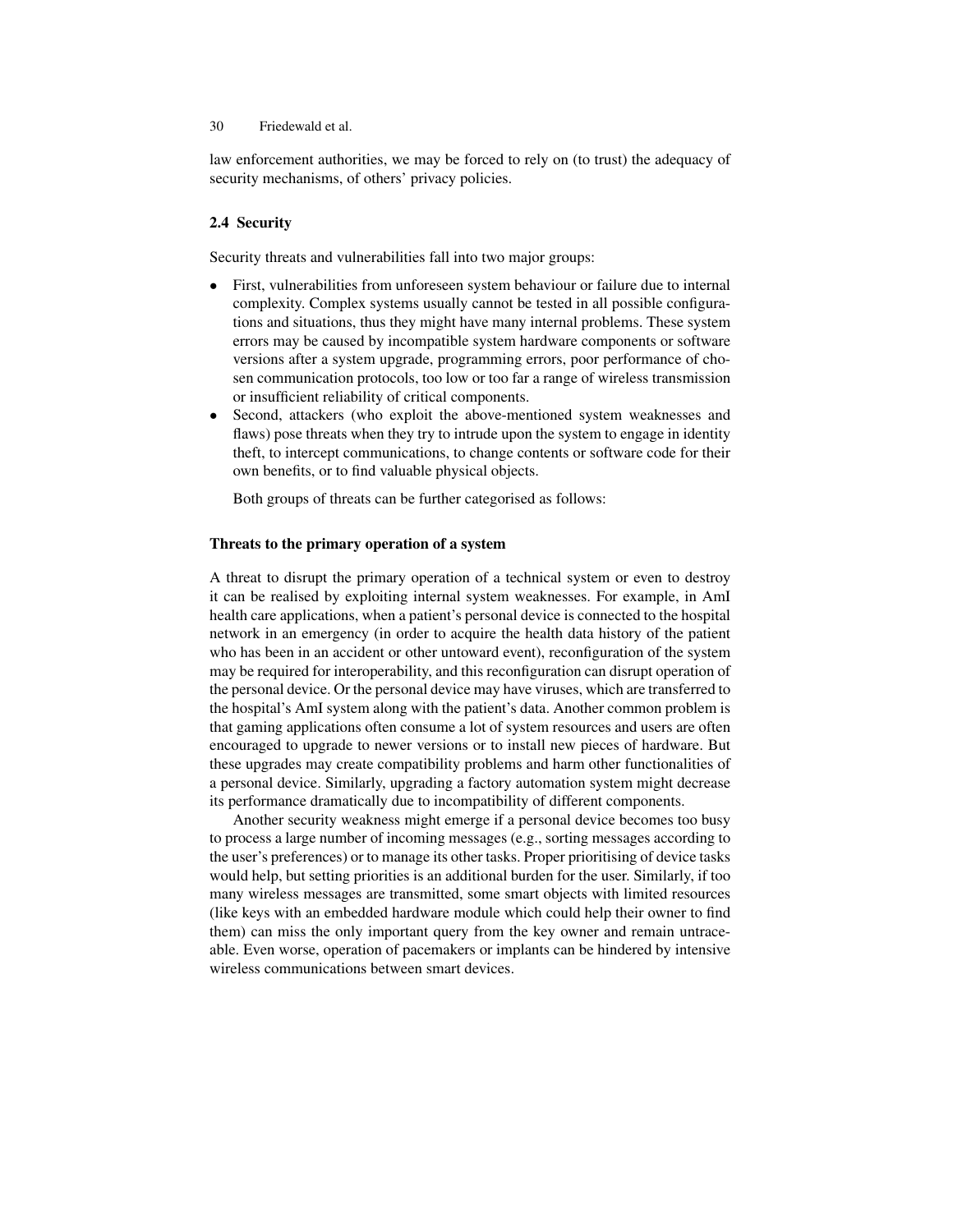Hackers will continue to pose a threat to the operation of a system. Many networks are vulnerable to denial-of-service attacks and this may well be true of AmI networks too. Security flaws may allow software code to be replaced or modified so that the system no longer performs as it was intended. Competition between service providers might stimulate development of viruses that change user preferences in such a way that only products of certain brands get through the filter. Disruption of traffic control systems could lead to chaotic changes in traffic priorities.

#### Threats to physical integrity

Threats to the physical integrity of the home and property of the user can be realised by exploiting internal system weaknesses in ways such as the following: with the growing pervasiveness of AmI "little helpers", users might not care as much as today about the operation of home appliances (switching off the stove, adjusting the heating, closing the windows and doors, etc.). As a result, a system failure in any of these appliances could cause a fire due to overheating, water damage due to open windows or extra payments for heating or water consumption.

Improper access to home control systems via the AmI network could enable criminals to cause a fire or gas leakage remotely, to check and steal valuables in the home or in the car.

M-commerce applications and phishing could lead to identity theft with all its consequences.

Customer profiling may result in customers paying more for services, especially if they are not aware of other options or do not want to be tracked. If a shop owner can use an AmI system to determine whether a particular customer is wealthy, then the shop owner might only suggest the most expensive items for purchase. Insurance companies might also use customer profiling and impose higher premiums for those users whose profiles suggest that they present higher risks.

#### Threats to health and life

Threats might arise because of internal AmI system flaws in life-critical applications, while the dependency on these applications will be growing. For example, any failure in health monitoring or in a health care application (an error in diagnosis, a failure to transfer personal data at the right time, a failure to remind a patient to take his medicine, disturbances to pacemakers from radio interference) may create a serious risk to an individual's health and life. Similarly, any failure in traffic control or warnings about approaching cars will create the risk of an accident. Failure to switch off the gas or fire could be hazardous and life threatening. A failure in an industrial system may be the cause of a dangerous accident.

Some threats will arise as a result of malicious actions such as intentional disruption of life-critical applications (e.g., by means of a denial of service attack on a health monitoring network or a traffic control system so that they are unable to generate an alarm). AmI could be used to remotely carry out a murder. Leakage of personal location data may result in a kidnapping or terrorist attack. Criminals and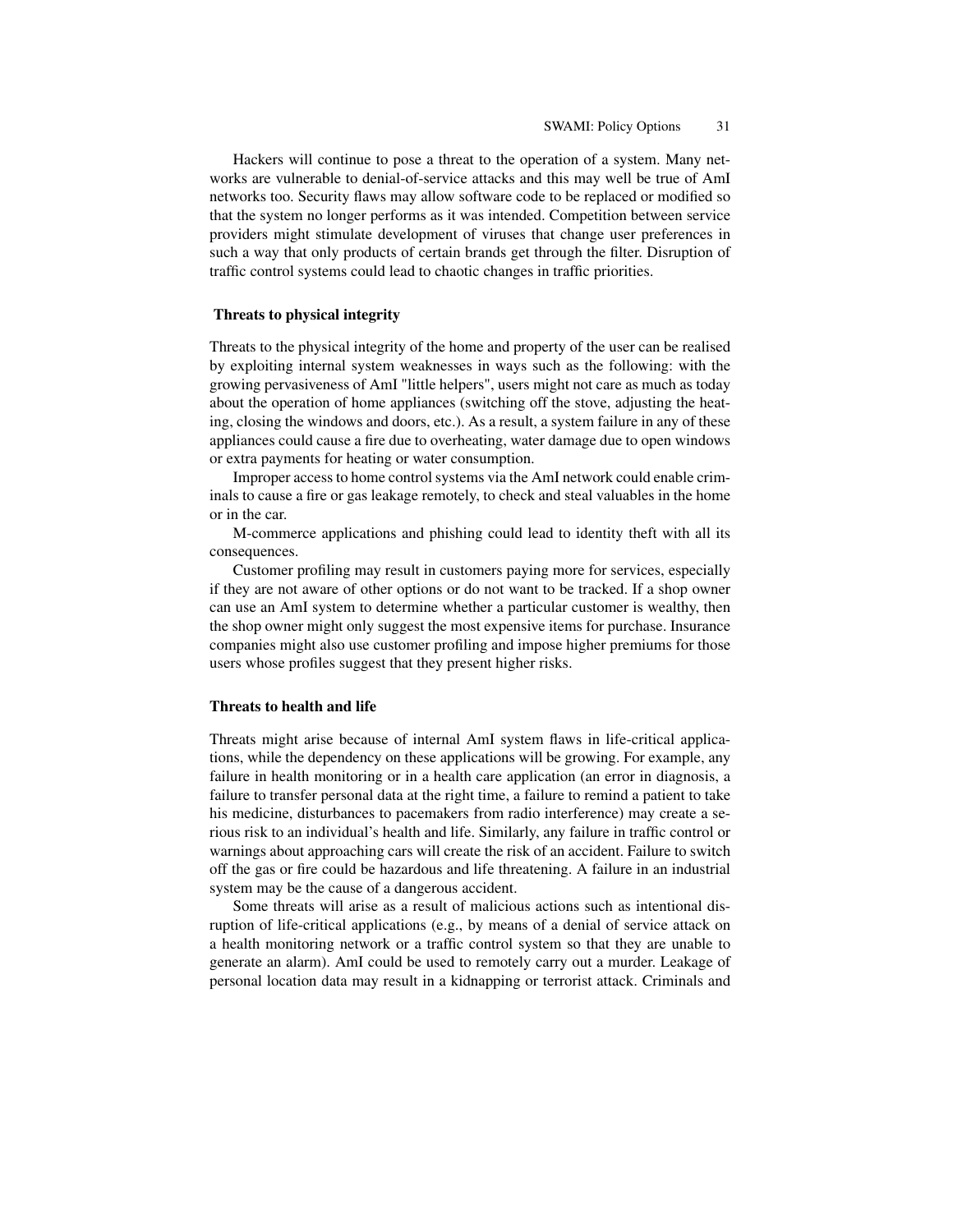terrorists could spoof an AmI biometric access control system in order to cause harm to others. Someone could use AmI systems in order to humiliate another through disclosure of personal secrets, which may result in the victim's committing suicide.

# Threats to personal dignity and general annoyance

Threats to personal dignity may not lead to such grave consequences as the previous ones, but they are likely to be more frequently encountered in real life. Such threats could come about as a result of flaws in an AmI system, such as a lack of system intelligence (inability to identify sensitive data in a specific situation) which leads to an inappropriate disclosure of personal data, frequent and annoying alarms, insufficiently high performance of algorithms (poor encryption or slow decryption or errors in person recognition), ineffective anti-virus and anti-spamming software, losses of important data due to system complexity or viruses.

These threats can be realised by viruses, spamming and denial of service as well as by surveillance by government, insurance companies, employers, family members, neighbours, etc. Such threats could be realised by changing program code or reconfiguring the system in such a way that the user does not know how to get back to normal system operation.

# 2.5 Trust

One of the chief inhibitors to the growth of public acceptance of the Internet for human interactions (commercial or otherwise) has been the lack of trust in the underlying cyber infrastructure and in other people whom we meet through that infrastructure. Incidents of massive identity theft from otherwise internationally trusted financial institutions, the never-ending resourcefulness of malicious hackers and intruders, have increased the apprehension and uneasiness of the general public visà-vis the Internet and the Web — and there is strong evidence that this will apply even more to ambient intelligence services in the future. It is a challenge to change this climate not only at the level of interactions among human agents (commercial or otherwise) through the use of the cyber infrastructure, but also among human and software agents.

# Inadequate profiling

As the AmI vision is geared towards a user-driven approach, one of the key means of meeting the users' individual needs is personalisation. Based on constructed profiles, AmI systems are enabled to respond to the users' needs — or at least what is assumed to be their needs inferred from the interpretation of the collected information. Problems of inadequate profiling can occur with regard to two main situations: attribution conflicts in case of numerous users and misinterpretations of users' needs.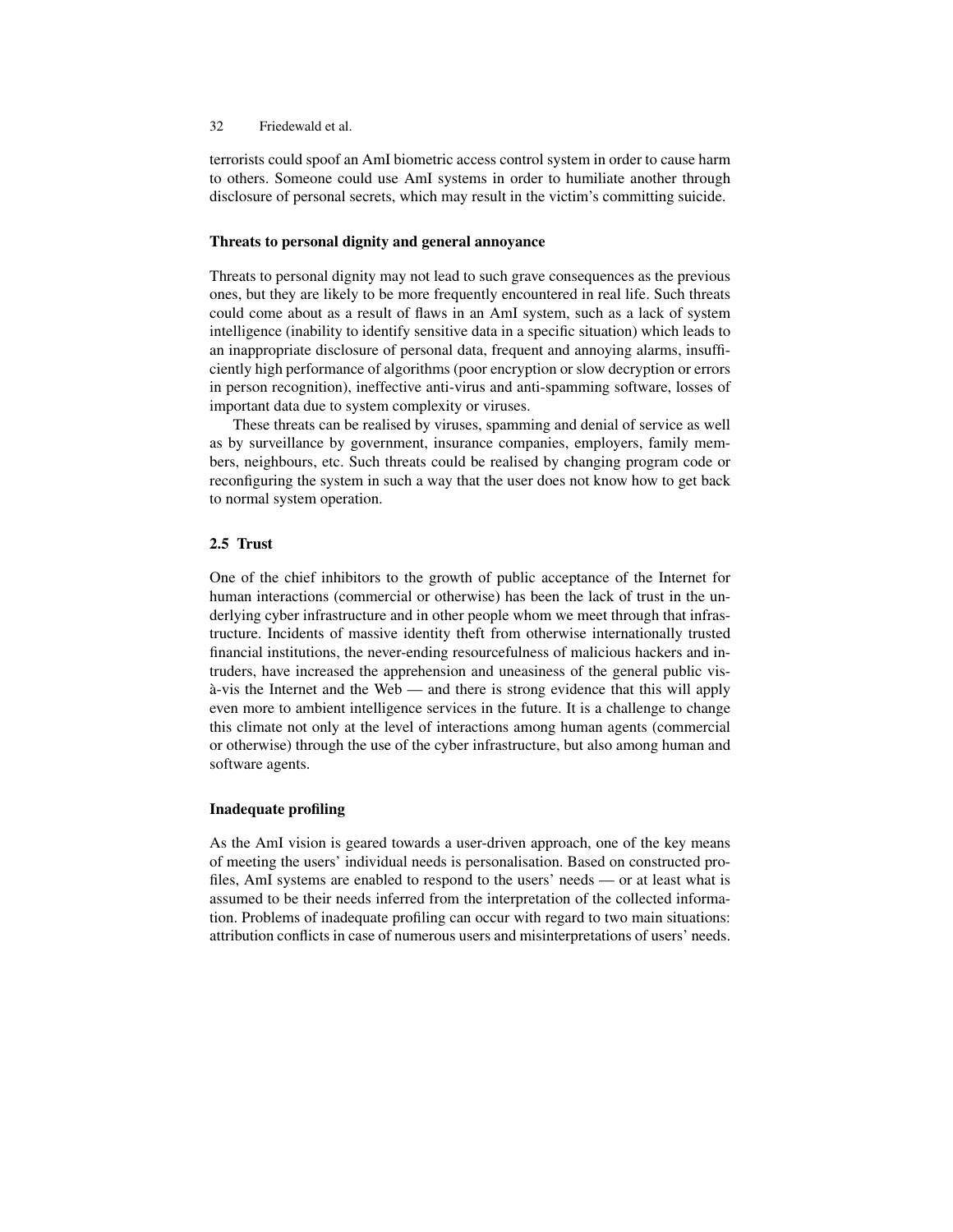#### *Multi-users*

In the case of incorrect attribution, two or more users are concurrently present in an AmI environment. The users' profiles, actions and preferences may not necessarily be congruent [29, p. 12]. If profiles are completely or even partially incompatible, conflicts over shared services and resources might occur. A possible solution is to average out the disputed profile parameters. However, in many areas of daily life — for example, with regard to different music styles — such simple mathematical remedies are not feasible.

# *Misinterpretation of needs and insufficient expression of preferences*

The quality of a personal profile depends both on the scope and depth of the input data as well as on the suitability of the data processing routines. However, the profiles developed on the basis of the collected data can merely represent — at best — approximations of the actual user preferences. Most dimensions of human selfexpression include implicit, intangible, subtle and fuzzy forms, making it — at least for the time being — impossible to reconstruct them adequately. In short, linking observable behaviour to an individual's intentions is problematic and prone to misleading interpretations – a challenge, of course, faced by every developer of an "intelligent" system.

These considerations on profiling are not intended to support the conclusion that profiling is to be dismissed per se. Instead, a better understanding of the innate limits to the construction of user profiles should entail a heightened awareness for the necessity to implement adequate provisions that help to reduce undesirable side effects.

#### Loss of control

#### *"Technology paternalism"*

Technology paternalism [31] arises in those instances in which machines decide autonomously and in an uncontrolled manner on behalf of and supposedly in the best interests of a user. Technology effectively infringes upon individual liberty if no easyto-use and convenient override options are available and the user does not want to comply with the settings of an AmI system – for whatever reason. The possible drawbacks from technology paternalism can range from constant irritations to fundamental distrust in AmI, possibly leading to a deliberate decision to avoid AmI systems as far as possible.

#### *Unpredictable or unexpected system behaviour*

The AmI vision promises a natural, intuitive and therefore unobtrusive way of human-technology interaction. If such a smooth co-operation cannot be attained, there is a risk that ambient intelligence will cause stress and distrust and, as a consequence, the technology will not generate the acceptance that is necessary to realise the (societal) benefits it promises.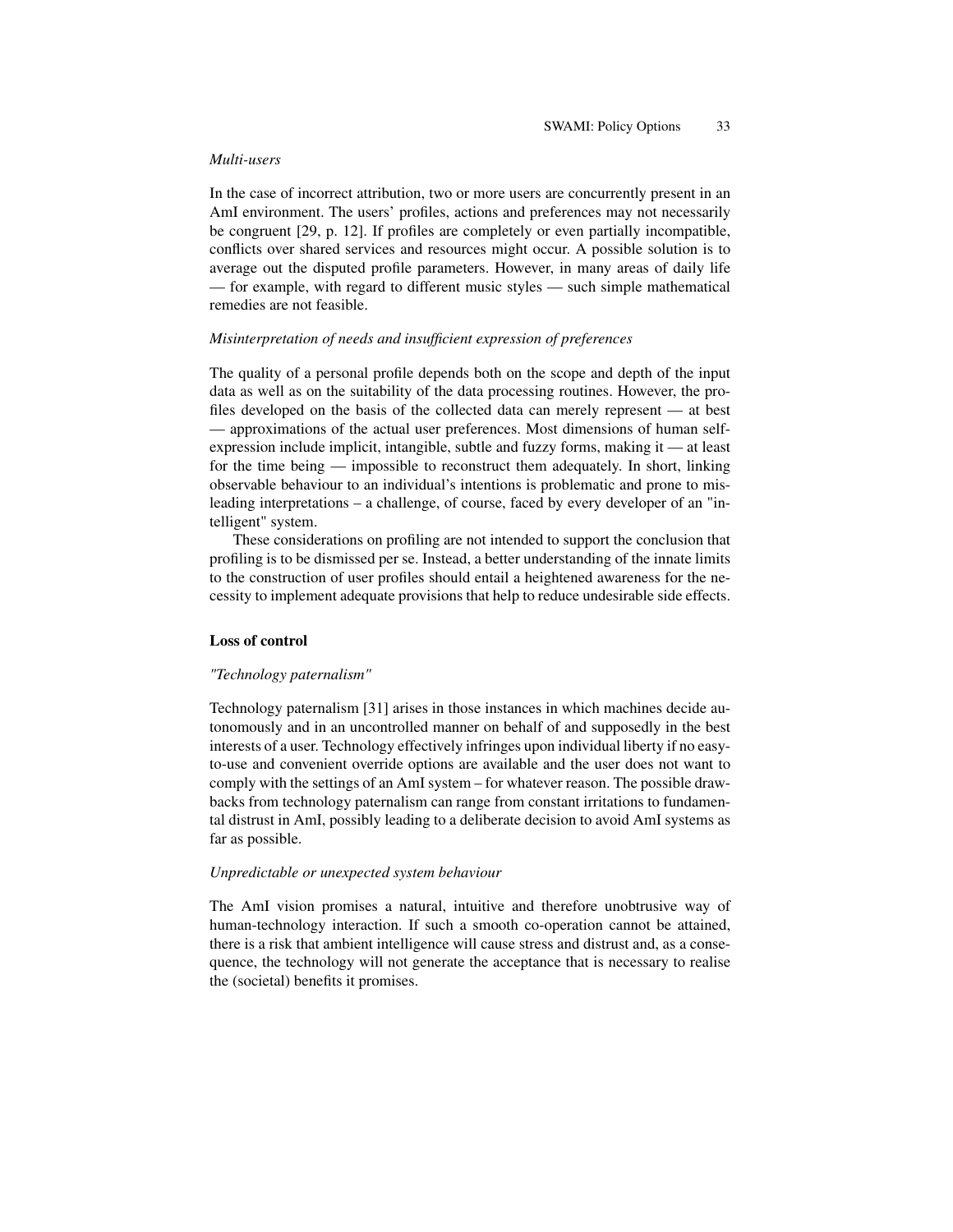#### 34 Friedewald et al.

Due to the technology's complexity or the different conception that program developers and users have of the proper use of the information systems, many users may conclude, based on their experience, that they cannot rely on the systems as expected. Moreover, as dependency on such systems increases, the potential harm, which could result from a misjudgement of system behaviour, also rises.

# *"Hijacking" of an AmI system*

In the case of a hijacked AmI system, the user's loss of control is not caused by default system settings. Instead, the situation clearly depicts a deviation from normal procedures due to malicious or criminal interference. Once hackers and attackers gain full or even partial control over an AmI system, they might be able to re-adjust personalised settings and extract sensitive information stored in databases in order to use them illegally. The potential consequences for trust in AmI applications are more than obvious.

# Denial of service and discrimination

Denial of services and incidents of discrimination originate in procedural rules imposed by service providers – either in their own right or in compliance with regulations established by public bodies. In both cases, specified profile characteristics have to be met by the individual if he or she desires access to certain services or privileges.

Furthermore, problems of service denial might not only occur in instances in which a user's profile does not match the required criteria (e.g., income, age, health record or other aspects of the personal data history), it is also conceivable that an individual's deliberate decision not to make available certain elements of personal data will result in undue exclusion.

Situations in which discriminatory refusals of services can take place are characterised by asymmetric relationships in which one party is obliged to comply with standards defined by the other party. Two main realms of discriminatory practices due to allegedly insufficient profiles can be distinguished:

# *Civil security*

Based on security concerns, users have to provide personal information as a prerequisite to gain access. From the citizen's perspective, two problems may arise. One is the difficulty to discern whether a certain access restriction is based on public regulations or the service provider's own rationales, raising questions regarding the legitimacy of the imposed measure. The other is the refusal of services which can be due to either insufficient interoperability of information systems or, for instance in the case of individuals from less developed regions, the absence of personal profile data in the first place.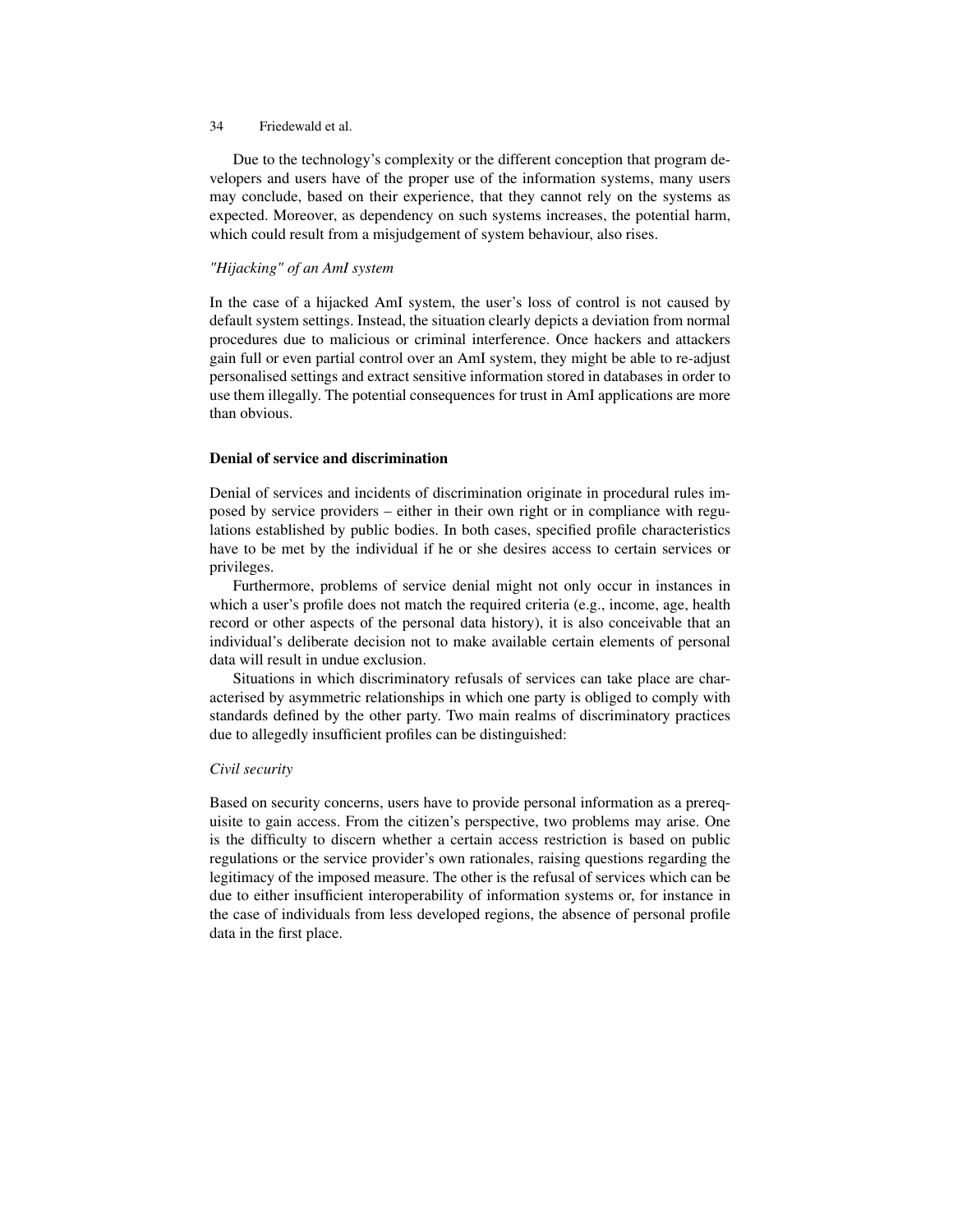### *Profit interests*

Apart from pure security motives, market and profit considerations can be at the heart of access rules. For instance, customers might be coerced into disclosing sensitive personal data if they want to enjoy certain privileges or services (e.g., special insurance premiums or rebates). Moreover, if a customer deliberatively decided not to comply, possibly for perfectly legitimate reasons, a service provider might respond by limiting its own liability.

### Victimisation

Due to faulty profiling, an innocent individual might erroneously be identified as a criminal, a potential security threat or even a terrorist. Apart from technical problems, the likelihood of mistakenly suspecting a person increases if the objectives of security needs and personal privacy rights are not balanced adequately. Moreover, incomplete and/or de-contextualised profile information may also contribute to the victimisation of citizens.

# 2.6 Digital Divide

A broad range of threats and vulnerabilities relate to the digital divide issue. Among the most important ones are different aspects of dependency and exclusion / discrimination.

# **Dependency**

For the purpose of this report, two types of dependencies are distinguished: technological and user dependency. Technological dependency refers to the fact that the proper functioning of a technology or a technological system such as AmI depends on the availability of other technologies of the same or even a previous generation. Due to the ubiquity of AmI, the likelihood of technological dependencies will be amplified.

User dependency is a phenomenon indicated by severe irritation, frustration, dysfunctional behaviour or even panic if a certain technological function or service is temporarily not accessible, not available or does not function properly. In its extreme form, user dependency can display symptoms similar to those of psychological addictions or obsessions.

# *Insufficient interoperability*

This vulnerability is caused by technological dependency and has two main aspects: spatial and temporal. The spatial aspect concerns the lack of interoperability between geographical entities. In order for AmI to function across borders, different regions and countries need to use technologies that interoperate. Further harmonisation of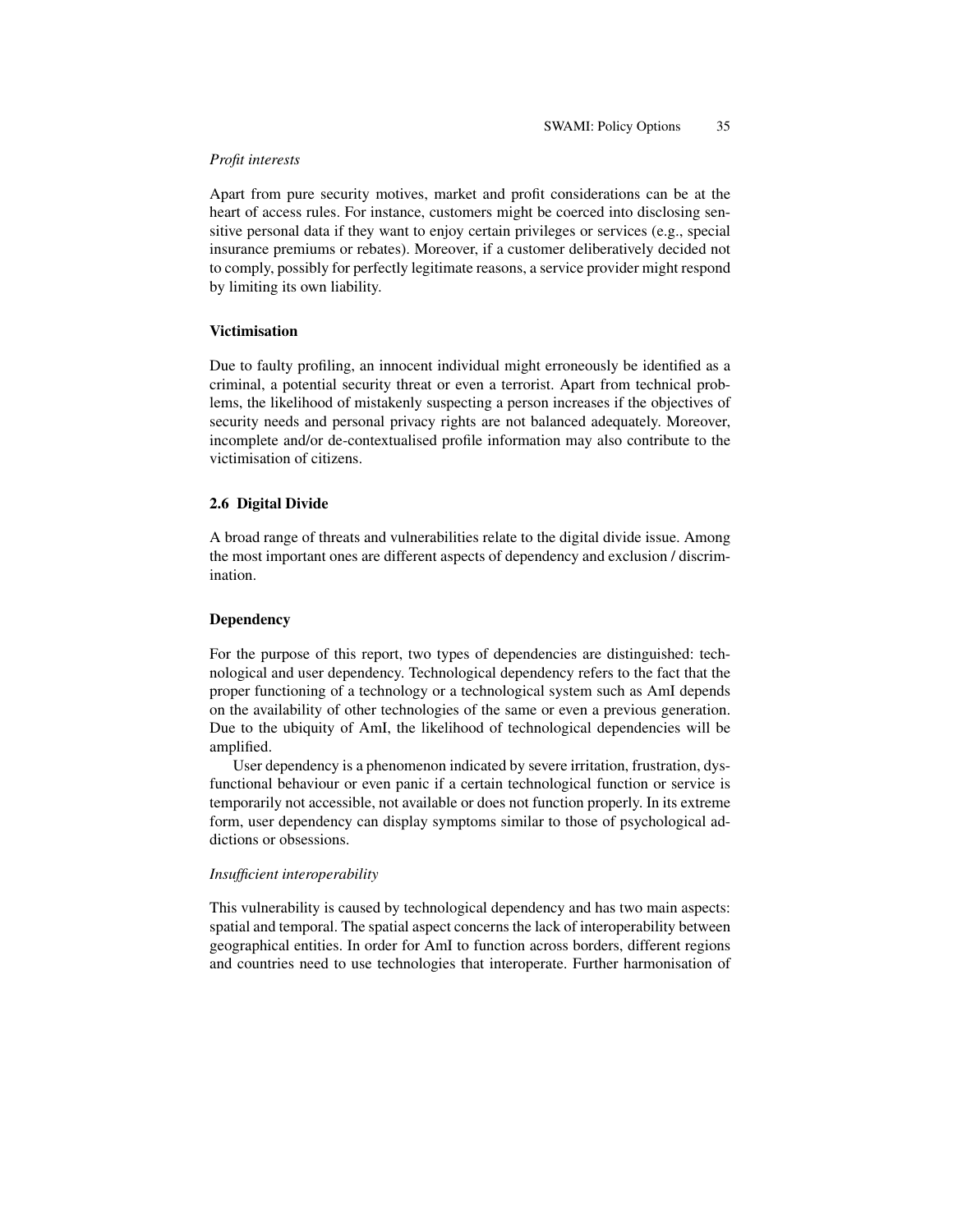standards with varying degrees of geographical scope will be needed (e.g., EU, international). Some countries, however, will not be able to afford to fully comply with the standards created in developed countries. Solutions to overcome the potential divides based on insufficient interoperability need to be envisaged.

The temporal aspect refers to the lack of interoperability between different generations of tools and devices. This vulnerability may lead to the categorisation and, consequently, the discrimination of users based on socio-economic status.

# *Cost effectiveness*

On the one hand, the drive towards cost saving could give a boost to the implementation of AmI, but on the other hand, maintenance and updating could be much more costly than initially expected. Therefore, high costs may be the source of unwanted consequences, emphasising the digital divide between countries but also within societies.

# *Isolation*

This variant of user dependency is caused by a temporary or even total loss of control over an AmI application (due to inadequate system design, for instance). As a consequence, the user might not receive what she expects even though the technology is available.

# *"AmI technosis"*

The disruption of social behaviour due to addiction might be caused by a user's dependency on new means of communication and particularly by the ubiquity of these applications made possible by AmI technologies.

# *Stress*

Severe dependency on technologies may lead to stress. If the technology we have fully integrated into day-to-day routines is not accessible (even temporarily), we will not be able to perform in the usual way. Stress may result from uncertainty about whether it is possible to re-establish a previous state.

# Exclusion and discrimination

# *Unequal access*

AmI technology has the potential – due to its foreseen user friendliness and intuitive aspects – to bridge some aspects of the current digital divide. On the other hand, AmI technology could also amplify other aspects of unequal access and use. This threat has technical as well as social and organisational dimensions. There are no guarantees that ambient intelligence services will be public utilities to the benefit of all.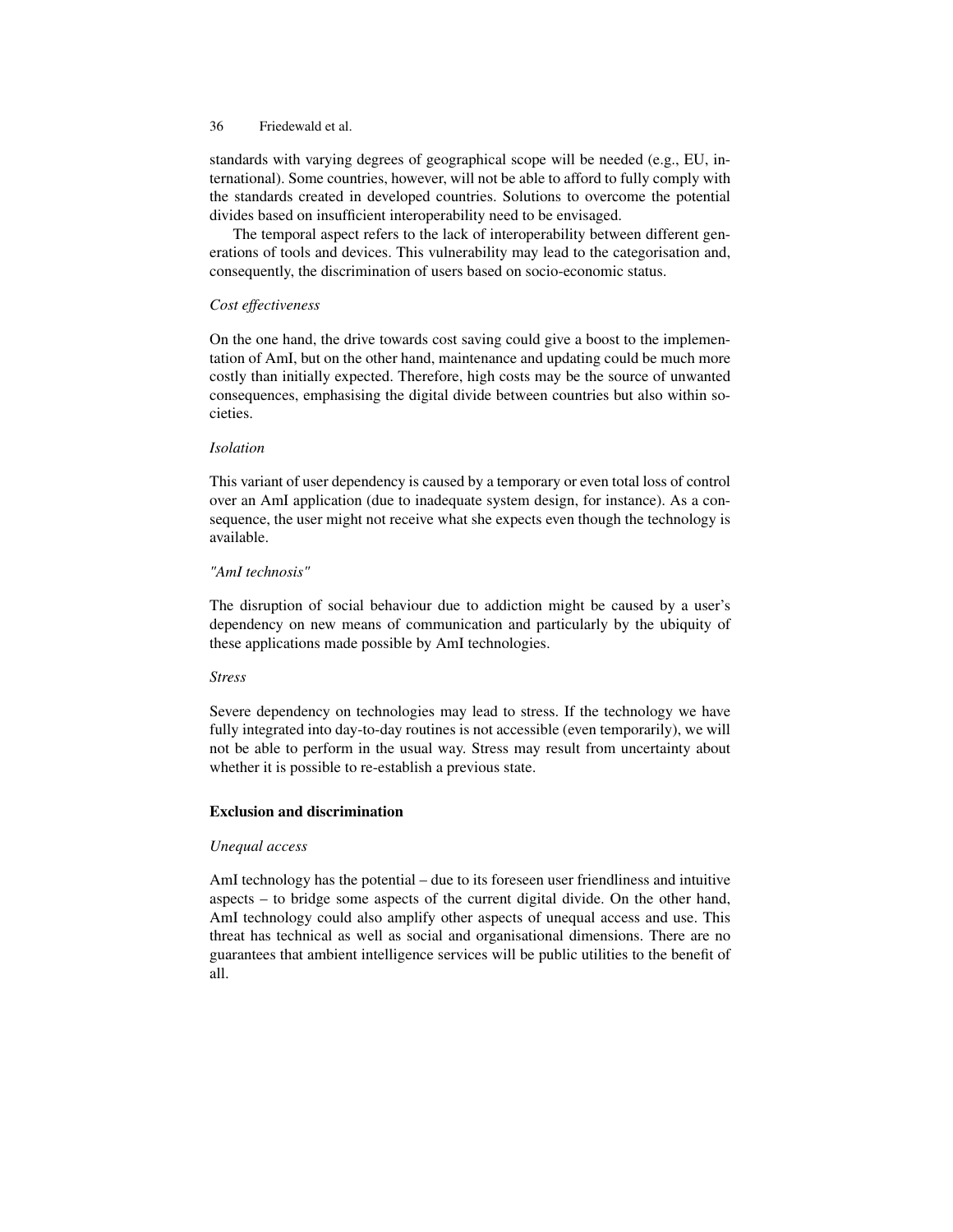### *Stigmatisation*

Because many AmI technologies and devices will need profiling data in order to provide users with the expected and suitable services, profiling data will proliferate within the AmI networks. The misuse of profiling data may exacerbate exclusion and discrimination. The heavy presence of such data may make the common origins of stigmatisation (cultural, ethnic, socio-economic) more obvious and reinforce existing or generate new forms of discrimination.

## 3 Safeguards

It is clear from the multiplicity of threats and vulnerabilities facing our notions of privacy, identity, security, trust and digital divide that a multiplicity of safeguards will be needed to protect them. The following safeguards are grouped into three categories: technical, socio-economic and legal.

## 3.1 Technological Solutions

Currently most of the research on privacy protection is concerned with user privacy in network applications and with security of personal devices, and addresses privacy protection in the context of current technology [14, 5, 6]. The main privacyprotecting principles in network applications have been stated to be

- anonymity (possibility to use a resource or service without disclosure of user identity),
- pseudonymity (possibility to use a resource or service without disclosure of user identity, but still be accountable for that use),
- unlinkability (possibility to use multiple resources or services without others being able to discover that these resources were used by the same user),
- unobservability (possibility to use a resource or service without others being able to observe that the resource is being used).

The main difference between existing network applications and emerging AmI applications is twofold:

First, in the former case, the user nominally has some understanding of which data about him are collected, and has some means to restrict data collection. In the latter case, an environment full of numerous invisible sensors makes it difficult (if not impossible) for the user to understand and to control data collection and to achieve unobservability, anonymity and pseudonymity.

A second important difference between existing network applications and emerging AmI applications is that neither mobile devices nor web usage penetrates through such strong privacy-protecting borders as walls and the human body, while physiological, video and audio sensors, proposed for AmI applications, have much stronger capabilities to identify a person and to reveal personal activities and feelings.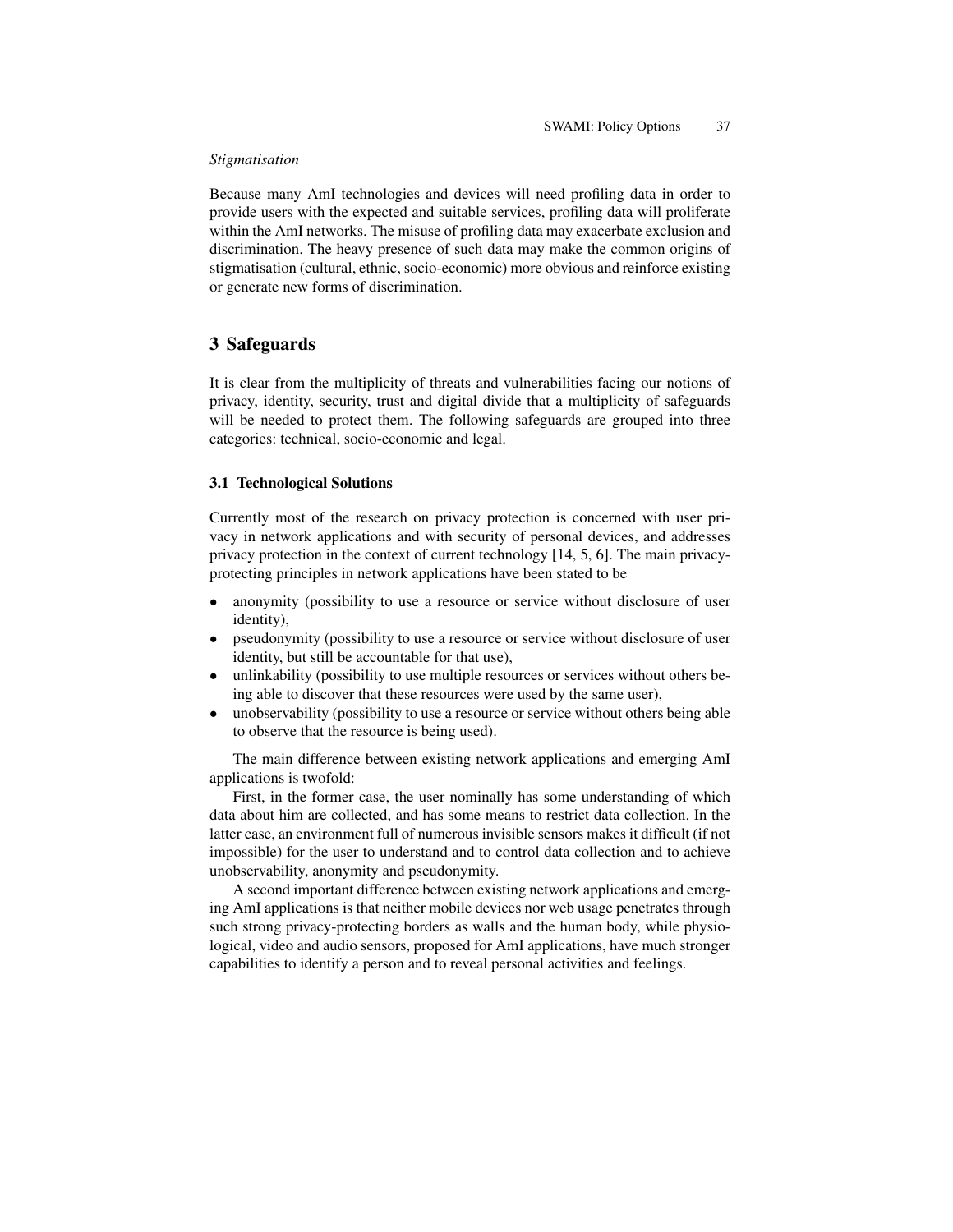Consequently, future AmI applications require stronger safeguards, and many of them are not yet fully developed. We propose research directions for developing privacy protecting safeguards in future AmI settings.

#### Minimal data collection, transmission and storage

The less information about users that exists in AmI systems, the less personal data AmI systems can disclose. AmI applications will undertake two main actions: data collection in the user's physical location by sensors and by logging user-computer interactions; data transmission and data storage either in a personal device or in a remote database. Care should be taken to minimise system knowledge about users at any stage of any action. The goal of the minimal data transmission principle is that data should reveal little about the user even in the event of successful interception and decryption of transmitted data. Similarly, the principle of minimal data storage requires that thieves don't benefit from a stolen database and decryption of its data. Implementation of anonymity, pseudonymity and unobservability methods help to minimise system knowledge about users at the stage of data transmission and storage in a remote database, but not in cases of data collection and storage with a personal device (which collects and stores the device owner's data) or video storage.

The main goals of privacy protection during data collection are, first, to prevent linkability between diverse types of data collected about the same user; and second, to prevent surveillance by means of spyware or plugging in additional piece of hardware transmitting raw data. These goals can be achieved by careful selection of hardware, by increasing software capabilities and intelligence (so that data can be processed in real time) and by deleting data as soon as the application allows.

In practice, it is often difficult to determine what "minimally needed application data" should be, moreover, that data can be acquired by different means. Maximising software capabilities is needed for minimising storage of raw data and for avoiding storage of data with absolute time stamps. We suggest this safeguard in order to prevent accidental logging of sensitive data, because correlation of different kinds of data by time stamps is relatively straightforward.

#### Security

In this section, "security" is intended to mean the protection of data and software from malicious actions (e.g., data theft, modification of program code, etc.). In some instances, security can endanger privacy. For example, surveillance of all people in a country may increase security by making it more difficult for criminals to act or terrorists to go undetected, but such a level of surveillance will undoubtedly be invasive of privacy and have a chilling effect on civil liberties and personal freedoms.

Data and software protection from malicious actions should be implemented by intrusion prevention and by recovery from the consequences if the actions are successful. Intrusion prevention can be active (such as anti-virus software, which removes viruses) and passive (such as encryption, which simply makes it more difficult to understand the contents of stolen data).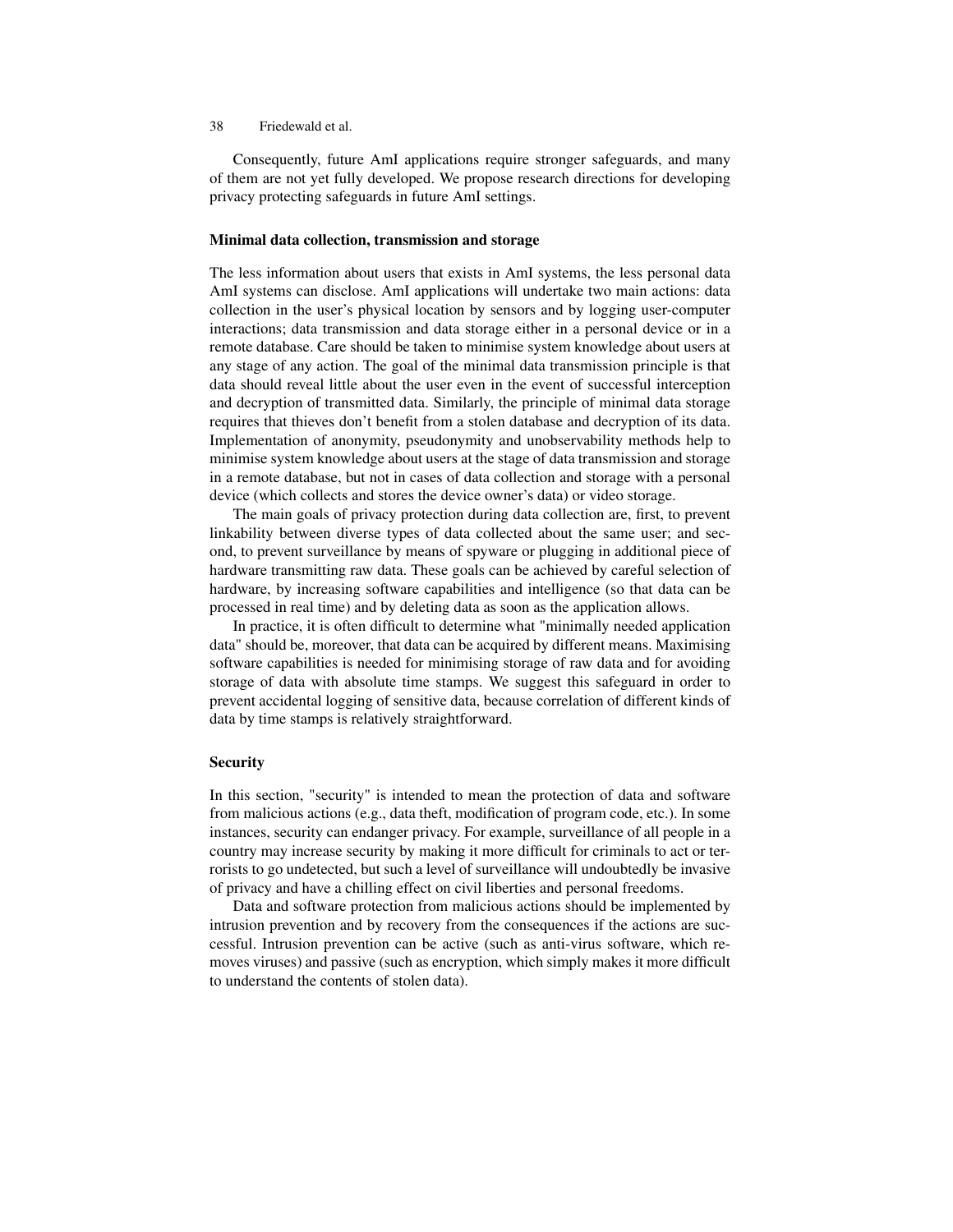#### Privacy protection in networking

Data transfer in AmI applications takes place between remote locations, as well as between diverse sensors in a smart space and between devices which belong to a personal area network (PAN), e.g., sensors attached to a human body in different placements or to personal belongings. In all transfers, the data should be protected by security means from malicious actions such as interception, data modifications and denial of service and by access control methods (see the next section). When data are transferred, anonymity, pseudonymity and unobservability should also be provided. The ways to do it include, first, methods to prove user authorisation locally and to transmit over a network only the confirmation of authorisation; second, methods of hiding relations between user identity and actions, e.g., by distributing this knowledge over many network nodes; third, special communication protocols which do not use a device ID or which hide them.

Unobservability can be, to some extent, implemented also in smart spaces and PANs by limiting the communication range so that signals do not penetrate through the walls of a smart space, unlike the current situation when two owners of Bluetoothenabled phones are aware of each other's presence in neighbouring apartments.

#### Authorisation and access control

Access control policies and procedures are designed to ensure that only those properly authorised have access to specified data, to guard against external hackers and rogue employees. Access control, in the sense in which ISO uses the term in its 17799 standard, refers to measures taken within an organisation to ensure information security.

ISO 17999 states that "the use of personal or privately owned information processing facilities ... for processing business information, may introduce new vulnerabilities and necessary controls should be identified and implemented" [17, p. 11]. By implementing such controls, organisations can, at the same time, achieve both organisational security and personal data protection. It also suggests that an appropriate set of procedures should be defined for information labelling and handling, in accordance with the classification scheme adopted by the organisation. These procedures should cover information assets in both physical and electronic formats, as well as different activities, such as copying, storage and transmission. To provide for employees' privacy, organisations complying with the ISO 17799 should adapt their classification scheme according to the monitoring and privacy protection guidelines.

In AmI networks, access control policies and procedures will most probably be needed outside the organisation as well, in the embedded world of networked sensors and actuators, 4G devices and so on. Thus, those who are authorised and whose identifiers or attributes can be authenticated will have access to some AmI services and networks (but perhaps not others), while those who cannot be authenticated won't have access.

The traditional understanding of the term "access control" involves granting a person the right to log in and to have access to certain data or enter an office. Proper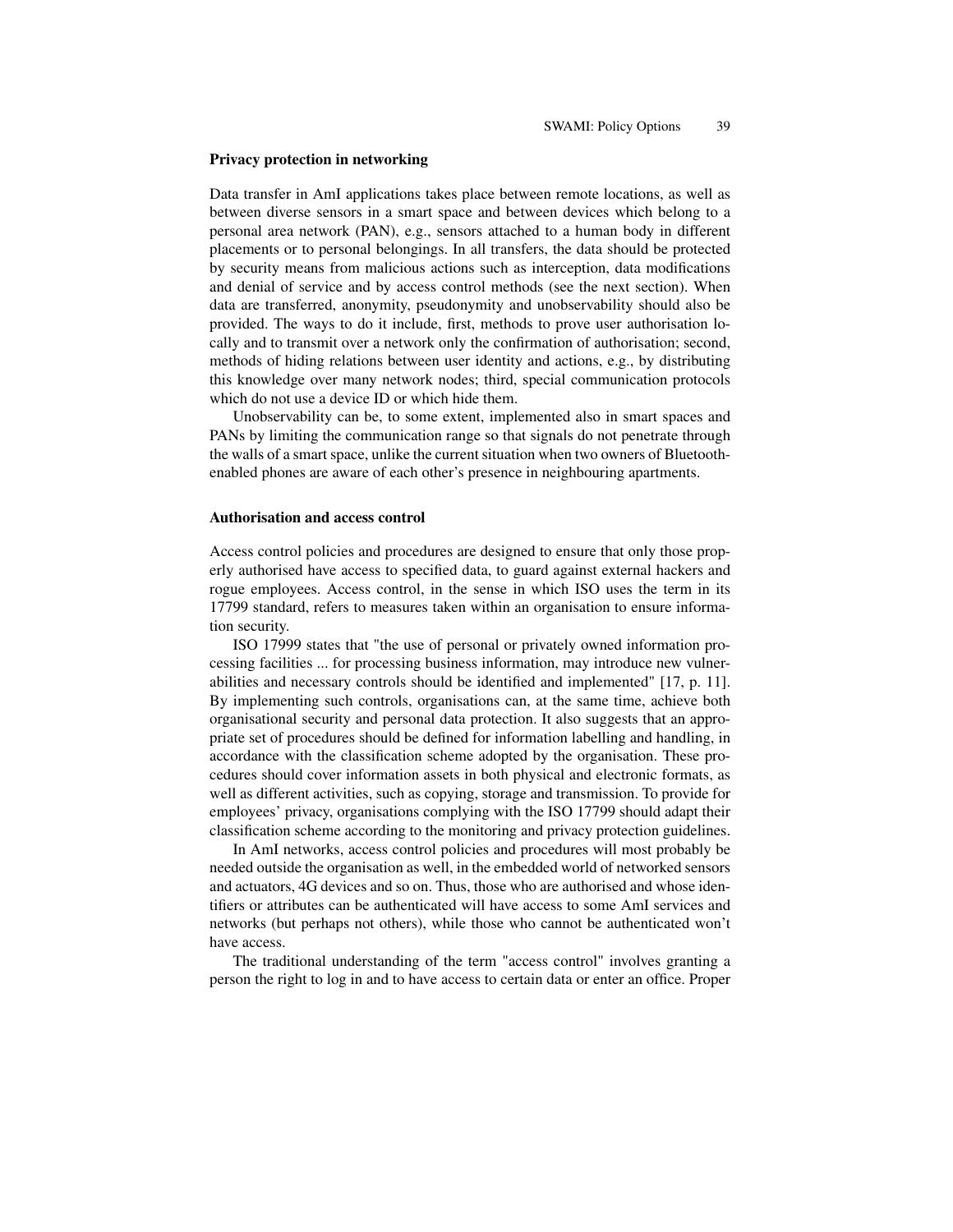methods of access control will also be needed in different future AmI applications. Physical access control is required in such applications as border control, airport check-ins and office access. Access control is required for computer login and personal device login and such network applications as mobile commerce, mobile voting and so on. There is a growing need to employ reliable authentication methods instead of passwords commonly used today.

Currently, strong authentication procedures (such as iris or fingerprint recognition) have the drawback that the trust in them is so high that if an impostor succeeds in being verified once, he can do whatever he wants. Reliable authentication is one that has low error rates and strong anti-spoofing protection. We suggest that really reliable authentication should be unobtrusive, continuous (that is, several times during an application-dependent time period) and multimodal (it is more difficult to spoof several biometric modalities than the only one). If a car lock can only be opened by the car owner's fingerprint, there is a danger that criminals will either produce a faked fingerprint or, worse, cut off the owner's finger. However, if authentication of the owner continues inside the car (e.g., by iris scan, voice or face recognition or other biometrics), the impostor will be discovered sooner or later. Consequently, the incidence of car theft could be reduced (in theory).

Unfortunately, research on continuous multimodal access control has been somewhat limited. It is also worth noting that most access control methods don't help against an authorised but dishonest person stealing data. Use of artificial intelligence safeguards (see below), however, could help in such cases.

In addition to multimodal authentication, methods should be developed for reliable unobtrusive authentication (especially for privacy-safe unobtrusive authentication). The current state of the art in authentication is such that reliable authentication requires explicit user effort, while unobtrusive authentication is not reliable. Moreover, most efforts in unobtrusive authentication are devoted to face and voice recognition, which could threaten privacy. It is also possible (although not so reliably) to verify the user by patterns of mouse and keyboard usage [1], by weight, height, body fat percentage [3], by gait [22, 2] and probably also some other features. Multimodal verification by many unobtrusive modalities together should increase reliability, while being more privacy-safe. Both unobtrusive privacy-safe biometrics and multimodal biometric fusion are, however, fairly young research areas, and not mature yet.

Unobtrusive authentication should allow greater security because it is userfriendlier. Most people are not willing to use explicit authentication frequently, which reduces the overall security level, while unobtrusive authentication can be used continuously. For example, if a person works with large databases of sensitive data, continuous unobtrusive authentication (e.g., by patterns of mouse usage) would prevent a situation when an impostor succeeds in spoofing the system once (e.g., with faked fingerprint and stolen implant) and after that gets full access to sensitive information. Continuous unobtrusive user verification (e.g., by voice and gait) is needed for protection of personal devices. Currently, personal devices (especially mobile phones) are used unprotected for a long time after a user has switched a device on, due to users' unwillingness to use explicit verification protection frequently (such as typ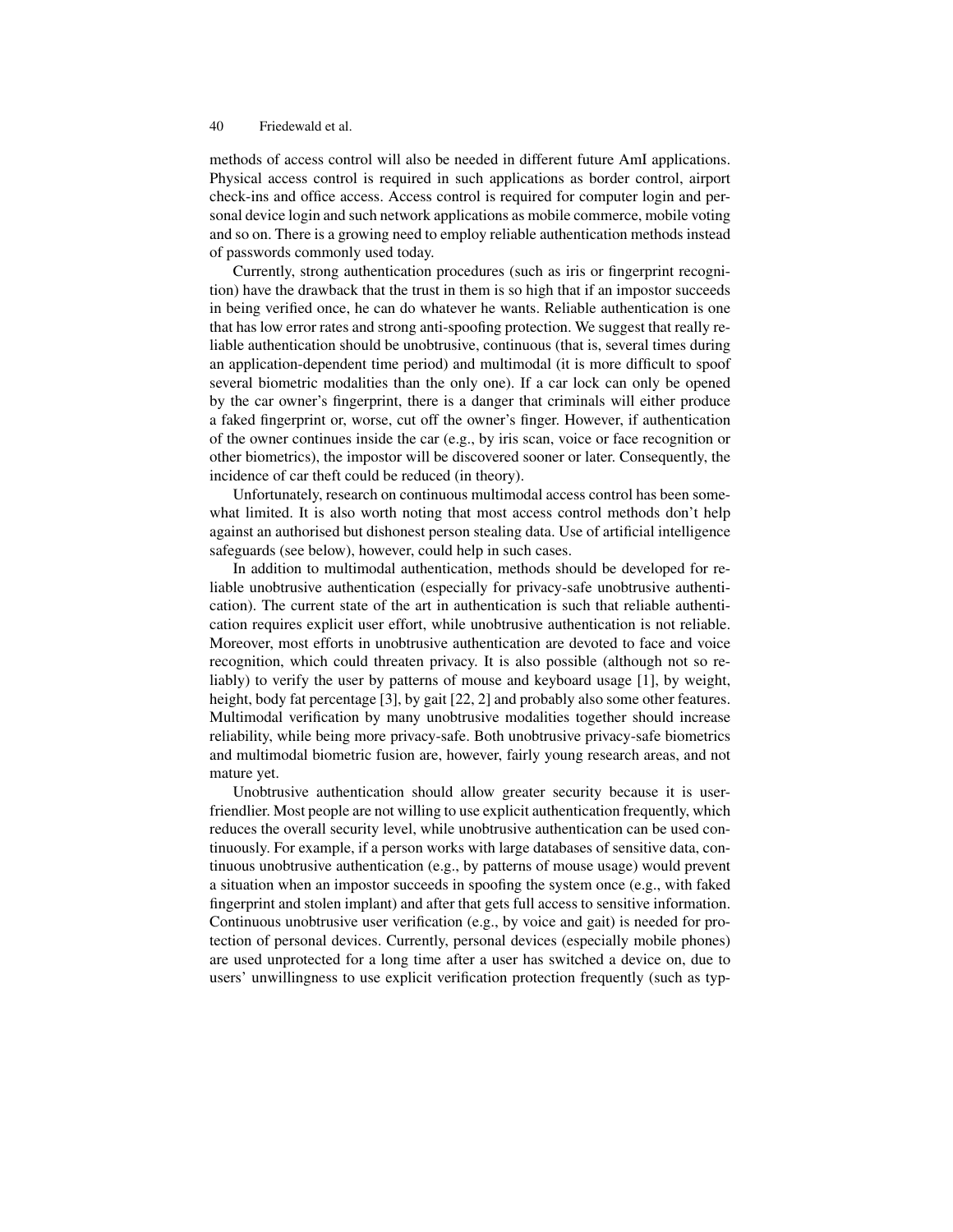ing a password or giving a fingerprint) and due to the fact that a phone needs to be switched off before it requires user verification.

Access control should also be made context-dependent, e.g., by requiring more reliable authentication if a user spends more money than usual (above a predefined threshold), or if a mobile device user is in a foreign location than if he is alone at home. Such context-dependent authentication is not yet mature for real life use, especially since current authentication methods are mainly explicit and not really multimodal.

Recently, the term "access control" has also been used in the context of checking which software is accessing personal data and how the personal data are processed. This should be achieved by developing ways to express legal requirements and personal user wishes in machine-readable rules and by embedding these rules into personal data in such a way that they cannot be ignored or bypassed (similar to how digital rights management methods should prevent illegal copying of files).

An example of this form of access control is the Personal Well-being Assistant envisaged by the PROGRESS Embedded Systems Roadmap. The individual user would be able to control or set the features he or she wants, including his or her personal privacy settings, which could vary depending on the context or time or type of transactions to be performed. Conceptually, the notion of a PWA as an interface with the ambient intelligence environment with "tuneable" privacy and security levels is an interesting potential safeguard. Even better, the PWA would be able to advise users if they weren't sure what level of privacy protection would be appropriate in a particular context.

The PWA and other similar privacy-enhancing technologies could be regarded as anonymisers, the purpose which is to ensure that, in any given transaction, no or minimal information could be linked to our identity. The information to be collected in any transaction should be limited to what is necessary to support the transaction. The snag for our law enforcement authorities is that anonymisers may help to prevent identity theft and fraud, but they can also be used by criminals to cover up illegitimate activities.

#### Generic architecture-related solutions

The main goal of high-level application design is to provide an appropriate level of safeguards for its level of threats. This can be achieved by proper data protection (e.g., by encryption or by avoiding usage of inexpensive RFID tags which do not have access control to their ID) and by minimising the need to protect data (e.g., by broadcasting of advertisements so that each personal device can select the most interesting ads for its owner, instead of revealing personal preferences by querying shops). High-level application design should also consider which level of technology control is acceptable (i.e., is the application smart enough to do anything autonomously or to make proactive suggestions) and provide easy ways to override automatic actions. High-level design should also take care of thorough testing of AmI systems, because with a diversity of software and hardware providers and with the growing complexity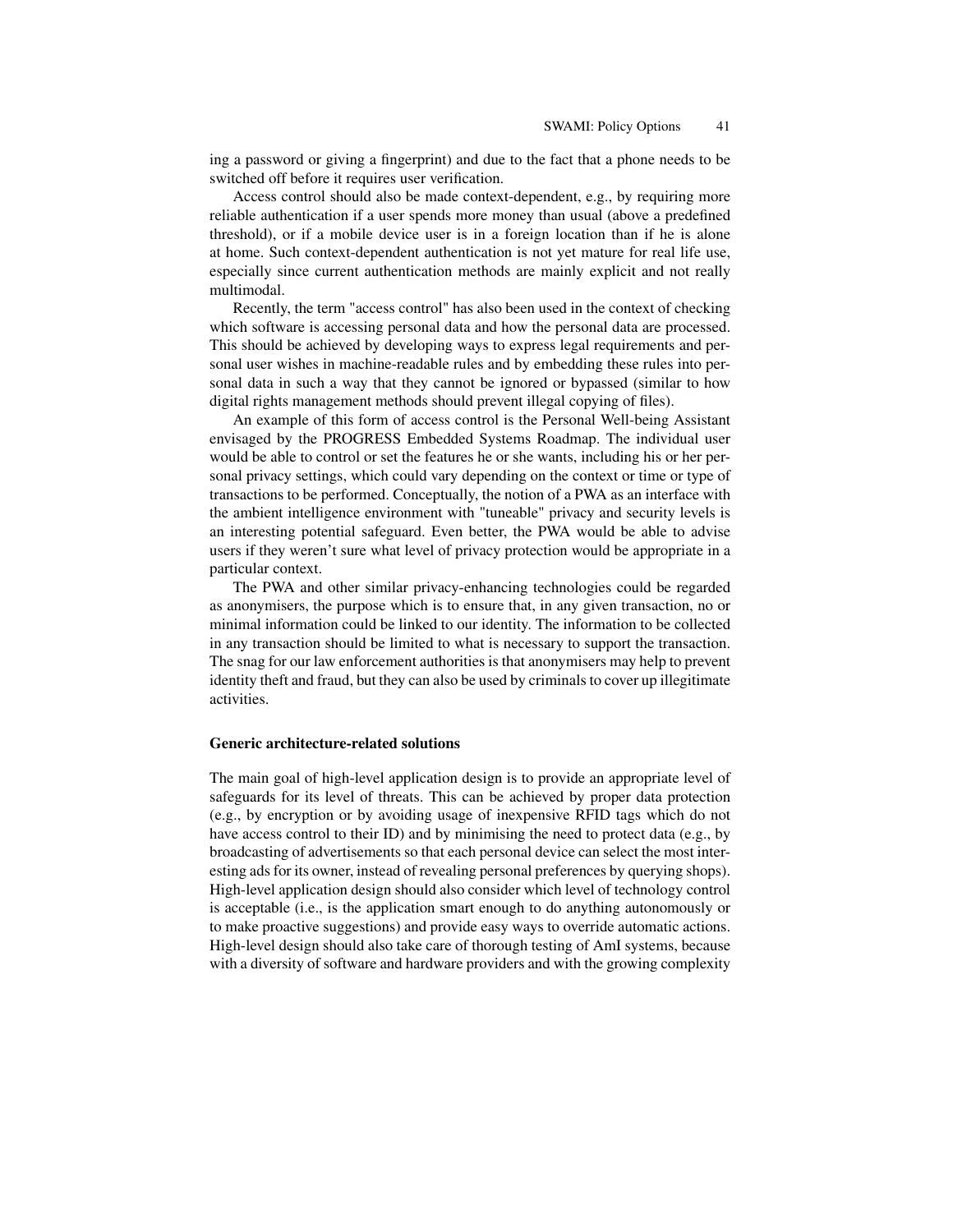of systems, the possibility of something unpredictable happening increases dramatically.

Still another goal is to consider how the user can escape from using AmI systems in such a way that it is not harmful to him. For example, currently it is socially accepted that mobile phones are not always with their owners (e.g., the owner can forget or lose the phone). How such freedom can be achieved in a future of smart tiny devices embedded into objects (such as clothes, watches and walls) is an open question. Another point to consider is the trade-off between device capabilities and price. For example, small screens present problems to security and privacy protection, because configuring security settings and privacy polices is more complicated. Similarly, advanced antivirus and advanced reasoning algorithms can be costly and can require more memory. However, they are important for privacy protection.

## Artificial intelligence safeguards

To some extent, all software algorithms are artificial intelligence (AI) methods, for example, machine learning and data mining are traditionally considered as belonging in this area. In the context of this paper, however, AI safeguards are methods of very advanced reasoning capabilities. Although AI solutions are not yet mature, research on AI methods is taking place. Many privacy threats appear because reasoning capabilities and intelligence of software do not grow as fast as hardware capabilities (storage and transmission capabilities). Consequently, the development of AI safeguards should be supported as much as possible, especially because they are the main means of protecting people from accidental, unintentional privacy violation, such as disturbing a person at the wrong moment or recording some private action. For example, memory aid applications could automatically record some background scene revealing personal secrets or a health monitor could accidentally send data to "data hunters" if there are no advanced anti-spyware algorithms at work. Advanced AI safeguards can also serve the goals of access control and anti-virus protection, by catching unusual patterns of data copying or delays in program execution.

### Recovery means

It seems quite probable that losses of different kinds of personal data will happen in future, just as identity thefts happen now. In the future, however, losses of personal data will be more noticeable due to the inevitably growing dependency on AmI applications. Consequences of data losses can cause problems in personal relations, work discrimination, financial matters or even cause death. Recovering from some data losses could be impossible or require other than technological methods, e.g., legal methods. Nevertheless, some problems can be solved by technological means. For example, in the case of theft of somebody's biometric data, there should exist means to replace compromised biometrics with another authentication method (other biometrics, tokens, etc) everywhere (in all credit cards, in all office/ home/ car locks, etc), and to do it quickly and effortlessly for the person, possibly via networks.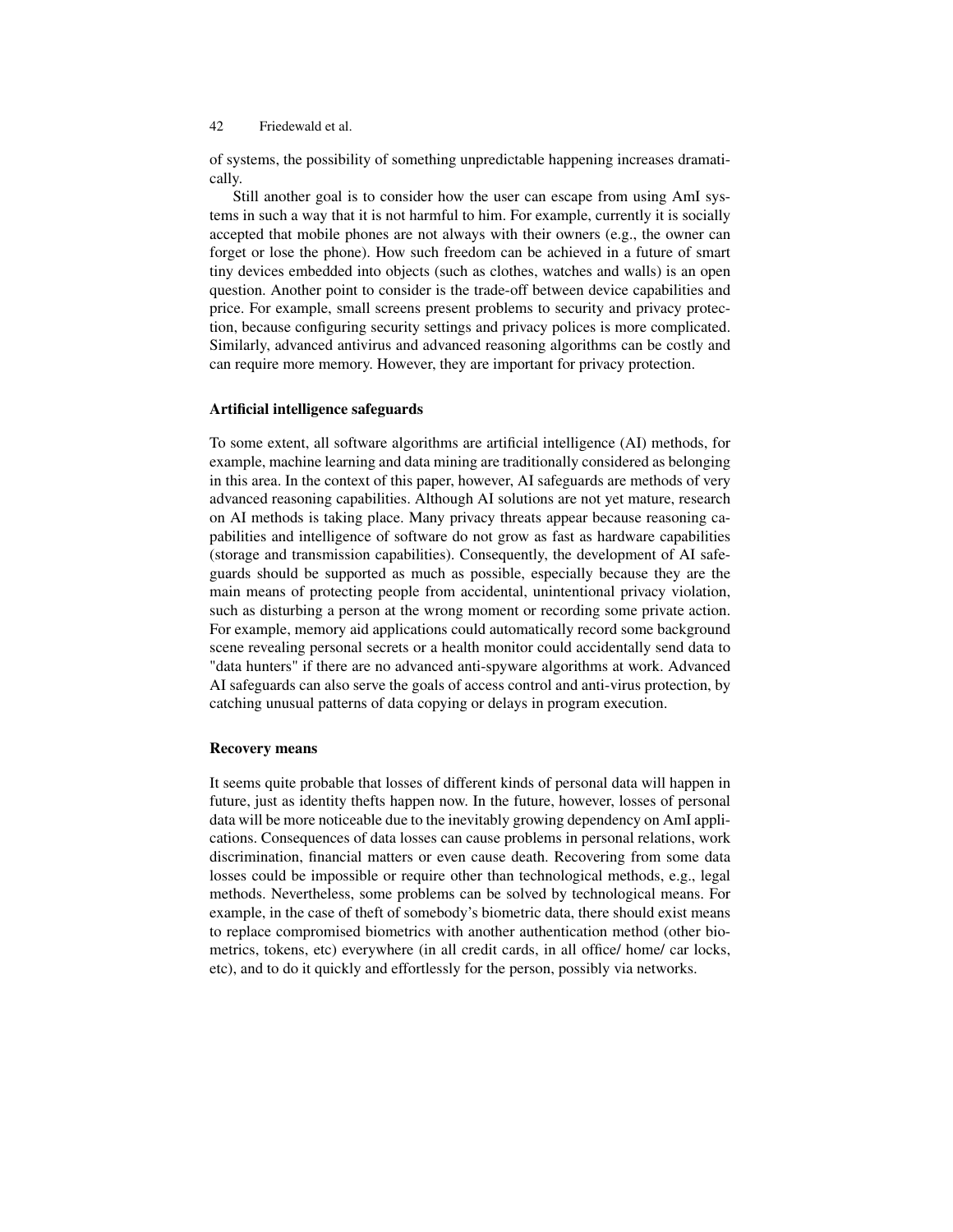Another problem, which could be solved by technological means, is recovery from the loss of or damage to a personal device. If a device is lost, personal data contained in it can be protected from strangers by diverse security measures, such as data encryption and strict access control. The user should not need to spend time customising and "training" a new device (so that denial of service does not happen); instead, the new device should itself load user preferences, contacts, favourite music, etc, from some back-up service, probably a home server. Ways of synchronizing data should be developed in personal devices with a back-up server effortlessly serving the user, securely and without wires.

#### 3.2 Socio-economic safeguards

#### Standards

#### *Open standards*

Open systems are considered by many experts as the only way to achieve two important goals: interoperability and competition [30, 4]. Interoperability means that independently developed systems or components can connect to each other, exchange information and operate in tandem without loss of functionality. Because of the complexity and diversity of the components that make up an AmI network, interoperability is one of its biggest technical challenges. The research and business community will take any technique seriously if it can increase interoperability.

Apart from the positive effects of open innovations as such, the development of protection software (against viruses, spam, spyware, etc.) should be supported under the open source development model and made available to every citizen free of charge. Though open source is no panacea for security problems, there is evidence that open source software can lead to robust and reliable products. But, as Hansen et al. (2002) state, "No single state can finance this development alone" [13, 23].

#### *ISO standards*

Among the ISO (International Organization for Standardization) standards relevant to privacy, identity and, in particular, information security is ISO/IEC 15408 on evaluation criteria for IT security and ISO 17799, the Code of practice for information security management. The ISO has also established a Privacy Technology Study Group (PTSG) under Joint Technical Committee 1 (JTC1) to examine the need for developing a privacy technology standard.

#### *From access control to public private partnerships*

We can assume that, for the most part, AmI networks will be installed by the private sector and, consequently, they will be seeking to recover their costs and make a profit from their subscribers and/or those willing to pay for a service on an ad-hoc basis. Hence, some form of access control, linked to individual identifiers and/or attributes, will be important to cost recovery. One could speculate that the private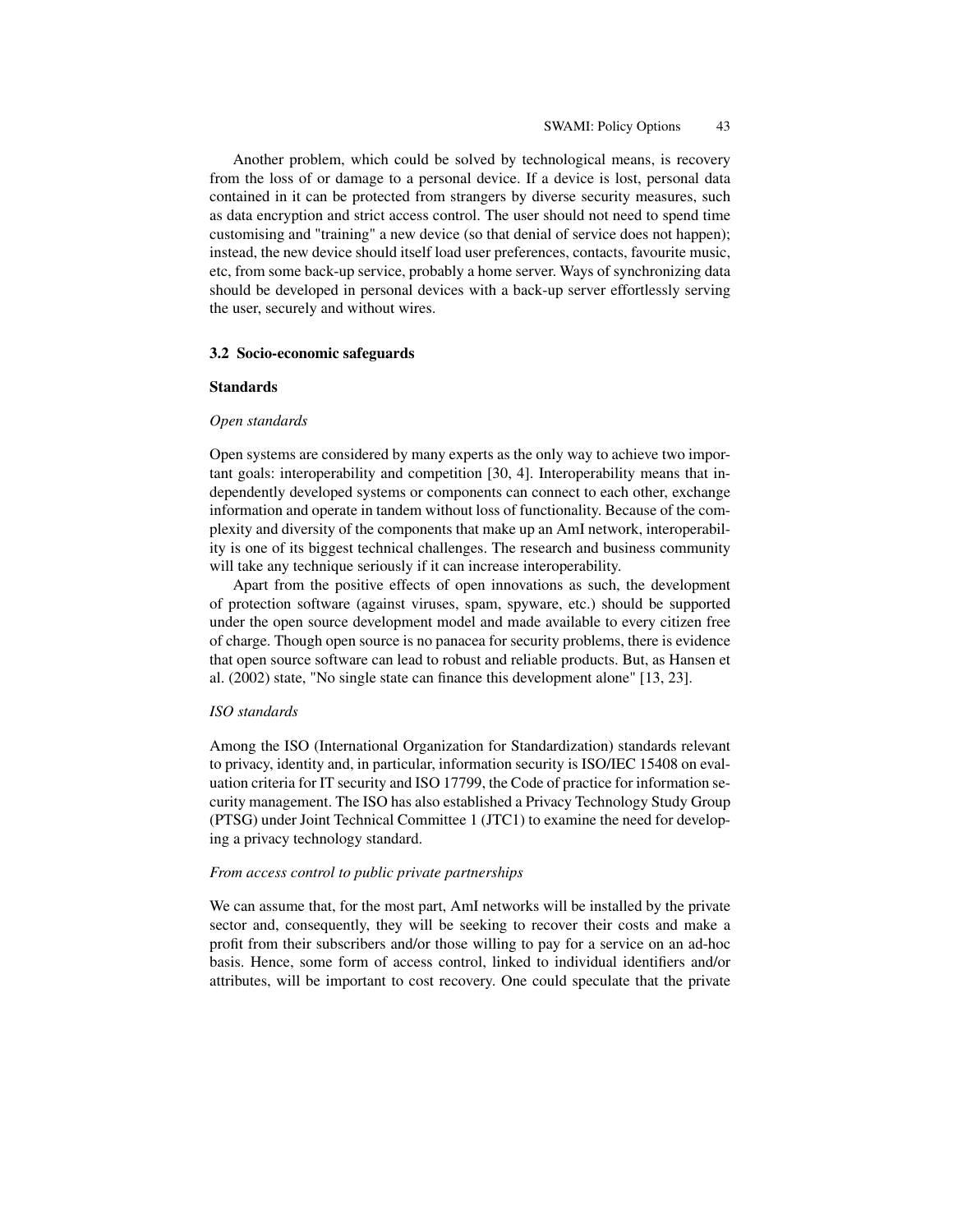sector will want to form public private partnerships (PPPs) to minimise their costs in deployment of AmI networks, and that a part of that PPP initiative will involve agreement on appropriate access control measures. If that is the case, it will provide an important impetus towards standardisation of identity and access management.

## Codes of practice

Various codes of practice for protecting privacy exist. Among the best are those of the OECD, which has been working on privacy issues for many years. Its Guidelines on the Protection of Privacy and Transborder Flows of Personal Data, produced more than 25 years ago, are still relevant today and undoubtedly will be relevant in an AmI world. The OECD's more recent (2002) Guidelines for the Security of Information Systems and Networks are also an important reference. In November 2003, the OECD published a 392-page volume entitled Privacy Online: OECD Guidance on Policy and Practice, which contains specific policy and practical guidance to assist governments, businesses and individuals in promoting privacy protection online at national and international levels.

## Service contracts

A possible safeguard is a contract between the service provider and the user that has provisions about privacy rights and the protection of personal data and notification of the user of any processing or transfer of such data to third parties. While this is a possible safeguard, there must be some serious doubt about the negotiating position of most individual users. Also, from the service provider's point of view, it's unlikely that he would want to conclude separate contracts with every single user.

## Trust marks and trust seals

Trust marks and trust seals can also be useful safeguards because the creation of public trust is a good way for organisations to alert consumers and other individuals to the organisation's practices and procedures through participation in a program that has an easy-to-recognise symbol or seal. Trust marks and seals are a form of guarantee provided by an independent organisation that maintains a list of trustworthy companies that have been audited and certified for compliance with some industrywide accepted or standardised best practice in collecting personal or sensitive data. Once these conditions are met, they are allowed to display a trust seal logo or label that customers can easily recognise [24, 32].

Trust seals and trust marks are, however, voluntary efforts that are not legally binding and an effective enforcement needs carefully designed procedures and the backing of an independent and powerful organisation that has the confidence of all affected parties.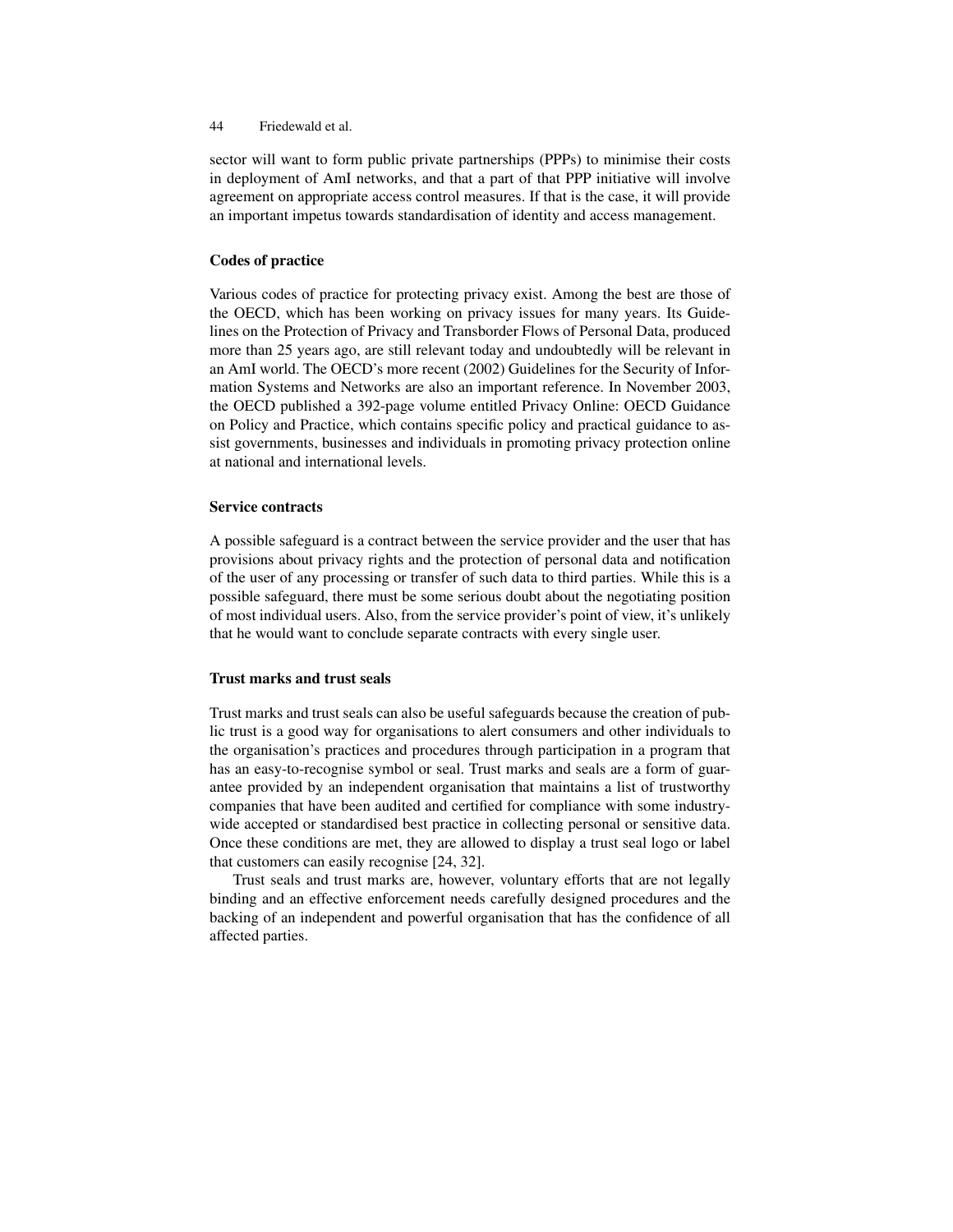Examples of such trust marks are those of TRUSTe<sup>5</sup>, BBBOnline<sup>6</sup>, CPA Web-Trust<sup>7</sup>, OPA (Online Privacy Alliance), and VeriSign<sup>8</sup>.

#### Privacy audits and certificates

Audit logs may not protect privacy since they are aimed at determining whether a security breach occurred (i.e., after the fact) and, if so, who might have been responsible or, at least, what went wrong, but they may have a deterrent value. The ISO 17799 (see above) standard contains provisions for audit logs. In the highly networked environment of our AmI future, maintaining audit logs will be a much bigger task than now where discrete systems can be audited. Nevertheless, those designing AmI networks should (be required to) ensure that the networks have features that enable effective audits.

#### Education

A self-aware, critical and responsible approach to ICTs is the best protection against many risks that could arise in an ambient intelligence society. In terms of general education, this means that the priorities should not be the pointless learning of skills for dealing with ICTs, but the acquisition of meaningful knowledge and a critical basic attitude.

#### Public awareness and acceptance

Perhaps one of the best safeguards against intrusions of our privacy is public opinion, stoked by stories in the press and the consequent bad publicity given to perceived invasions of privacy by industry, government and other miscreants. Media attention follows its own logic, however, which makes publicity more or less erratic and difficult to rely on.

A recent survey found that less than one in ten IT directors could actually define an identity management system [33]. If IT directors have such a low awareness of identity management, then public awareness will be an order of magnitude less. Nevertheless, the media attention given to identity theft and breaches of personal data held by numerous companies is surely helpful in raising public awareness, in drawing to the public's attention that there is a problem here.

<sup>5</sup> The TRUSTe program (http://www.truste.org) was released in 1997 by a consortium of CommerceNet, the Electronic Frontier Foundation (EFF) and the Boston Consulting Group as an independent, non-profit organisation.

<sup>6</sup> BBBOnline (http://www.bbbonline.org) was released in 1999, by the Better Business Bureau (BBB). BBB is an independent US business service "dedicated to fostering fair and honest relationships between businesses and consumers, instilling consumer confidence and contributing to an ethical business environment".

<sup>7</sup> CPA WebTrust (http://www.cpawebtrust.org) was released in 1997 by the American Institute of Certified Public Accountants.

<sup>8</sup> VeriSign (http://www.verisign.com).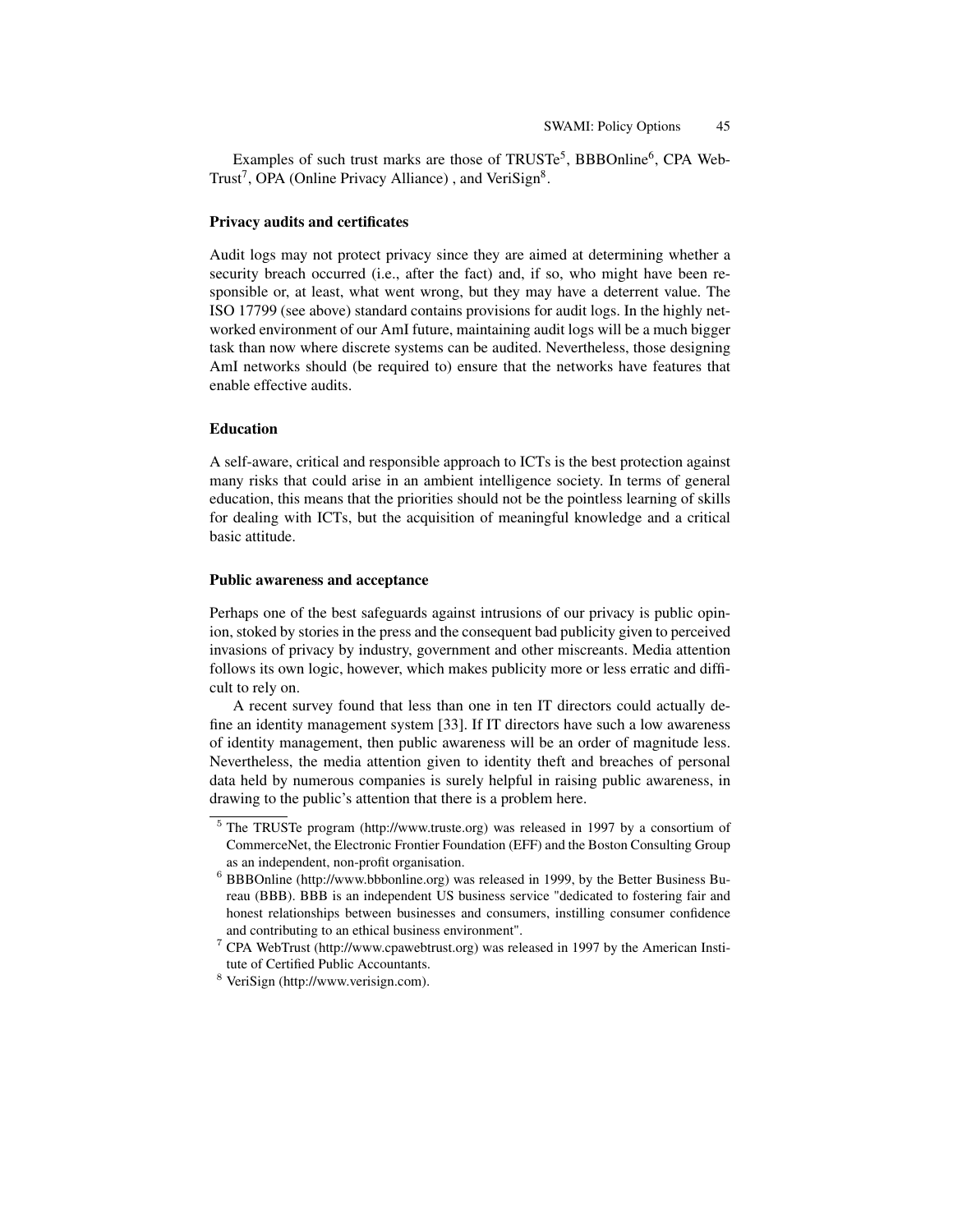An alternative strategy to actively improve awareness and acceptance are roundtables. Holding roundtables at public research institutions and possibly even at industry research laboratories can help to involve society in the research process, avoid misunderstandings and alleviate reservations. These events should be used to steer developments in a desirable direction by identifying possible conflicts at an early stage and to solve them before they become momentous.

## 3.3 Legal and Regulatory Safeguards

There exist well-established privacy and data protection laws in Europe, aimed at protecting the privacy of the individual. The most relevant European legislation is certainly provided in the data protection directive 95/46/EC and the privacy and electronic communications directive 2002/58/EC. While trying to solve the problems which might occur in AmI, as foreseen by the SWAMI dark scenarios, using the existing legal framework, one is likely to encounter other problems, for which the current laws and regulations do not provide a solution. Thus, the legal and regulatory framework will need to develop further in order to take into account the new AmI world.<sup>9</sup>

It needs to be emphasised, however, that simply having legislation, such as Europe's data protection directive, is obviously useless unless the legislation has teeth, i.e., that it can be enforced.

## Accessibility and inclusion

At a very general level, law-making within the EU should keep up its efforts in putting special emphasis on equality of rights issues in order to ensure that all citizens have the chance to benefit from the new opportunities AmI technologies will offer. Policies should generally strive to remove direct and indirect discrimination, for instance, by fostering broad and affordable access to services and by implementing targeted actions (training, education, etc.) in favour of under-represented user groups. Also, for the sake of sustained acceptance of AmI, regulatory policies should aim to strike a fair balance between legitimate but nonetheless partially conflicting interests of industry, consumers and citizens.

### Accountability, audits, international collaboration and enforcement

Service providers who provide identity management services and/or those who hold personally identifiable information (such as supposed Trusted Third Parties) should be held accountable for compliance with legislation and regulation governing their services and subject to regular independent audits.

<sup>&</sup>lt;sup>9</sup> A much fuller discussion of legal and regulatory safeguards will appear in the next SWAMI D3 deliverable.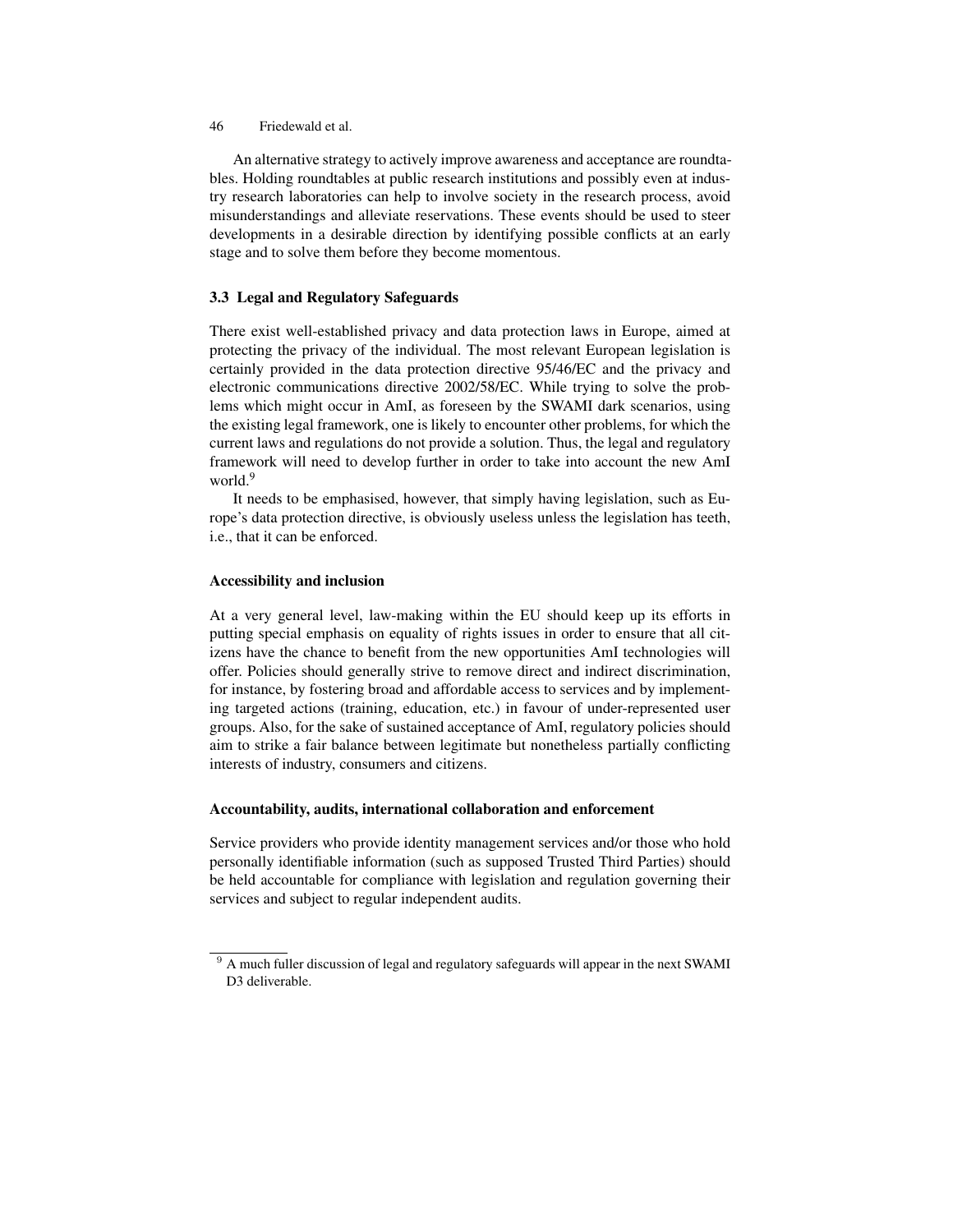#### Actions by the European Commission and the Member States

Currently, any proposals made to the European Commission under its Framework Programmes must explicitly conform to certain ethical rules, EU legislation and international conventions, and indicate how they intend to "integrate" the gender dimension. Commission guidelines specifically say that proposals must conform to, inter alia, the data protection directive 95/46/EC, but one can assume that most proposals interpret this conformity requirement in a narrow sense (i.e., that the proposal partners will not be compiling a database with personal data, nor processing and transferring such data to a non-EU country without the subjects' consent). Such a provision is useful as far as it goes, of course, but the Commission should go beyond this by requiring those making proposals to indicate whether or how any new technology developed with EC funding might have privacy impacts.

#### Guidelines for ICT research

Government support for new technologies should be linked more closely to an assessment of technological consequences. On the basis of the far-reaching social effects that ambient intelligence is supposed to have and the high dynamics of the development, there is a clear deficit in this area [20]. Research and development (at least publicly supported R&D) must highlight future opportunities and possible risks to society and introduce them into public discourse. Every research project should commit itself to explore possible risks in terms of privacy, security and trust, develop a strategy to cover problematic issues and involve users in this process as early as possible.

#### Public procurement

If the state acts as a buyer of strategically important innovative products and services, it is able to create the critical demand that enables suppliers to reduce their business risk and realise spillover effects. Thus, public procurement programs can be used to support the demand for and use of improved products and services in terms of security and privacy or identity protection.

In the procurement of ICT products, emphasis should therefore be given to critical issues like security and trustworthiness. As in other advanced fields, it will be a major challenge to develop a sustainable procurement policy that can cope with ever-decreasing innovation cycles. The focus should not be on the characteristics of an individual product or component, but on the systems into which components are integrated.

### **References**

[1] Ahmed, A. A. E. and Traore, I. (2005). Anomaly intrusion detection based on biometrics. In *Proceedings of the 2005 IEEE Workshop on Information Assurance, United States Military Academy, West Point, NY June 2005*.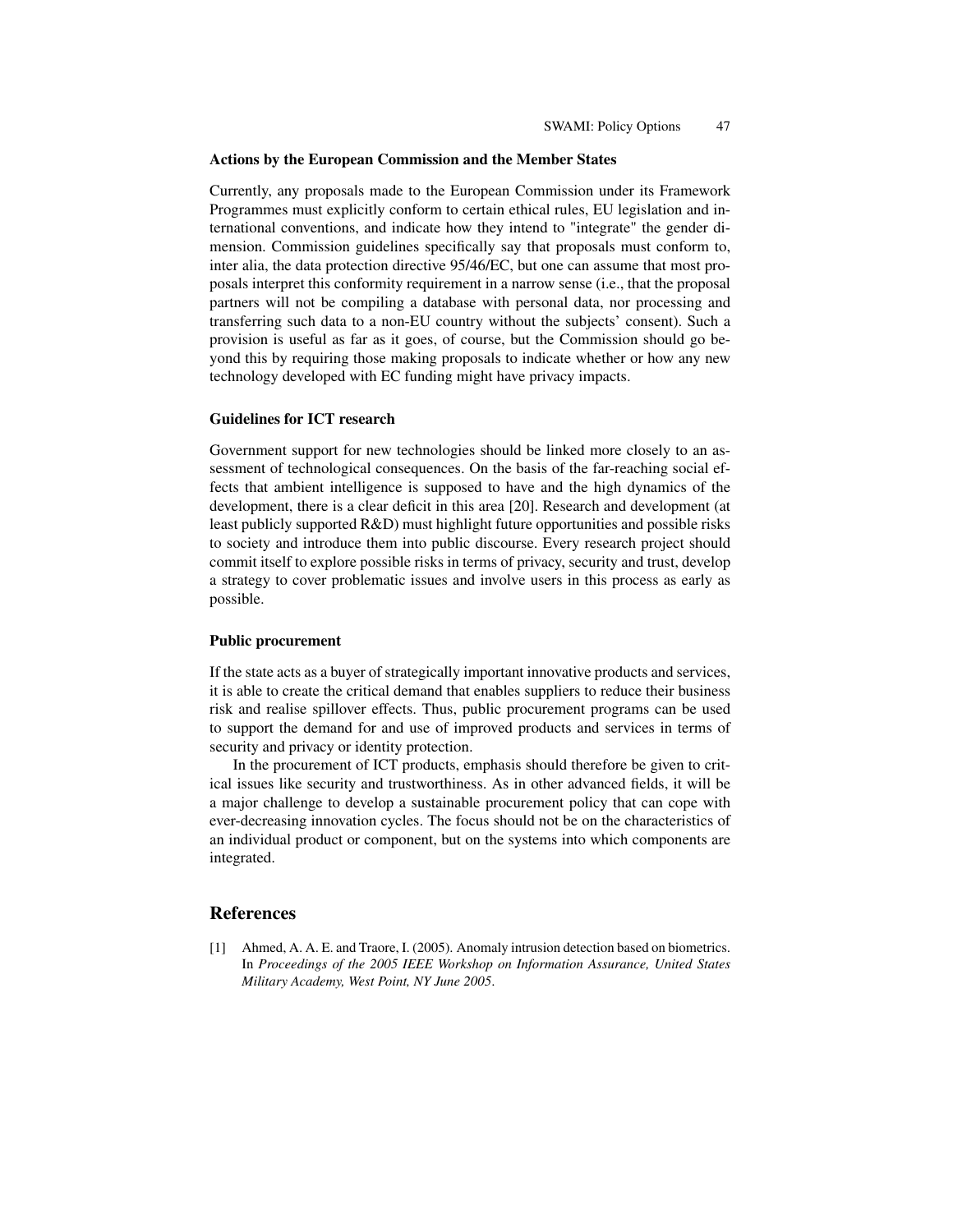- [2] Ailisto, H., Lindholm, M., Mantyjarvi, J., Vildjiounaite, E., and Makela, S.-M. (2005). Identifying people from gait pattern with accelerometers. In Carapezza, E. M., editor, *Sensors, and Command, Control, Communications, and Intelligence (C3I) Technologies for Homeland Security and Homeland Defense IV*, volume 5779 of *Proceedings of the SPIE*, pages 7–14.
- [3] Ailisto, H., Vildjiounaite, E., Lindholm, M., Mäkelä, S.-M., and Peltola, J. (2006). Soft biometrics — Combining body weight and fat measurements with fingerprint biometrics. *Pattern Recognition Letters*, 27:325–334.
- [4] Alvestrand, H. (2004). The role of the standards process in shaping the Internet. *Proceedings of the IEEE*, 92(9):1371–1374.
- [5] Blarkom, G. W. v., Borking, J. J., and Olk, J. G. E., editors (2003). *Handbook of Privacy and Privacy-Enhancing Technologies: The Case of Intelligent Software Agents*. TNO-FEL, The Hague.
- [6] Camenisch, J. (2005). First annual research report. PRIME Deliverable D16.1. http://www.prime-project.eu.org/public/prime\_products/deliverables/rsch/ pub\_del\_D16.1.a\_ec\_wp16.1\_V1\_final.pdf.
- [7] European Commission (2002). *e*Europe 2005: An information society for all. An Action Plan to be presented in view of the Sevilla European Council, 21/22 June 2002. COM (2002) 263 final, Brussels.
- [8] European Commission (2003). *IST 2003 The Opportunities Ahead*. Office for Official Publications of the European Communities, Luxembourg.
- [9] European Commission (2005). i2010 A European Information Society for growth and employment. COM (2005) 229 final, Brussels.
- [10] Giddens, A. (1990). *The consequences of modernity*. Polity Press, Cambridge.
- [11] Grabner-Kräuter, S. and Kaluscha, E. A. (2003). Empirical research in on-line trust: a review and critical assessment. *International Journal of Human-Computer Studies*, 58(6):783–812.
- [12] Hansen, M., Krasemann, H., Borking, J., Camenisch, J., Sommer, D., Fischer-Hübner, S., Andersson, C., Lacoste, G., Leenes, R., Mitchison, N., Sanna, A., Tseng, J., Pau, L.-F., and Willigens, J.-M. (2005). Privacy and identity management for Europe — White paper. PRIME Deliverable D 15.1.d. http://www.prime-project.eu.org/public/prime\_products/deliverables/WPaper/ pub\_del\_D15.1.d\_ec\_wp15.1\_final.pdf.
- [13] Hansen, M., Köhntopp, K., and Pfitzmann, A. (2002). The open source approach Opportunities and limitations with respect to security and privacy. *Computers and Security*, 21(5):461–471.
- [14] HiSPEC (2002). Privacy enhancing technologies: State of the art review, version 1. HiSPEC report. http://www.hispec.org.uk/public\_documents/7\_1PETreview3.pdf.
- [15] Hoffmann, M., Wang, H., Eisenhauer, M., Heikkinen, S., Kontopoulou, S., and Xenakis, C. (2006). Security & trust: Cross layer issues. Technical report, Wireless World Research Forum, Special Interest Group 2 "Security and Trust".
- [16] Ihde, D. (1996). *Technology and the Lifeworld: From Garden to Earth*. Indiana University Press, Bloomington, Ind.
- [17] ISO/IEC (2005). Information technology Security techniques Code of practice for information security management. ISO/IEC 17799:2005(E), International Standardisation Organisation.
- [18] IST Advisory Group (2002). *Trust, dependability, security and privacy for IST in FP6*. Office for Official Publications of the European Communities, Luxembourg.
- [19] Kent, S. T. and Millett, L. I., editors (2003). *Who Goes There?: Authentication Through the Lens of Privacy*. National Academies Press, Washington, DC.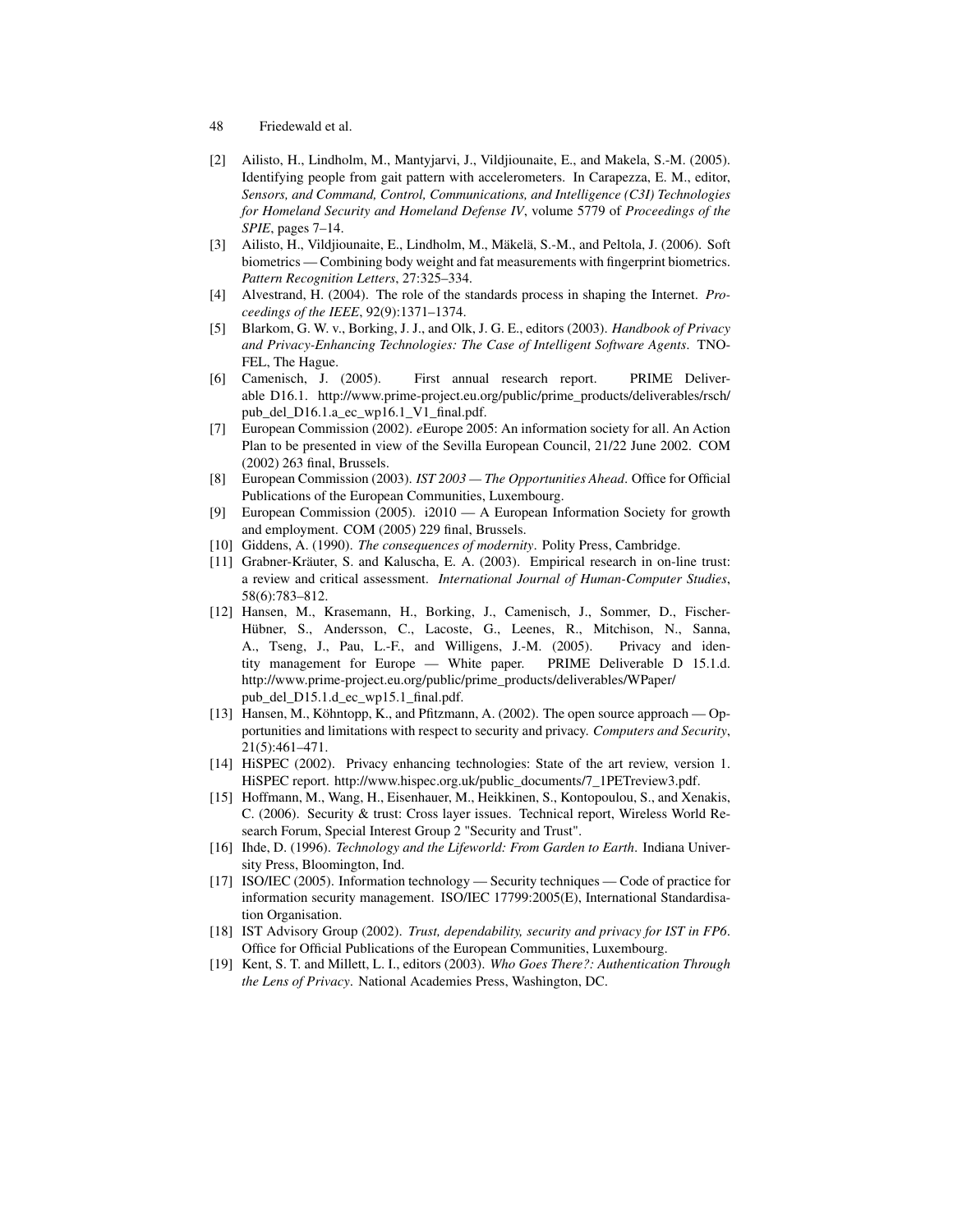- [20] Langheinrich, M. (2003). The DC-privacy troubadour Assessing privacy implications of DC-projects. In *Designing for Privacy Workshop. DC Tales Conference*, Santorini, Greece.
- [21] Luhmann, N. (2000). *Vertrauen: Ein Mechanismus der Reduktion sozialer Komplexität*. Lucius & Lucius, Stuttgart, 4th edition.
- [22] Nixon, M., Carter, J., Shutler, J., and Grant, M. (2002). New advances in automatic gait recognition. *Elsevier Information Security Technical Report*, 7(4):23–35.
- [23] Payne, C. (2002). On the security of open source software. *Information Systems Journal*, 12(1):61–78.
- [24] Pennington, R., Wilcox, H. D., and Grover, V. (2004). The role of system trust in business-to-consumer transactions. *Journal of Management Information System*, 20(3):197–226.
- [25] Popitz, H. (1968). *Über die Präventivwirkung des Nichtwissens: Dunkelziffer, Norm und Strafe*, volume 350 of *Recht und Staat in Geschichte und Gegenwart*. J. C. B. Mohr, Tübingen.
- [26] Punie, Y., Delaitre, S., Maghiros, I., Wright, D., Friedewald, M., Alahuhta, P., Gutwirth, S., de Hert, P., Lindner, R., Moscibroda, A., Schreurs, W., Verlinden, M., and Vildjiounaite, E. (2005). Safeguards in a world of ambient intelligence (SWAMI): Dark scenarios on ambient intelligence — Higlighting risks and vulnerabilities. SWAMI Deliverable 2. http://swami.jrc.es
- [27] Schneider, F. B., editor (1999). *Trust in Cyberspace*. National Academy Press, Washington, D.C.
- [28] Schneier, B. (2003). The future of surveillance. *Crypto-Gram Newsletter*, 15 October 2003. http://www.schneier.com/crypto-gram-0310.html
- [29] Schreurs, W., Hildebrandt, M., Gasson, M., and Warwick, K. (2005). Report on actual and possible profiling techniques in the field of ambient intelligence. FIDIS Deliverable D7.3. http://www.fidis.net/fileadmin/fidis/deliverables/fidis-wp7 del7.3.ami\_profiling.pdf
- [30] Simon, K. D. (2005). The value of open standards and open-source software in government environments. *IBM Systems Journal*, 44(2):227–238.
- [31] Spiekermann, S. and Pallas, F. (2006). Technology paternalism wider implications of ubiquitous computing. *Poiesis & Praxis*, 4(1):6–18.
- [32] Subirana, B. and Bain, M. (2005). *Legal Programming: Designing Legally Compliant RFID and Software Agent Architectures for Retail Processes and Beyond*. Integrated Series in Information Systems. Springer, New York.
- [33] Thomson, I. (2005). Government regulation driving ID management. *vnunet.com*. 26 Apr 2005. http://www.vnunet.com/vnunet/news/2127216/government-regulationdriving-id-management.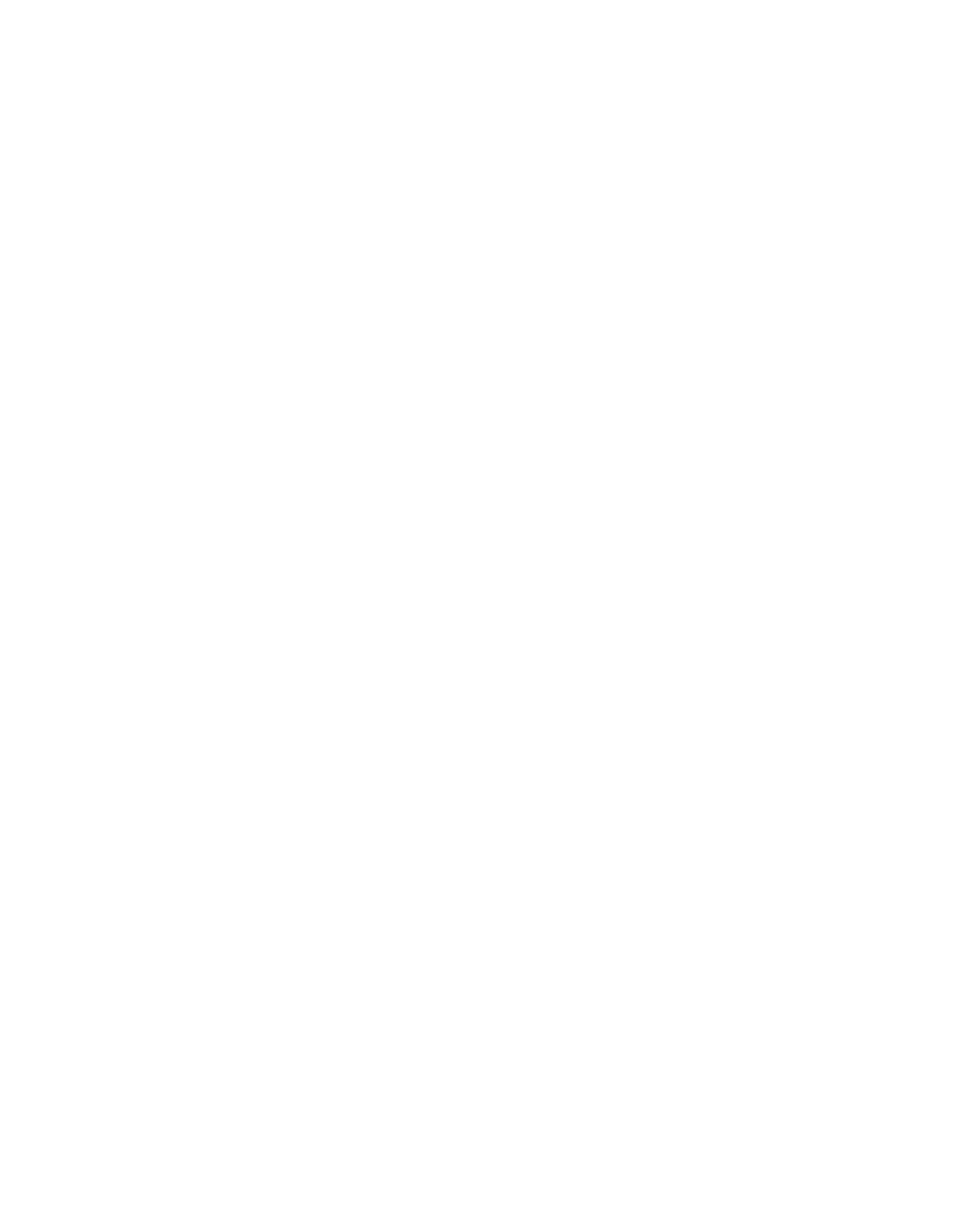Abstracts of presentations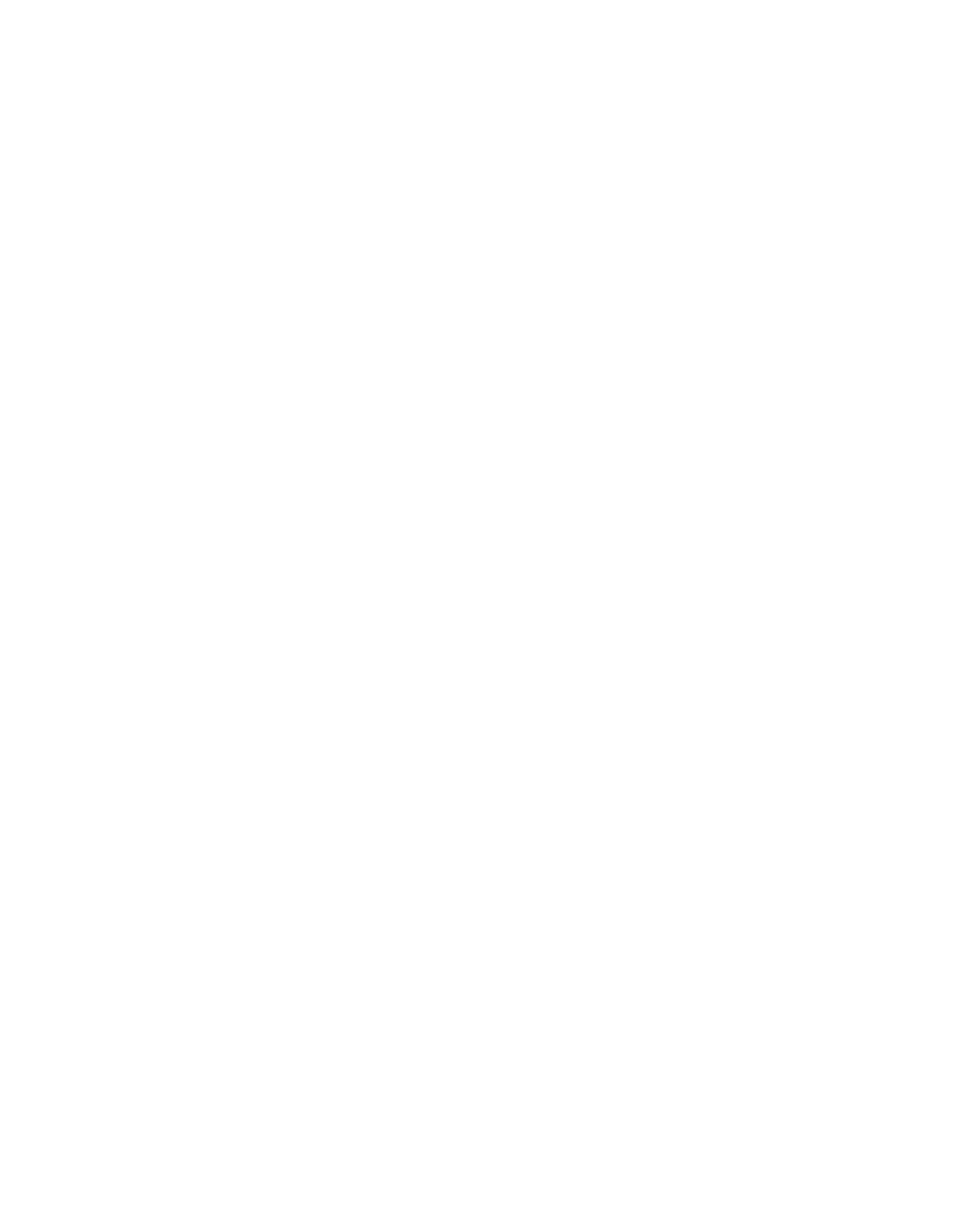# Wiring in Humans

## Advantages and problems as humans become part of the machine network via implants

#### Kevin Warwick<sup>∗</sup>

University of Reading, Department of Cybernetics, Whiteknights, Reading, RG6 6AY, United Kingdom, kw@cyber.rdg.ac.uk

In this presentation a look will be taken at how the use of implant technology is rapidly diminishing the distance between humans and intelligent networks. In effect as a human is wired in to the network they become a part of that ambience themselves. This can have a tremendous impact in the treatment of different neural illnesses. An indication will be given of a number of areas in which such technology has already had a profound effect, a key element being the need for a clear interface linking the human brain directly with a computer. However, in order to assess the possible opportunities, both human and animal studies from around the world will be reported on.

The main thrust will be an overview of Kevin's own research which has led to him receiving a neural implant which linked his nervous system bi-directionally with the internet. With this in place neural signals were transmitted to various technological devices to directly control them, in some cases via the internet, and feedback to the brain was obtained from such as the fingertips of a robot hand, ultrasonic (extra) sensory input and neural signals directly from another human's nervous system.

<sup>∗</sup> Dr Kevin Warwick is Professor of Cybernetics at the University of Reading, where he carries out research in artificial intelligence, control, robotics and biomedical engineering. He held positions at Oxford, Newcastle and Warwick Universities before being offered the Chair at Reading at the age of 33. He has been awarded higher doctorates both by Imperial College and the Czech Academy of Sciences, Prague and has been described as Britain's leading prophet of the robot age. Kevin carried out a series of pioneering experiments involving the neuro-surgical implantation of a device into the median nerves of his left arm in order to link his nervous system directly to a computer to assess the latest technology for use with the disabled. He was successful with the first extra-sensory (ultrasonic) input for a human and with the first purely electronic communication experiment between the nervous systems of two humans. His research has been discussed by the US White House Presidential Council on BioEthics, The European Commission Group on Ethics in S & T and has led to him being widely referenced and featured in academic circles as well as appearing as cover stories in several magazines  $-e.g.$  Wired (USA), The Week (India), Mensa (UK), I-Magazine (Germany), L'Espresso (Spain). Further information can be found at: www.kevinwarwick.com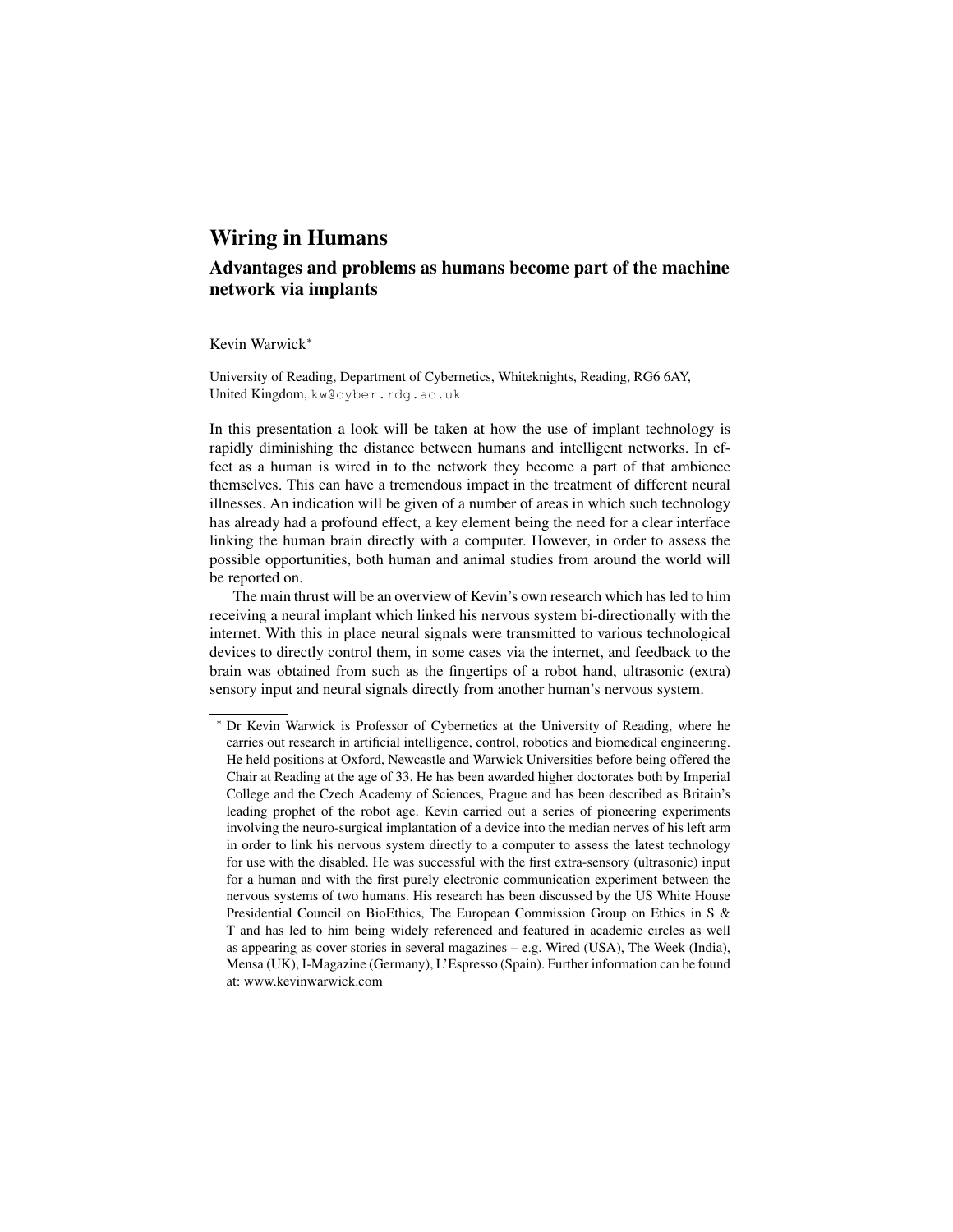#### 54 Kevin Warwick

A view will be taken as to the prospects for the future, both in the near term as a therapeutic device and in the long term as a form of enhancement, including the realistic potential, in the near future, for thought communication – thereby opening up tremendous commercial potential. Clearly though, an individual whose brain is part human - part machine can have abilities that far surpass those who remain with a human brain alone. Will such an individual exhibit different moral and ethical values to those of a human? If so, what effects might this have on society?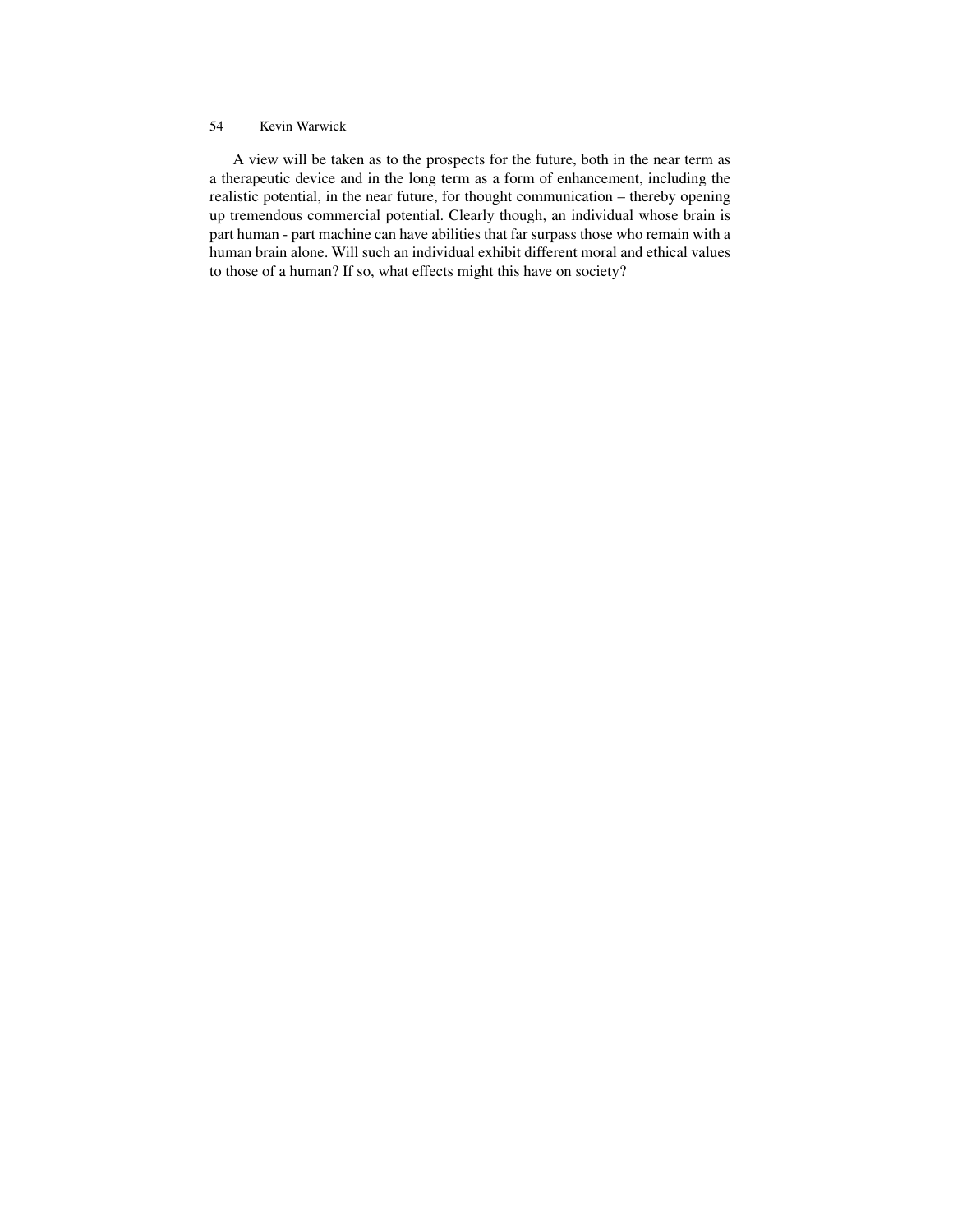# Mr. Rocky Bottoms Encounters 35 Techno-Fallacies A Fictional Speech and Critical Analysis

Gary T. Marx<sup>∗</sup>

6209 E. Kelton Lane, Scottsdale, AZ 85254, U.S.A, gtmarx@garymarx.net

In generating light upon the goal of creating light rather than the dark side futures so creatively imagined by the SWAMI project, I offer a speech by a fictional character –police officer, engineer, intelligence agent and now security consultant Mr. Rocky Bottoms to the American-Euro Society for Surveillance. Bottoms' speech is a composite of actual arguments put forth by business and government leaders who have an unquestioned optimistic oversimplified faith in science and technology as solutions to social issues. Such leaders argue for unleashing the technology and the maximization of economic and security values above everything else In response, I note some conceptual distinctions and identify 35 "techno-fallacies" commonly heard in such advocacy. The fallacies may be empirical, logical or at the level of values. Along with positive policies, laws and technical developments, we need to continually interrogate our culture and identify and ask critical questions about the invisible assumptions that accompany the creation and implementation of AmI and related information environments.

<sup>∗</sup> Gary T. Marx is Professor Emeritus M.I.T. He received his PhD from the University of California at Berkeley where he began his teaching career. He has taught and lectured in a number of countries. His work has appeared in over 300 books and periodicals and is translated into many languages. He is the author of Undercover: Police Surveillance in America and of the forthcoming Windows Into the Soul: Surveillance and Society in an Age of High Technology. Additional information is at wwwgarymarx.net.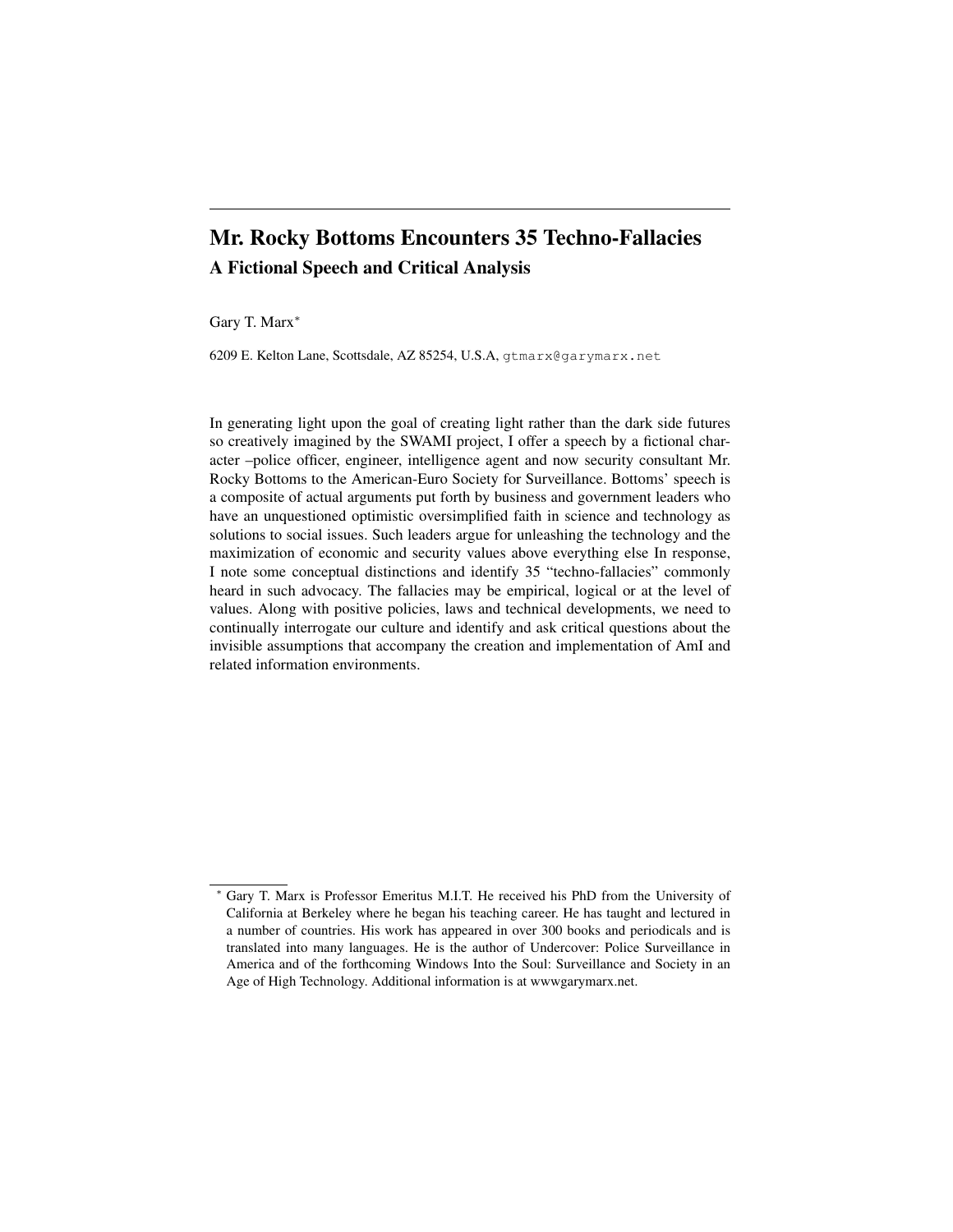# Combating Criminality in a World of Ambient Intelligence

### Gus Hosein<sup>∗</sup>

London School of Economics and Political Science, Department of Information Systems, Houghton Street, London WC2A 2AE, United Kingdom, i.hosein@lse.ac.uk

In this talk I will review the legal and regulatory structures that we have been building to deal with the 'new technological environment' in our midst. In particular I will review some of the more complex surveillance policy debates. The technologyneutral approach to policy can lead to some very interesting scenarios in the world of ambient intelligence. I will draw from our experiences in moving from a world of telephony to digital telephony to understand the new challenges that we will likely encounter.

<sup>∗</sup> Gus Hosein is a Visiting Fellow in the Department of Information Systems at the London School of Economics and Political Science. He is also a Senior Fellow with Privacy International, and an advisor to a number of non-governmental, governmental, and inter-governmental organisations. For more information please see http://personal.lse.ac.uk/hosein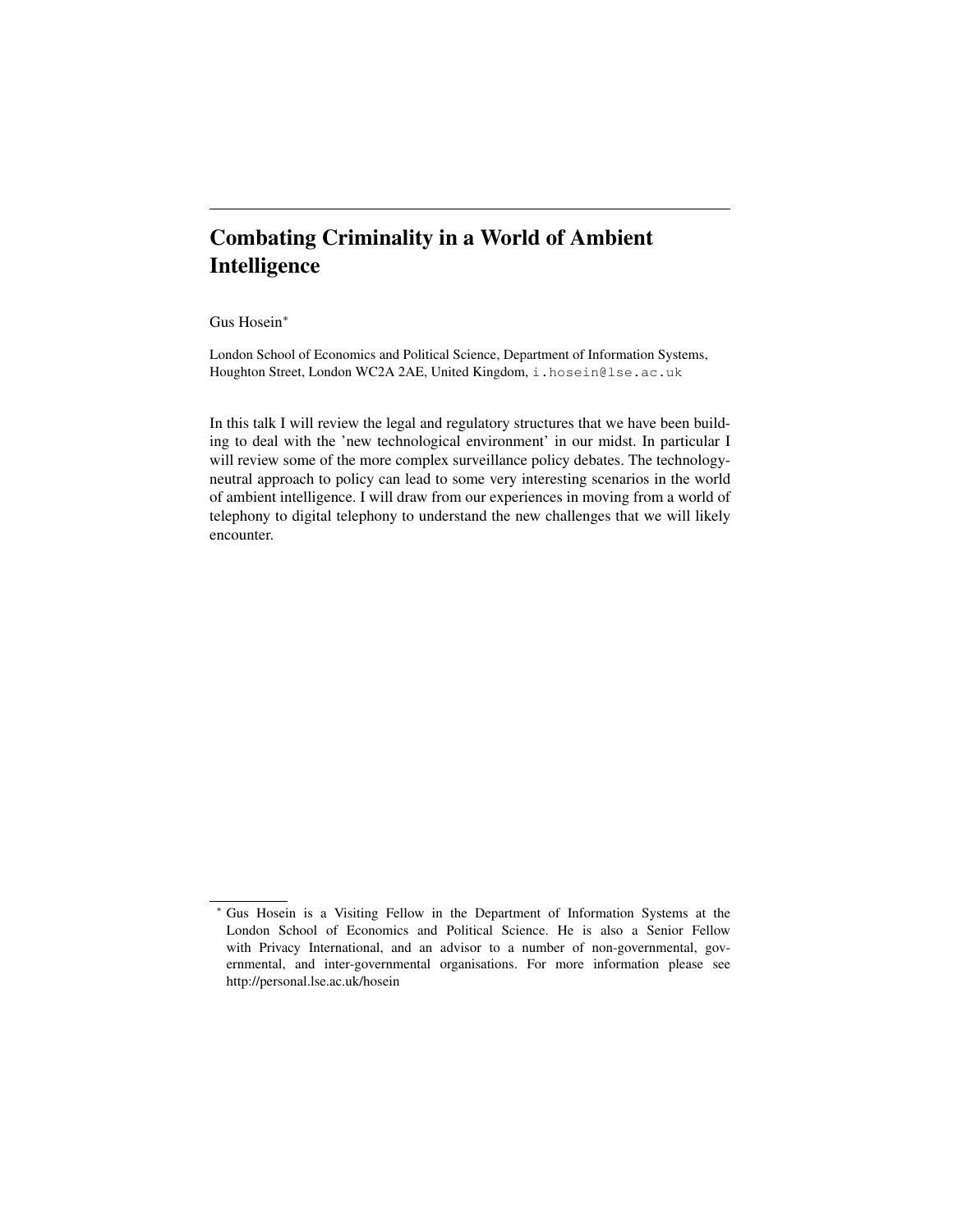# AmI – The European Perspective on Data Protection Legislation and Privacy Policies

Martin Meints<sup>∗</sup> and Henry Krasemann

Unabhängiges Landeszentrum für Datenschutz Schleswig-Holstein, Postfach 71 16, D-24171 Kiel, Germany, LD102@datenschutzzentrum.de

This talk introduces the legal grounds of data protection for AmI. In the second part the suggestions of the Art. 29 Working Party with respect to privacy policies are introduced and current research to implement privacy policies is summarised. The third part presents open aspects in legislation and implementation of law, limitations we can observe today and future trends for AmI.

<sup>∗</sup> Dr. Martin Meints studied chemistry and computer science at the University Kiel. He worked in various enterprises and public organisations as IT project manager and in technical management functions. Main focus of his latest work was preparation and implementation of security concepts for large private networks (LAN and WAN) and integrated mobile computing solutions basing on the methodology of the Baseline Protection Manual from BSI, the German Federal Office for Information Security. Since 2004 researcher for the Independent Centre for Privacy Protection Schleswig-Holstein (ICPP); he is mainly involved in the project "FIDIS – Future of Identity in the Information Society".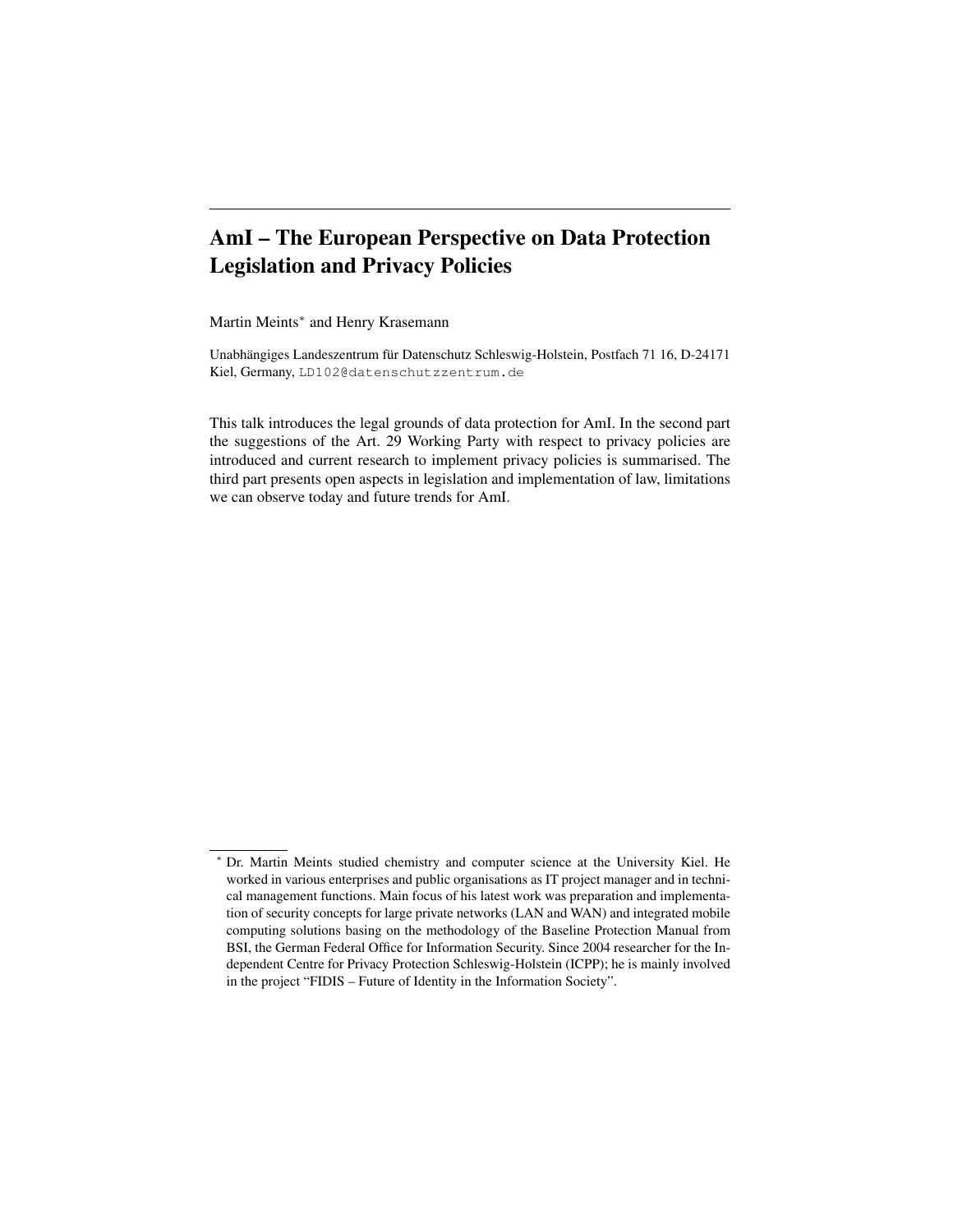# Privacy in pervasive computing environments – A contradiction in terms?

Johann Cas<sup>∗</sup>

Austrian Academy of Sciences, Institute for Technology Assessment, Strohgasse 45, A-1030 Vienna, Austria, jcas@oeaw.ac.at

Within the next future, continuing technical progress in electronics will allow to transform current visions of pervasive computing into real world options. This perspective has raised deep concerns about the survival of privacy as central building blocks of pervasive computing are in direct conflict to the fundaments of privacy protection. Considerable efforts have been undertaken to cope these concerns with, however, only limited success. While pertinent efforts resulted in solutions for single aspects they proved insufficient to eliminate the fears; on the contrary, they highlighted the principal incompatibility of privacy and pervasive information systems. Technical concepts alone, regardless how complex they are, cannot be sufficient; rather, a mix of privacy enhancing technologies, restrictions on the utilization of pervasive computing, and new regulations will be required to preserve some remnants of privacy.

<sup>∗</sup> Johann Cas, born 1957. Higher Technical Teaching College, Klagenfurt, Department of Telecommunications; 1987: degree in economics at the University of Graz; technical consultant in industrial automation; since 1988 employed by the ITA as specialist in information society technologies; main focus at present: privacy in the information society, privacy enhancing security technologies.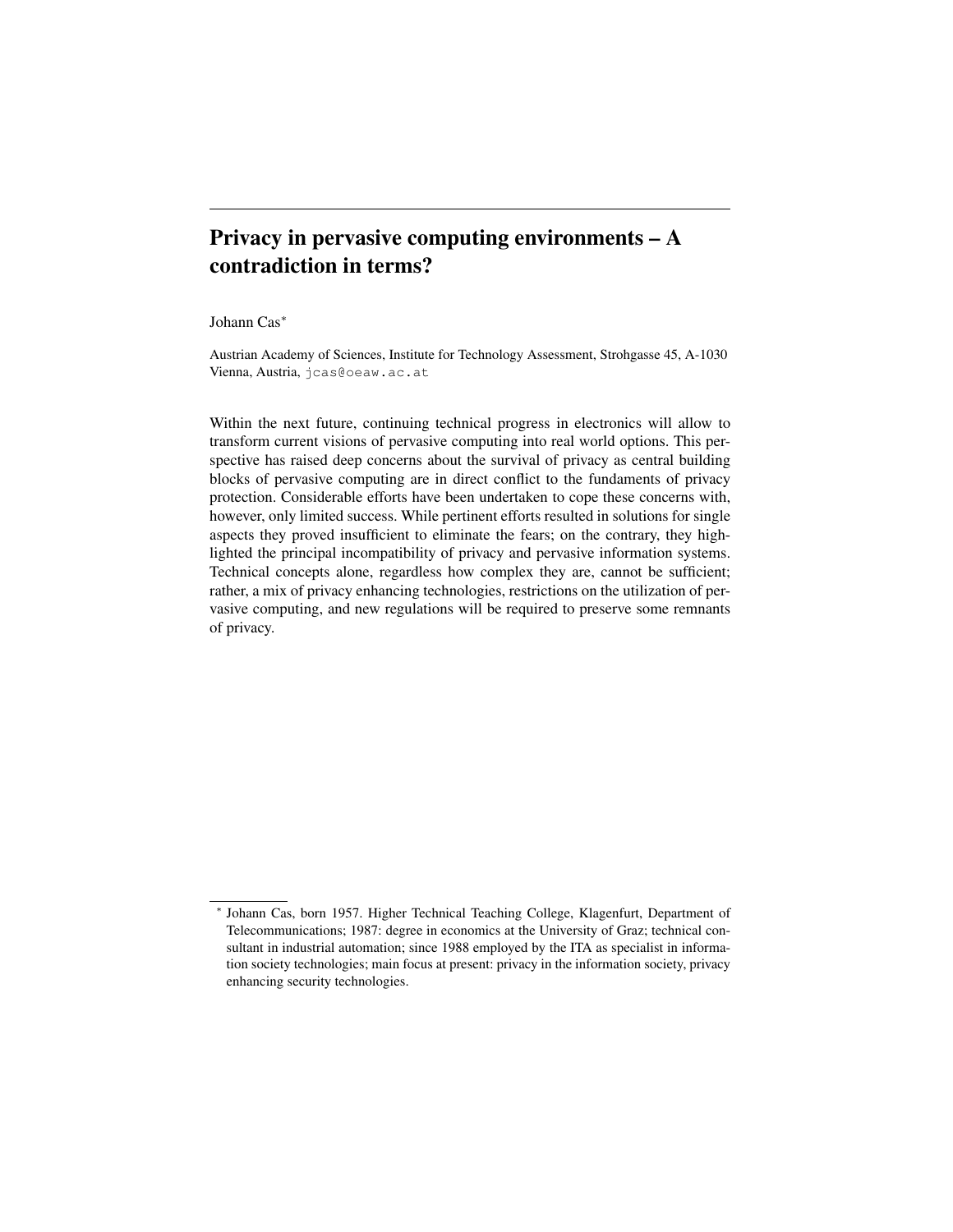# Building Privacy-aware AmI Systems

Marc Langheinrich<sup>∗</sup>

ETH Zurich, Inst. for Pervasive Computing, Clausiusstr. 59, 8092 Zurich, Switzerland, langhein@inf.ethz.ch

The Fair Information Practices with their principles of Notice and Choice are the cornerstone of many privacy laws worldwide. As such, it is only natural that one should try to include these principles in AmI-Systems in order to make them privacy friendly. However, both consumer surveys and actual consumer behavior often show that people are willing to trade large parts of their personal information for tangible benefits like convenience, lower prices, and security/safety. Given the rise of data collections in AmI, is it still apropriate to burden the user with such decisions.

Marc is a lecturer at the Institute for Pervasive Computing at the ETH Zurich, Switzerland. He holds a Master's in Computer Science (Dipl.-Inf.) degree from the University of Bielefeld, Germany, and received a PhD from the ETH Zurich for his work on privacy in ubiquitous computing. Marc is one of the authors of P3P, a W3C-standard for machinereadable privacy policies on the Web.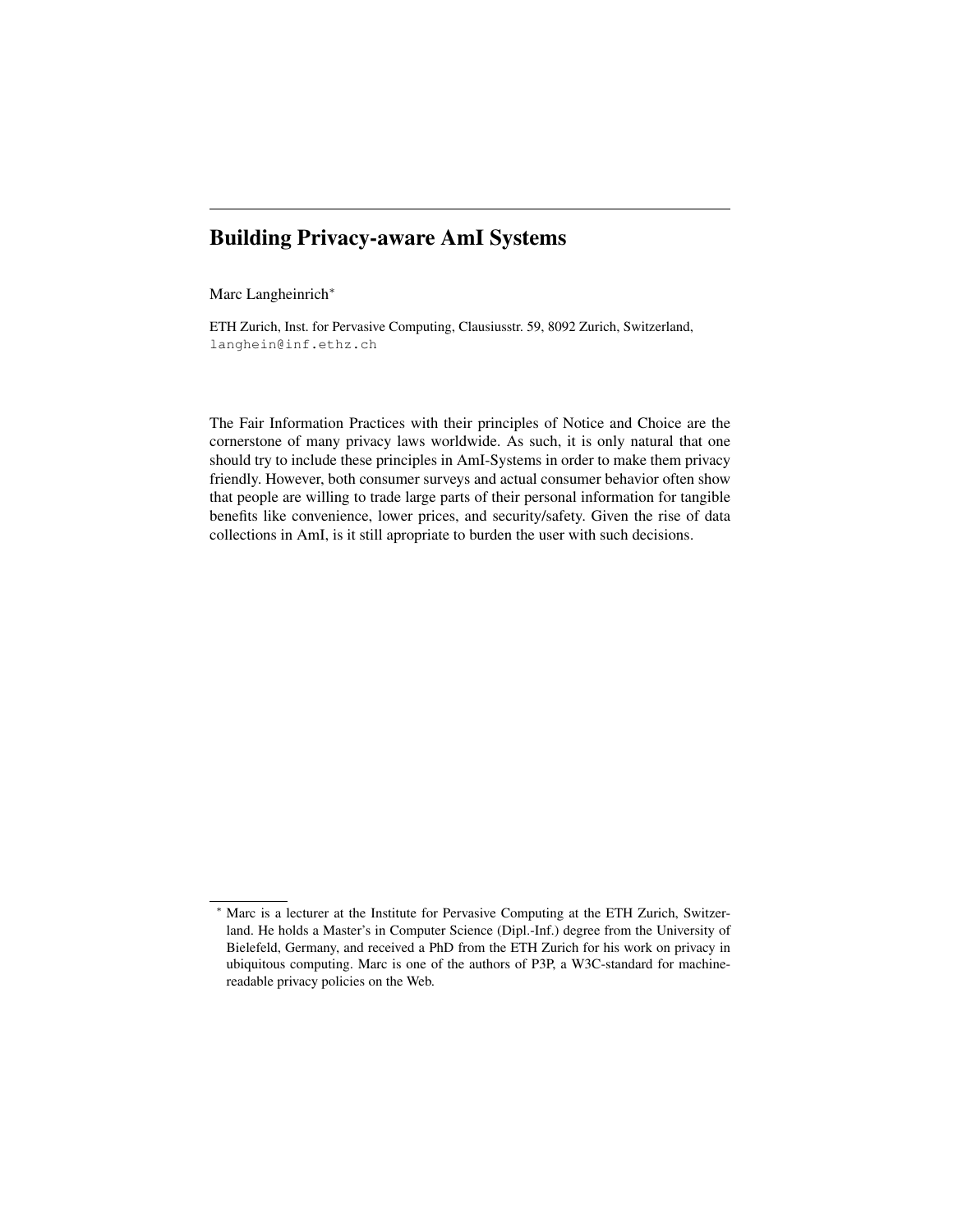# Privacy Incorporated Software Agents

#### Jan Huizenga<sup>∗</sup>

TNO Information and Communication Technology, P.O.Box 5050, Roeselaerestraat 43, 2600 GB Delft, The Netherlands, J.Huizenga@telecom.tno.nl

Intelligent Software Agents (ISA) & Privacy: One of the objectives of the PISA consortium was to support the design and evaluation of Information and Communication Technology so that the informational privacy of the user is protected. We present the case how to incorporate privacy-protecting features into an ISA. The PISA consortium has developed a new privacy threat analysis, a new cryptographic algorithm and privacy ontologies, but also the architecture of PISA is innovative and harbours legal knowledge, as well new applications of privacy enhancing technologies (PET). Further research will be point out to tackle new cryptographic solutions for untrusted mobile platforms. Also new ambient technologies as RFID tags for identification and tracking and tracing of objects and persons are studied now to advice about privacy implications and technical and organisational privacy protecting solutions.

<sup>∗</sup> Jan Huizenga is Business Consultant within TNO Information and Communication Technology, focussing on the public sector and the security industry in ICT. He received his M.Sc. degree in Electrical Engineering from the Delft University of Technology (Delft, The Netherlands). He is involved in research for security-studies and development of new techniques for mobile commerce and security/privacy. He was the project co-ordinator for the EC PISA-project (Privacy Incorporated Software Agent, IST 2000-26038). The work in PISA has also been continued together with TUD, UTwente and KUN in the "Privacy in an Ambient World" (PAW: www.cs.ru.nl/paw/ ) project, supported by the Dutch government in the Ministry of Economical Affairs "GenCom" program.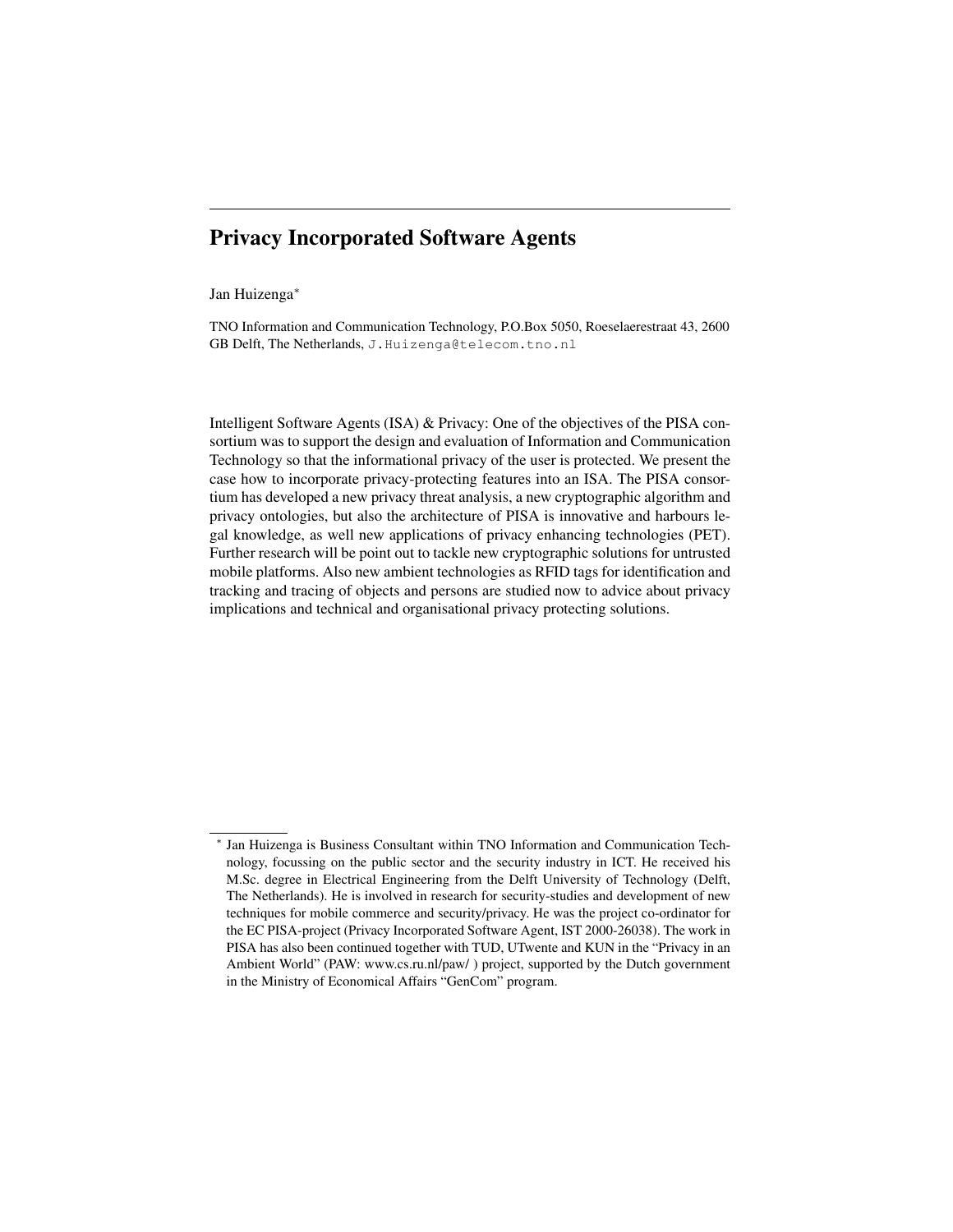# Enhancing trust by implementing Identity Assurance

#### Maarten Botterman<sup>∗</sup>

RAND Europe, Meerum Terwogtlaan 269, 3056 PP Rotterdam, The Netherlands, maarten@rand.org

In today's society, in which more and more business is done online, Identity is fast becoming the 'single organising principle' around which businesses, governments and the citizen interact. Despite recent political attention and media hype about identity cards, identity theft, on-line fraud and privacy concerns, the debate about the way ahead on "Identity Assurance" (IdA) is yet to begin. IdA is defined as: a framework of technical, management, policy and regulatory initiatives aimed at preserving the confidentiality, integrity and privacy of identity related data, as well as the availability of information infrastructures and supporting identity management systems.

The development of this framework is not an easy task. Identities are formed by collating data on a person, business, animal or object. Whereas this was a cumbersome process when identities were purely paper based, the advantages of digital collection, storage and retrieval of personal data come at a cost: it is now possible to collect so much information so quickly from a large set of sources on persons (allowing, for instance, profiling). Identity is also central in securing data. Identity Management Systems (IDM) are crucial for user account management for the authentication and authorising of system users. An identity assurance framework must embody the interests and objectives of all stakeholders who operate and benefit from them: industry (developers and users), government (users and service providers) and

<sup>∗</sup> Maarten Botterman is Director of Information Society Policy Research at RAND Europe and as such responsible for initiating, managing, quality assurance and knowledge (team) building activities focused at the information society aspect of policy. He is also CEO of the UK based Information Assurance Advisory Council (www.iaac.org.uk). He holds a masters degree in business economics from Erasmus University Rotterdam. Maarten has been working on issues relating to information security, implementation of ICTs in ways to work, and governance in the Information Society since 1987. Before his assignment at RAND Europe he was Scientific Officer within the European Commission, DG Information Society. Before that he worked at the Dutch Ministry of Transport, Public Works and Water Management, initially as Head of an Information Management and EDP department, later as Senior Telework Consultant and Senior Policy Advisor on Transport Telematics. Per May 1st 2006 he will leave RAND and set up his business as independent consultant on information society impact, information assurance,and corporate social responsibility.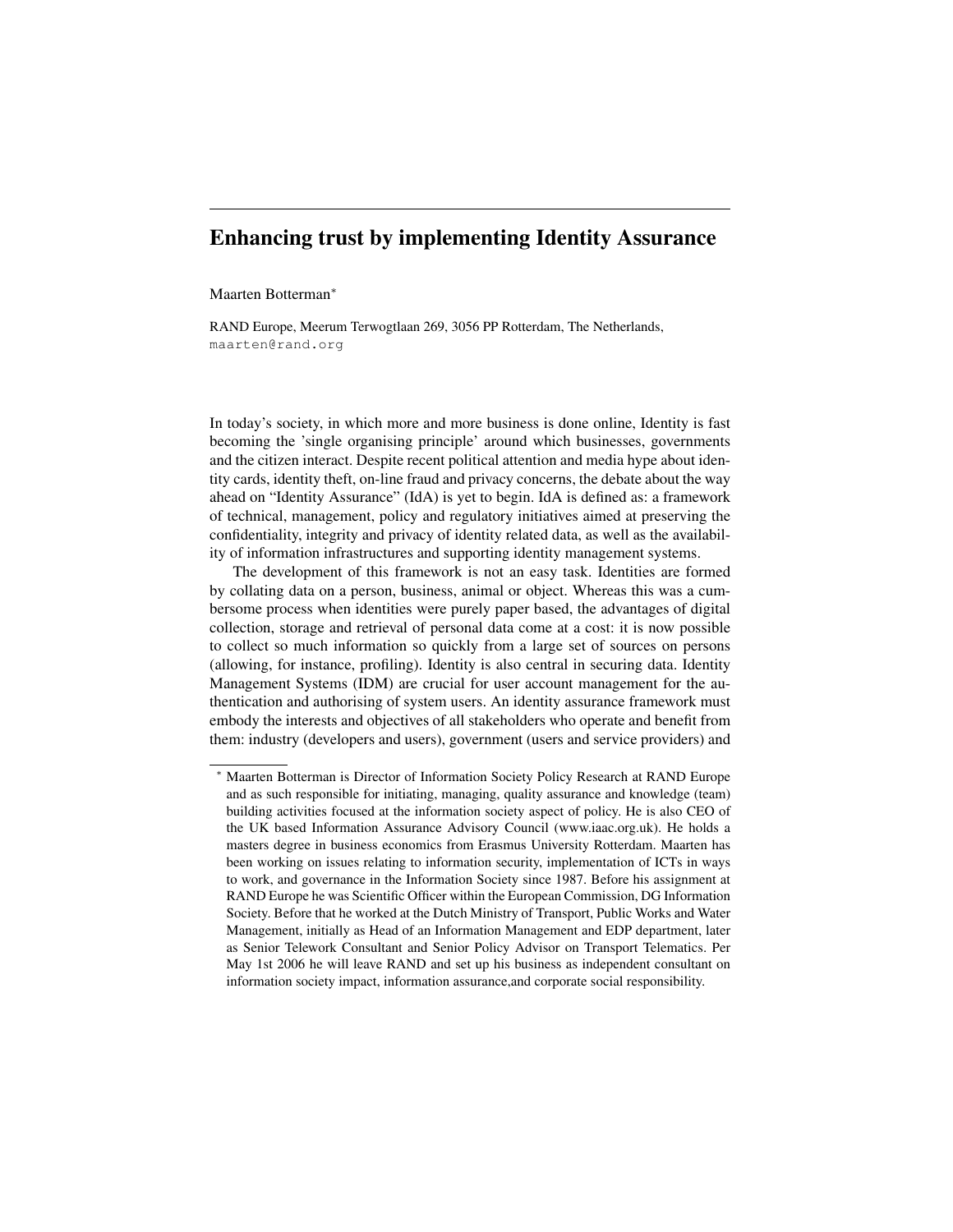civil society. It must take into account the issue of controls. Who controls the use of my identity, who controls the mechanisms for exceptional use, who controls the custodian of the personal datasets that make up my identity, etc. The framework must be outward looking, taking into consideration the international context, and learn from practice elsewhere. As in the case of information assurance, identity assurance seeks to enhance online security and trust.

Building up to that framework some key points converge from the initial survey and debates in the UK. These results will be presented to the SWAMI forum.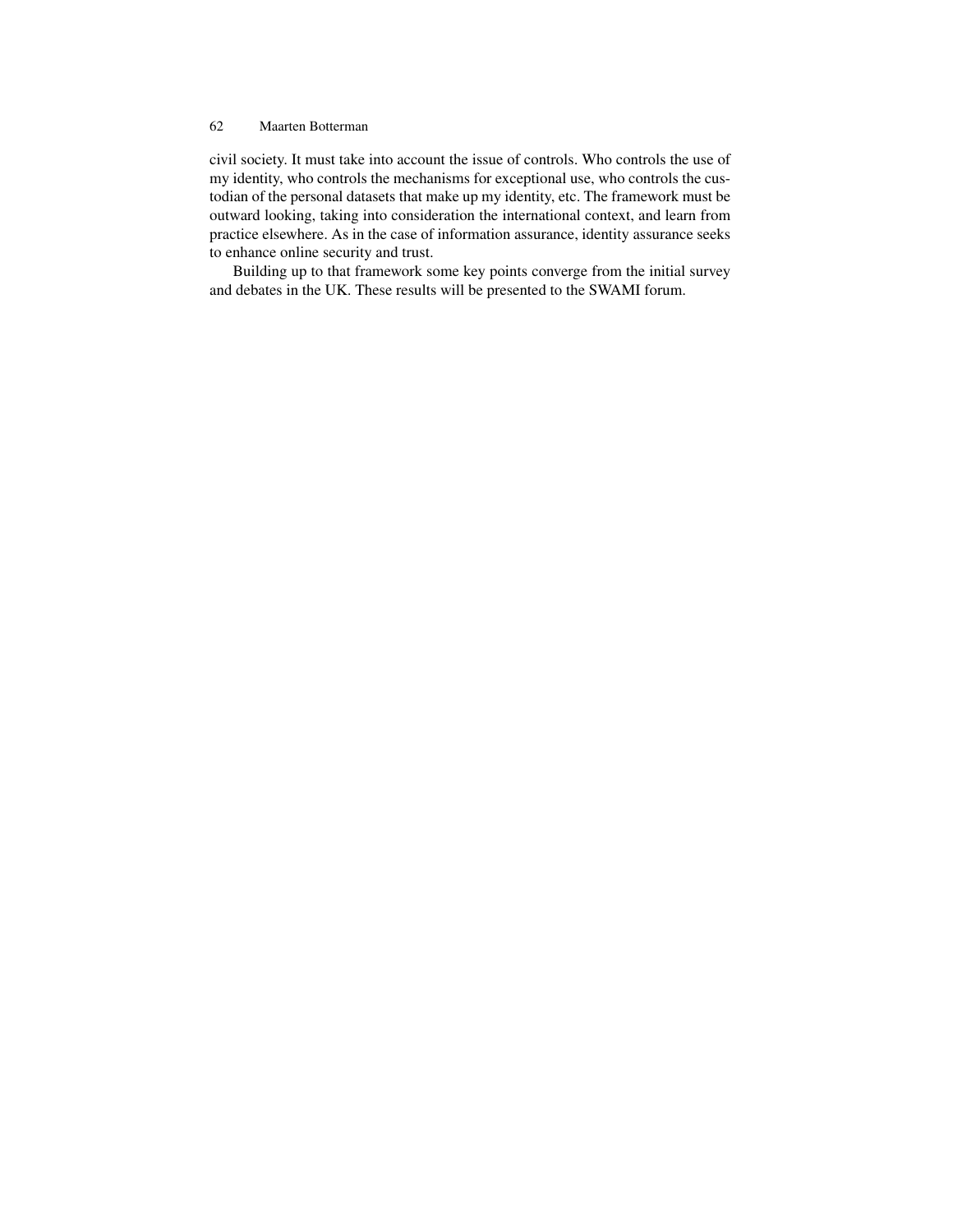# Security concerns as viewed by the Wireless World Research Forum

#### Mario Hoffmann<sup>∗</sup>

Fraunhofer Institute for Secure Information Technology SIT, Rheinstrasse 75, 64295 Darmstadt, Germany, Mario.Hoffmann@sit.fraunhofer.de

"7 trillion wireless devices serving 7 billion people in 2017", Wireless World Research Forum - WWRF

The WWRF is a global organisation, which was founded in August 2001. The objective of the forum is to formulate visions on strategic future research directions in the wireless field, among industry and academia, and to generate, identify, and promote research areas and technical trends for mobile and wireless system technologies.

The presentation will introduce the mission of and most related work achieved within the special interest group "Security and Trust - SIG2" of the Wireless World Research Forum (WWRF) founded in 2003.

SIG2 is focussed on identifying and promoting research areas that strive to understand and resolve the needs of users, operators, service providers and other players for secure and trustworthy wireless systems. Resolving these issues is a necessary part of WWRF's mission to guide the research and development of applications, services and underlying technologies. The SIG will gather inputs and views from both industry and academia, synthesize these views to influence future visions and research priorities and share results across the forum.

For details see: http://www.wireless-world-research.org/

Mario D. Hoffmann was born in Neuwied am Rhein, Germany, 1970. In 1999 he received his master degree in computer science from Darmstadt University of Technology, Darmstadt, Germany. Since 2004 he has been leading the research department for Secure Mobile Systems at Fraunhofer Institute for Secure Information Technology (SIT) in Darmstadt, Germany. His current research interest in his PhD thesis is dedicated to multilateral secure identity management for context-aware mobile services.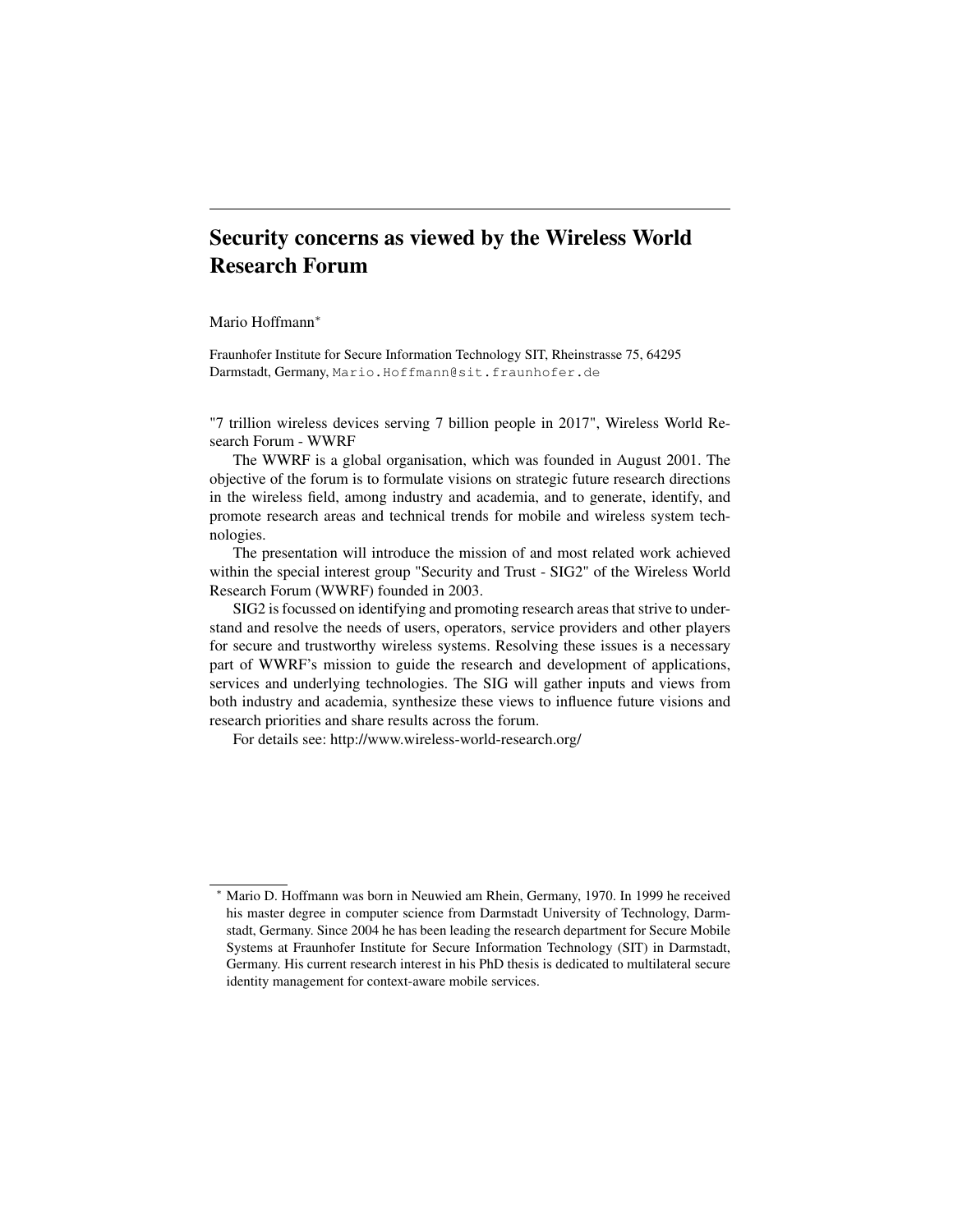# Anonymity, unobservability, pseudonymity and identity management requirements for an AmI world

Andreas Pfitzmann<sup>∗</sup>

Dresden University of Technology, Department of Computer Science, Institute for System Architecture, 01062 Dresden, Germany, pfitza@inf.tu-dresden.de

Ambient Intelligence may be at odds with central values of the European Constitution – at least as long as security of ICT in general and of open ICT infrastructures in particular is only roughly as bad as today. Security breaches are particularly severe w.r.t. privacy, since damage cannot be compensated for later on – if you have lost a secret, it is lost.

Therefore, mechanisms to provide for anonymity or even unobservability in using networks and services have been developed to limit breaches of privacy. Pseudonymity can be used to provide for suitable compromises between the individuals wish for privacy and the equally legitimate wish of communication and business partners for authenticity and accountability. Privacy-enhancing identity management (PE-IDM) provides the framework to make good use of pseudonymity. Therefore, I discuss whether and under which conditions PE-IDM can be used in an AmI world.

<sup>∗</sup> Andreas Pfitzmann is a professor of computer science at Dresden University of Technology. His research interests include privacy and multilateral security, mainly in communication networks, mobile computing, and distributed applications. He is a member of ACM, IEEE, and GI, where he served as chairman of the Special Interest Group on Dependable IT-Systems for ten years.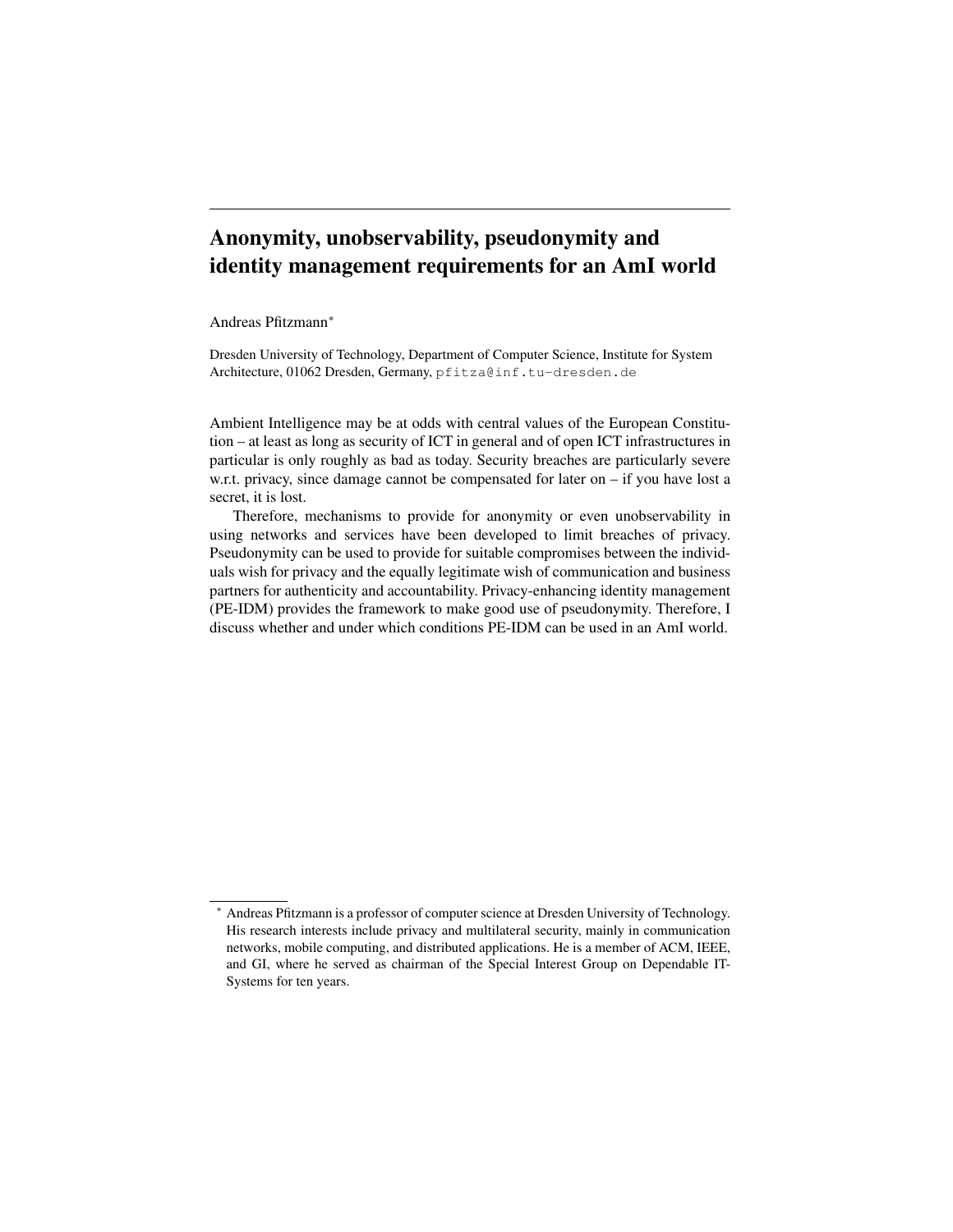# Empowerment and Context Security as the route to Growth and Security

Stephan Engberg<sup>∗</sup>

PRIWAY, Stengaards Alle 33D, 2800 Kgs. Lyngby, Denmark, Stephan.Engberg@priway.com

The old security paradigm focussing on Central Command & Control and pervasive Surveillance is creating more and more risks without creating trust or value. Despite subjective and often even appearing not rational, consumer risk perception is slowly aligning with reality driving distrust and growing resistance. Identity Theft are in the process of alligning Security & Privacy while teaching us that Identification of people and devices are destructive for Trust & Security.

In the middle of a political climate turned paranoid and outdated security myths related to biometrics, identification and surveillance, we face the need to change to meet the ambient challenges. We know how - empower the users for demand-pull and

<sup>∗</sup> Stephan J. Engberg is specialised in Trust Socio/Economics. Since 1999 he has been focused on Identity Management, Privacy Enhancing Technologies and increasingly Identity Theft, in order to design security into technology, services and products to overcome the growing distrust and security problems. He is a serial entrepreneur, lately as founder of Priway (www.priway.com) and the spin-off RFIDSec (www.rfidsec.com). — RFIDsec is providing RFIDs with built-in context management based on low-computational Privacy Enhancing protocols. Priway is providing user-centric Identity Management focussing on Citizen ID Cards and making "trusted" parties trustworthy by enabling channel management for identity management. — Stephan Engberg has been working with security roadmapping and research in connection with the EU IST Framework programme 6 (Roadmap for Advanced Research in Privacy & Identity management) and as member of the SecurIST Advisory Board working on FP7 security research roadmapping. In addition he was involved with the EU i2010 programme on security. Priway is partner in a starting IST IP-protect called "HYDRA" on middleware for enabling Embedded Systems to integrate semantically. — Stephan Engberg has been lecturing on consumer loyalty since 1996 and increasingly in a range of security and trust related topics. He is author of multiple papers, articles, books, and are often invited to talk on issues related to security and privacy in the Integrated Networked Economy. He has workedt 9 years in banking, 3 years as an entrepreneur in optical telecommunications and as executive management consultant in CRM and eBusiness strategy. He holds a M.Sc. in Business Administration and Computer Science from Copenhagen Business School combined with studying innovation and international strategy at London Business School.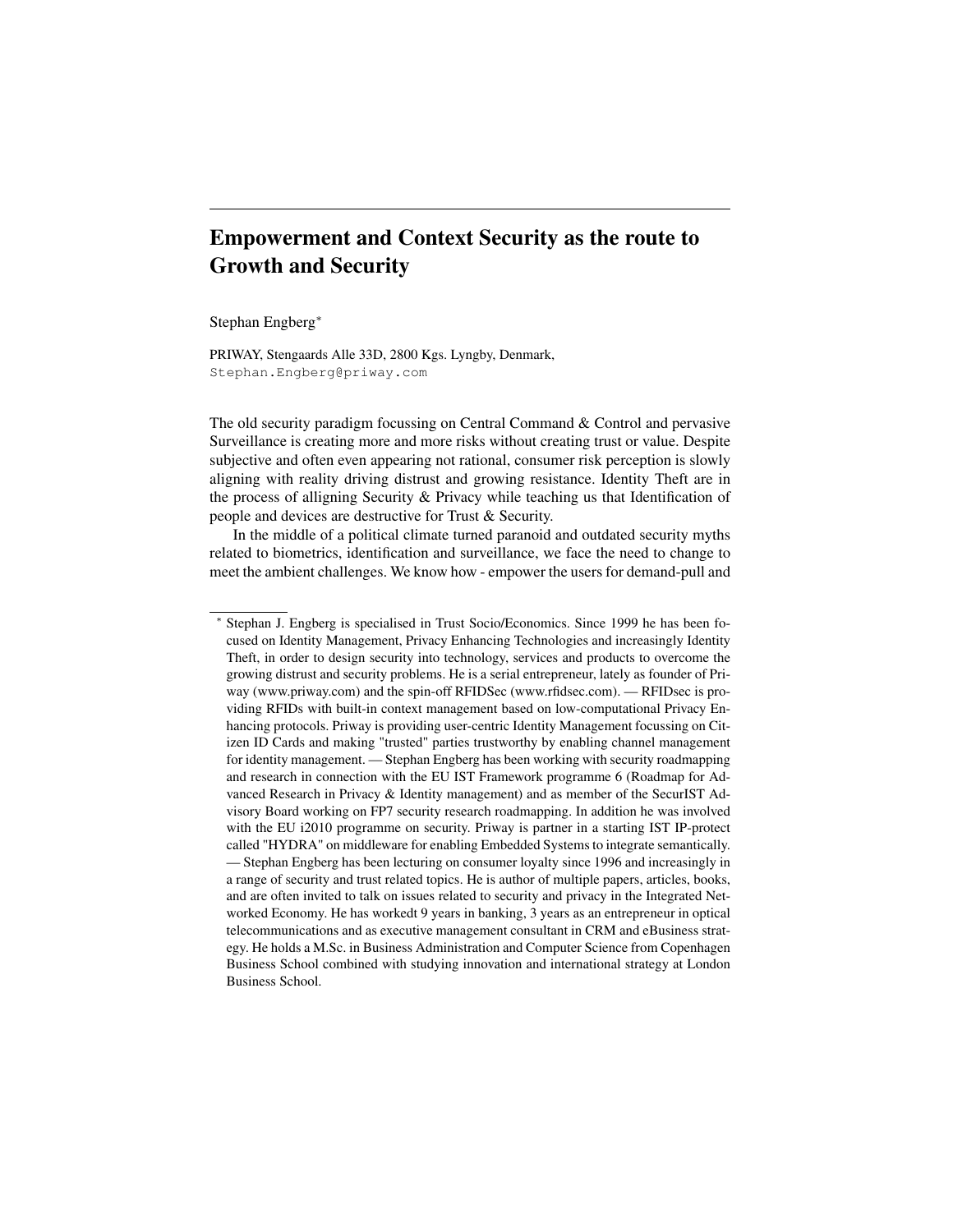ensure system dependability through virtualisation. We have outstanding technical and especially usability challenges but the important barriers are mental.

Using RFID to illustrate how RFID with PETs entering the market address problems and solve a long range of Trust, Security & Privacy issues - the question of a market-driven road to privacy driving Growth & Security with respect for European values are discussed.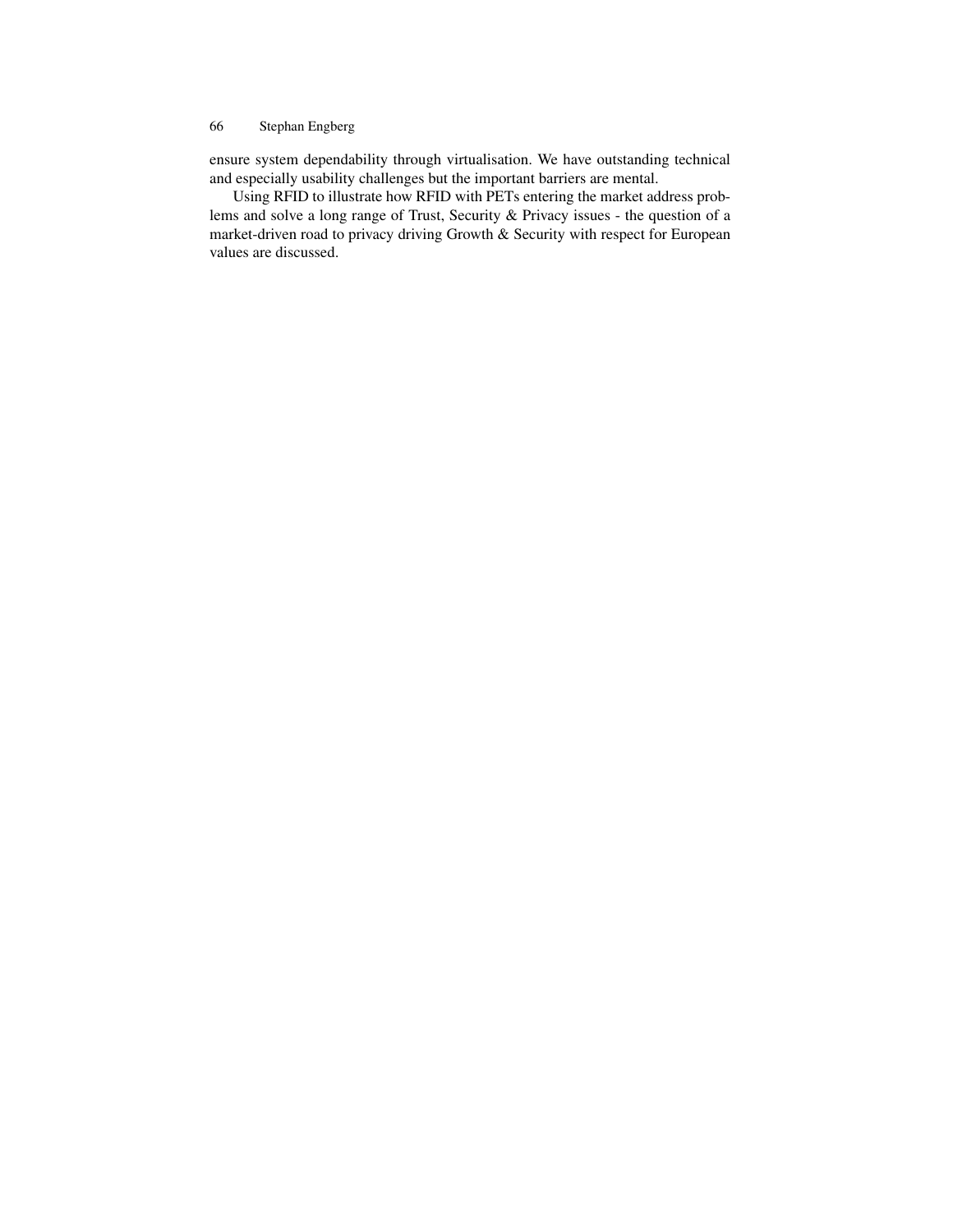# Security requirements in the context of AmI systems

### Reinhard Schwarz<sup>∗</sup>

Fraunhofer Institute Experimental Software Engineering IESE, Fraunhofer-Platz 1, 67663 Kaiserslautern, Germany, reinhard.schwarz@iese.fraunhofer.de

Providing adequate and predictable security is a challenge even for conventional IT systems. The AmI paradigm exacerbates the problem. While some technical solutions for selected AmI component security problems have been suggested, we still lack »the big picture« how to tackle security at system level. Putting aside technical details, some of the most critical issues in determining and enforcing AmI security requirements are:

- 1. Dynamic AmI configurations are a moving target for static security analysis.
- 2. AmI security has a number of conflicting goals that are hard to reconcile.
- 3. Ubiquity and openness make it very hard to confine confidential information to the intended usage.

Having specified a set of security requirements, an open problem is how to validate these requirements for completeness, correctness and consistency, and how to enforce them in subsequent development lifecycle phases, particularly under AmI resource constraints.

Dr. Reinhard Schwarz studied computer science and received his Ph.D. from Kaiserslautern University of Technology. He is heading the Security and Safety department at the Fraunhofer Institute for Experimental Software Engineering, Kaiserslautern. His reseach interests include secure software engineering, security in the context of embedded and ambient systems, and tools for security evaluation.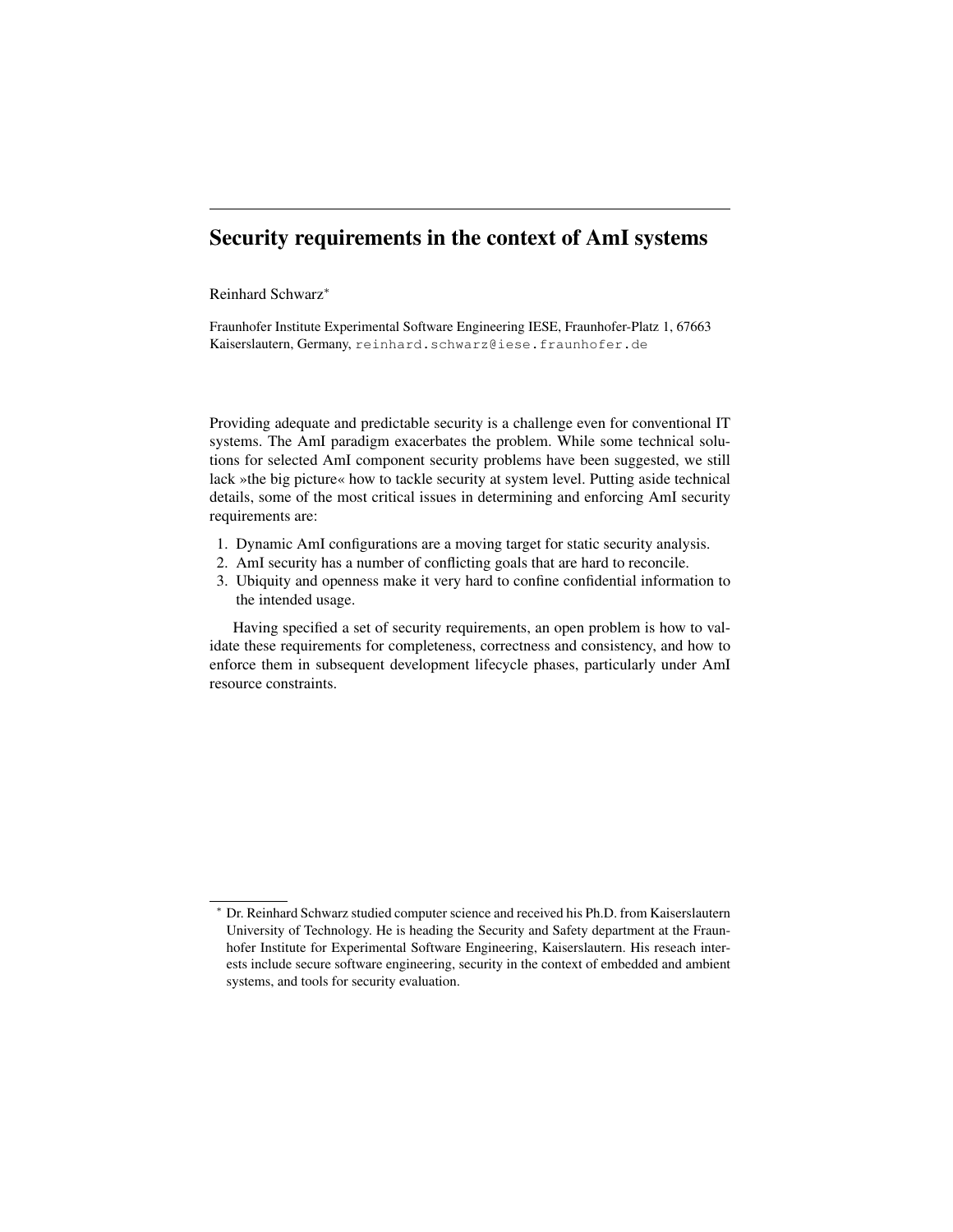# Regulating Ambient Intelligence The Road to Privacy Impact Assessment?

Charles D. Raab<sup>∗</sup>

University of Edinburgh, School of Social and Political Studies. Adam Ferguson Building, George Square, Edinburgh EH8 9LL, Scotland, United Kingdom, c.d.raab@ed.ac.uk

SWAMI's scenarios and analyses examine the impact of AmI on a host of personal, social, and other values, including privacy, security, identity, exclusion, etc. They aim to understand how risks on the 'dark' side of these technological developments can be minimised. It is important to build upon this work by considering regulatory roles and strategies deployable in AmI contexts by individuals, organisations, states and technologists. One implication of SWAMI is that impact assessments for privacy and other values might be an important adjunct of these regulatory efforts. This short presentation will address these topics.

<sup>∗</sup> Charles D. Raab is Professor of Government in the University of Edinburgh, and has published extensively on information policy, especially concerning privacy protection. He is co-author (with Colin Bennett) of The Governance of Privacy: Policy Instruments in Global Perspective (2003; 2nd edition 2006), and (with Malcolm Anderson et al.), of Policing the European Union (1995). He co-authored (with Colin Bennett et al.,) a report for the European Commission (1999) on the adequacy of data protection in non-EU countries, and (with Perri 6 et al.) a report for the Scottish Executive (2004) on information sharing and privacy with regard to child protection. He has investigated the implications of GIS for privacy, identity and boundaries; identity management (the 'PRIME' project); and data-sharing and privacy in multi-agency working in the UK. He served on the Advisory Board for the Cabinet Office report, Privacy and Data-Sharing: The Way Forward for Public Services (2002). He is an Associate of the AHRC Research Centre for Studies in Intellectual Property and Technology Law at the University of Edinburgh, and a member of the Data Protection Research and Policy Group of the British Institute of International and Comparative Law. He serves on the editorial boards of six academic journals in this field of study.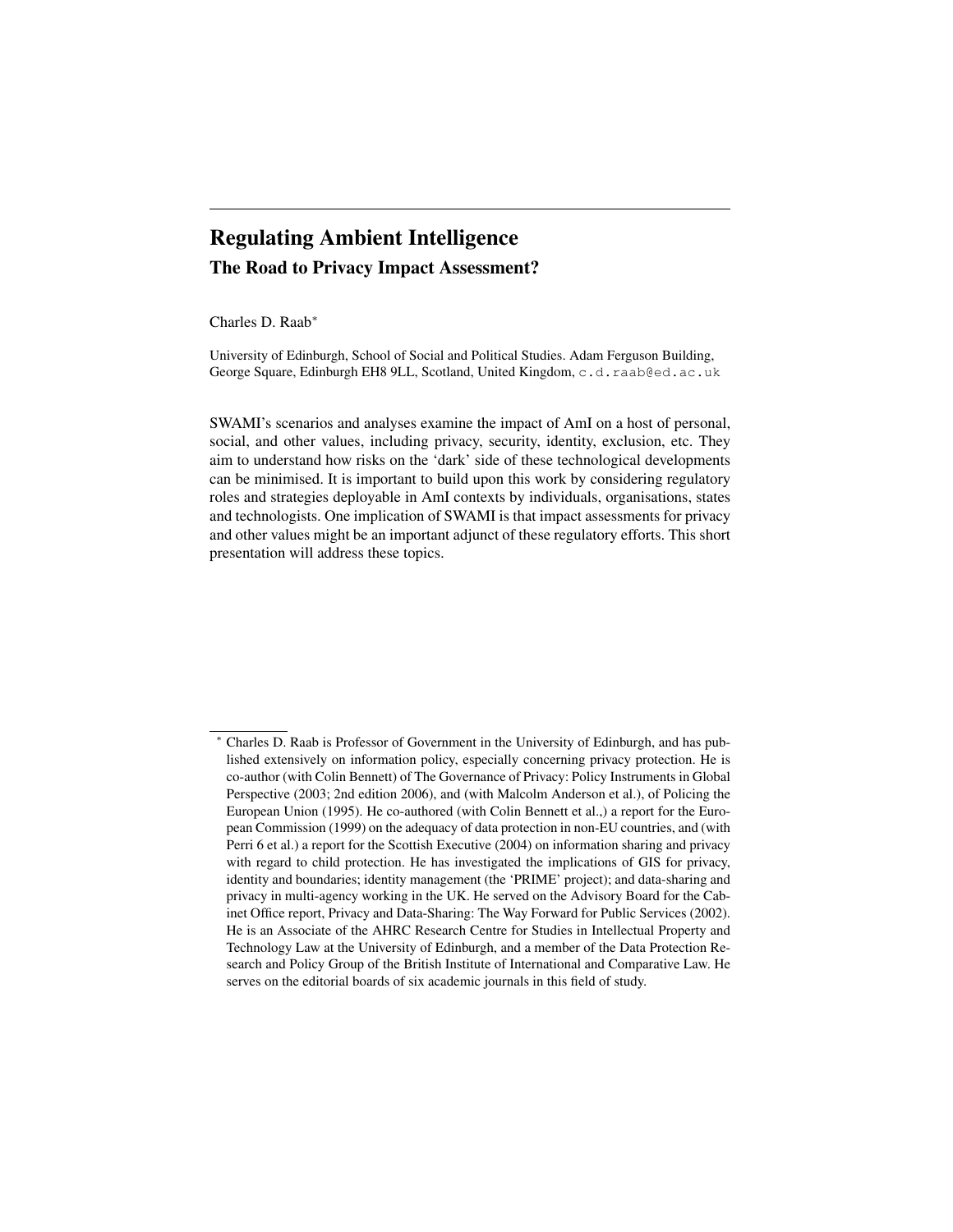# Security concerns associated with digital territories

### Achilles Kameas<sup>∗</sup>

Hellenic Open University, 23 Sahtouri str, 26222 Patras, Greece, kameas@math.upatras.gr

The term "digital territory" (DT) has been coined in an attempt to port a real world metaphor into the forthcoming synthetic world. This new term carries certain assumptions and gives rise to sub-concepts; it requires a certain level of technology and will be realised at a pace affected by specific factors; once adopted, it shall cause an imbalance to existing personal and social structures. A DT is an ephemeral AmI space: it is created for a specific purpose and integrates the will of the owner (an individual or group operator) with the means to achieve it (including infrastructure, properties, services and objects) within an AmI space.

In such an environment which is extremely personalised, the protection of personal data which are networked and therefore remotely accessible is very important. The natural way to achieve this is by establishing boundaries – digital boundaries which people tend to accept intuitively. Boundaries need to be well-defined points in the digital environment. They should be easily perceivable by all individuals active in the digital context. In order for them to operate properly, boundaries in the digital environment must become as clear as boundaries in the real world.

Security and privacy concerns are associated with all categories of DTs, such as location based systems and services, virtual residencies and mobile phone networks. DTs and their components including the whole infrastructure they rely on are exhibited to security, privacy, identity and copyright related threats. These threats range from unauthorized information manipulation and disclosure (violations of personal or corporate confidentiality), to forgery, denial of service, profiling, and piracy or cloning. To cope with, suitable measures have to be taken which include organiza-

<sup>∗</sup> Achilles D. Kameas received his Engineering Diploma (1989) and his Ph.D. (1995, in Human-Computer Interaction), both from the Department of Computer Engineering and Informatics, Univ. of Patras, Hellas. Since 2003, he is an Assistant Professor with the Hellenic Open University, where he teaches software design and engineering. He is also R&D manager with Research Academic Computer Technology Institute (CTI), where he is the head of Research Unit 3 (Applied Information Systems) and the founder of DAISy group (http://daisy.cti.gr). He served as an elected member of the Disappearing Computer steering group; currently he is a member of the Convivio network steering group. In 2005, he was the scientific coordinator of the "Study on Digital Territories" funded by JRC/IPTS.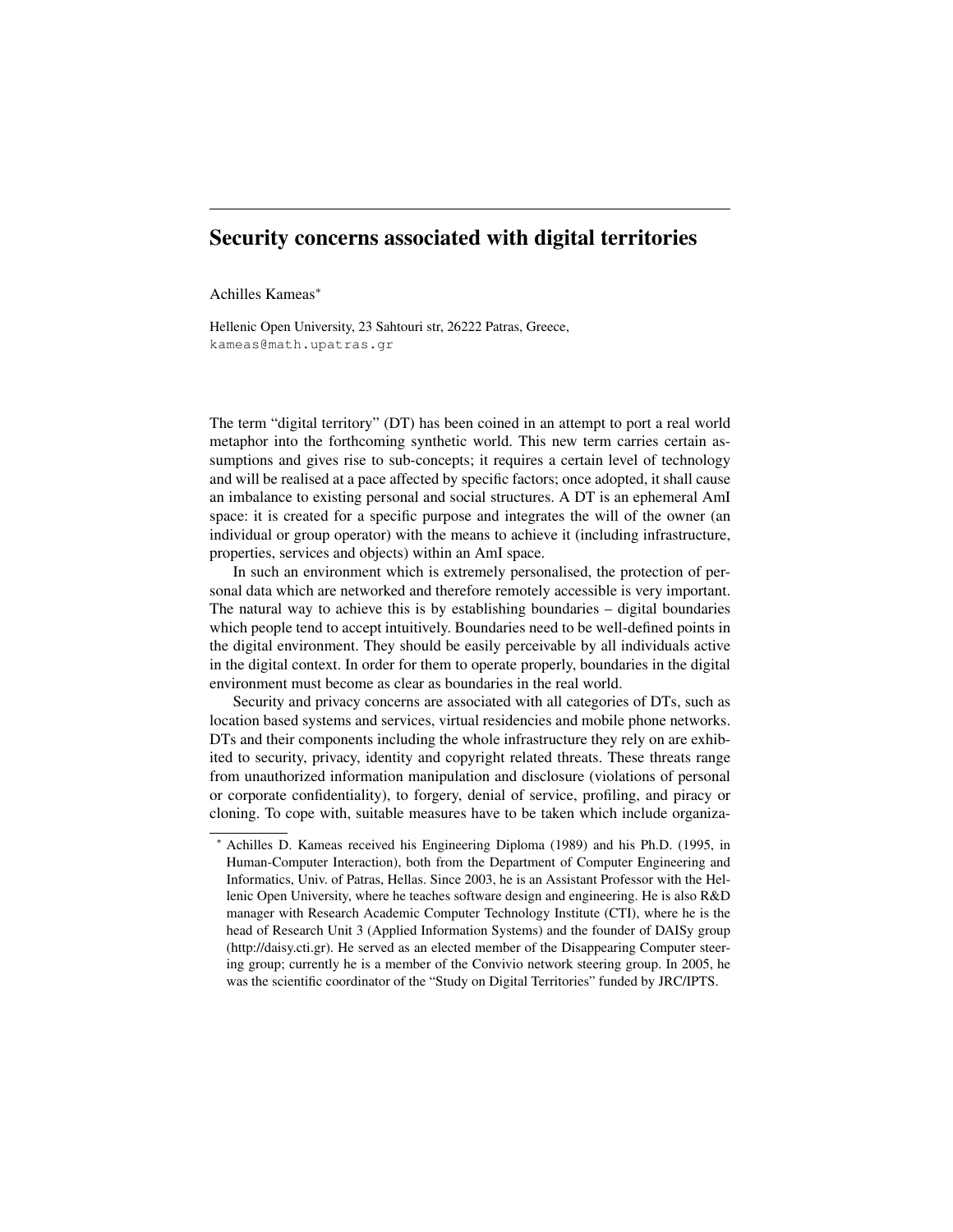### 70 Achilles Kameas

tional, procedural and technical measures, such as entity and data authentication, data and traffic data confidentiality, authorization and access control, digital signatures, privacy and copyright protection.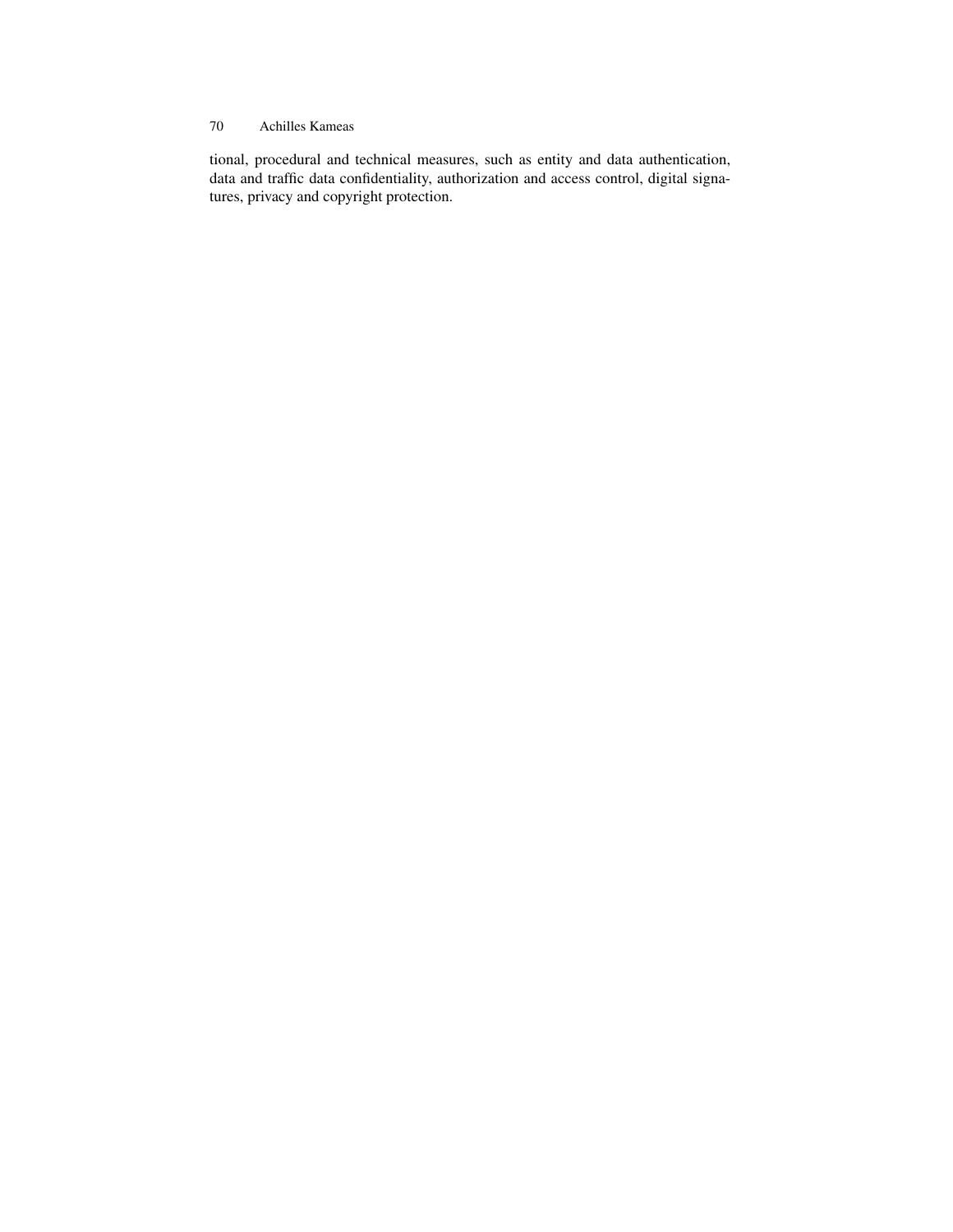# Discovery, expression and responsibility Design dimensions for ambient intelligence

### Jeffrey Burke<sup>∗</sup>

University of California at Los Angeles, HyperMedia Studio, 102 East Melnitz Hall, Los Angeles, CA 90095, U.S.A, jburke@ucla.edu

Networked sensing enters the public sphere in personal, social and urban contexts. It overlays most parts and places of our lives, including those that are not (and never were) purely work or play. Efficiency is a typical design goal for technology in both productivity and leisure applications: optimizing either task completion or entertainment per unit time. Privacy could be seen to trump all other concerns over data in both domains. But there is a third class of application, where all bets are off with respect to our time. In them, efficiency is neither the right metric nor a primary design goal and sharing of information may weigh equally with privacy. Civic engagement, creative expression, family and community life, the cultural contribution of art, science and engineering: these are for what and for whom we maximize our time. They relate deeply to our physical context and our responsibilities. Can pervasive urban sensing and mobile technology positively impact quality of life unless they are also explicitly designed for this third thing? What are the design dimensions for systems that support our passions, responsibilities and communities?

<sup>∗</sup> Jeffrey Burke has designed, managed or produced performances, new genre art installations, and new facility construction in eight countries from 1999-2006. In each project, he integrates emerging technologies into systems that support creative and expressive goals. He is Executive Director of REMAP, the Center for Research in Engineering, Media and Performance at the University of California, Los Angeles (UCLA), which is developing a new focus on design methodologies for the use of embedded computing in civic, cultural and social contexts.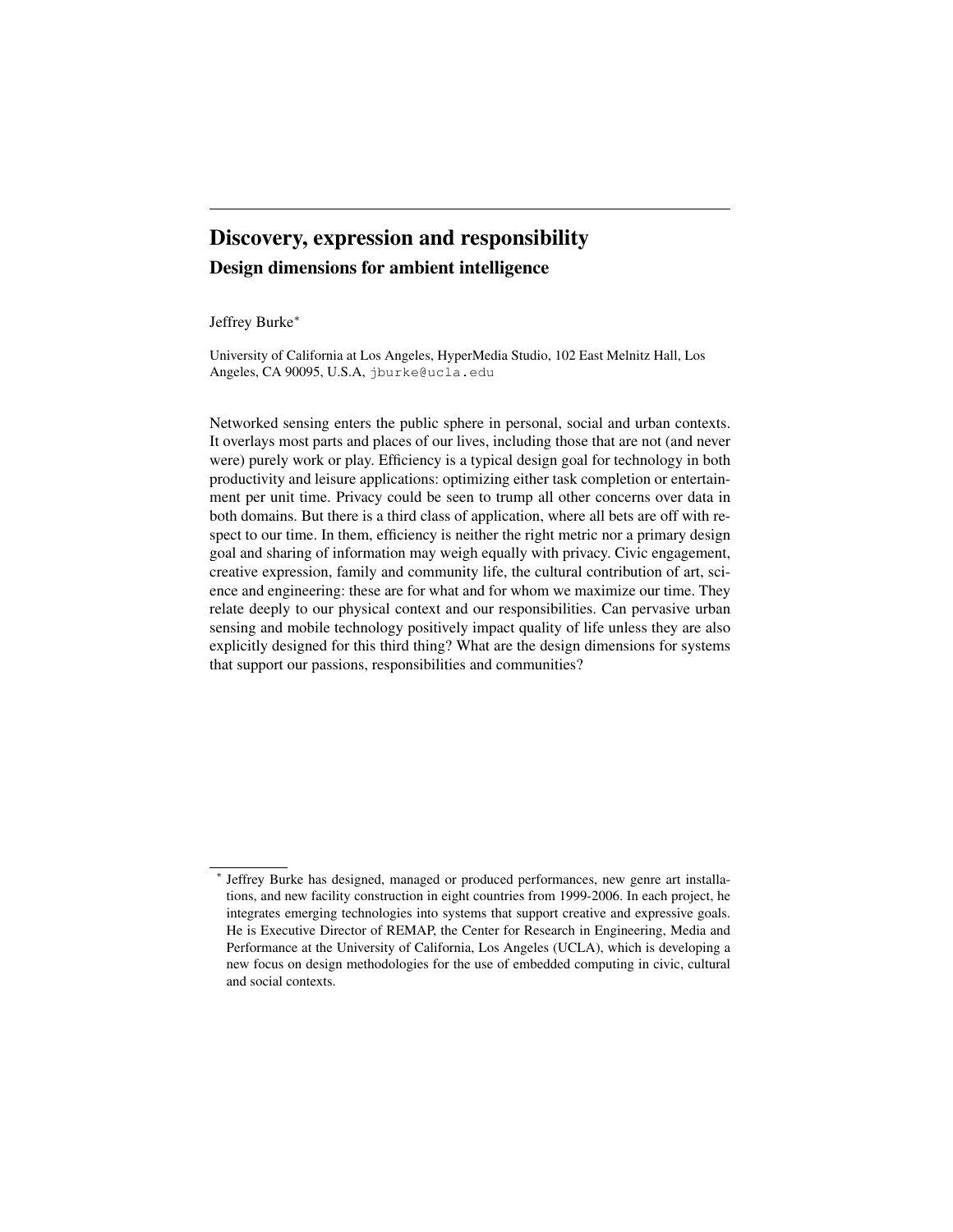# Policies for an inclusive European Information Society

### Lutz Kubitschke<sup>∗</sup>

empirica Gesellschaft für Kommunikations- und Technologieforschung mbH, Oxfordstr. 2, 53111 Bonn, Germany, Lutz.Kubitschke@empirica.com

This contribution draws upon preliminary outcomes of the eInclusion@EU project funded under the European Union's IST programme. It briefly elaborates on the concept of eInclusion as it has emerged in response to the prevailing digital divide. Further, it provides a systematic overview of eInclusion related policy interventions currently pursued in Europe and beyond. Finally, these policies are discussed in relation to the concept of ambient intelligence.

<sup>∗</sup> Lutz Kubitschke is senior consultant at empirica, an independent research and consultancy organisation based in Bonn, Germany. For almost 10 years now, the focus of his research has been on opportunities and threats of new ICT applications for users with special needs and social at-risk groups. Presently, he is coordinator of the eInclusion@EU project, a 30 months coordination action administered by the eInclusion unit of the European Commission's DG Information Society and Media.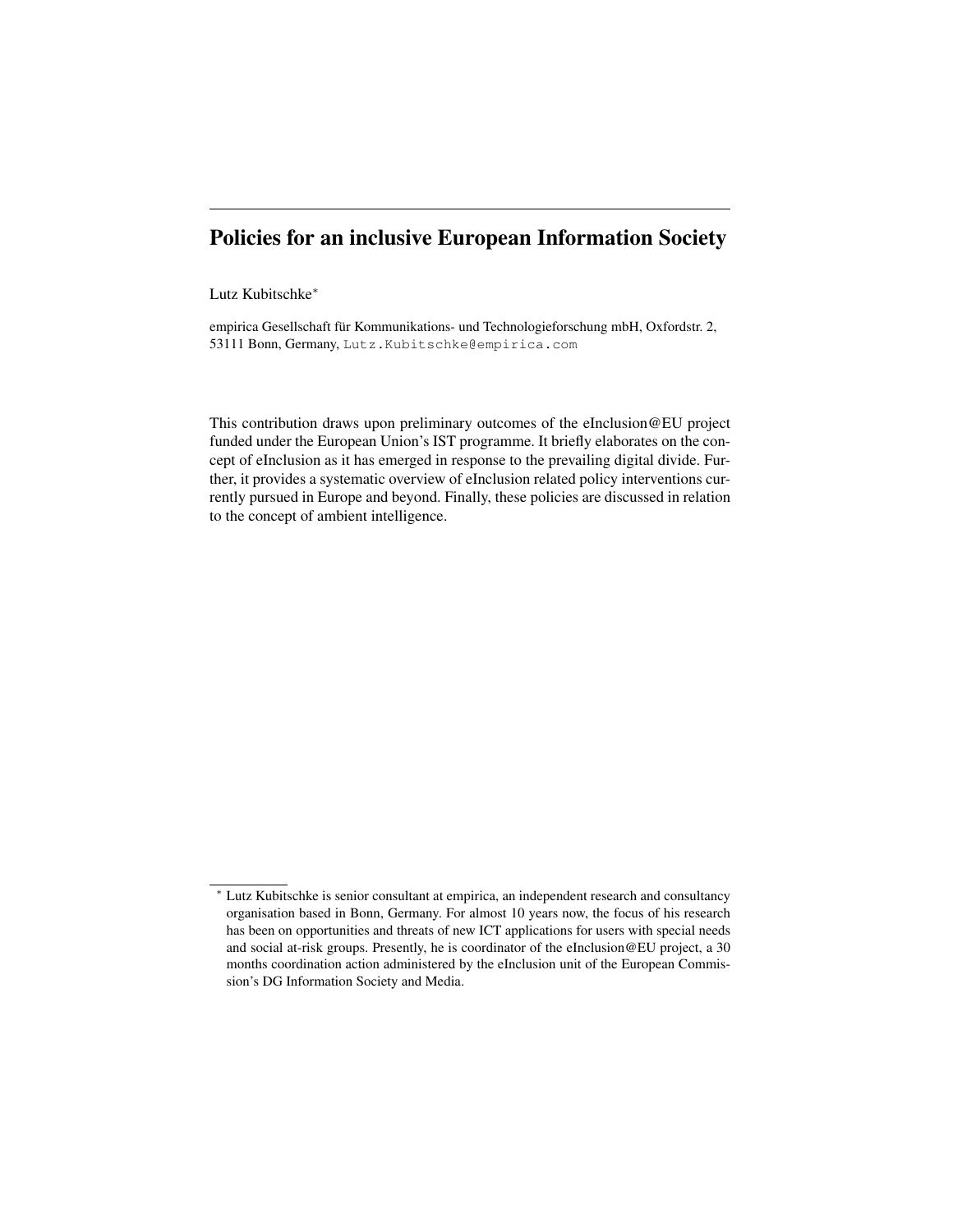## AmI: The Promise, the Price and the Social Disruption

#### Dimitris Gritzalis<sup>∗</sup>

Athens University of Economics & Business , Department of Informatics, 76 Patission Ave., Athens GR-10434, Greece, dgrit@aueb.gr

The presentation will focus on a brief and comparative review of the security and privacy strategies, which have been or planned to be adopted by three leading international economies, namely: European Union, Japan and the United States, in view of the emerging AmI paradigm. In order to perform this review, the relevant agonies and trends in each national environment, the key players, the rising visions, the national strategic plans, and the research agendas and roadmaps, regarding security, privacy, and the digital divide, will be briefly presented and comment upon, with an eye towards the new treats, vulnerabilities, and risks that have appeared or that are expected to appear in the emerging AmI - UbiComp - UbiNet paradigm.

<sup>∗</sup> Dr. Dimitris Gritzalis is an Associate Professor of ICT Security, at the Dept. of Informatics of Athens University of Economics and Business, where he is leading the Information Security and Critical Infrastructure Protection Research Group. Prof. Gritzalis is a former Associate Data Protection Commissioner of Greece and a former President of the Greek Computer Society. He holds degrees in Mathematics (BSc), Computer Science (MSc) and Critical Information Systems Security (PhD).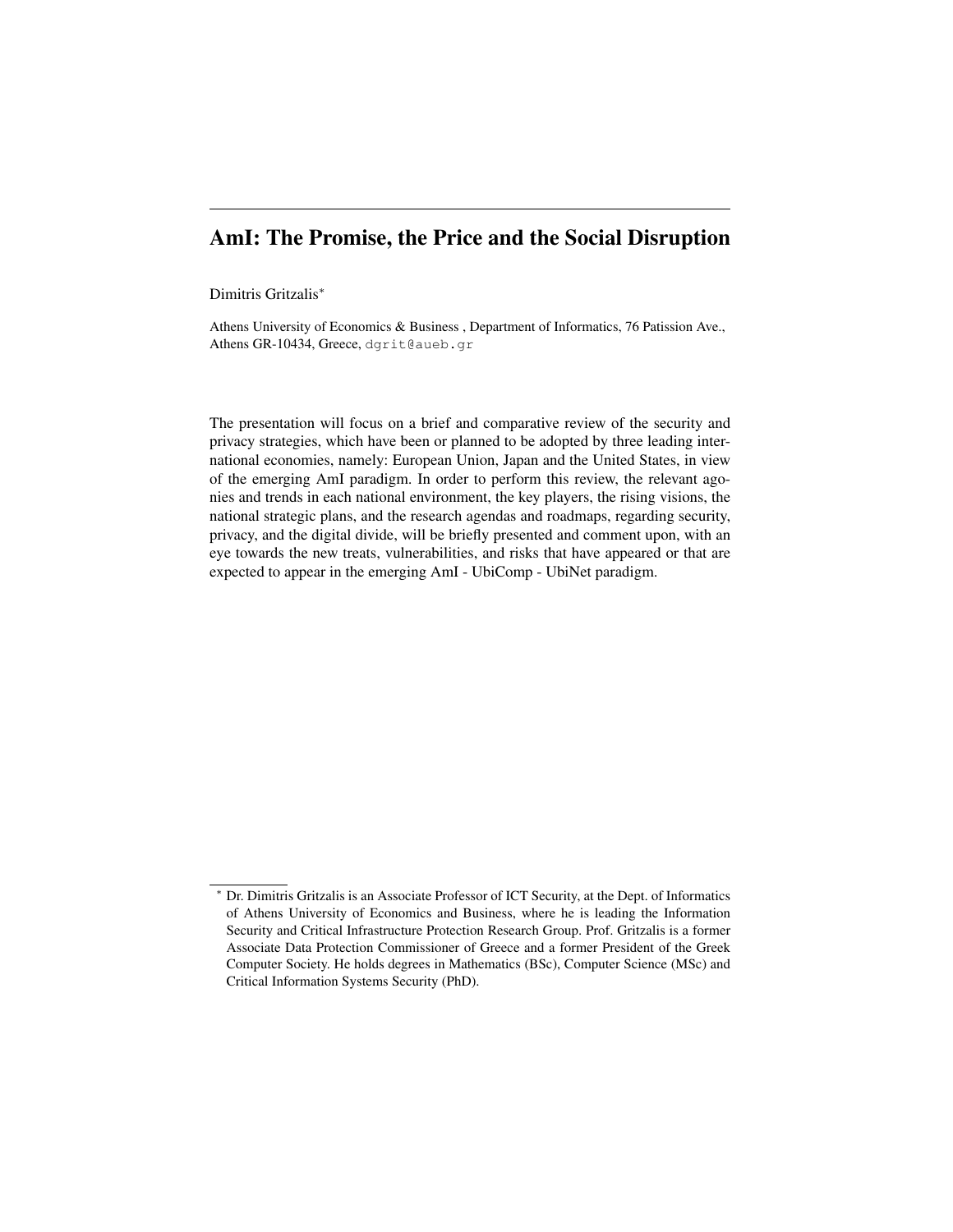# Ambient Assisted Living – Preparing a European RTD Programme

#### Michael Huch<sup>∗</sup>

VDI/VDE Innovation + Technik GmbH, Steinplatz 1, 10623 Berlin, Germany, Huch@vdivde-it.de

A new European initiative called Ambient Assisted Living is currently prepared by a group a several European states to be implemented during the 7th EU Framework Programme for R&D, based on the Article 169 of the European Treaty (AAL169).

Ambient Assisted Living aims - by the use of ICT products and the provision of remote services including care services – at extending the time older people can live in their preferred home environment by increasing their autonomy, assisting them in carrying out activities of daily living.

Through funding of research and innovation projects, with emphasis on integration of required technologies into relevant products and services, AAL169 aims to reinforce a consolidated European market for AAL products, environments and services.

Michael Huch studied economics at the University of Heidelberg. Since he joined VDI/VDE-IT in 1998, he has ever worked in projects related to European research and innovation and contributed to studies and evaluations of technology funding programmes. In his current project portfolio, he signs responsible for the two National Contact Points "Innovation" and "Microsystems Technologies" located at VDI/VDE-IT and also disseminates his experience with the European Framework Programme to researchers and policy-makers from the New Member States. Since 2004, he coordinates the project "Ambient Assisted Living" which aims at establishing a new technology funding programme based on article 169 of the European treaty.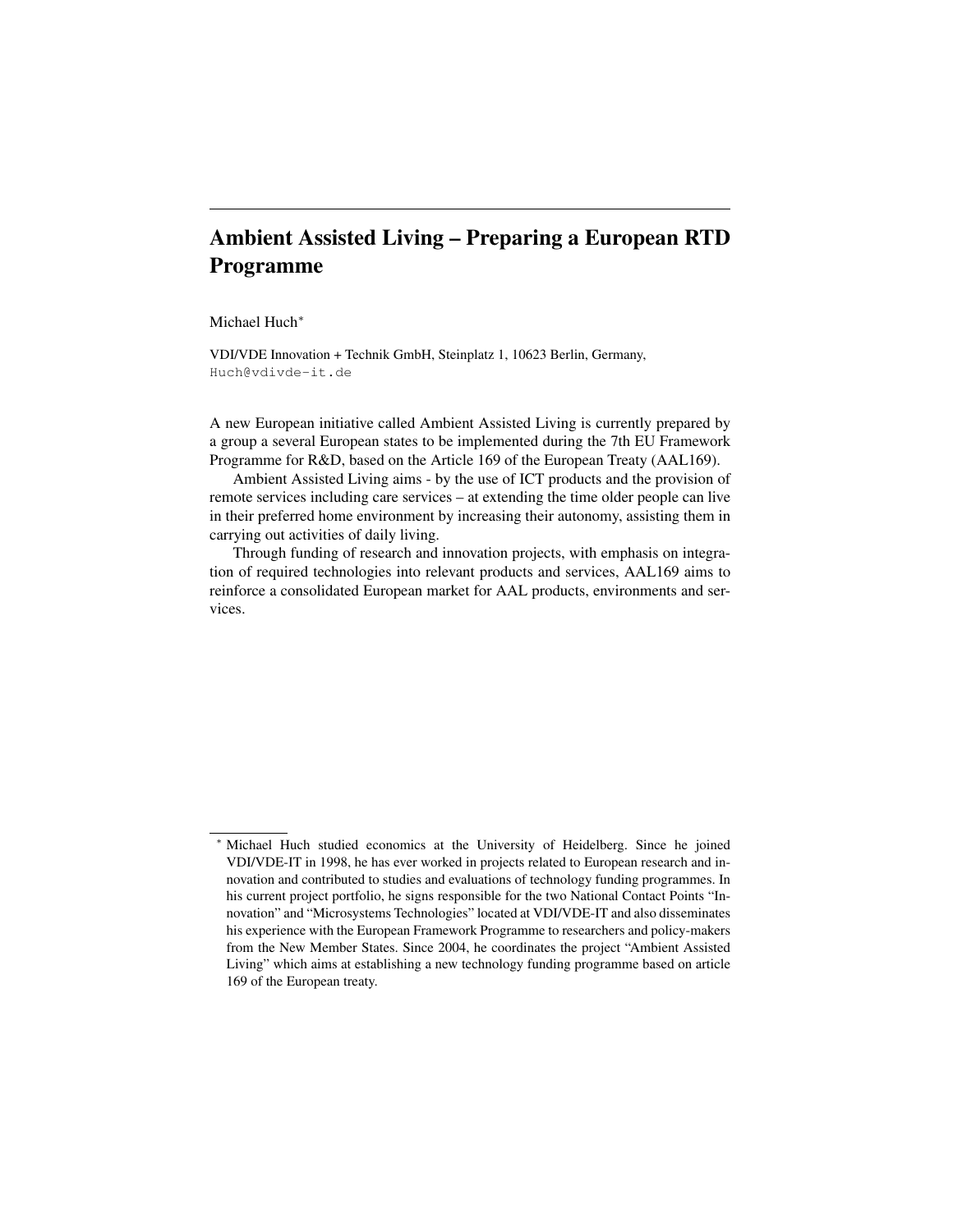## Distributing insecurity

Rob van Kranenburg<sup>∗</sup>

Resonance Design, Tentoonstellingslaan 22, 9000 Gent, Belgium, kranenbu@xs4all.nl

The Trust Paradox today states that citizens are not distributing themselves as data into the environment which would open up a new territory of hybrid space for innovation, creative industries and socially and culturally constructive spinoffs of nano and biotech, as they are being reminded 24/7 that the environment is unsafe, unstable and untrustworthy. The result is bottom up online and sensorbased innovation (wikipedia, commons based peer production, thinglink) that will create its own informal networks running parallel to top down systems, such as nation states and the eu itself.

<sup>∗</sup> Rob van Kranenburg (1964) graduated cum laude in Literary Theory at Tilburg University (NL). He went to work with Prof Ronald Soetaert in Ghent, in the Educational Department, developing online learning modules, methods and concepts drawing on the idea of multiliteracies. In 2000 he went to Amsterdam to work as programmer on media education at the centre for culture and politics de Balie and as teacher-coordinator of the new media program in the Film and Television Studies Department at the University of Amsterdam. Feeling it was to young a field to predominantly historize it, he moved to Doors of Perception and co-programmed with John Thackara Doors 7, Flow, the design challenge of pervasive computing. In 2003 he mentored a postgraduate course in performance, theatre and the arts at APT, Arts Performance Theatricality. For the past two years he has been working part time at Virtual Platform, Dutch policy and network organization for eculture, as interim and now as co-director. As innovation consultant he is mainly involved with negociability strategies of new technologies, predominantly ubicomp and rfid (radio frequency identification), the relationship between the formal and informal in cultural and economic policy, and the requirements for a sustainable cultural economy.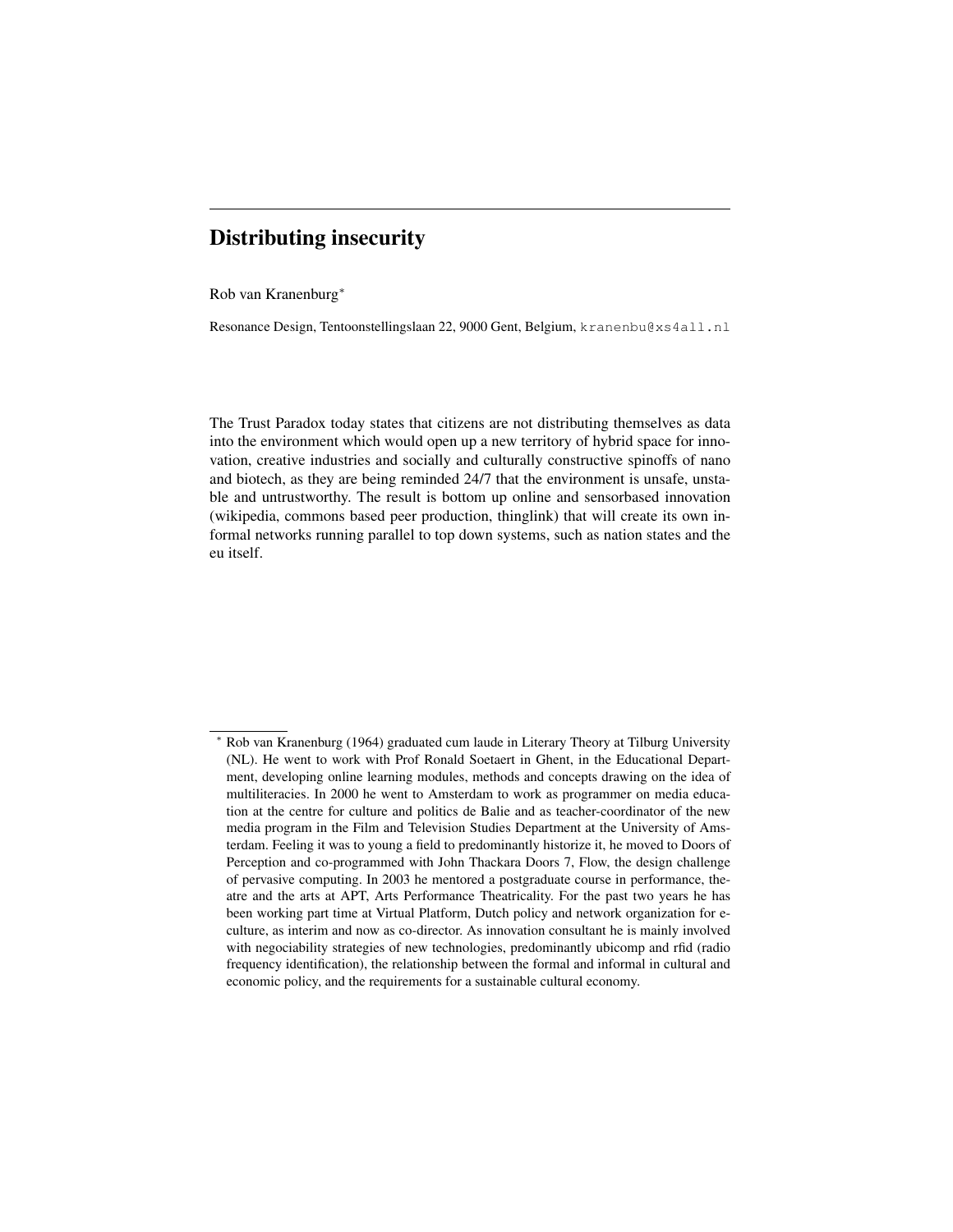# Use of RFID in Ambient Intelligence: critical issues for policy makers

Jay Kishigami<sup>∗</sup>

SSP SI Lab, NTT, 3-9-11, Midoricho, Musashinoshi Tokyo 180-8585, Japan, jay@ntt.net

The main concept of RFID would be the glue function between Virtual and Real world. This powerful system can give us the fully automatic identification and data capturing. From the communications aspect, this could realize the machine to machine convesation. The critical point is how to link the item ID to the human ID. We, Human being, are milling about day by day from real world to virtual world, as web, database, and email unconsciously. The RFID has the possibility to trace every item with the holder person. This is the problem. To avoid the possible privacy violence, several guideline and policy are issued. PEST (Political, Economical , Social and Technological) approach would be really fit for the RFID application.

<sup>∗</sup> Dr. Junichi (Jay) Kishigami is Vice President and Chief Producer, Convergence, Corporate Management Strategy Division NTT. Dr. Junichi (Jay) Kishigami obtained the degree of Bachelor and Master in Physics at the Hokkaido University in Japan 1980 and obtained his Doctor degree in electronic engineering at the Hokkaido University 1989.From 1994 to 1999 he worked with NTT America as a vice president and general manager at IP HQs in the area of creating and promoting the Internet business both in US and in Japan. His background is variet of field, such as magnetic disk storage, solid state physics, broadband services, ID and metadata analysis, and RFID.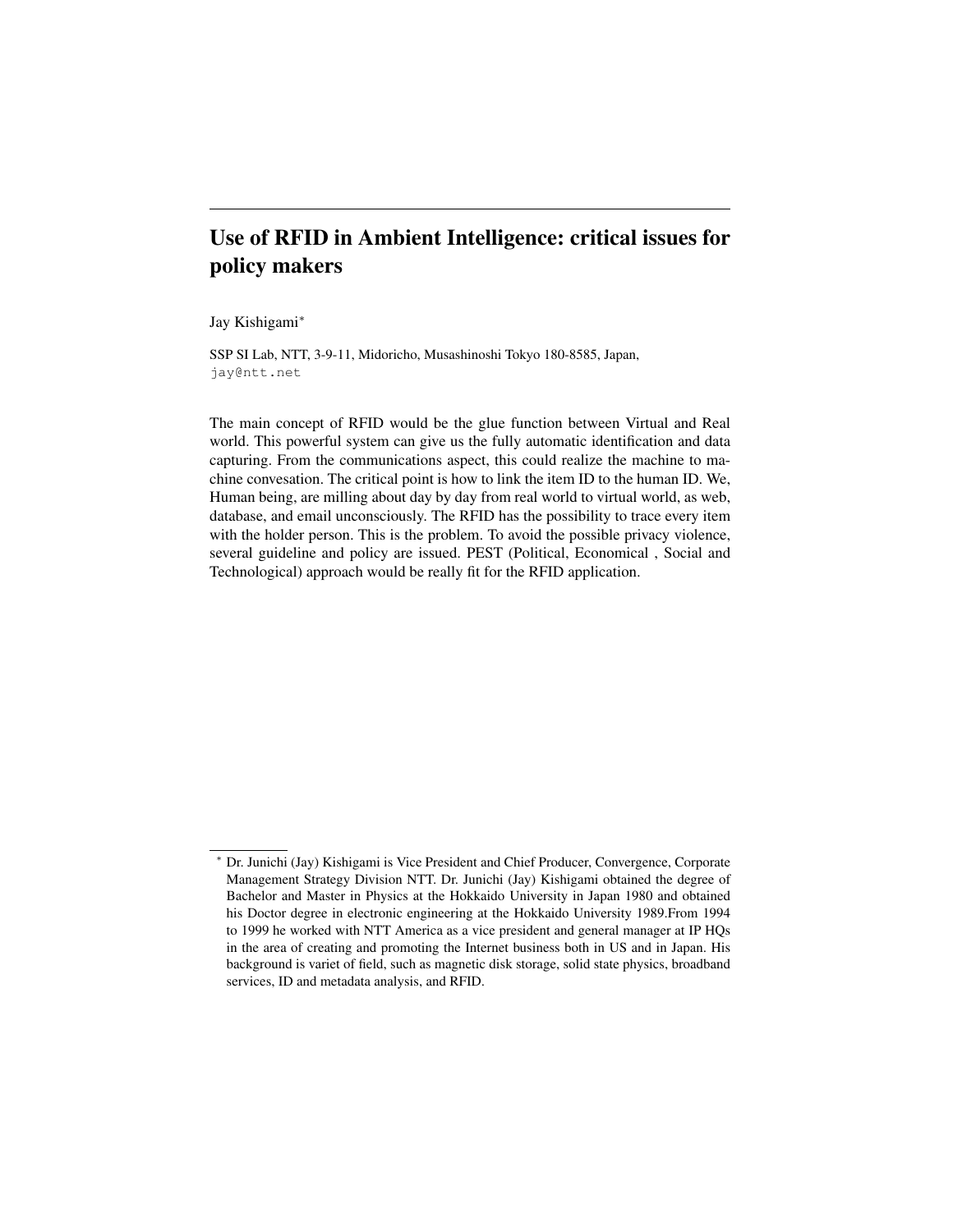# Ambient Intelligence: New ways of innovation for Europe

Emile Aarts<sup>∗</sup>

Philips Research, Building WOp.104, High Tech Campus 36, 5656 AE Eindhoven, emile.aarts@philips.com

Since the launch of the Ambient Intelligence back in 1999, the vision has developed into a major theme for research in the field of Information and Communication Technology for a wide variety of enterprises throughout Europe. This has led to the general understanding that Ambient Intelligence can be seen as an open initiative to innovation that connect basic research to new business creation.

This lecture addresses the developments and achievements in Ambient Intelligence obtained during the past five years. The emphasis is on four different elements, i.e., science, research and development, business, and dissemination. We also briefly address some of the challenges in the implementation and realization of the vision for the years to come.

<sup>∗</sup> Prof. dr. Emile Aarts holds an MSc. and PhD. degree in physics. For almost twenty years he has been active as a research scientist in computing science. Since 1991 he holds a teaching position at the Eindhoven University of Technology as a part-time professor of computing science. He also serves on numerous scientific and governmental advisory boards. He holds a part-time position of senior consultant with the Center for Quantitative Methods in Eindhoven, The Netherlands. Emile Aarts is the author of five books and more than hundred and forty scientific papers on a diversity of subjects including nuclear physics, VLSI design, combinatorial optimization and neural networks. In 1998 he launched the concept of Ambient Intelligence and in 2001 he founded Philips' HomeLab. His current research interests include embedded systems and interaction technology.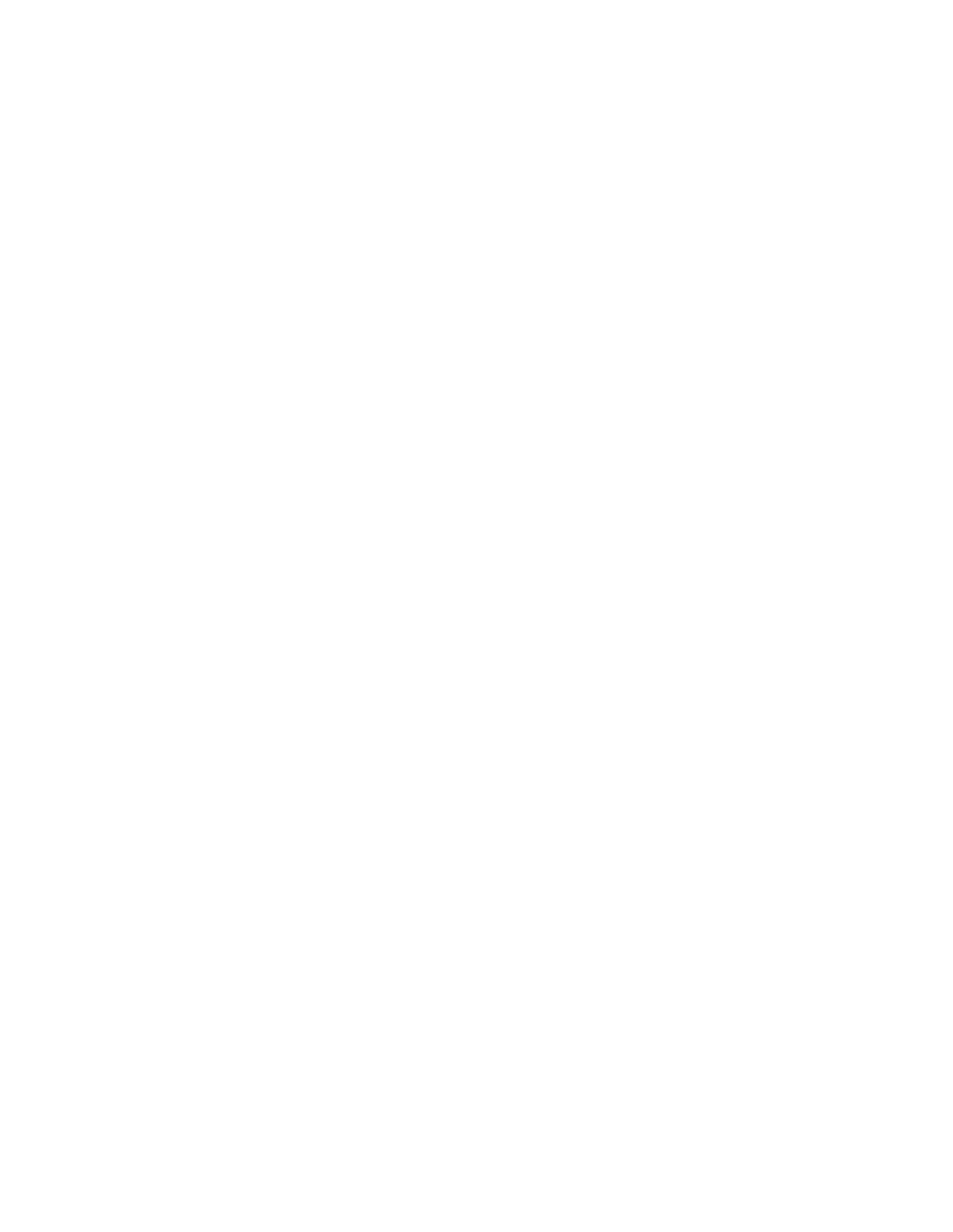Conference report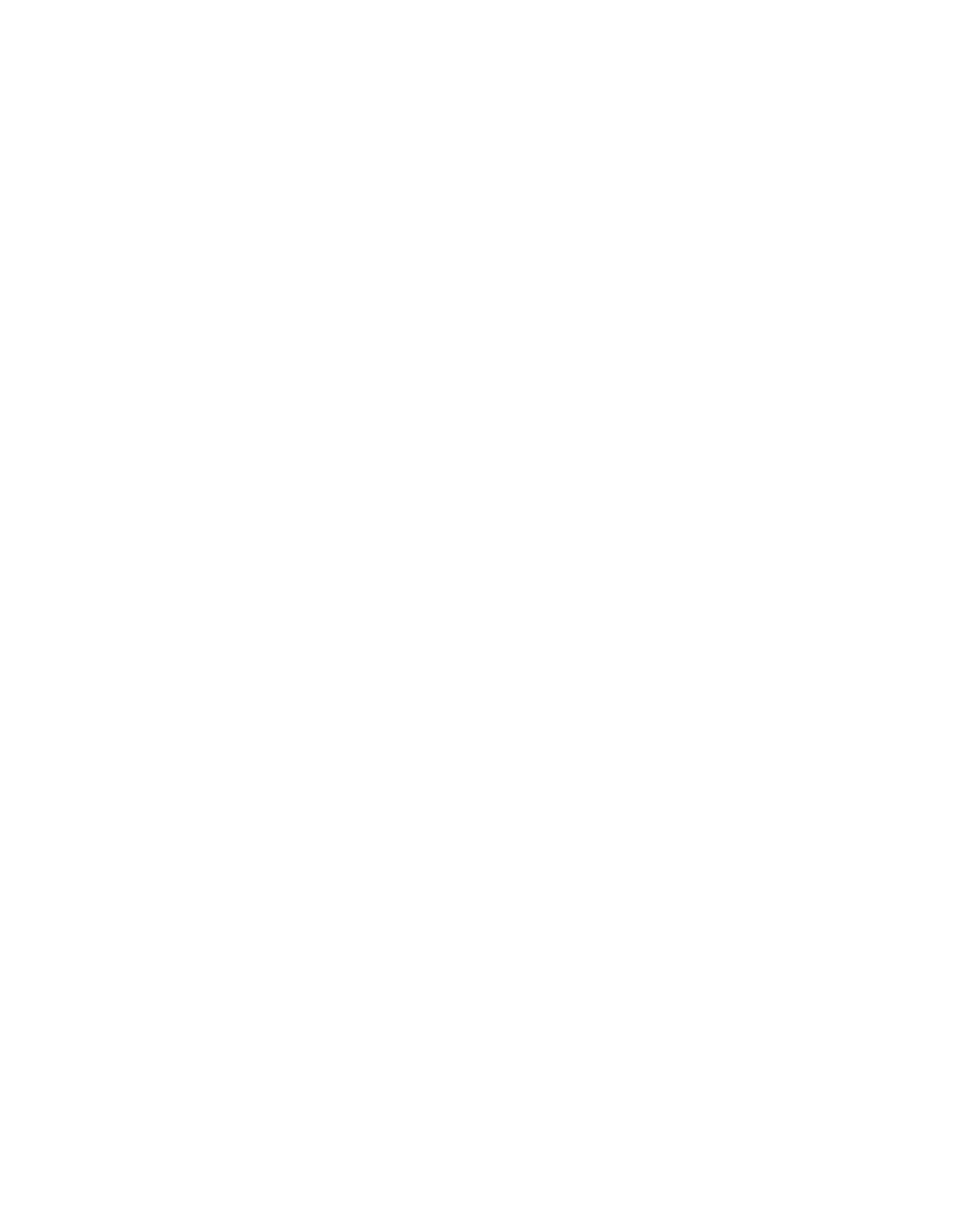## Plenary presentations

#### David Wright

Trilateral Research & Consulting, 12 Tybenham Road, SW 19 3LA London, United Kingdom, david.wright@trilateralresearch.com

The subject of *Kevin Warwick's* remarks was "Wiring in Humans – advantages and problems as humans become part of the machine network via implants".

In his presentation, Prof Warwick discussed how the use of implant technology is diminishing the distance between humans and intelligent networks. As a human is wired in to the network, he or she becomes a part of the world of ambient intelligence. He described how technology can link the human brain directly with a computer.

Prof Warwick referenced the research which led to his having a surgically implanted neural device linking his nervous system bi-directionally with the Internet. He referenced experiments in which neural signals were transmitted so that they could directly control other various technological devices and how feedback was obtained from the fingertips of a robot hand as ultrasonic (extra) sensory input to another person's nervous system.

He speculated about future directions of his research including the prospects for thought communication and the commercial potential of technologies enhancing the capabilities of the human brain. He touched on the ethical issues involved, partly in response to questions following his presentation.

In his presentation, *Gary Marx* offered a speech by a fictional character – a police officer, engineer, intelligence agent and now security consultant, Mr. Rocky Bottoms – to the American-Euro Society for Surveillance. Bottoms' speech is a composite of actual arguments put forth by business and government leaders "who have an unquestioned, optimistic, over-simplified faith in science and technology as solutions to social issues". Such leaders argue for unleashing technology and maximising economic and security values above everything else. Mr Marx noted some conceptual distinctions and identified 35 "techno-fallacies" commonly heard in such advocacy. The fallacies may be empirical, logical and/or at the level of values. Along with positive policies, laws and technical developments, Mr Marx argued for the need to continually interrogate our culture and to critically question the assumptions that accompany the creation and implementation of AmI and related information environments.

Mr Marx encouraged the SWAMI partners to include cultural safeguards among those that could address the threats and vulnerabilities posed by AmI. He also said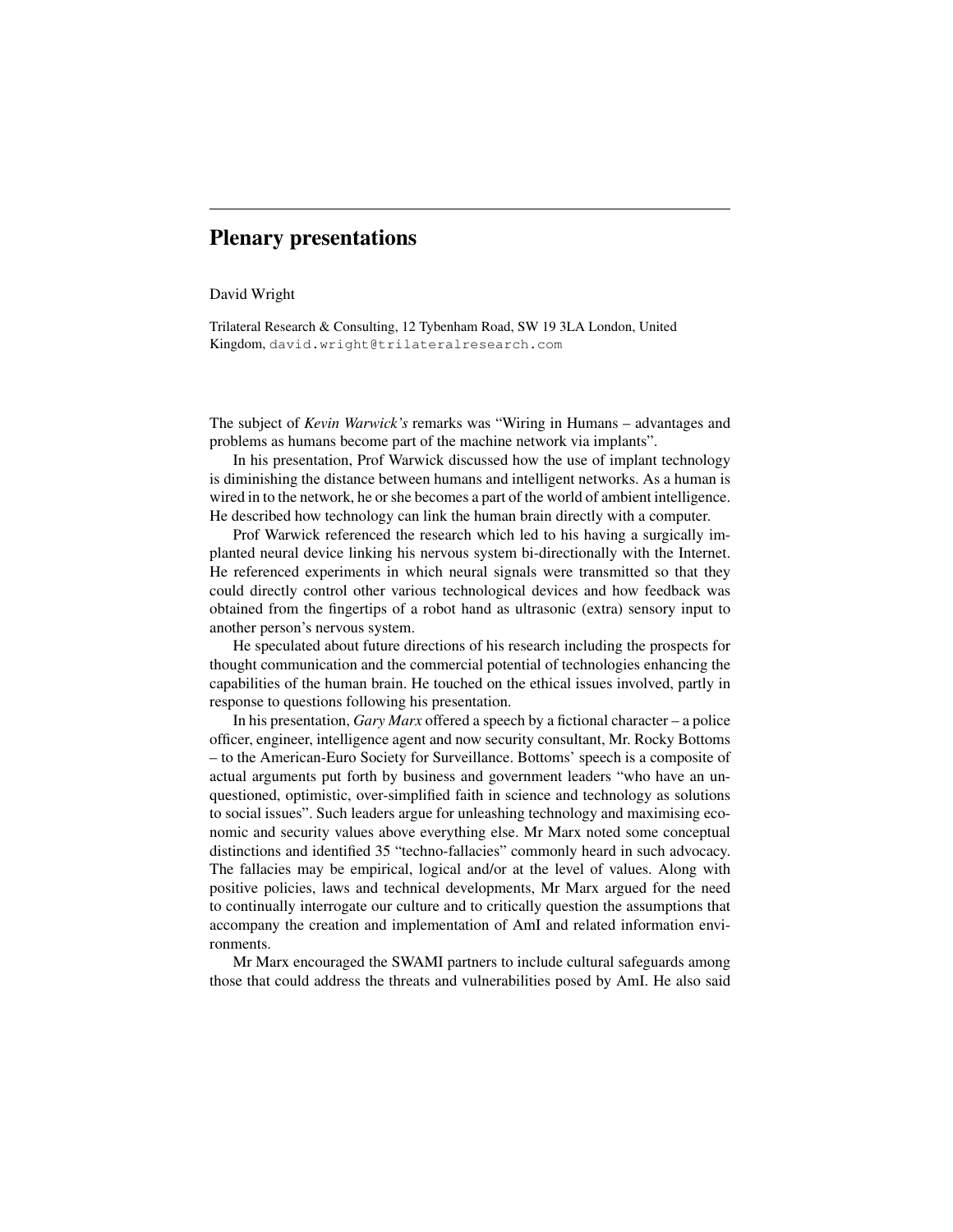we should always ask why we are implementing particular technologies or why we are implementing those technologies in a particular way. What is the problem we are really trying to address? In response to a question, he noted that DNA as a biometric is not specific just to an individual, but also to a family, so that when we provide DNA, we are exposing the privacy of other members of our family.

*Jay Kishigami* presented an overview of the use of RFID in Ambient Intelligence and discussed critical issues for policy makers.

RFIDs serve as a kind of glue between the real and virtual worlds. RFID tagging systems provide automatic identification and data capturing, enabling machine-tomachine communications. A critical issue is the linking of a product's identity to a person's identity. RFIDs could be used to link or trace every item to that of an individual, which could create serious privacy problems. To avoid threats to individual privacy, policy and guidelines are appropriate. As RFIDs may have many different ramifications, some beneficial and some that are not, policy and guidelines should be considered from a so-called PEST approach (PEST is the acronym for political, economic, social and technological).

The term "ambient intelligence" was coined by *Emile Aarts* of Philips in 1999. The term and concept was readily adopted by the European Commission and Europe generally. In his presentation, Emile Aarts said that since the launch of the concept of ambient intelligence in 1999, AmI has become a major theme for research in the field of information and communication technology for a wide variety of enterprises throughout Europe. Innovations in ambient intelligence research are expected to generate significant benefits for Europe, not least of which is the generation of new business. He referenced key developments and achievements in ambient intelligence in the past five years and provided a vision of where AmI could lead us in the next 15 or 20 years in several key domains. He said AmI has several characteristics – i.e., embedded, context-aware, personalised, adaptive and anticipatory. He highlighted their application in new display technologies, lighting, electronic papers, tiny cameras, clothes, smart beds, health and medical technologies as well as energy-scavenging technologies.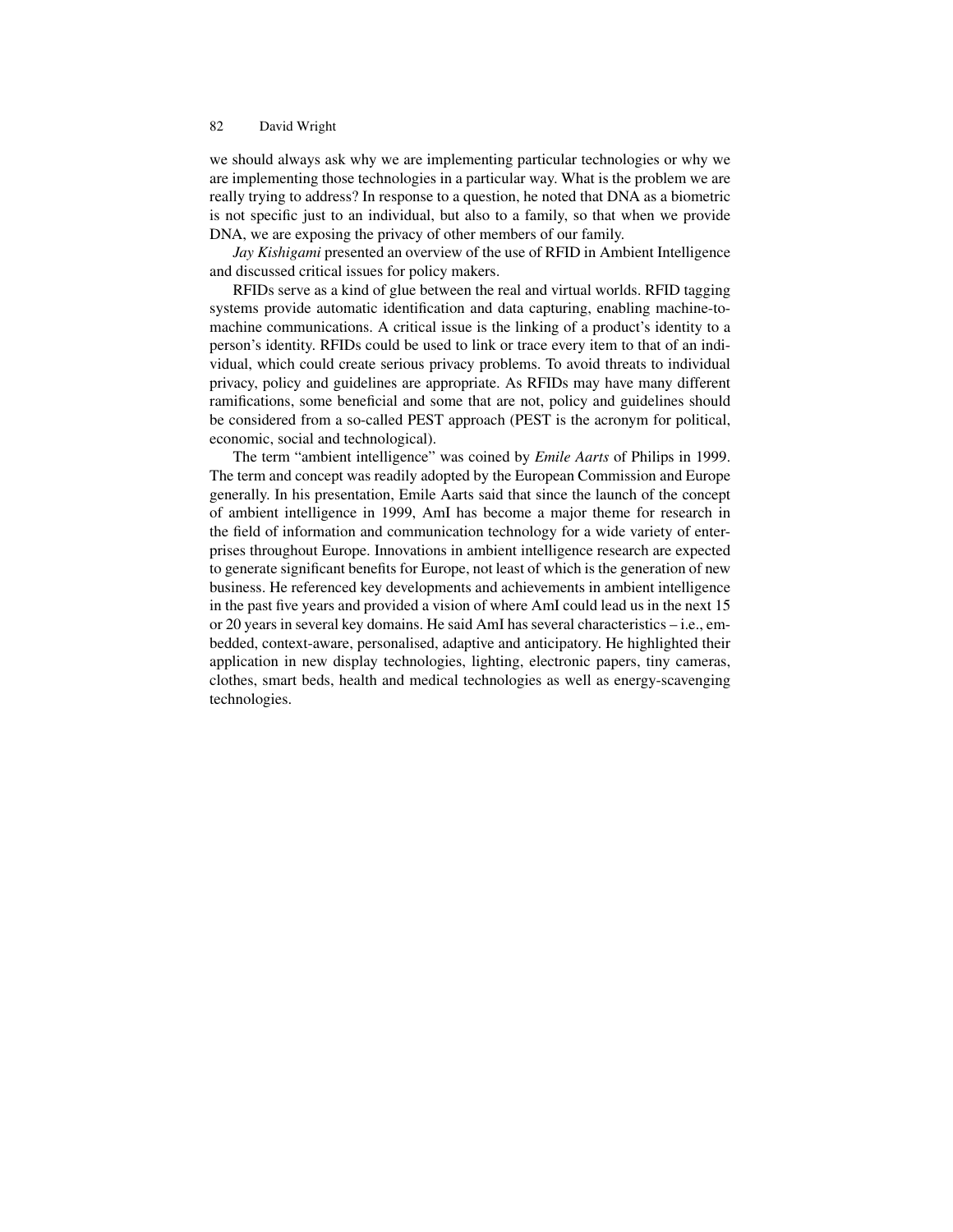# Session 1 – Privacy in a world of ambient intelligence

#### Wim Schreurs

Vrije Universiteit Brussel, Faculty of Law, Law Science Technology & Society (LSTS), Pleinlaan 2, 1050 Brussel, Belgium, wim.schreurs@vub.ac.be

The following issues, policies and safeguards were introduced during the several presentations and discussions in the privacy safeguards session.

#### Information and inclusion in the AmI society

- AmI technology is being developed by industry as an asset. Society is confronted with this technology afterwards and then has to decide what to do with it: society should be included in the process much earlier (as has happened with the 'meeting of minds' consultation of the public on brain-computer interfacing)  $(S. Gutwirth - G. T. Marx);$
- There should be an open, inclusive and informed debate. The problem of influencing and conditioning social expectations of privacy, for example, should be tackled with stories on security;
- There should be a 'multilateral approach' to privacy issues in AmI;
- people should be educated how to use technology (links to digital divide) and this education should be objective, away from industry and governmental interests;
- In addition to privacy threats, secondary risks such as costs and controllability should be highlighted.

#### Principles of data protection are under attack in AmI, especially those on collection limitation and purpose specification

The threats to data protection principles can be shown, for example, by recent legislation on data retention, legal interception of communication data and on the use of DNA. UK legislation on the use of DNA shows how the proportionality principle of data protection and the necessity principle of privacy law are gradually eroding. The original intent of the legislation was to enable the collection of DNA from people arrested and charged for sexual offences or other serious crimes to the retention of DNA of people who are merely arrested (and not charged) for these crimes.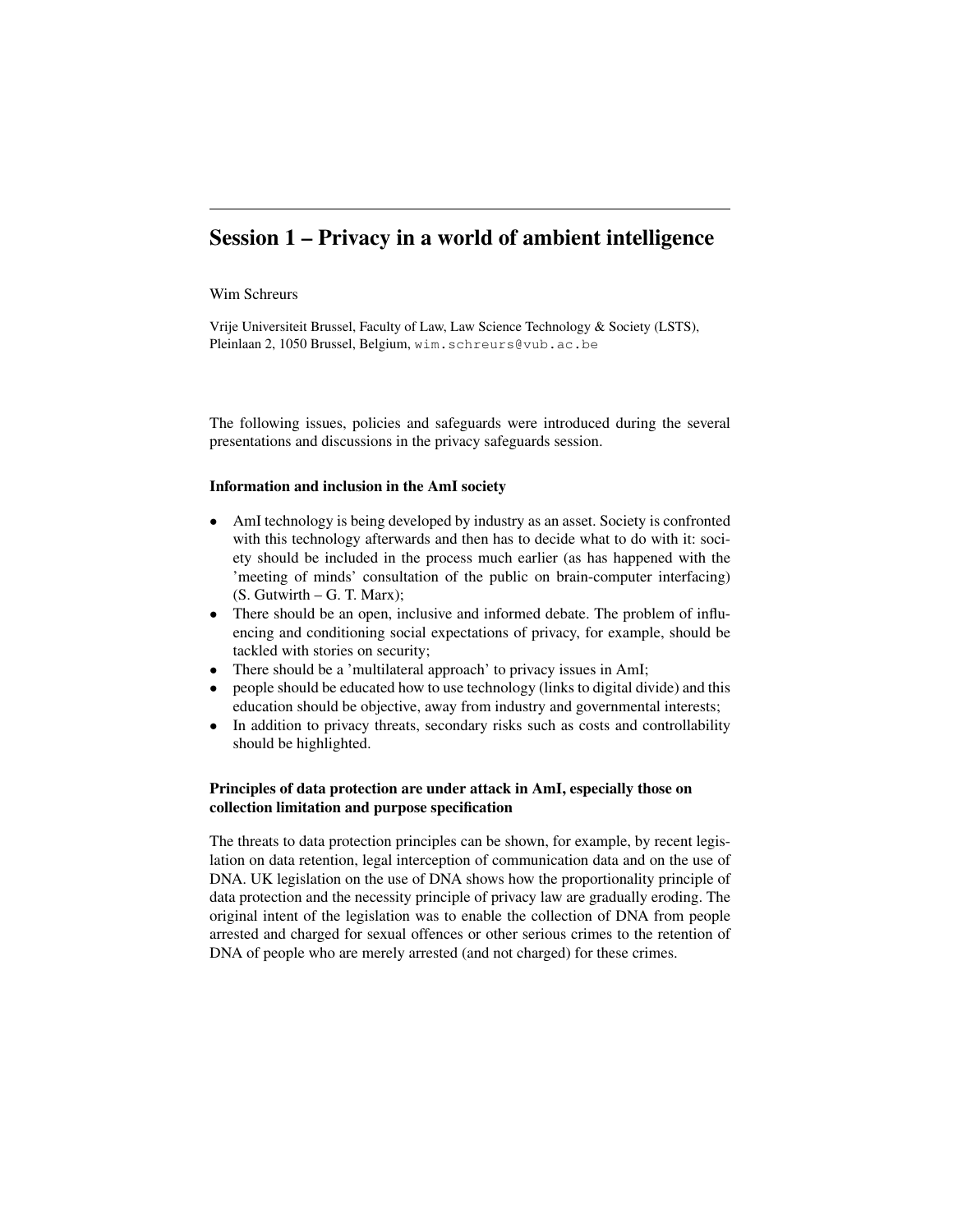## "Do not remain in the legal-technological field"

- Privacy is not only an issue of law and technology. More attention was needed on social and economical issues related to privacy. For example, the consent principle and margin of negotiation is de facto not strong: companies want to have and impose the same privacy policy on all their customers.
- Studies are needed on the economic value of privacy taking into account the loss of opacity and loss of control.
- People need to be made much more aware of and educated about privacy issues.

#### Don't under-estimate trust and over-estimate security

- Don't under-estimate the importance of trust! When building policies, we should assume that people trust governments and companies. The data retention laws, for example, were easily adopted in Europe (which was unexpected in view of the experiences of European history) and would seem to suggest that people are prepared to surrender their privacy without much objection.
- By the same token, we should not over-estimate security protections. Security is over-estimated, e.g., more people in Germany die in car accidents than in serious crimes.

### From a legal point of view

- A comment was made that privacy and data protection are threatened by AmI, that they cannot exist at the same time. It is dangerous to change the principle of explicit consent to implicit consent, whereby we would rely more on a reasonable expectation of privacy protection.
- A multi-layer format or approach to the protection of information was needed. We need to categorise and/or distinguish the categories of information to be provided, for example, essential information and additional information for which explicit and prior consent is necessary before any data processing takes place.
- We should create "sticky policies", which means that you technically attach a privacy policy to personal data that would follow the collected data in any further time and any place. Such sticky policies should be supported by trust mechanisms.
- Trust labels should be created.
- Mark Weiser stated that the most profound technologies are those that disappear into the background. Similarly, you can make the law very strong and make it disappear into the background, but it would always be there. Further thought needs to be give to how can this be done.
- Responsibilities for data protection should be clearly indicated and should take into account the user in line with the OECD's 2002 Security Guidelines.

Martin Meints observed that privacy management (such as proposed in the PISA and PRIME projects) is not always possible. Privacy management might work where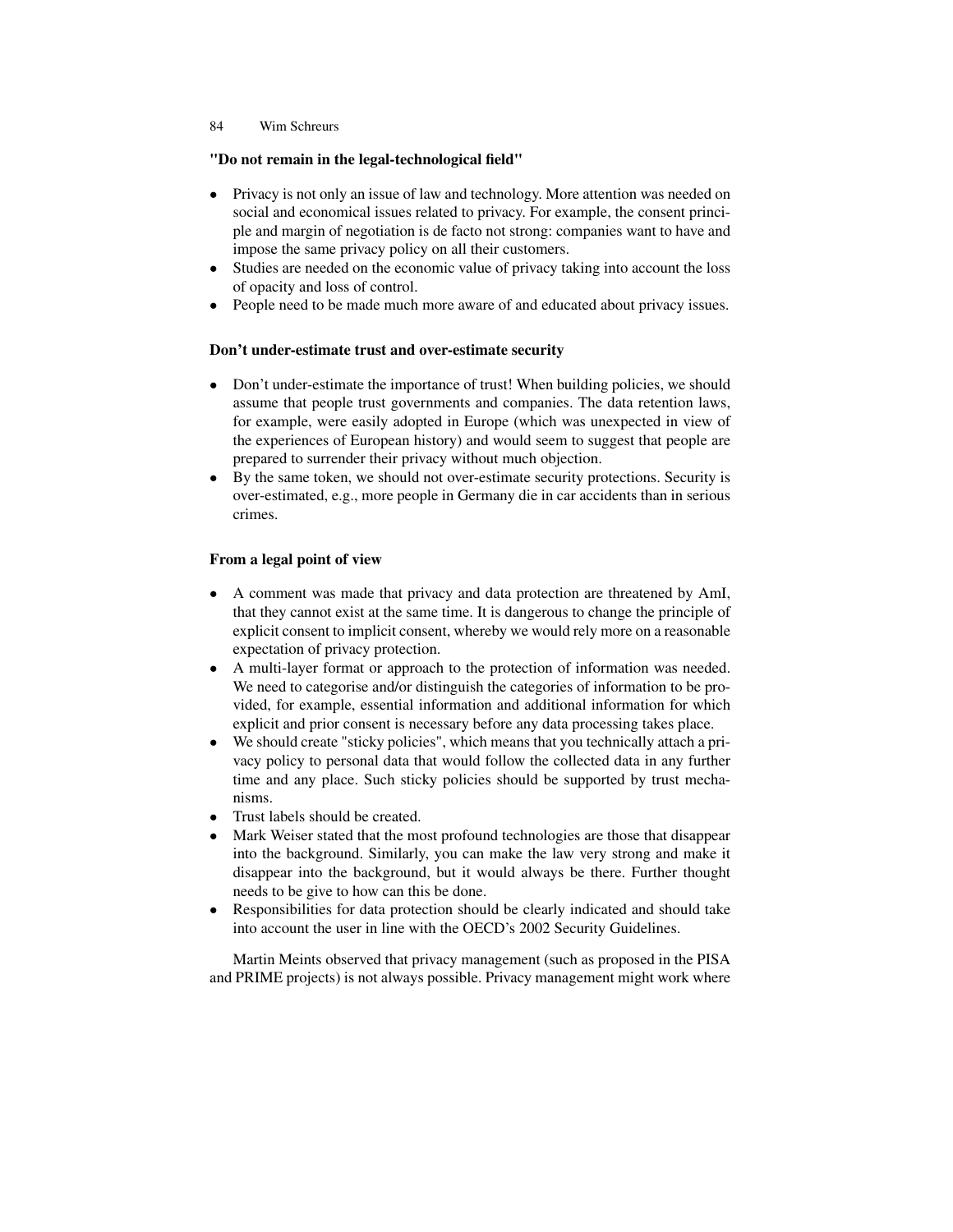a user can communicate with the environment through a device under his control and which has hisprivacy-settings, but not in an environment where passive authentication through biometrics takes place.

John Borking, the chair of the panel discussion, asked where our information society is going. Are we being pushed into conformity? Is our information society really one without privacy? Is it a society where the individual's identity and subjectivity are given up for the sake of the collective society, collective intelligence, AmI?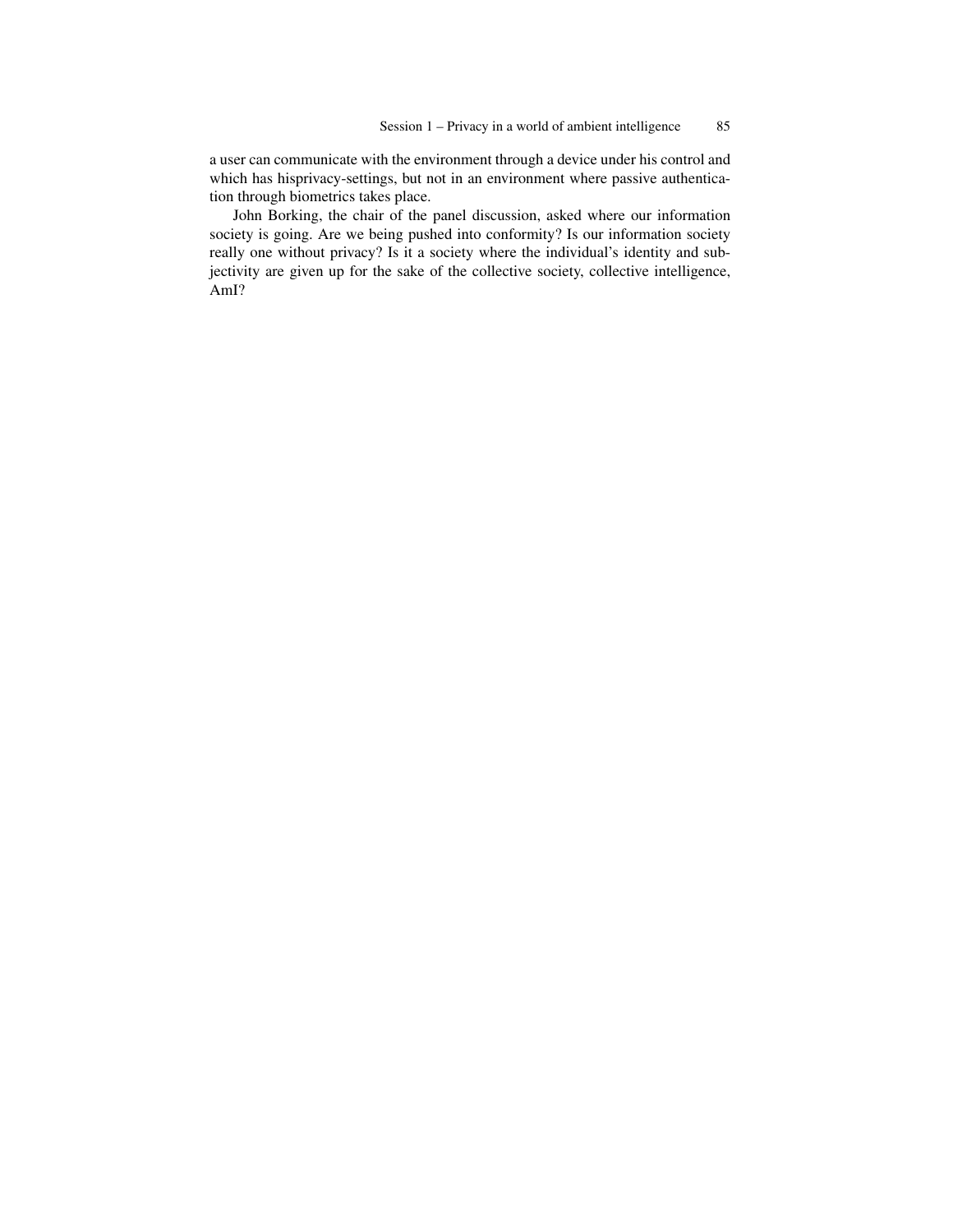# Session 2 – Security in a world of ambient intelligence

#### Michael Friedewald

Fraunhofer Institute Systems and Innovation Research, Breslauer Straße 48, 76139 Karlsruhe, Germany, Michael.Friedewald@isi.fraunhofer.de

The following issues, policies and safeguards were presented and discussed in the seession on security and security safeguards. Presentations were given by Mario Hoffmann, Andreas Pfitzmann, Stephan Engberg, Reinhard Schwarz, Charles Raab and Achilles Kameas.

#### What should be the basis of security?

- One participant suggested in his talk that (security in) modern society is based not on trust but on distrust
- In the discussion, this premise was vehemently questioned by other participants. No agreement could be reached on this topic.
- This premise has a couple of implications and consequences for a security concept of AmI:
	- It has to be made sure that unnecessary personal data cannnot be collected.
	- For this purpose, each individual should have a trusted personal device that is the only means for communication with other individuals and the environment. This device must not be identifiable by an analogue radio signal (which is the case today).
	- Since the personal device is crucial, personal data on the device should be protected with the best crytographic methods available.
	- Sensor abilities to sense human beings from a distance should be minimised.
- According to another presentation, today's security paradigm is destructive, since growing risks lead to more security needs, which leads to more identification needs and the collection of more data which creates new (more) risks.
- Since central control eventually leads to less (or even zero) security, data should be kept as local as possible, remaining in the context where it was created and under the control of the subject it describes.
- One proposed solution for RFIDs was to change their behaviour depending on the context where they are used. When products are still in the producer's or retailer's distribution chain, the tag's behaviour should have a different behaviour from that in purchasing activities where customers are involved.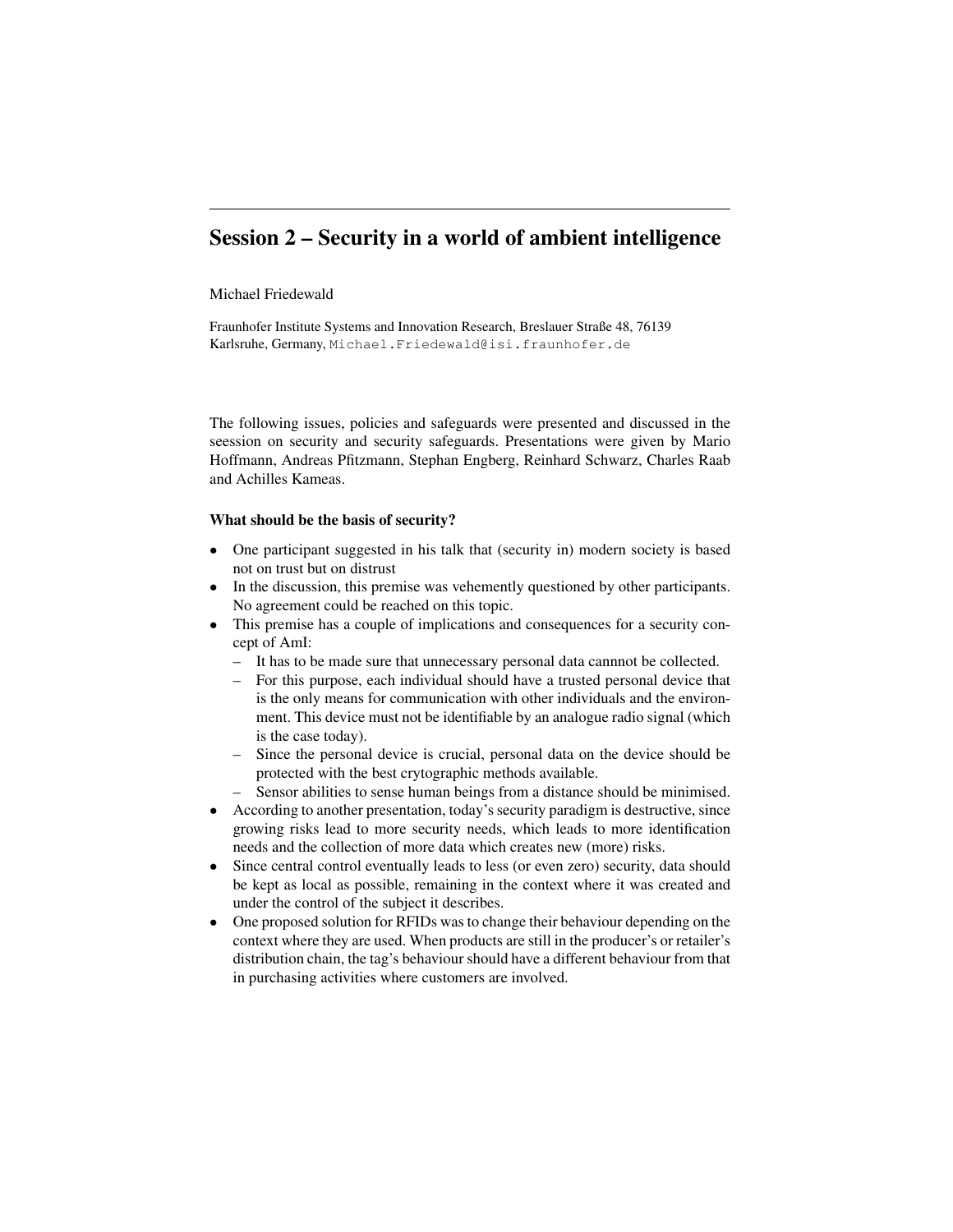#### There is a general need for Privacy Impact Assessments

One panelist spoke in favour of a systematic "Privacy Impact Assessment" with an emphasis on risks on the basis of the precautionary principle. Many influential scenarios either fail to identify crucial points in assessing privacy issues or only offer a "toolkit" of countermeasures.

Safeguards should be designed on the basis of a holistic approach, since in most cases a combination of safeguards is needed. In any case, roles, relationships and responsibilities in an AmI world seem more important than the gizmos of technological possibilities. The important questions for Privacy Impact Assessment are "Who should do what, when and especially why?"

#### Biometrics will not be the basis of more security

Several presenters and participants argued that biometrics is *not* the solution for security problems in a AmI world, since the identification and authentication of individuals by biometrics will always be approximate, is like publishing passwords, can always be spoofed and cannot be revoked after an incident.

#### How can security be implemented in complex and distributed systems

- One panellist addressed the question how once security requirements have been defined – a system can be implemented that does what it is intended to do without producing new security holes.
- Though there exist many solutions to address particular security problems, no model for the security management of whole systems has emerged. This is due to many conflicting goals like invisibility vs. access control, location based services vs. location privacy, authentication vs. anonymity needs, etc., which cannot be solved with current software engineering techniques.
- One major problem is how to address dynamically changing systems, where trivial changes can radically alter system security.
- The challenge for software enngineering is to develop AmI systems where components entering the system contribute incrementally to the validity and security of the system.

### "Digital Territories" – a new concept for thinking about security and privacy in an AmI world

Achilles Kameas presented the concept of "Digital Territories" (DT) as a novel way of thinking about the Ambient Intellligence world. The DT concept was developed by Beslay and Hakala [1] and explored by a study for the IPTS. It is an attempt to make the "old and well-known concept of territory a useful analogue for thinking about AmI. In general, proximity in DT is the substitute for continuity in physical space. Privacy in DT is enabled by the definitions of boundaries and/or "bubbles". Crossing the boundaries and transmitting data can be negotiated depending on the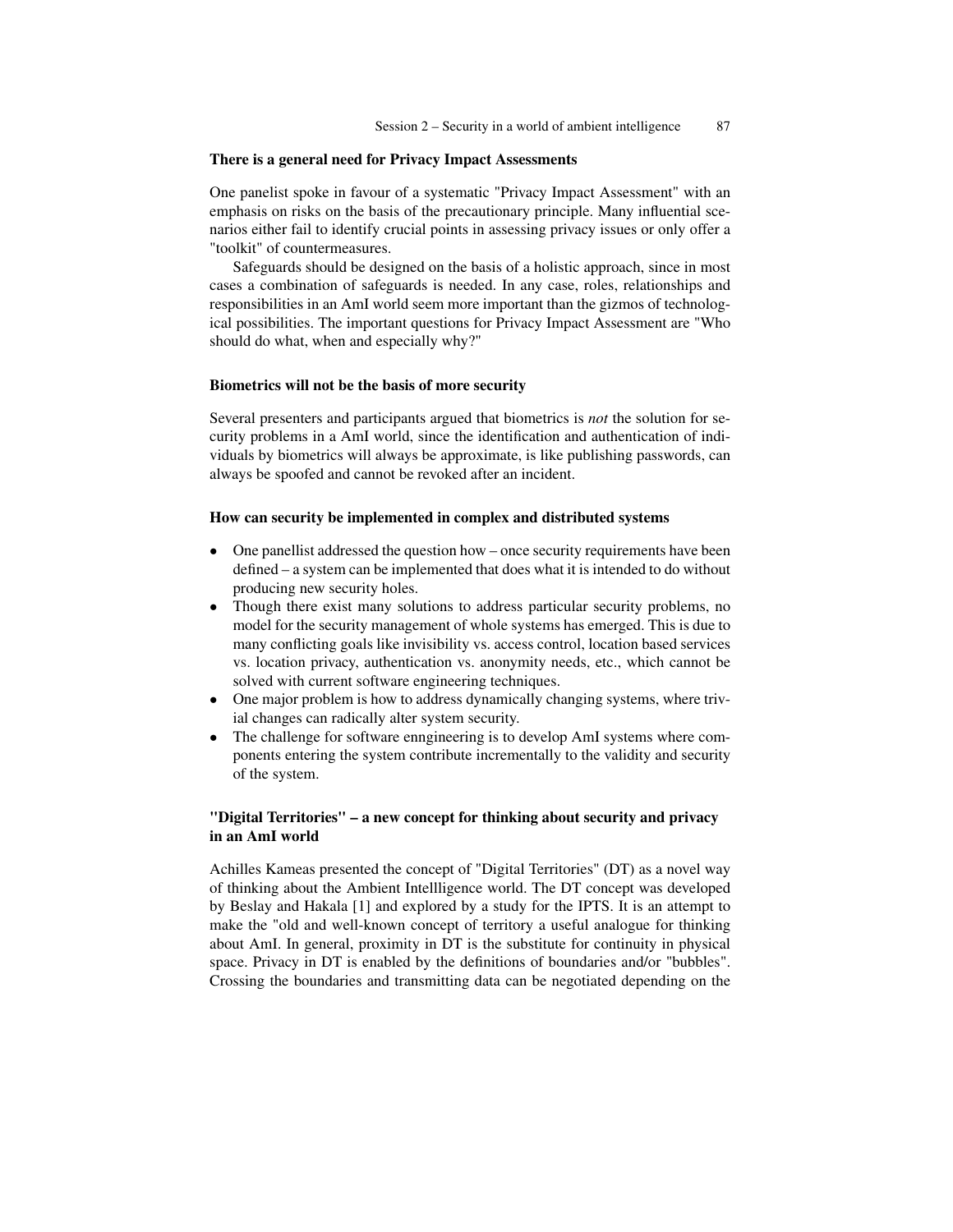context of the application and the owner of the DT. Though there is no empirical evidence for the practicality of the DT concept, session participants regarded it as an interesting possibility.

## References

[1] Beslay, L. and Hakala, H. (Forthcoming in 2006). Digital territory: Bubbles. In Wejchert, J., editor, *The Vision Book*. Brussels.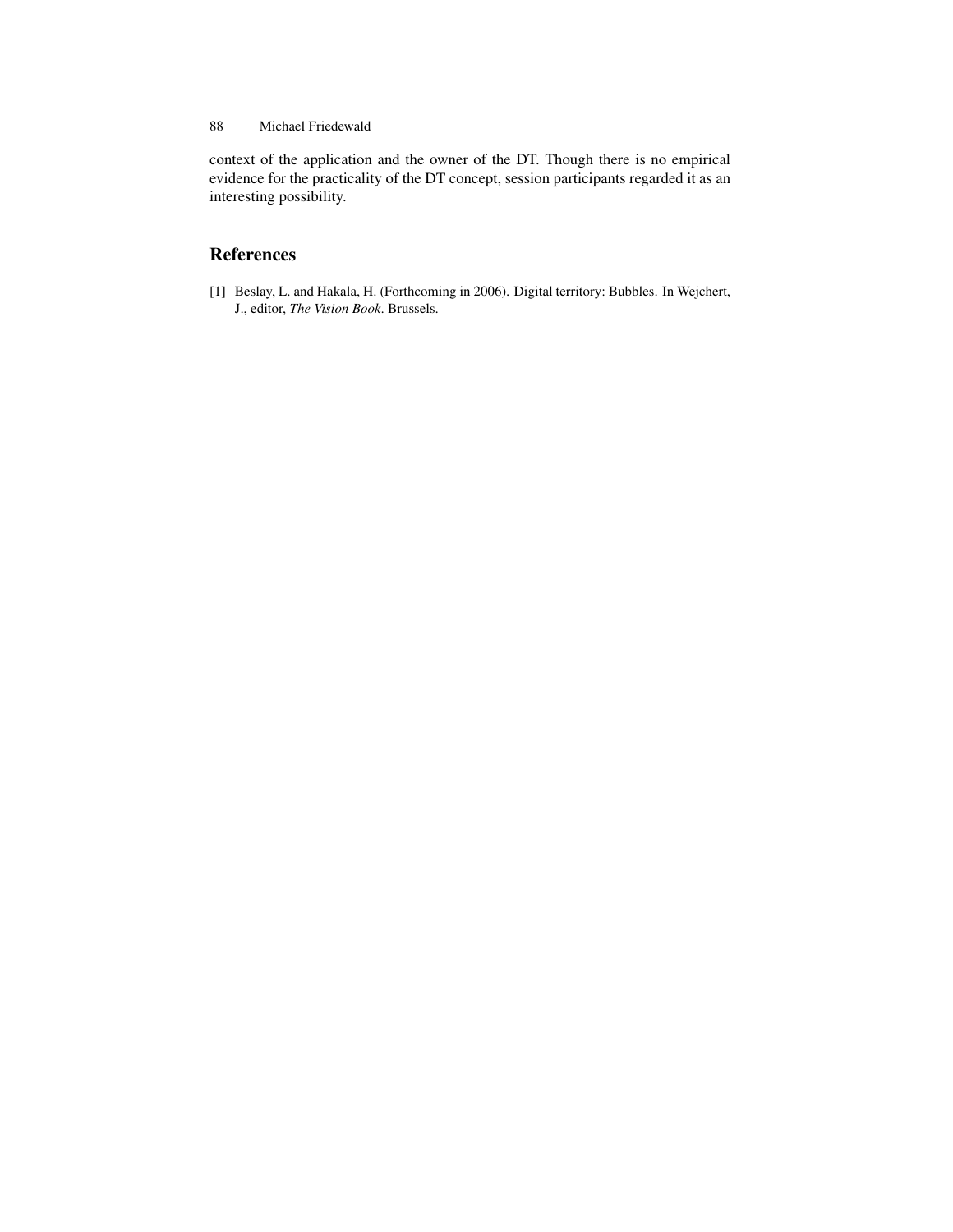# Session 3 - The digital divide in a world of ambient intelligence

#### David Wright

Trilateral Research & Consulting, 12 Tybenham Road, SW 19 3LA London, United Kingdom, david.wright@trilateralresearch.com

The session on digital divide in a world of ambient intelligence was chaired by Michael Rader from the Institute for Technology Assessment and Systems Analysis, Germany. There were five presentations, with questions, answers and discussion following each. Key points from the session were as follows.

The first presenter was *Jeffrey Burke* from the University of California at Los Angeles, whose remarks were on "Discovery, expression and responsibility: Design dimensions for ambient intelligence". He referenced some of the multidisciplinary collaboration at UCLA which sought to involve artists, engineers and citizens and a broad range of AmI technologies and, in particular, networking sensors. One aim of the research in which he was engaged has been to explore the possibilities for artwork supported by technology in an urban context. He said four divides have been encountered, which prompt certain questions as follows:

*Access*: If the claim of ubiquity is not fulfilled, are we still speaking of ubiquitous computing?

*Relevance*: Whose ubiquity for which ends?

*Design*: Who defines the services?

*Transparency*: How should technology make obvious how it actually collects sensor data?

Jeff said task efficiency should not be the only design priority, especially for applications with expressive purposes. An alternative is discovery as a design priority. Without exploration of possibilities, self-reflexivity suffers. Jeff said visualisation was an important issue  $-$  i.e., it was desirable to make it apparent to "users" in an ambient intelligence environment how systems work (in a readily comprehensible way) in order improve understanding of technology and the possibilities thereof.

In the discussion following his remarks, Jeff said that SWAMI had referred to the *Embedded Everywhere* report [1] in its summary pre-conference paper, but he also encouraged SWAMI to review the *Beyond Productivity* report [2], published by the National Academies Press in 2003, which encouraged the involvement of artists with engineers in collaborative embedded research. He mentioned projects in which UCLA was involved, one of which used RFIDs in a city square. One project was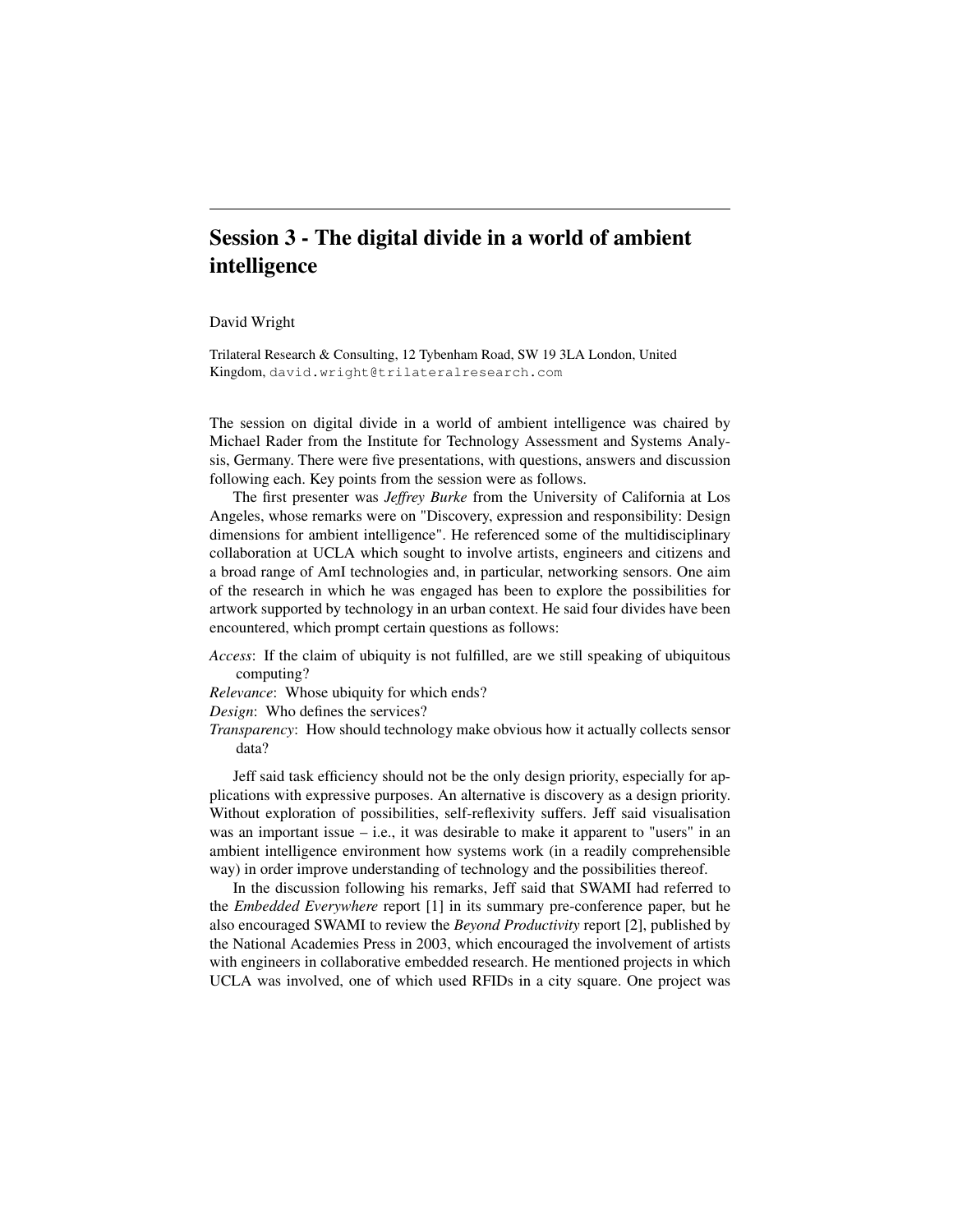aimed at letting local people register electronically their stories or recollections of the local community. He emphasised the need to understand the technological tools for authoring and the balance between privacy and expression. In his view, the dark side of ambient intelligence was the opacity of the so-called disappearing computer phenomenon.

In response to a question, he said that the US was still at least five years away from serious commercial application of embedded systems. Such networks have application for supporting the arts and education.

*Lutz Kubitschke* from Empirica, Germany, gave a presentation on "Policies for an inclusive Europe". He is co-ordinator of the "e-inclusion@EU" project, the focus of which was on e-inclusion policies and initiatives. There was not a special focus on AmI, rather the focus was more broadly on information technologies and their applications, which confront citizens every day. Some people have access to these technologies and some don't. He distinguished between the first and second orders of digital divide, where the first order related to the physical unavailability of AmI networks while the second order related to factors that inhibited access to such networks once they were available. Such factors could be disabilities or inadequate income or educational level.

He said the debate on digital divide these days centred not so much on reducing the number of "outs", but increasingly on enabling users to take advantage of technology. The policy perspective was focused on countering exclusion, exploiting opportunities and promoting inclusive developments. The digital divide issue was the subject of many activities at all levels of government in numerous policy fields (It's a complex policy area). Most of today's policies are also relevant for an AmI future – but the emphasis is on the "second order divide" which could include the participatory shaping of the AmI environment.

E-inclusion policies and initiatives could be considered in the context of four principal factors, namely access (location, quality), accessibility (access tools, content), usability (access tools & content) and appropriateness (relevance, access tools). Efforts were needed to make sure that everyone is included in the knowledge-based society, which frames European policy. The diversity of stakeholders makes the policy "space" quite complex.

Lutz said he felt the SWAMI dark scenarios were very useful. When the einclusion project was started, AmI was not really considered, but the SWAMI scenarios have prompted consideration of the issue. As more government services go online and people are referred to websites for more information, excluded people, those without access, obviously have a more difficult time.

*Dimitris Gritzalis* from the Economic and Business department of Athens University gave a presentation on "Ambient Intelligence: Promise, Price, Social Disruption: A Review of Security and Privacy Strategies in Leading Economies", which essentially compared the AmI approaches (a.k.a. pervasive computing, ubiquitous networking) of the EU, the US and Japan. He said Japan was focused on developing strategic superiority, ensuring Japan's industrial lead. The US was preoccupied with security, especially since 9 September 2001, and preserving its technological competitiveness. Cyber security and co-ordinated approach to homeland security would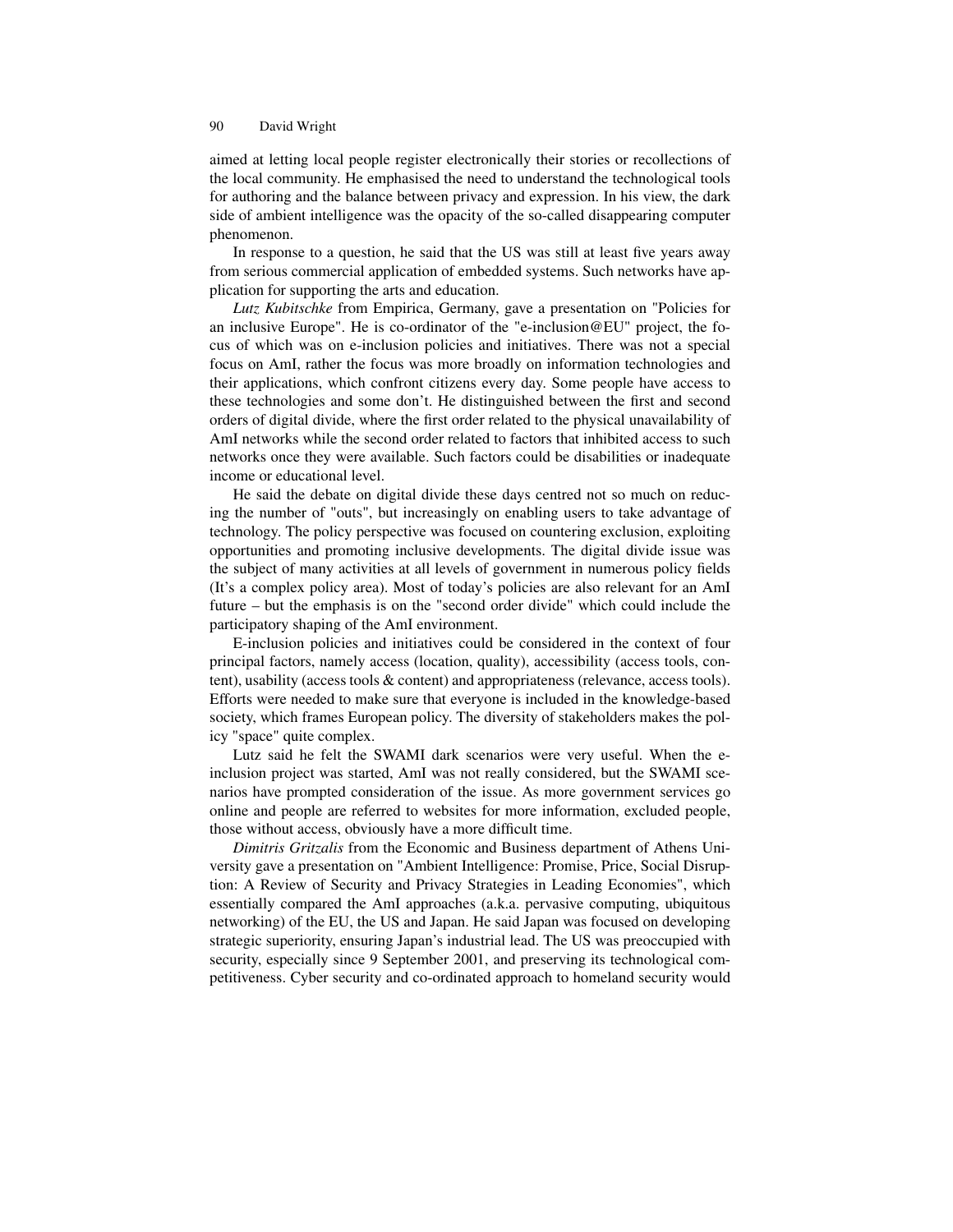continue to underpin US efforts in this area. The EU was exploring new opportunities, e-government services and civil security. The EU's seventh framework programme would be oriented towards security and fundamental rights. The ITU was also looking at ubiquitous networking issues. We needed to pay attention to how China, Brazil and India dealt with AmI.

Prof Gritzalis summarised his comparisons in the following way. He remarked that the European Union

- is optimistic of AmI, but does not disregard the fact that people will participate in a multiplicity of parallel, overlapping, inter-leaved and evolving one-to-one, one-to-many and many-to-many relationships, some short-lived, and some established temporarily and instantaneously;
- is oriented towards addressing different security aspects, such as security related to the individual, to communities and social groups, to the industry or to critical infrastructures;
- builds citizens' confidence in AmI spaces, by facing privacy issues, unfair or illegal commercial practices, unsolicited communications, and harmful content distribution;
- has adopted AmI as its emerging ICT paradigm and aims to exploit its leading position in wireless and mobile technology;
- wishes to adopt a holistic view of AmI, considering "not just the technology, but the whole of the innovation supply-chain from science to end-user, and also the various features of the academic, industrial and administrative environment that facilitate or hinder realisation of the AmI vision".

The US, said Prof Gritzalis,

- considers it important to analyse not only technological issues, but also social and ethical issues;
- aims at promoting interdisciplinary approaches to research on UbiComp, which tie computer science with other sciences and disciplines;
- considers that UbiComp introduces a new security paradigm, regarding how we deal with novel and sophisticated security and privacy requirements, recognising that technical approaches will be insufficient for the protection of privacy and security in UbiComp;
- from the national security perspective, is probably the most organised nation in the world, in terms of strategies adopted and actions taken;
- aims at keeping its leadership in the ICT sector, while preserving national security, through concepts such as cyber security and critical infrastructure protection;
- undertakes initiatives often addressing issues such as patient safety and health, quality, prediction of health effects of pollutants, and participation in the digital society, but with no high priority.

Japan, finally,

• aims at "being different" with UbiNet, while it expects to "learn from the advanced and comprehensive" security-related approaches taken in the US;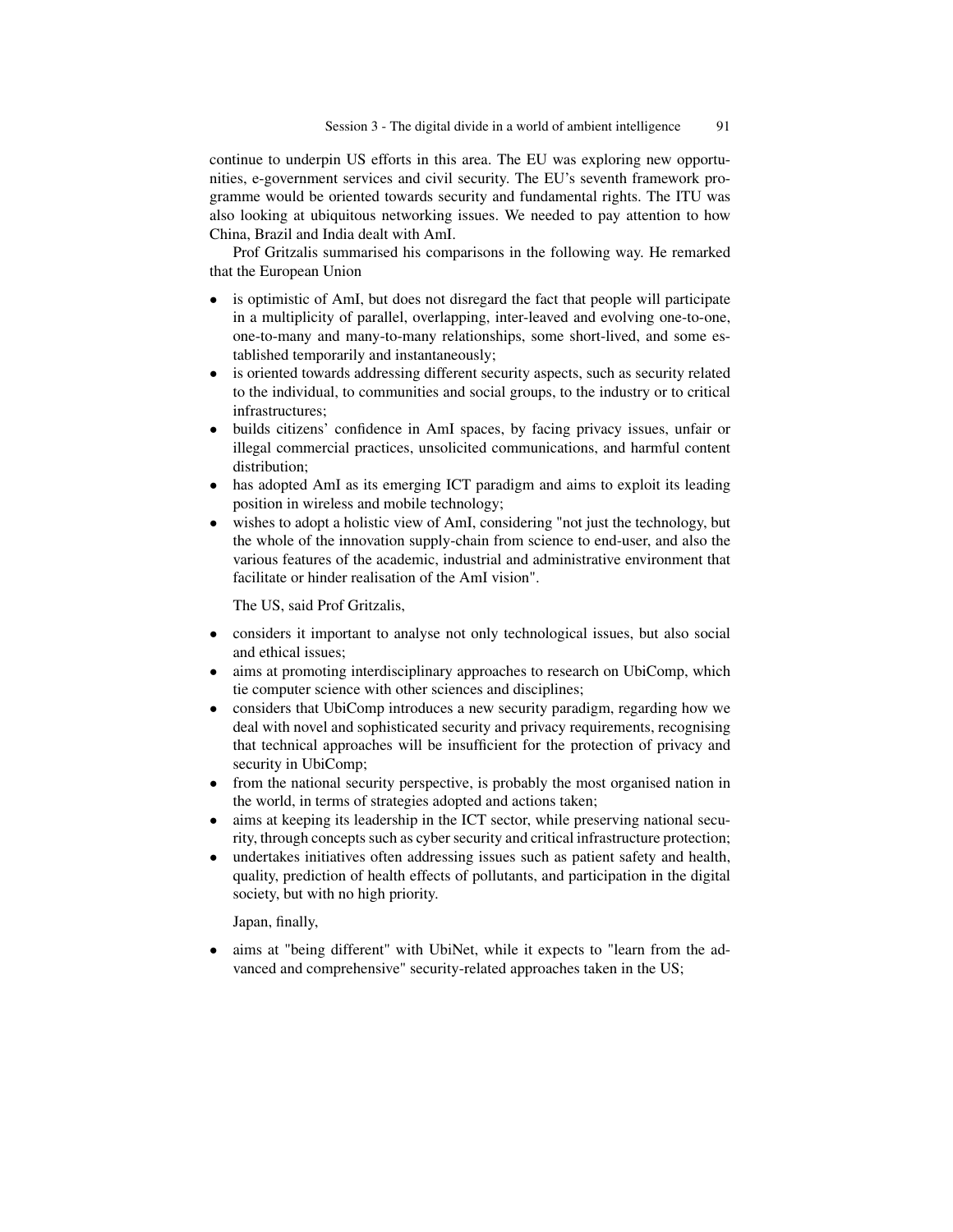- adopted UbiNet not only as its emerging ICT paradigm, but also as a main means for making the country the "leading ICT nation in the world";
- aims at being the "most safe and secure" nation in the world in the next decade or so, and to take care of the elderly, the disabled and working women;
- does not focus on pressing victims to take appropriate preventive measures but on punishing perpetrators of attacks. Thus the focus should be on the prosecution of offenders;
- follows the tradition of the "three sacred treasures" of ubiquitous home appliances, ubiquitous offices and ubiquitous cars.

In the discussion that followed his remarks, the comment was made that while there were some differences in approaches and rationales, the EU, the US and Japan had similar concerns re national security, benefits to civil society, industrial competitiveness in the context of AmI.

*Michael Huch* from VDI/VDE Innovation + Technik, Germany, presented remarks on "Ambient Assisted Living: Preparing a European RTD Programme". The Ambient Assisted Living project was a preparatory action for a European RTD programme. The idea is to initiate an Art 169 research programme in 2007, with a budget of EUR 700 million budget over seven years, with funding from Member States, EC and industry. Calls for proposals will be based on strong user involvement (a safeguard) in defining objectives & projects. AAL aims at prolonging time people can live in a decent way in their home environment. Michael Huch posed the question: At which level in the value chain are SWAMI issues best dealt with?

The final presenter in the digital divide session was *Rob van Kranenburg* from Resonance Design in Belgium whose remarks were on "Distributing insecurity". Rob posed a trust paradox, that is, why should I distribute myself as data if I'm told the environment is untrustworthy? Among other things, his remarks addressed sensorbased innovation. He said digital networks were turning ordinary citizens into amateur professionals. He described RFID technology's measure of success as the extent to which it disappears, perhaps the first time a measure of success is the extent to which it disappears. Unlike other networks, he said, AmI is not driven by a focus on control (a manifestation of which is proprietary technology), a notion we needed to let go of. A reflection of this letting go of control was a phenomenon he described as distributing insecurity or, to put it differently, perhaps we should make the EU a security free zone.

In the discussion that followed his presentation, there were some comments that in Europe our capitalism is based on service, to make a security-free zone, we should publish ideas and concepts on the Web, so that a company can't patent an idea, which should have wide currency. In the AmI world, a new business model may be needed where the focus is on provision of services based on competition, rather than development of proprietary technologies.

Cultural issues need to be considered in the context of AmI. There was some discussion also of who will pay for AmI infrastructure?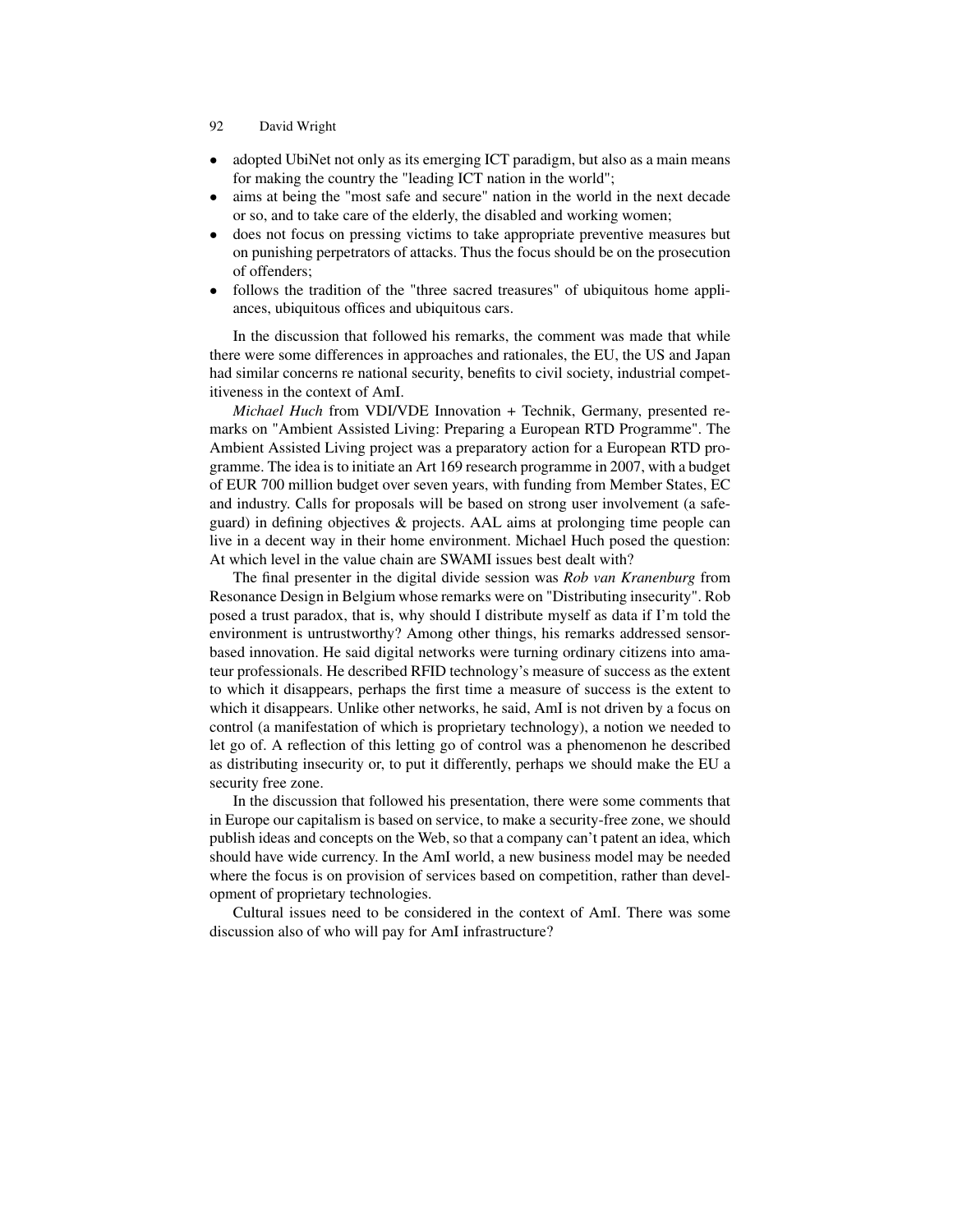One participant in the session noted that, at this conference, the digital divide panel session had the smallest room and smallest number of participants, which showed that the digital divide issue needs a higher priority.

At the end of the day, an important question remains: will AmI help overcome the digital divide or will AmI deployment broaden the digital divide?

## References

- [1] Estrin, D., editor (2001). *Embedded, Everywhere: A Research Agenda for Networked Systems of Embedded Computers*. National Academies Press, Washington, D.C.
- [2] Mitchell, W. J., Inouye, A. S., and Blumenthal, M. S., editors (2003). *Beyond Productivity: Information Technology, Innovation, and Creativity*. National Academies Press, Washington, D.C.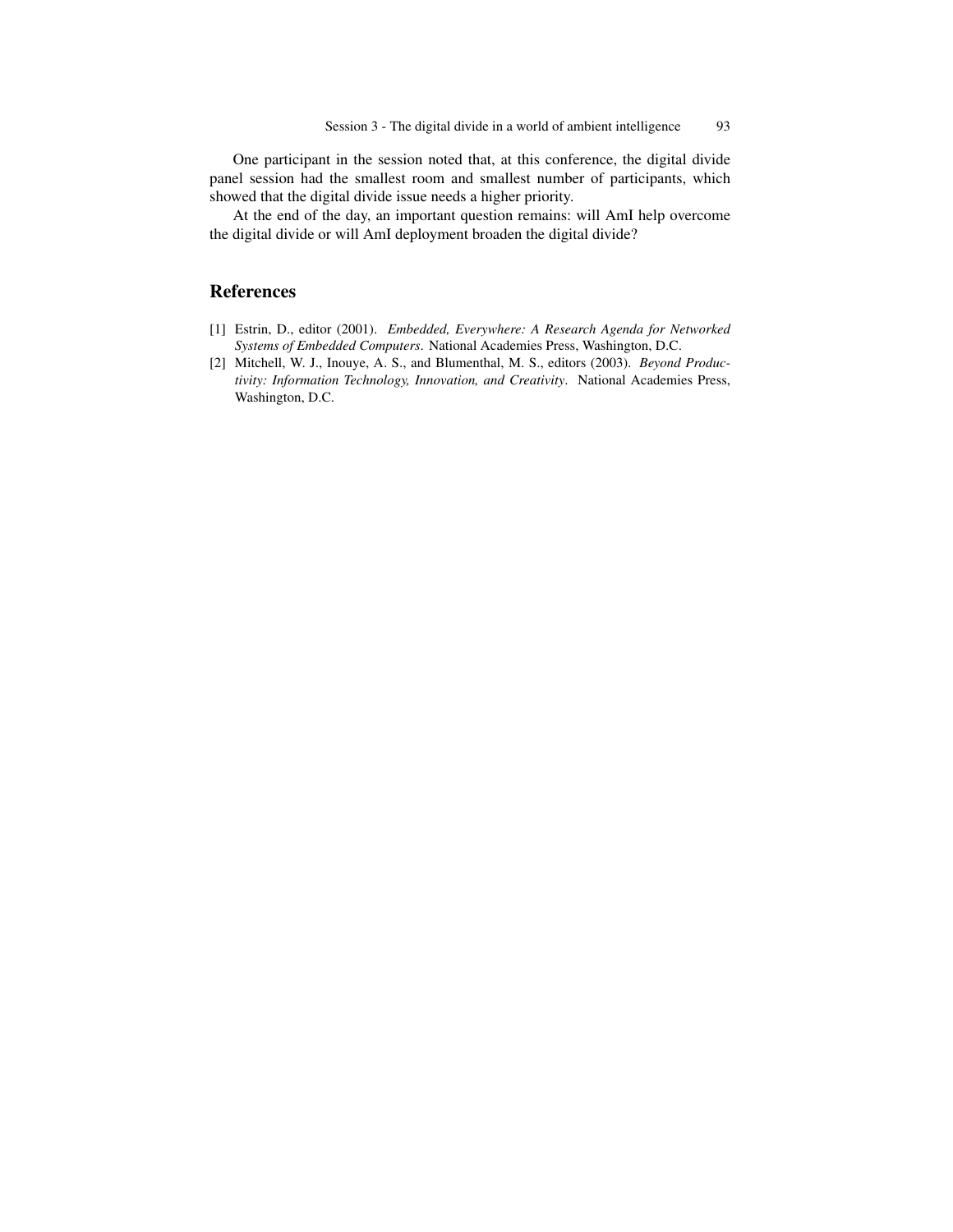# Panel discussion: Policy Options

#### Ioannis Maghiros

European Commission, DG JRC, Institute for Prospective Technological Studies (IPTS), Edificio Expo, C/ Inca Garcilaso, s/n, 41092 Sevilla, Spain, Ioannis.Maghiros@cec.eu.int

The last part of the SWAMI conference featured a panel which debated policy options to address the issues raised during the SWAMI conference. The panel was composed of Peter Hustinx, the European Data Protection Supervisor; Alain Esterle, Head of the Technical Department at ENISA (European Network and Information Security Agency), Jacques Bus, Head of Unit on "ICT for Trust and Security"; Andrea Servida, deputy Head of Unit on "Internet, Network and Information Security"; and Inmaculada Placencia-Porrero, deputy Head of Unit "eInclusion".

- 1. While the SWAMI proposed "dark scenarios" could be used to extrapolate average solutions for an average public, there are groups in society that are confronted by a harsher reality than that depicted in the SWAMI dark scenarios.
- 2. There are specific research requirements that need to be addressed, mostly related to known market failures (eIdentity, e-signatures etc.).
- 3. Network and information security policy requires that improved policy frameworks be created to deal with all sorts of problems, including spam and spyware or cyber crime in general.
- 4. There is a need to balance opportunities and risks in this new emerging environment. Risk anticipation is fundamental for our post-liberal values society. Pro-active advice on new legislation is required as is a process to trigger the responsibility of market players.
- 5. It is important to reconsider the participation of stakeholders in policy consensus debates and to come up with a more open method to identify in what way the market's playing field could be levelled.
- 6. The whole issue of privacy protection should go beyond data protection and empower the individual to intervene in the classical industry/government power struggle. A way forward could include imposing certified secure products.
- 7. Anti-discrimination objectives would have to figure higher in the AmI agenda.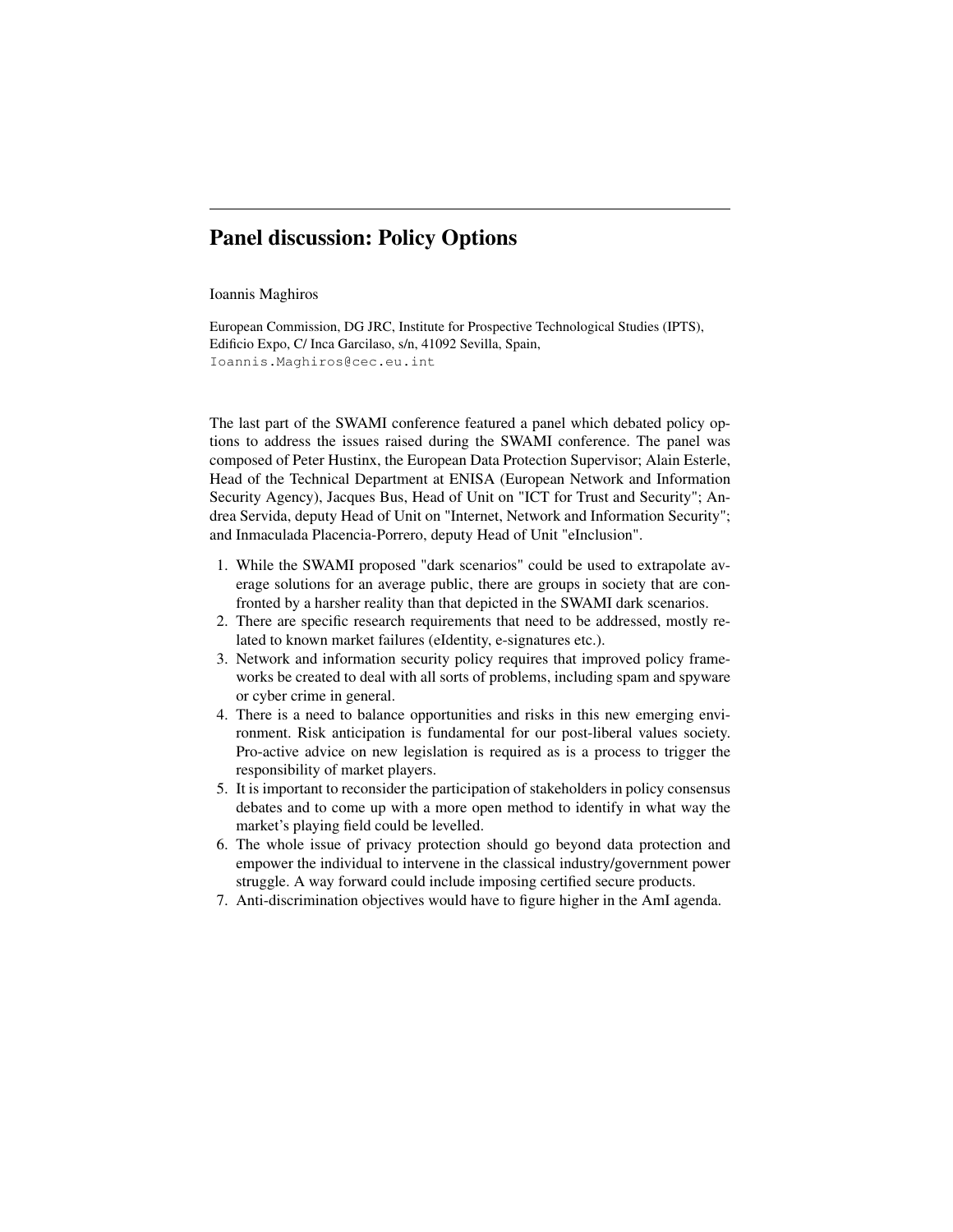Appendix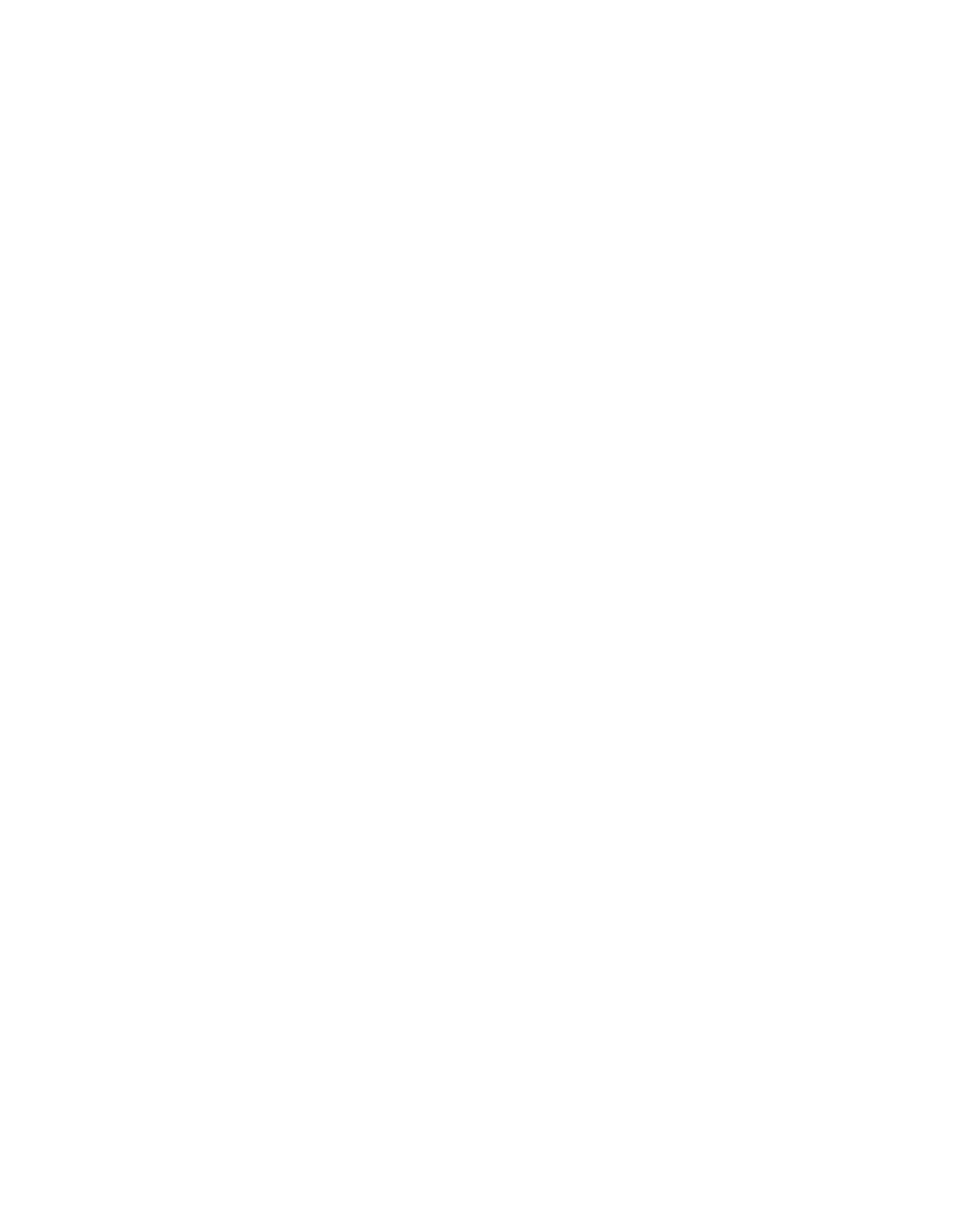## List of Participants

#### Emile Aarts

Philips Research Building WOp.104 High Tech Campus 36 5656 AE Eindhoven, The Netherlands emile.aarts@philips.com

#### Petteri Alahuhta

VTT Electronics Kaitoväylä 1 FIN 90571 Oulu, Finland Petteri.Alahuhta@vtt.fi

#### Loretta Anania

European Commission DG INFSO - F1 (BU33 3/71) 200 Rue de la Loi B - 1049 Brussels, Belgium Loretta.Anania@cec.eu.int

#### Laurent Beslay

European Data Protection Supervisor (EDPS) Rue Wiertz, 60 B - 1047 Brussels, Belgium lbeslay@edps.eu.int

#### John Borking

Borking Consultancy Lange Kerkdam 27 2242 BN Wassenaar The Netherlands jborking@xs4all.nl

#### Michael Boronowsky

University of Bremen Center for Computing Technologies (TZI) P. O. Box: 33 04 40 D-28334 Bremen, Germany mb@tzi.de

#### Maarten Botterman

RAND Europe Newtonweg 1 2333 CP Leiden, The Netherlands maarten@rand.org

#### Frans de Bruïne

European Commission DG INFSO - H (BU33 7/66) 200 Rue de la Loi 1049 Brussels, Beglgium frans.de-bruine@cec.eu.int

#### Jeffrey Burke

University of California at Los Angeles Center for Research in Engineering, Media and Performance 102 East Melnitz Hall Los Angeles, CA 90095-1622 USA jburke@hypermedia.ucla.edu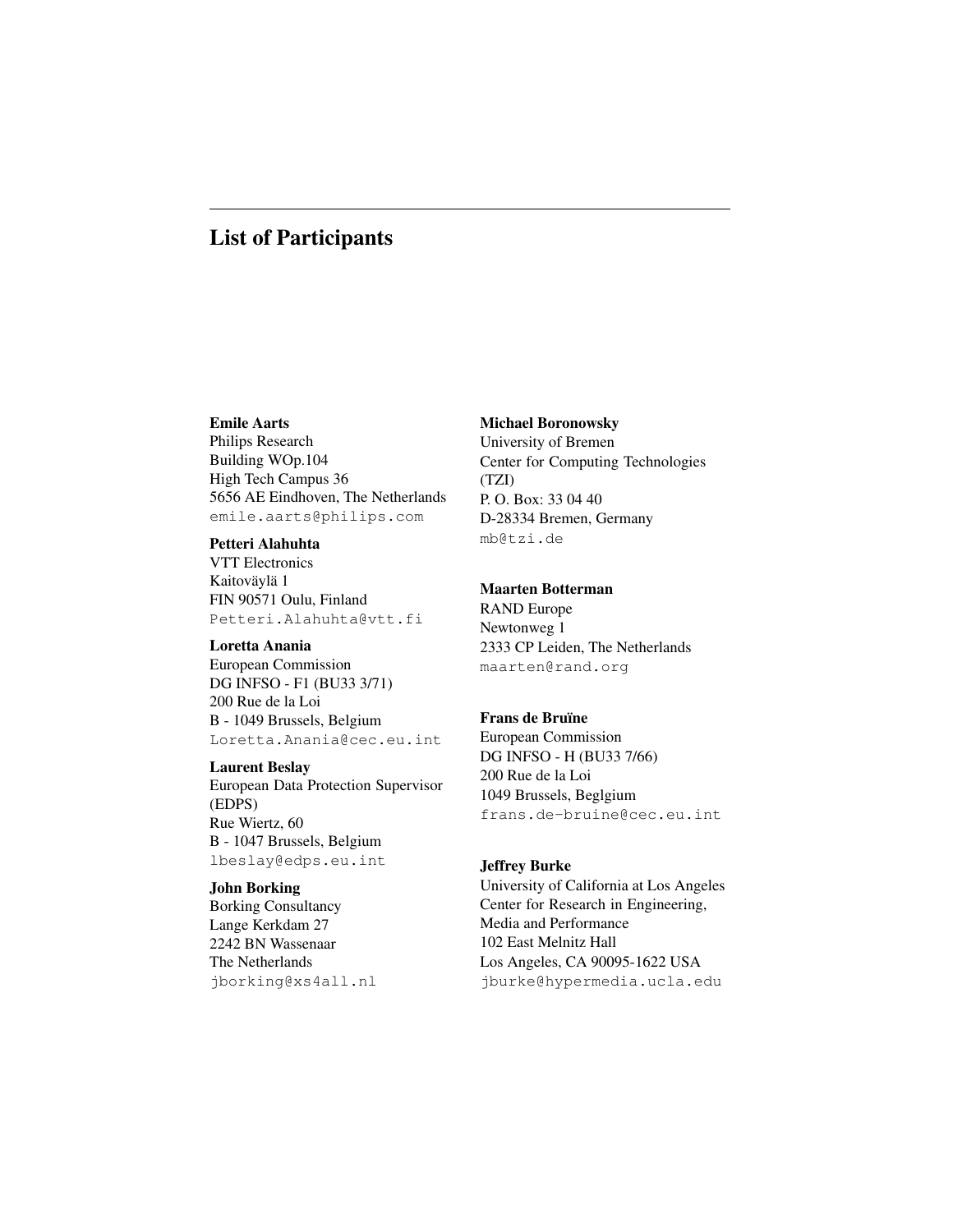#### Jacques Bus

European Commission Information Society & Media DG; D4 jacques.bus@cec.eu.int

### Johann Cas

Austrian Academy of Sciences Institute for Technology Assessment Strohgasse 45 A-1030 Vienna, Austria jcas@oeaw.ac.at

### Sabine Delaitre

European Commission, DG JRC Institute for Prospective Technological Studies (IPTS) Edificio Expo, C/ Inca Garcilaso, s/n 41092 SEVILLA, Spain Sabine.DELAITRE@cec.eu.int

### Sari Depreeuw

Vrije Universiteit Brussel Faculty of Law, Law Science Technology & Society (LSTS) Pleinlaan 2 1050 Brussel, Belgium Sari.Depreeuw@vub.ac.be

### Stephan Engberg

Priway Stengaards Alle 33D 2800 Kgs. Lyngby, Denmark Stephan.Engberg@priway.com

## Alain Esterle

European Network and Information Security Agency (ENISA) P. O. Box 1309 71001 Heraklion – Crete, Greece Alain.Esterle@ enisa.eu.int

Michael Friedewald Fraunhofer Institute for Systems and Innovation Research (ISI) Breslauer Strasse 48 76139 Karlsruhe, Germany m.friedewald@ isi.fraunhofer.de

# Catarina Frois

University of Lisbon, Institute of Social Sciences Avenida Professor Aníbal de Bettencourt, 9 1600-189 Lisbon, Portugal catarina.frois@ics.ul.pt

## Dimitrios Gritzalis

Athens University of Economics & Business Dept. of Informatics 76 Patission Ave. Athens GR-10434, Greece dgrit@aueb.gr

## Serge Gutwirth

Vrije Universiteit Brussel Faculty of Law, Law Science Technology & Society (LSTS) Pleinlaan 2 1050 Brussel, Belgium serge.gutwirth@vub.ac.be

## Paul de Hert

Vrije Universiteit Brussel Faculty of Law, Law Science Technology & Society (LSTS) Pleinlaan 2 1050 Brussel, Belgium paul.de.hert@vub.ac.be

## Mario Hoffmann

Fraunhofer-Institute for Secure Information Technology (SIT) Rheinstrasse 75 64295 Darmstadt, Germany Mario.Hoffmann@ sit.fraunhofer.de

Wide Hogenhout European Commission DG INFSO - F1 B - 1049 Brussels, Belgium Wide.hogenhout@cec.eu.int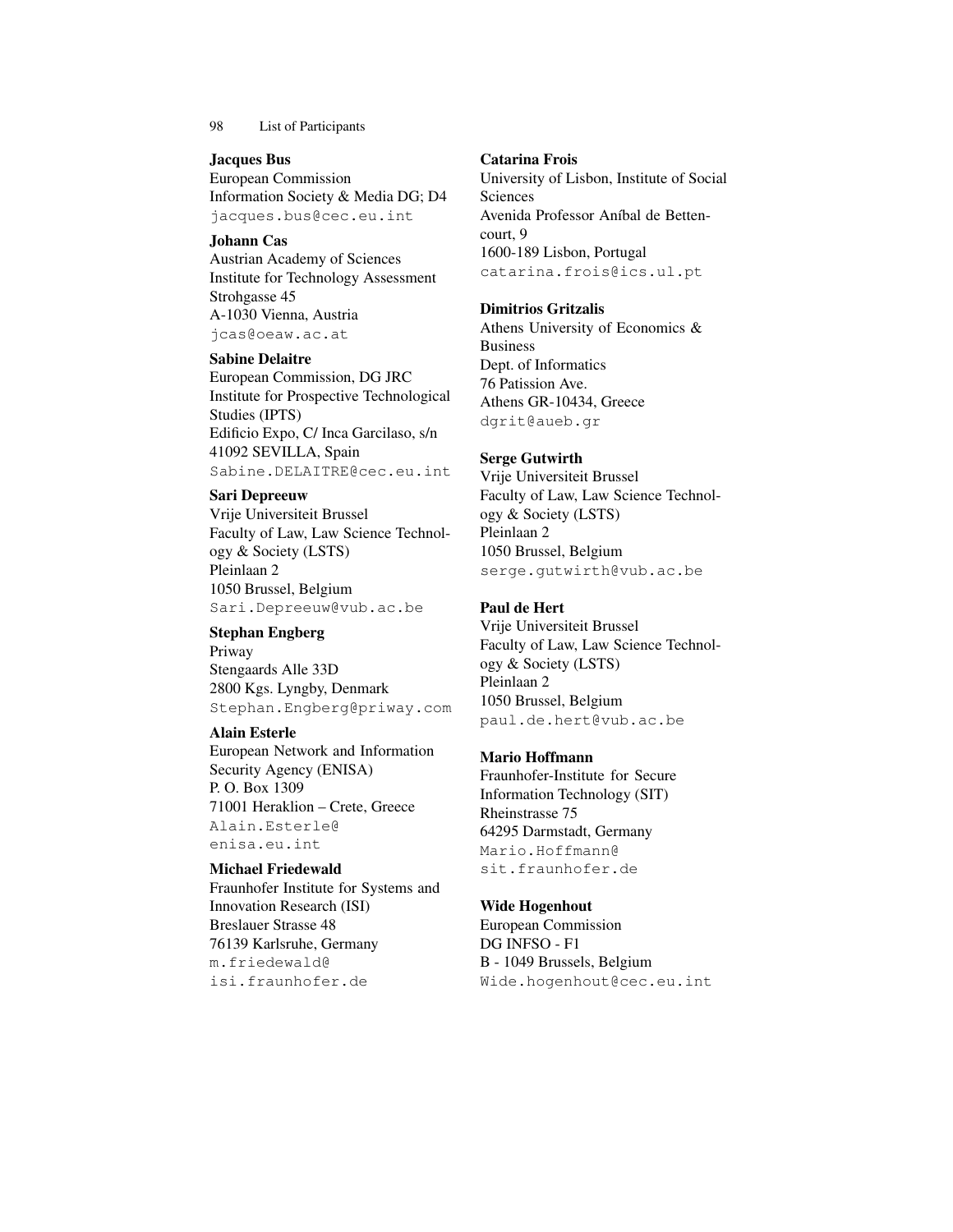#### Gus Hosein

The London School of Economics and Political Science Department of Information Systems Houghton Street, London WC2A 2AE, United Kingdom i.r.hosein@lse.ac.uk

Michael Huch VDI/VDE Innovation + Technik GmbH Steinplatz 1 10623 Berlin, Germany Huch@vdivde-it.de

#### Jan Huizenga

TNO Information and Communication Technology P. O. Box 5050 2600 GB Delft, The Netherlands J.Huizenga@telecom.tno.nl

#### Peter Hustinx

European Data Protection Supervisor (EDPS) Rue Wiertz, 60 B - 1047 Brussels phustinx@edps.eu.int

#### Achilles Kameas

Hellenic Open University 23 Sahtouri str, 26222 Patras, Greece kameas@math.upatras.gr

## Erkki Kemppainen

STAKES Lintulahdenkuja 4 00530 Helsinki Finland Erkki.Kemppainen@stakes.fi

Jay Kishigami SSP SI Lab, NTT 3-9-11, Midoricho, Musashinoshi Tokyo 180-8585, Japan jay@ntt.net

#### Takashi Kobayashi

Tokai University School of Political Science and Economics 1117 Kitakaname Hiratsuka-shi, Kanagawa, 259-1292 Japan tk@keyaki.cc.u-tokai.ac.jp

#### Rob Van Kranenburg

Resonance Design Tentoonstellingslaan 22 9000 Gent, Belgium kranenbu@xs4all.nl

#### Lutz Kubitschke

empirica GmbH Oxfordstr. 2 D - 53111 Bonn, Germany Lutz.Kubitschke@ empirica.com

#### Marc Langheinrich

Swiss Federal Institute of Technology Zurich Inst. for Pervasive Computing Clausiusstr. 59 8092 Zurich, Switzerland langhein@inf.ethz.ch

#### Ralf Lindner

Fraunhofer Institute for Systems and Innovation Research (ISI) Breslauer Strasse 48 76139 Karlsruhe, Germany r.lindner@ isi.fraunhofer.de

#### Juliet Lodge

University of Leeds Jean Monnet European Centre of Excellence R4eGov programme, Institute of Communication Studies Leeds, LS2 9JT, United Kingdom j.e.lodge@leeds.ac.uk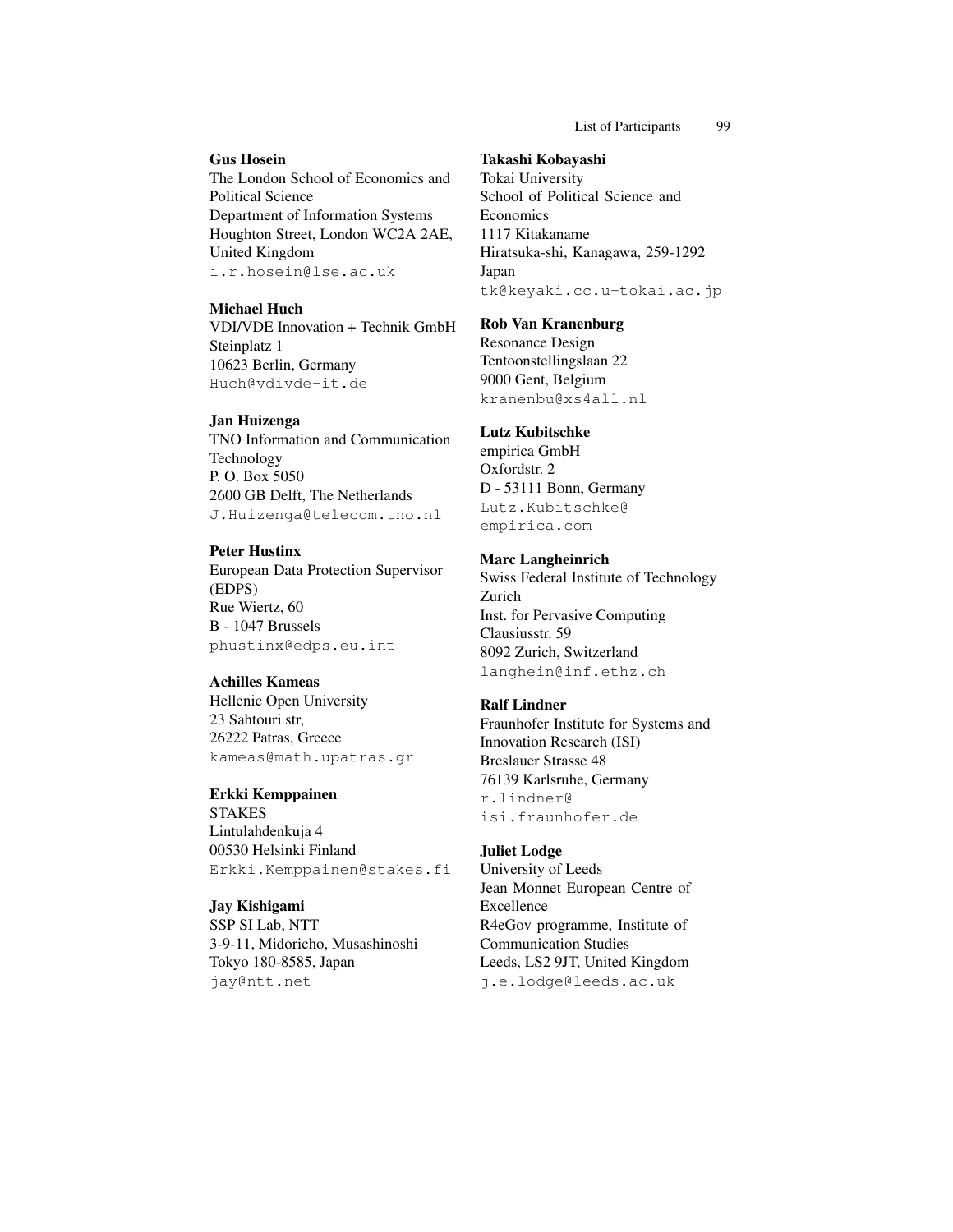Michael Lyons

BTexact Technologies Antares 2 PP7, Adastral Park, Martlesham Heath Ipswich, IP5 3RE, United Kingdom michael.h.lyons@bt.com

## Gary T. Marx

Massachussetts Institute of Technology Cambridge, USA Postal address: 6209 E. Kelton Lane Scottsdale, AZ 85254, USA gtmarx@garymarx.net

## Ioannis Maghiros

European Commission, DG JRC Institute for Prospective Technological Studies (IPTS) Edificio Expo, C/ Inca Garcilaso, s/n, 41092 SEVILLA, Spain Ioannis.Maghiros@ cec.eu.int

## Louis Marinos

European Network and Information Security Agency (ENISA) P. O. Box 1309 71001 Heraklion – Crete, Greece Louis.Marinos@ enisa.eu.int

## Martin Meints

Unabhängiges Landeszentrum für Datenschutz Schleswig-Holstein P. O. Box 71 16 D-24171 Kiel, Germany LD102@ datenschutzzentrum.de

## Anna Moscibroda

Vrije Universiteit Brussel Faculty of Law, Law Science Technology & Society (LSTS) Pleinlaan 2 1050 Brussel, Belgium Anna.Moscibroda@vub.ac.be

Louis Neven Twente University Department of Science, Technology, Health and Policy Studies (STeHPS) P. O. Box 217 7500 AE Enschede, The Netherlands L.B.M.Neven@BBT.utwente.nl

## Marketta Niemelä

VTT Technical Research Centre of Finland P. O. Box 1300 33101 Tampere, Finland marketta.niemela@vtt.fi

## Andreas Pfitzmann

Dresden University of Technology Department of Computer Science, Institute for System Architecture 01062 Dresden, Germany pfitza@inf.tu-dresden.de

## Olli Pitkänen

Helsinki Institute for Information Technology P. O. Box 9800 02015 TKK, Finland olli.pitkanen@hiit.fi

## Inmaculada Placencia-Porrero

European Commission DG INFSO - H3 B - 1049 Brussels, Belgium inmaculada.placenciaporrero@cec.eu.int

## Charles Raab

The University of Edinburgh School of Social and Political Studies Adam Ferguson Building, George Square Edinburgh EH8 9LL, Scotland, UK c.d.raab@ed.ac.uk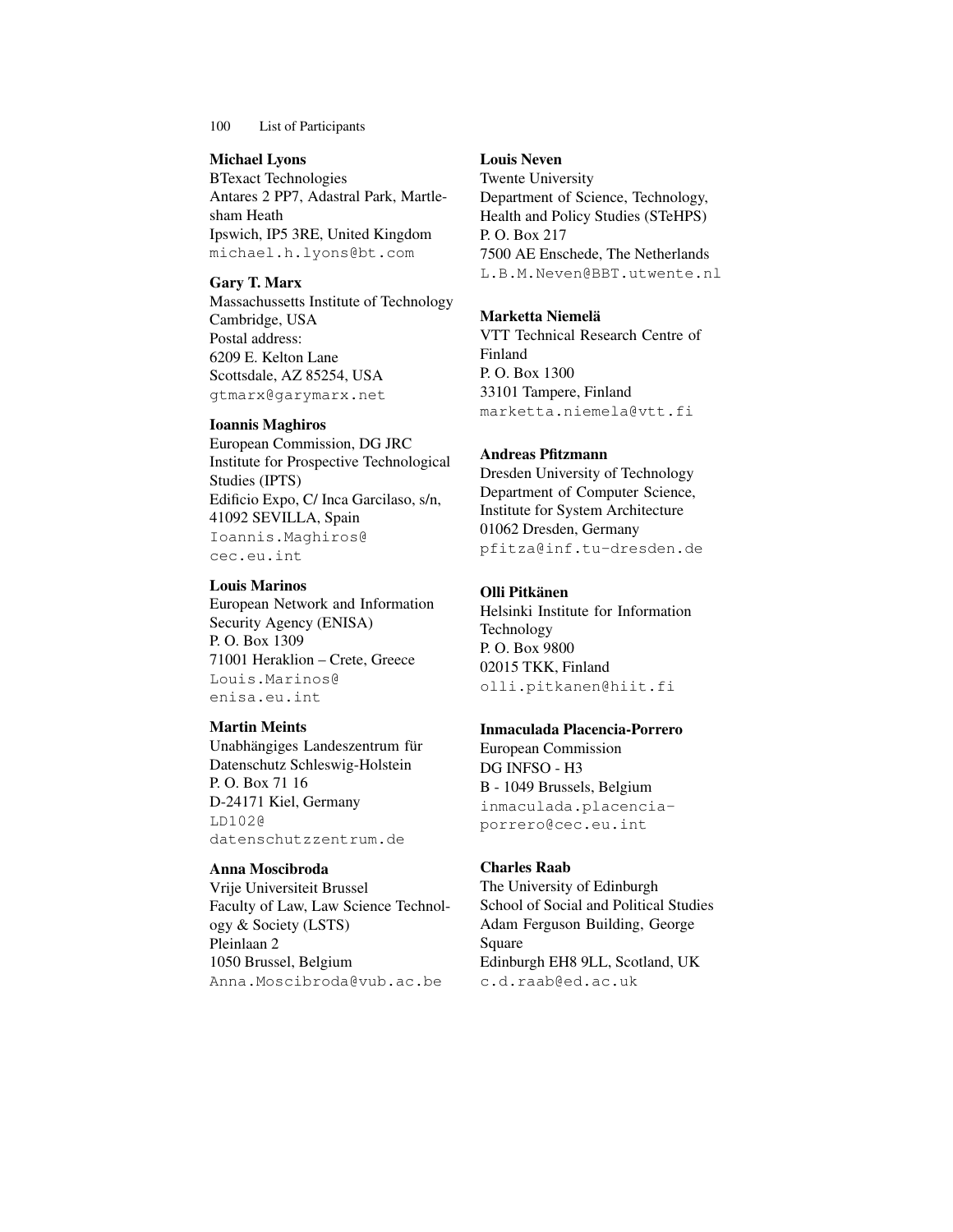#### Silvia Portesi

European Network and Information Security Agency (ENISA) P. O. Box 1309 71001 Heraklion – Crete, Greece Silvia.Portesi@ enisa.eu.int

#### Michael Rader

Research Centre Karlsruhe Institute for Technology Assessment and Systems Analysis P. O. Box 3640 76021 Karlsruhe, Germany rader@itas.fzk.de

#### Bart van Rijnsoever

Philips Research Holstlaan 4 WY 6 5656 AA Eindhoven, The Netherlands bart.van.rijnsoever@ philips.com

Martina Rohde European Commission DG INFSO - A3 B - 1049 Brussels, Belgium Martina.rohde@cec.eu.int

#### Alexander Roßnagel Universität Kassel, FB 7

Nora Platiel Str. 5, 34109 Kassel, Germany a.rossnagel@uni-kassel.de

Alberto Sanna Fondazione Centro San Raffaele del Monte Tabor Via Olgettina 60 I-20100 Milan, Italy Alberto.sanna@hsr.it

#### Wim Schreurs

Vrije Universiteit Brussel Faculty of Law, Law Science Technology & Society (LSTS) Pleinlaan 2 1050 Brussel, Belgium wim.schreurs@vub.ac.be

#### Reinhard Schwarz

Fraunhofer Institute Experimental Software Engineering Fraunhofer-Platz 1 67663 Kaiserslautern, Germany reinhard.schwarz@ iese.fraunhofer.de

### Andrea Servida

European Commission DG INFSO - A3 B - 1049 Brussels, Belgium Andrea.Servida@cec.eu.int

#### Bibi van den Berg

Erasmus University Rotterdam, Faculty of Philosophy P. O. Box 1738 3000 DR Rotterdam, The Netherlands vandenberg@fwb.eur.nl

#### Elena Vildjiounaite

VTT Electronics Kaitoväylä 1 FIN 90571 Oulu, Finland Elena.Vildjiounaite@vtt.fi

#### David S. Wall

University of Leeds Centre for Criminal Justice Studies Department of Law Leeds, UK LS2 9JT, United Kingdom D.S.Wall@leeds.ac.uk

#### Gabriel Waller

Nokia Eriksnäsvägen 324 FIN-01150 Söderkulla, Finland gabriel.waller@kolumbus.fi

#### Kevin Warwick

University of Reading Department of Cybernetics Whiteknights Reading, RG6 6AY, United Kingdom kw@cyber.rdg.ac.uk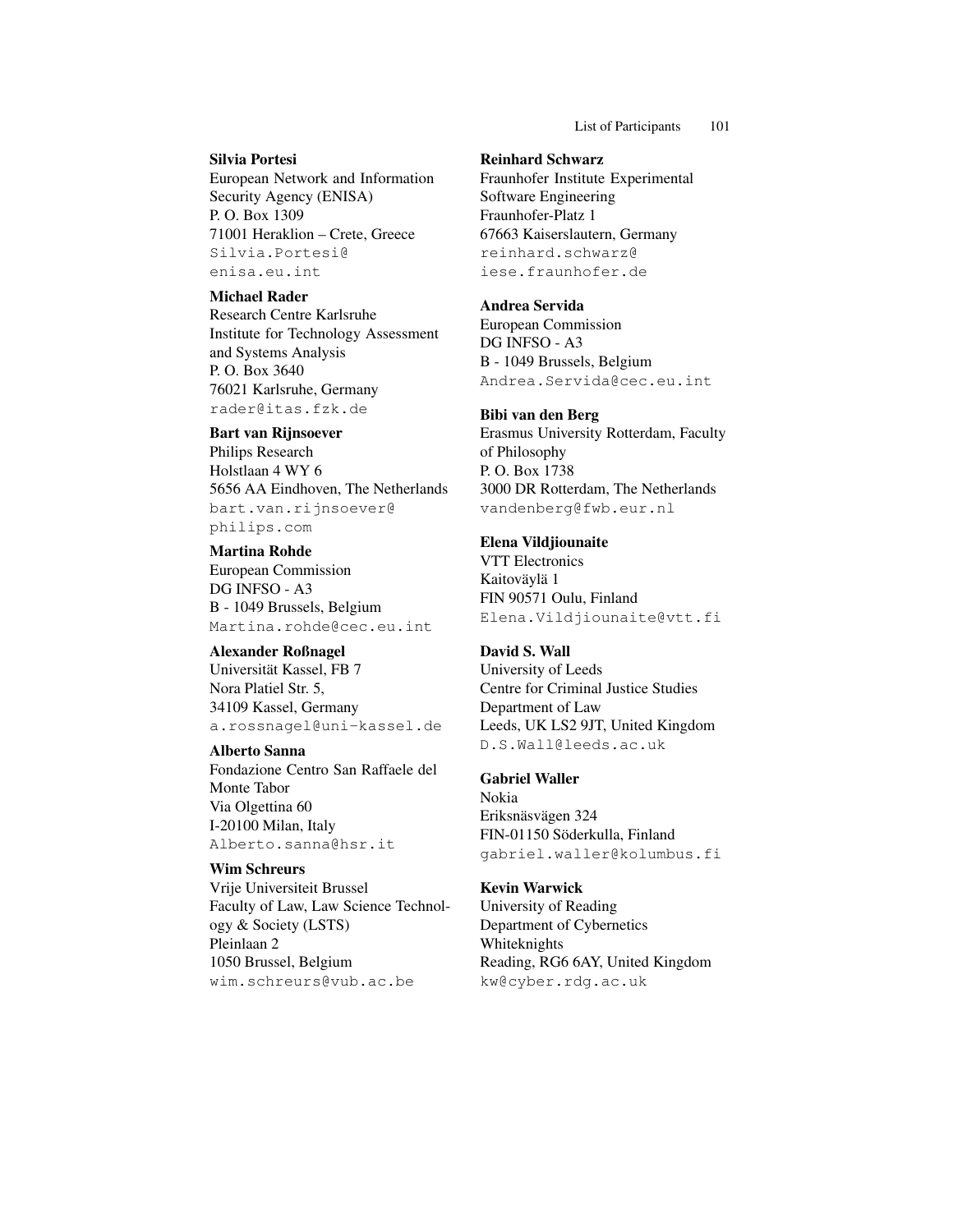## David Wright

Trilateral Research & Consulting 12 Tybenham Road

SW 19 3LA London, United Kingdom

david.wright@ trilateralresearch.com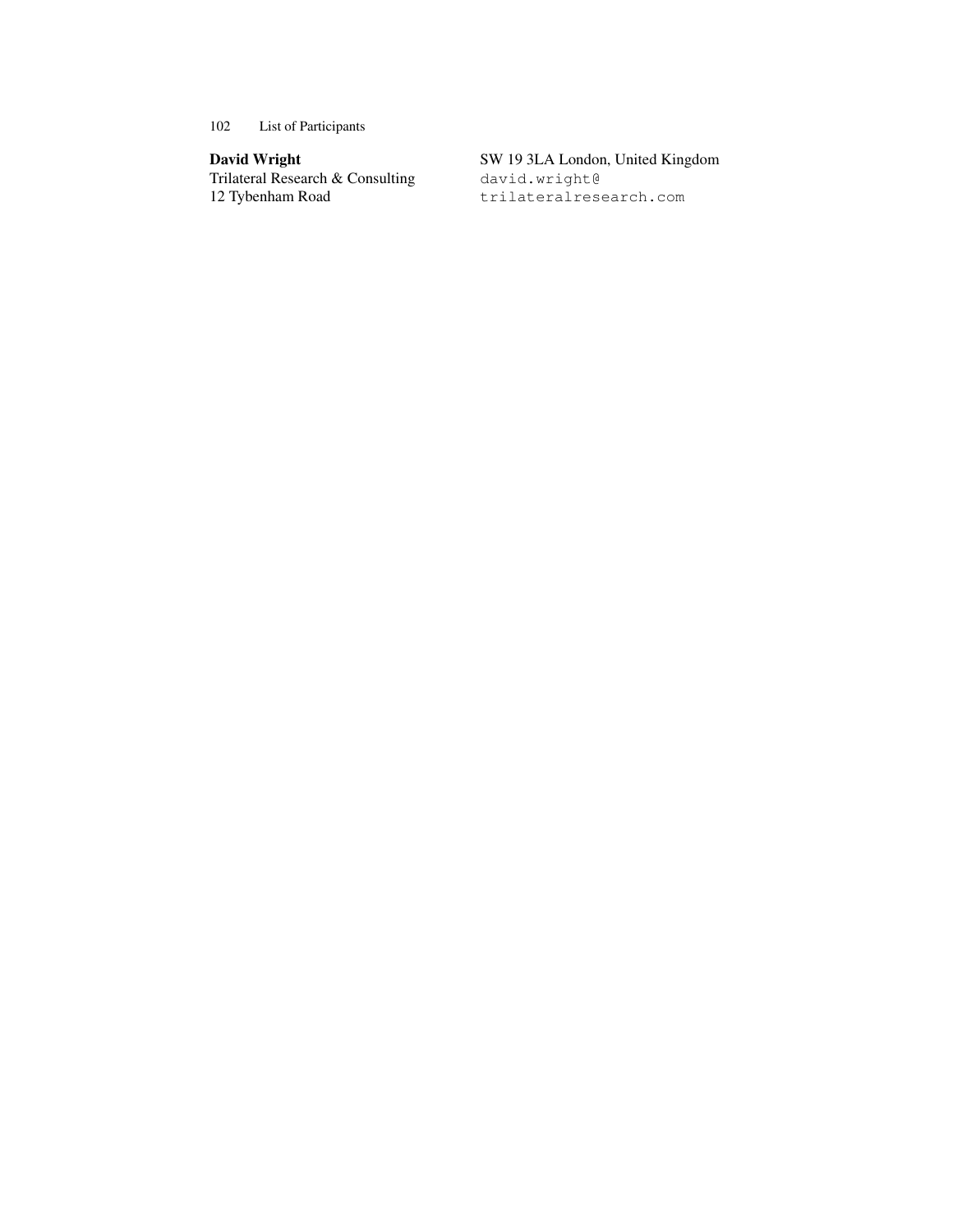# Conference Program

## Tuesday 21 March 2006 – Threats and vulnerabilities posed by AmI

|                 | <b>SWAMI Session (Chair: Ioannis Maghiros, IPTS)</b>                     |                                   |  |  |
|-----------------|--------------------------------------------------------------------------|-----------------------------------|--|--|
| $\sqrt{9:00}$   | Welcome address                                                          | Frans de Bruïne, director, DG IN- |  |  |
|                 |                                                                          | <b>FSO</b>                        |  |  |
| $\sqrt{9:15}$   | Safeguards in a world of ambient intelli- Michael Friedewald, Fraunhofer |                                   |  |  |
|                 | gence: Introduction to the project                                       | ISI, Germany                      |  |  |
| 9:35            | Overview of SWAMI findings on threats, David Wright, Trilateral          |                                   |  |  |
|                 | vulnerabilities and safeguards                                           |                                   |  |  |
| 9:55            | Questions and Answers                                                    |                                   |  |  |
| <b>Keynotes</b> |                                                                          |                                   |  |  |
| 10:00           | Wiring in Humans - advantages and prob- Kevin Warwick, Reading Univer-   |                                   |  |  |
|                 | lems as humans become part of the ma-sity, UK                            |                                   |  |  |
|                 | chine network via implants                                               |                                   |  |  |

## 11:00 Coffee Break

| <b>Keynotes (continued)</b> |  |                   |  |  |                                                                              |
|-----------------------------|--|-------------------|--|--|------------------------------------------------------------------------------|
|                             |  |                   |  |  | $ 11:30 $ Mr. Rocky Bottoms Encounters 35 Gary T. Marx, Massachusetts Insti- |
|                             |  |                   |  |  | Techno-Fallacies: a Fictional Speech and tute of Technology, USA             |
|                             |  | Critical Analysis |  |  |                                                                              |

## 12:30 Lunch Break

| <b>Parallel Sessions</b> |                                                                             |  |
|--------------------------|-----------------------------------------------------------------------------|--|
|                          | $ 14:00 $ Session 1 – Privacy safeguards in a world of ambient intelligence |  |
|                          | $ 14:00 $ Session 2 – Security in a world of ambient intelligence           |  |
|                          | $ 14:00 $ Session 3 – The digital divide in a world of ambient intelligence |  |

## 15:00 Coffee Break

| <b>Parallel Sessions (continued)</b> |                                                                                    |                        |
|--------------------------------------|------------------------------------------------------------------------------------|------------------------|
|                                      | $15:30$ Panel Discussion 1 – Privacy safeguards in a world of ambient intelligence |                        |
|                                      | 15:30 Panel Discussion $2$ – Security in a world of ambient intelligence           |                        |
|                                      | 15:30 Panel Discussion $3$ – The digital divide in a world of ambient intelligence |                        |
|                                      | $ 17:30 $ Closing Remarks day 1                                                    | Ioannis Maghiros, IPTS |

20:00 Conference Dinner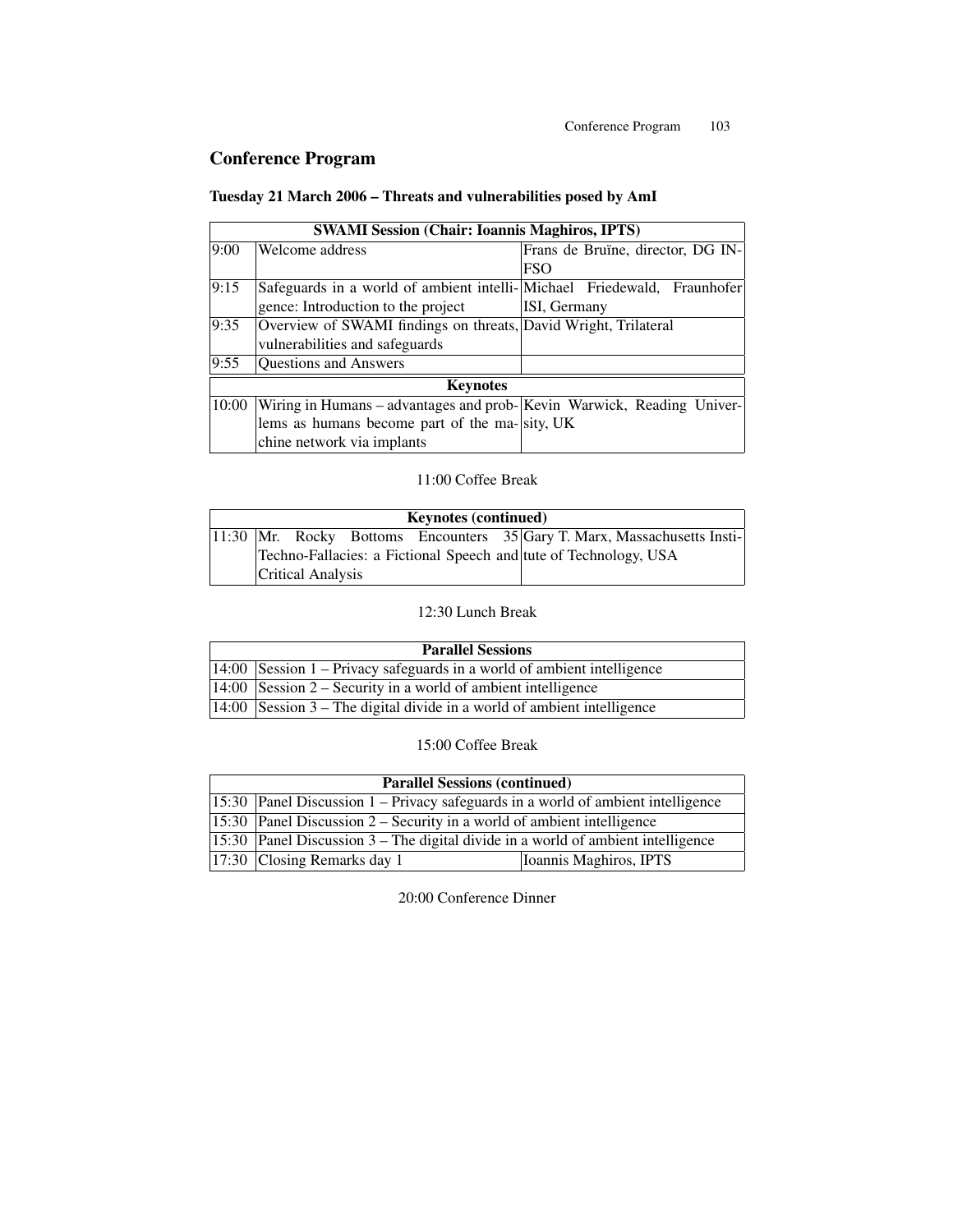| 14:00 | Presentations                                                            | Chair: John Borking, Borking Con-  |
|-------|--------------------------------------------------------------------------|------------------------------------|
|       |                                                                          | sultancy, The Netherlands          |
|       | Combating Criminality in a World of Am-Gus Hosein, London School of      |                                    |
|       | bient Intelligence                                                       | Economics, United Kingdom          |
|       | AmI - The European Perspective on Data Martin Meints, Independent Centre |                                    |
|       | Protection Legislation and Privacy Poli- for Privacy Protection, Germany |                                    |
|       | cies                                                                     |                                    |
| 15:30 | <b>Panel Discussion</b>                                                  | Chair: John Borking, Borking Con-  |
|       |                                                                          | sultancy, The Netherlands          |
|       | Privacy in pervasive computing environ-                                  | Johann Cas, Institute for Technol- |
|       | ments – A contradiction in terms                                         | ogy Assessment, Austria            |
|       | Building privacy-aware AmI systems                                       | Marc Langheinrich, ETH Zurich,     |
|       |                                                                          | Switzerland                        |
|       | Privacy Incorporated Software Agents                                     | Jan Huizenga, TNO, The Nether-     |
|       |                                                                          | lands                              |
|       | Enhancing trust by implementing Identity Maarten Botterman, RAND Eu-     |                                    |
|       | Assurance                                                                | rope, The Netherlands              |

## Parallel Session 1 – Privacy safeguards in a world of ambient intelligence

## Parallel Session 2 – Security in a world of ambient intelligence

| 14:00 | Presentations                                                              | Chair: David S. Wall, University of                |
|-------|----------------------------------------------------------------------------|----------------------------------------------------|
|       |                                                                            | Leeds, UK                                          |
|       | Security concerns as viewed by the Wire-Mario Hoffmann, Fraunhofer Insti-  |                                                    |
|       | less World Research Forum                                                  | tute for Secure Information Tech-                  |
|       |                                                                            | nologies, Germany                                  |
|       | Anonymity,                                                                 | unobservability, Andreas Pfitzmann, Technical Uni- |
|       | pseudonymity and identity manage-versity Dresden, Germany                  |                                                    |
|       | ment requirements for an AmI world                                         |                                                    |
| 15:30 | <b>Panel Discussion</b>                                                    | Chair: David S. Wall, University of                |
|       |                                                                            | Leeds, UK                                          |
|       | Empowerment and Context Security as the Stephan Engberg, Priway, Den-      |                                                    |
|       | route to Growth and Security                                               | mark                                               |
|       | Security requirements in the context of Reinhard Schwarz, Fraunhofer In-   |                                                    |
|       | AmI systems                                                                | stitute Experimental Software En-                  |
|       |                                                                            | gineering, Germany                                 |
|       | Some privacy-related aspects of surveil- Charles Raab, University of Edin- |                                                    |
|       | lance in the UK                                                            | burgh, United Kingdom                              |
|       | Security concerns associated with digital Achilles Kameas, Hellenic Open   |                                                    |
|       | territories                                                                | University, Greece                                 |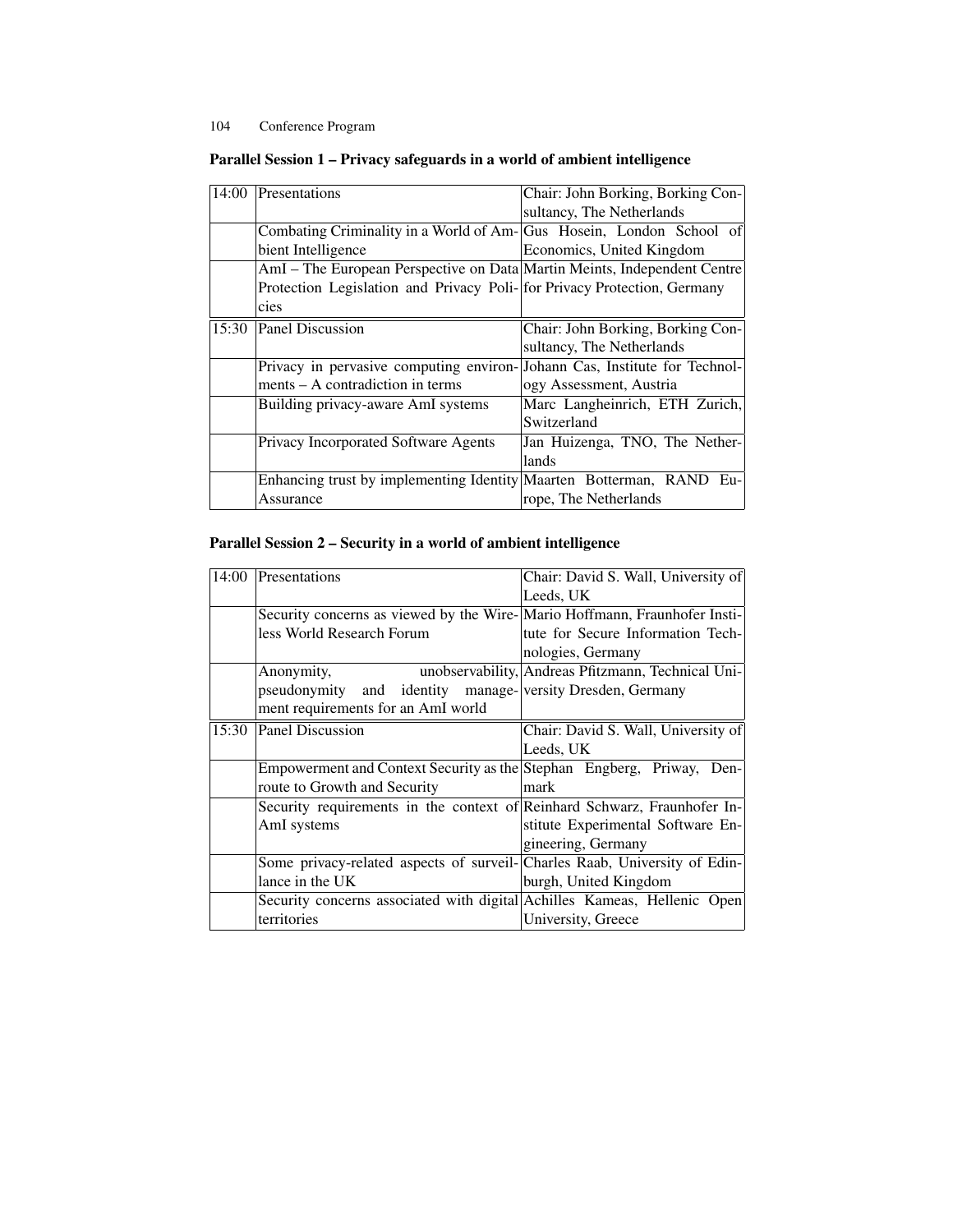| 14:00 | Presentations                                                                | Chair: Michael Rader, Research  |
|-------|------------------------------------------------------------------------------|---------------------------------|
|       |                                                                              | Centre Karlsruhe, Germany       |
|       | Discovery, expression and responsibility: Jeffrey Burke, University of Cali- |                                 |
|       | Design dimensions for ambient intelli-<br>  fornia at Los Angeles, USA       |                                 |
|       | gence                                                                        |                                 |
|       | Policies for an inclusive Europe                                             | Lutz Kubitschke, Empirica, Ger- |
|       |                                                                              | many                            |
| 15:30 | Panel Discussion                                                             | Chair: Michael Rader, Research  |
|       |                                                                              | Centre Karlsruhe, Germany       |
|       | AmI: The Promise, the Price and the So-Dimitris Gritzalis, Athens Univer-    |                                 |
|       | cial Disruption                                                              | sity of Economics and Business, |
|       |                                                                              | Greece                          |
|       | Ambient Assisted Living - Preparing a Eu- Michael Huch, VDI/VDE Innova-      |                                 |
|       | ropean RTD Programme                                                         | tion + Technik, Germany         |
|       | Distributing insecurity                                                      | Rob van Kranenburg, Resonance   |
|       |                                                                              | Design, Belgium                 |
|       |                                                                              |                                 |

## Parallel Session 3 – The digital divide in a world of ambient intelligence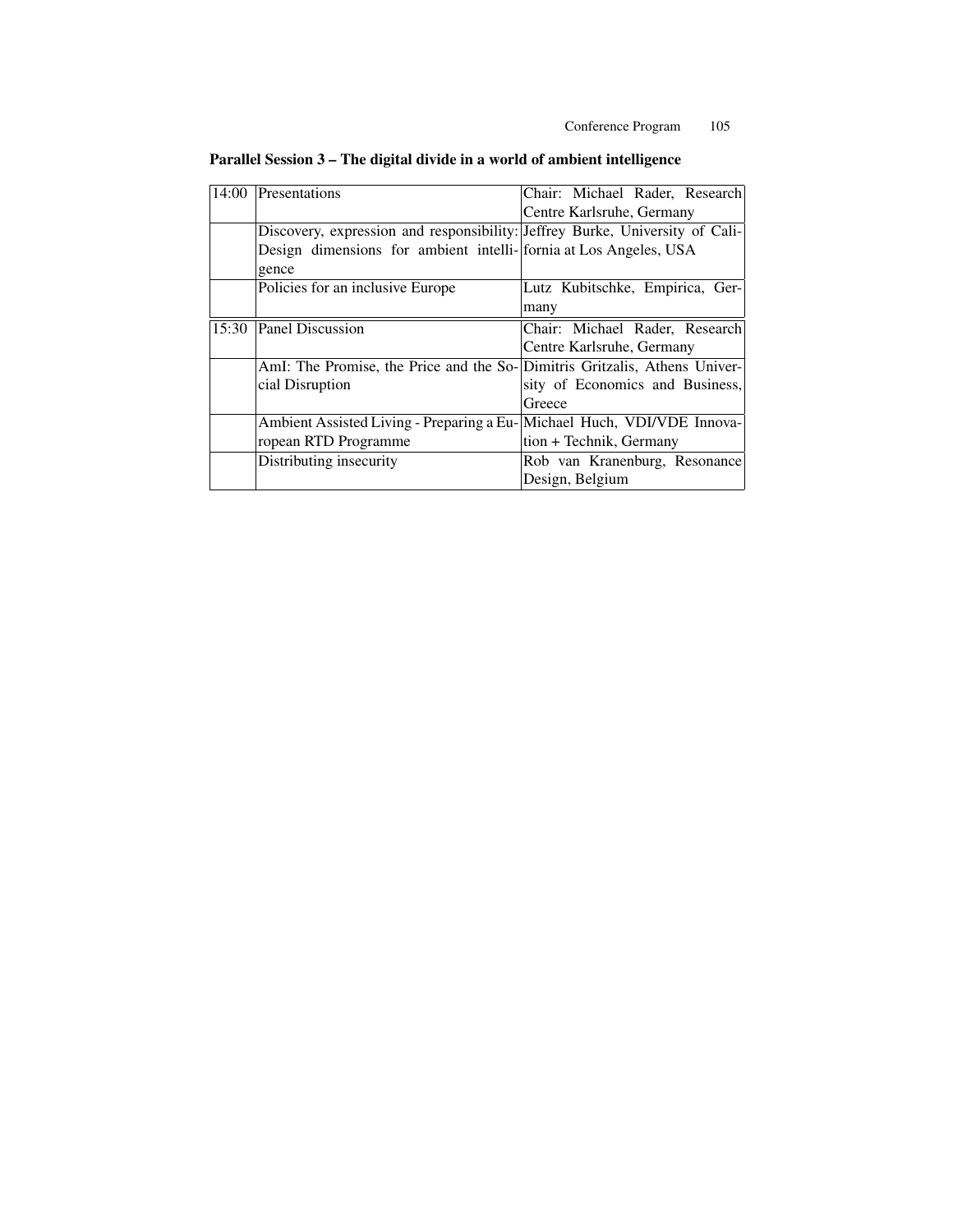|      | <b>SWAMI</b> Session            |                  |                                  |      |  |
|------|---------------------------------|------------------|----------------------------------|------|--|
| 9:00 | Rapports of parallel sessions   |                  | Michael Friedewald,              | Wiml |  |
|      |                                 |                  | Schreurs, David Wright           |      |  |
| 9:30 | <b>SWAMI</b> Dark scenarios     |                  | Ioannis Maghiros, IPTS, Spain    |      |  |
| 9:50 | <b>SWAMI</b> Legal aspects      |                  | Paul De Hert, Vrije Universiteit |      |  |
|      |                                 | Brussel, Belgium |                                  |      |  |
|      | $ 10:10 $ Questions and Answers |                  |                                  |      |  |

## Wednesday 22 March 2006 – Safeguards and Policy options

## 10:30 Coffee Break

|       | <b>Plenary Session</b>                                                     |                        |  |
|-------|----------------------------------------------------------------------------|------------------------|--|
|       | 11:00 Use of RFID in Ambient Intelligence: crit- Jay Kishigami, NTT, Japan |                        |  |
|       | ical issues for policy makers                                              |                        |  |
| 11:30 | Ambient Intelligence: New ways of inno-Emile Aarts, Philips, The Nether-   |                        |  |
|       | vation for Europe                                                          | lands                  |  |
|       | 12:00 Panel discussion: Policy Options                                     |                        |  |
|       | - Peter Hustinx, European Data Protection Supervisor                       |                        |  |
|       | - Andrea Servida, European Commission, DG INFSO A3                         |                        |  |
|       | - Jacques Bus, European Commission, DG INFSO D4                            |                        |  |
|       | - Alain Esterle, European Network and Information Security Agency          |                        |  |
|       | - Inmaculada Placencia-Porrero, European Commission, DG INFSO H3           |                        |  |
| 13:00 | <b>Closing Remarks</b>                                                     | Ioannis Maghiros, IPTS |  |